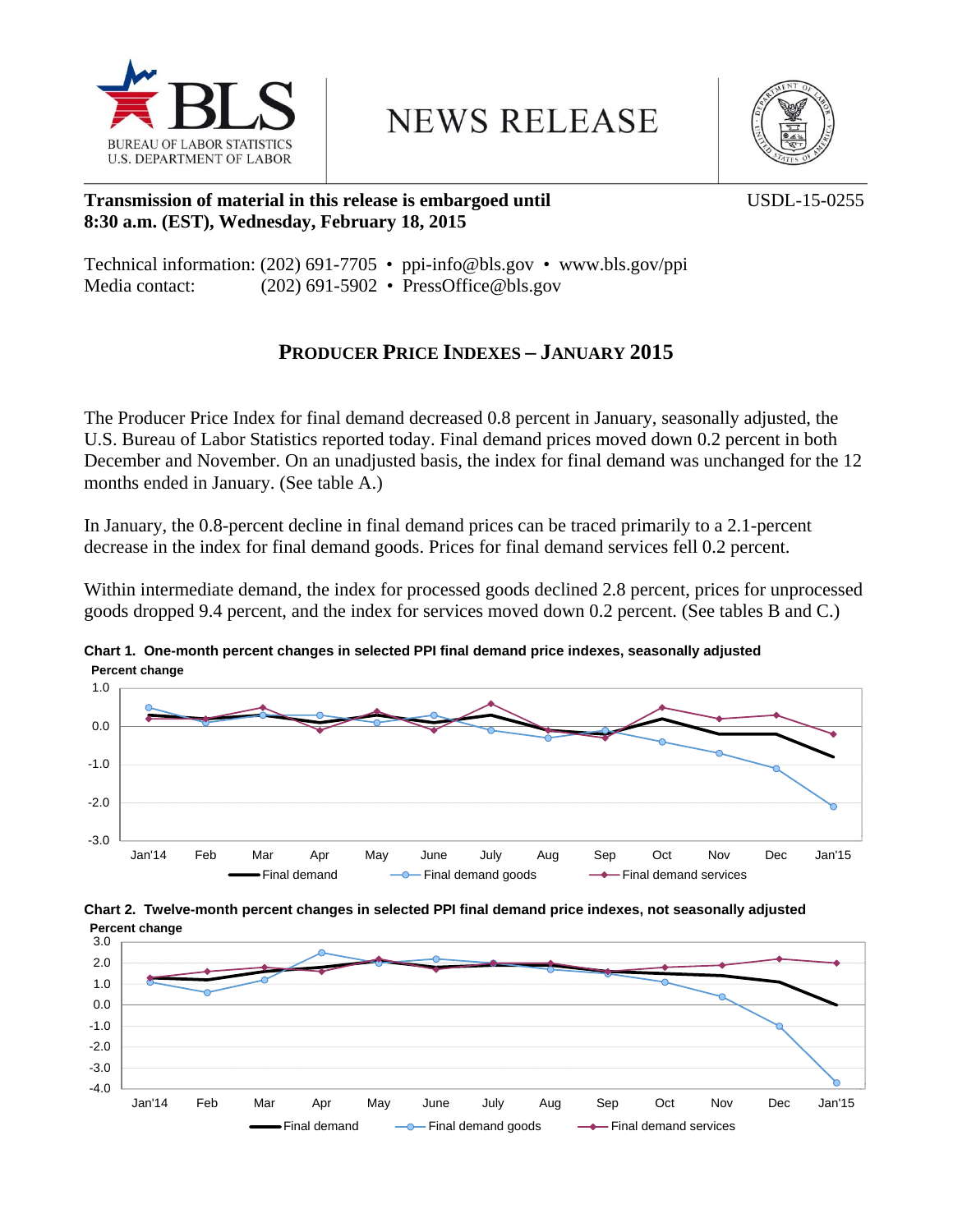### **Final Demand**

**Final demand goods:** The index for final demand goods moved down 2.1 percent in January, the seventh consecutive decrease. Leading the broad-based decline in January, prices for final demand energy fell 10.3 percent. The indexes for final demand foods and for final demand goods less foods and energy moved down 1.1 percent and 0.2 percent, respectively.

*Product detail:* The decline in prices for final demand goods was led by the index for gasoline, which dropped 24.0 percent. Prices for diesel fuel, jet fuel, basic organic chemicals, dairy products, and home heating oil also moved lower. Conversely, the index for residential electric power moved up 1.2 percent. Prices for pharmaceutical preparations and for fresh and dry vegetables also advanced. (See table 4.)

**Final demand services:** The index for final demand services decreased 0.2 percent in January, the first decline since falling 0.3 percent in September 2014. In January, prices for final demand services less trade, transportation, and warehousing moved down 0.4 percent, and the index for final demand transportation and warehousing services dropped 0.8 percent. In contrast, margins for final demand trade services advanced 0.5 percent. (Trade indexes measure changes in margins received by wholesalers and retailers.)

*Product detail:* In January, a major contributor to the decline in the index for final demand services was prices for outpatient care (partial), which fell 0.7 percent. The indexes for automotive fuels and lubricants retailing; securities brokerage, dealing, investment advice, and related services; television, video, and photographic equipment and supplies retailing; mining services; and truck transportation of freight also decreased. Conversely, margins for apparel, jewelry, footwear, and accessories retailing advanced 3.6 percent. The indexes for machinery, equipment, parts, and supplies wholesaling and for loan services (partial) also increased.

|       |                          |        |        | Final demand goods |                                | Final demand services |        |                                                |        | Change<br>in final                             |
|-------|--------------------------|--------|--------|--------------------|--------------------------------|-----------------------|--------|------------------------------------------------|--------|------------------------------------------------|
| Month | Total<br>final<br>demand | Total  | Foods  | Energy             | Less<br>foods<br>and<br>energy | Total                 | Trade  | Trans-<br>portation<br>and<br>ware-<br>housing | Other  | demand<br>from 12<br>months<br>ago<br>(unadj.) |
| 2014  |                          |        |        |                    |                                |                       |        |                                                |        |                                                |
| Jan   | 0.3                      | 0.5    | 0.7    | 0.8                | 0.5                            | 0.2                   | 0.2    | $-0.8$                                         | 0.2    | 1.3                                            |
| Feb   | 0.2                      | 0.1    | 0.5    | $-0.5$             | 0.1                            | 0.2                   | 0.6    | $-0.3$                                         | 0.2    | 1.2                                            |
| Mar   | 0.3                      | 0.3    | 1.2    | 0.4                | 0.0                            | 0.5                   | 0.6    | 0.5                                            | 0.2    | 1.6                                            |
| Apr.  | 0.1                      | 0.3    | 1.8    | $-0.5$             | 0.2                            | $-0.1$                | $-0.5$ | 0.5                                            | 0.1    | 1.8                                            |
| May   | 0.3                      | 0.1    | $-0.1$ | 0.4                | 0.1                            | 0.4                   | 1.1    | 0.3                                            | $-0.1$ | 2.1                                            |
| June  | 0.1                      | 0.3    | 0.1    | 0.7                | 0.1                            | $-0.1$                | $-0.5$ | 0.4                                            | 0.3    | 1.8                                            |
| July  | 0.3                      | $-0.1$ | $-0.2$ | $-0.8$             | 0.2                            | 0.6                   | 1.6    | 0.2                                            | 0.1    | 1.9                                            |
| Aug   | $-0.1$                   | $-0.3$ | $-0.2$ | $-1.0$             | 0.0                            | $-0.1$                | $-0.6$ | 0.2                                            | 0.3    | 1.9                                            |
| Sept. | $-0.2$                   | $-0.1$ | $-0.1$ | $-0.9$             | 0.2                            | $-0.3$                | $-0.8$ | $-0.2$                                         | 0.0    | 1.6                                            |
| Oct   | 0.2                      | $-0.4$ | 0.7    | $-2.5$             | $-0.1$                         | 0.5                   | 1.6    | 0.2                                            | $-0.1$ | 1.5                                            |
| Nov   | $-0.2$                   | $-0.7$ | 0.0    | $-3.8$             | 0.0                            | 0.2                   | 0.2    | $-0.3$                                         | 0.3    | 1.4                                            |
| Dec   | $-0.2$                   | $-1.1$ | $-0.1$ | $-6.2$             | 0.1                            | 0.3                   | 0.5    | $-0.2$                                         | 0.1    | 1.1                                            |
| 2015  |                          |        |        |                    |                                |                       |        |                                                |        |                                                |
| Jan   | $-0.8$                   | $-2.1$ | $-1.1$ | $-10.3$            | $-0.2$                         | $-0.2$                | 0.5    | $-0.8$                                         | $-0.4$ | 0.0                                            |

Table A. Monthly and 12-month percent changes in selected final demand price indexes, beasonally adjusted

NOTE: Some of the percent changes shown here and elsewhere in this release may differ from those previously reported because seasonal adjustment factors have been recalculated to reflect developments during 2014. In addition, indexes for September 2014 have been recalculated to incorporate late reports and corrections by respondents. All indexes are subject to revision 4 months after original publication.

**Special grouping, Final demand less foods, energy, and trade:** The index for final demand less foods, energy, and trade services moved down 0.3 percent after edging up 0.1 percent in December. For the 12 months ended in January, prices for final demand less foods, energy, and trade services climbed 0.9 percent.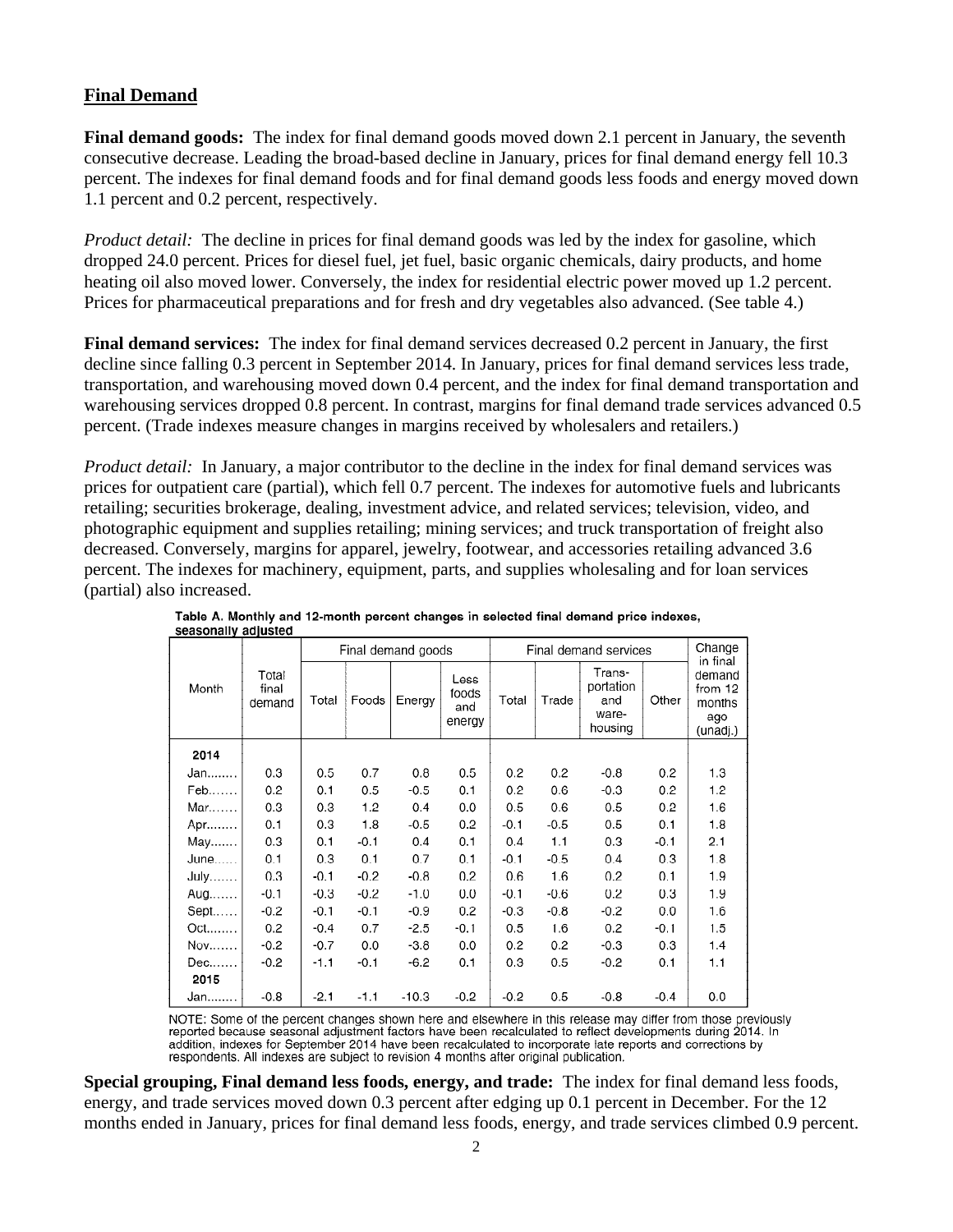### **Intermediate Demand by Commodity Type**

**Processed goods for intermediate demand:** The index for processed goods for intermediate demand fell 2.8 percent in January, the largest decline since a 4.1-percent drop in December 2008. More than half of the broad-based January decrease is attributable to prices for processed energy goods, which moved down 8.3 percent. In addition, the index for processed materials less foods and energy fell 1.3 percent, and prices for processed foods and feeds declined 2.5 percent. For the 12 months ended in January, the index for processed goods for intermediate demand moved down 5.5 percent, the largest 12-month drop since a 7.7-percent decrease in October 2009. (See table B.)

*Product detail:* In January, a 19.2-percent decline in diesel fuel prices was a major factor in the decrease in the index for processed goods for intermediate demand. Prices for basic organic chemicals, gasoline, jet fuel, plastic resins and materials, and dairy products also moved lower. In contrast, the electric power index increased 1.3 percent. Prices for basic inorganic chemicals and formula feeds also advanced. (See table 5.)

**Unprocessed goods for intermediate demand:** The index for unprocessed goods for intermediate demand fell 9.4 percent in January, the largest drop since a 13.2-percent decrease in November 2008. About 90 percent of the broad-based decline in January can be traced to prices for unprocessed energy materials, which decreased 23.6 percent. The index for unprocessed foodstuffs and feedstuffs moved down 1.8 percent, and prices for unprocessed nonfood materials less energy fell 0.7 percent. For the 12 months ended in January, the index for unprocessed goods for intermediate demand declined 18.4 percent, the largest 12-month drop since a 31.7-percent decrease in September 2009.

*Product detail:* More than half of the January decline in the index for unprocessed goods for intermediate demand is attributable to prices for crude petroleum, which fell 30.6 percent. Prices for natural gas, slaughter hogs, raw milk, grains, and nonferrous scrap also moved lower. Conversely, the index for slaughter poultry rose 5.5 percent. Prices for unprocessed finfish and gold ores also advanced.

|                 |        | Processed goods for intermediate demand |                 |                                |                                                          | Unprocessed goods for intermediate demand |                                           |                     |                                        |                                                          |
|-----------------|--------|-----------------------------------------|-----------------|--------------------------------|----------------------------------------------------------|-------------------------------------------|-------------------------------------------|---------------------|----------------------------------------|----------------------------------------------------------|
| Month           | Total  | Foods<br>and<br>feeds                   | Energy<br>goods | Less<br>foods<br>and<br>energy | Total,<br>change<br>from 12<br>months<br>ago<br>(unadj.) | Total                                     | Food-<br>stuffs<br>and<br>feed-<br>stuffs | Energy<br>materials | Nonfood<br>materials<br>less<br>energy | Total,<br>change<br>from 12<br>months<br>ago<br>(unadj.) |
| 2014            |        |                                         |                 |                                |                                                          |                                           |                                           |                     |                                        |                                                          |
| Jan             | 0.7    | 1.2                                     | 1.8             | 0.4                            | 0.5                                                      | 1.9                                       | 3.7                                       | 0.5                 | 1.9                                    | $-0.5$                                                   |
| Feb             | 0.2    | 0.7                                     | $-0.4$          | 0.4                            | $-0.2$                                                   | 4.6                                       | 0.0                                       | 13.0                | $-1.1$                                 | 5.1                                                      |
| Mar             | 0.0    | 0.7                                     | 0.6             | $-0.2$                         | 0.7                                                      | 0.4                                       | 5.3                                       | $-3.6$              | $-0.5$                                 | 5.3                                                      |
| Apr             | 0.0    | 2.3                                     | $-1.7$          | 0.2                            | 1.5                                                      | 1.1                                       | 2.9                                       | $-1.0$              | 1.4                                    | 6.5                                                      |
| May             | 0.1    | 0.0                                     | 0.8             | $-0.1$                         | 1.4                                                      | $-1.1$                                    | $-1.9$                                    | $-0.8$              | $-0.3$                                 | 4.2                                                      |
| June            | 0.1    | 0.4                                     | 0.4             | 0.1                            | 1.5                                                      | $-1.1$                                    | $-2.1$                                    | 0.1                 | $-1.6$                                 | 3.7                                                      |
| July            | 0.1    | $-0.7$                                  | $-0.4$          | 0.4                            | 1.6                                                      | $-1.7$                                    | $-0.9$                                    | $-3.5$              | 0.3                                    | 0.9                                                      |
| Aug…….          | $-0.1$ | $-0.3$                                  | $-1.0$          | 0.2                            | 1.4                                                      | $-3.0$                                    | $-2.1$                                    | $-5.3$              | $-0.8$                                 | $-0.5$                                                   |
| Sept            | $-0.2$ | 0.8                                     | $-1.1$          | $-0.1$                         | 1.1                                                      | 0.1                                       | 2.3                                       | $-1.9$              | 0.1                                    | $-0.2$                                                   |
| $Oct. \ldots$ . | $-0.7$ | $-1.6$                                  | $-2.8$          | 0.0                            | 0.4                                                      | $-3.2$                                    | 0.3                                       | $-7.1$              | $-2.4$                                 | $-1.9$                                                   |
| Nov             | $-1.0$ | 0.1                                     | $-3.6$          | $-0.5$                         | $-0.3$                                                   | $-1.4$                                    | 1.6                                       | $-4.7$              | $-1.7$                                 | $-1.6$                                                   |
| $Dec. \ldots$ . | $-1.6$ | -03                                     | $-5.6$          | $-0.6$                         | $-2.2$                                                   | $-4.6$                                    | $-5.7$                                    | $-5.1$              | $-0.4$                                 | $-8.1$                                                   |
| 2015            |        |                                         |                 |                                |                                                          |                                           |                                           |                     |                                        |                                                          |
| Jan <i></i> .   | $-2.8$ | $-2.5$                                  | $-8.3$          | $-1.3$                         | $-5.5$                                                   | $-9.4$                                    | $-1.8$                                    | $-23.6$             | $-0.7$                                 | $-18.4$                                                  |

|                                                  |  |  | Table B. Monthly and 12-month percent changes in selected intermediate demand price indexes |  |  |
|--------------------------------------------------|--|--|---------------------------------------------------------------------------------------------|--|--|
| for goods by commodity type, seasonally adjusted |  |  |                                                                                             |  |  |

NOTE: Some of the percent changes shown here and elsewhere in this release may differ from those previously reported because seasonal adjustment factors have been recalculated to reflect developments during 2014. In addition, indexes for September 2014 have been recalculated to incorporate late reports and corrections by respondents. All indexes are subject to revision 4 months after original publication.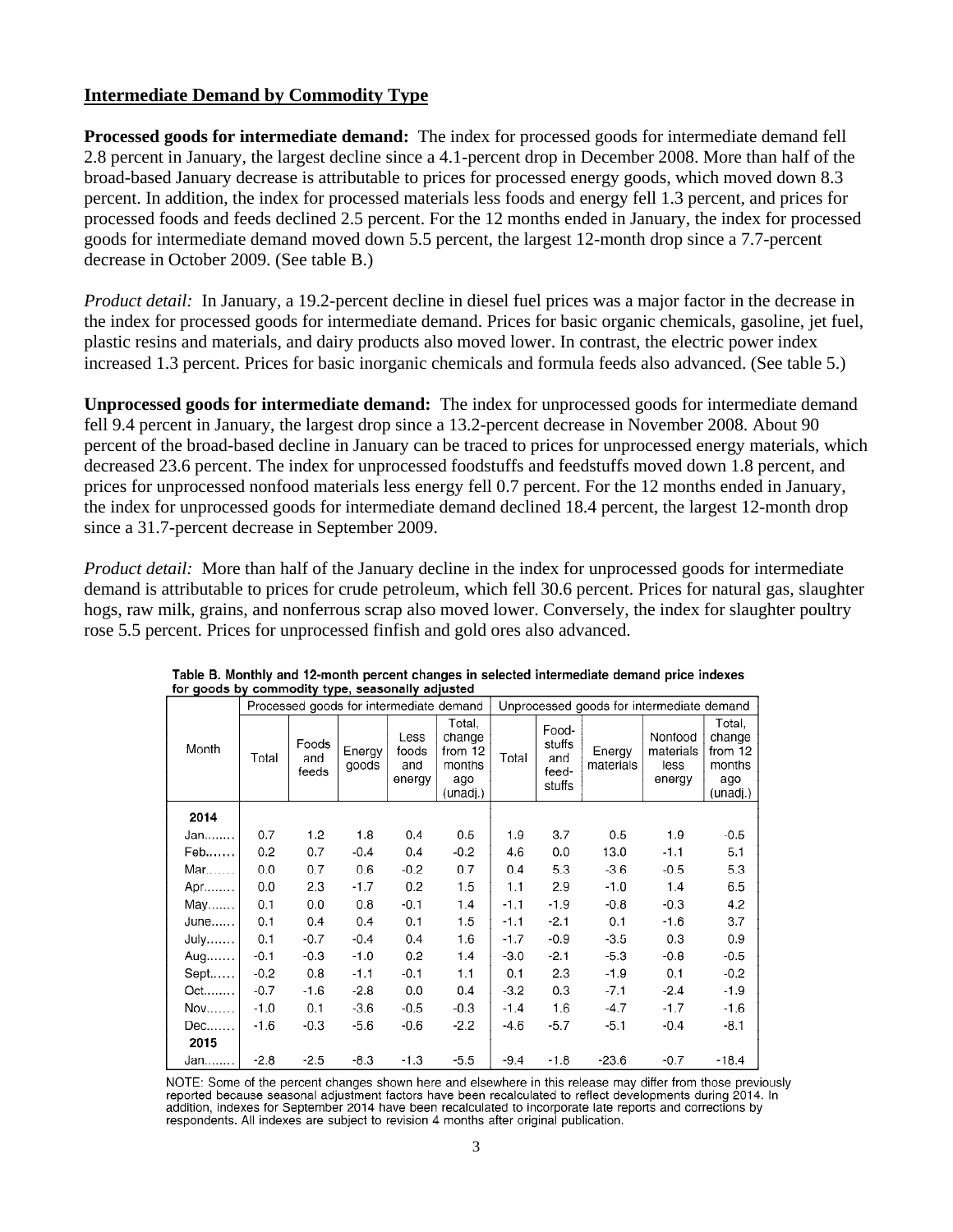**Services for intermediate demand:** The index for services for intermediate demand moved down 0.2 percent in January, the largest decrease since falling 0.2 percent in April 2014. The decline in January was led by the index for services less trade, transportation, and warehousing for intermediate demand, which dropped 0.4 percent. Prices for transportation and warehousing services for intermediate demand fell 0.3 percent. In contrast, the index for trade services for intermediate demand rose 0.7 percent. (See table C.)

*Product detail:* In January, prices for securities brokerage, dealing, investment advice, and related services declined 4.5 percent. The indexes for television advertising time sales, radio advertising time sales, legal services, marketing consulting services, and truck transportation of freight also decreased. Conversely, margins for parts and supplies for machinery and equipment wholesaling advanced 1.0 percent. The indexes for business loans (partial) and staffing services also increased.

|        | Services for intermediate demand |        |                                   |        |                                                 |  |  |  |  |  |  |
|--------|----------------------------------|--------|-----------------------------------|--------|-------------------------------------------------|--|--|--|--|--|--|
| Month  | Total                            | Trade  | Transportation<br>and warehousing | Other  | Total, change<br>from 12 months<br>ago (unadj.) |  |  |  |  |  |  |
| 2014   |                                  |        |                                   |        |                                                 |  |  |  |  |  |  |
| Jan    | 0.4                              | $-0.1$ | $-0.2$                            | 0.5    | 1.1                                             |  |  |  |  |  |  |
| Feb    | 0.1                              | 0.1    | 0.9                               | 0.0    | 1.4                                             |  |  |  |  |  |  |
| Mar    | 0.4                              | 0.5    | 0.2                               | 0.4    | 1.7                                             |  |  |  |  |  |  |
| Apr    | $-0.2$                           | $-1.2$ | 0.3                               | $-0.1$ | 1.0                                             |  |  |  |  |  |  |
| May    | 0.0                              | 1.0    | 0.3                               | $-0.3$ | 1.5                                             |  |  |  |  |  |  |
| June   | 0.1                              | $-0.4$ | 0.3                               | 0.2    | 1.3                                             |  |  |  |  |  |  |
| July.  | 0.6                              | 1.4    | 0.3                               | 0.5    | 1.9                                             |  |  |  |  |  |  |
| Aug    | 0.0                              | $-0.3$ | 0.2                               | 0.0    | 1.7                                             |  |  |  |  |  |  |
| Sept   | $-0.1$                           | 0.3    | $-0.1$                            | $-0.2$ | 1.5                                             |  |  |  |  |  |  |
| $Oct.$ | 0.2                              | 0.4    | 0.0                               | 0.2    | 1.6                                             |  |  |  |  |  |  |
| Nov    | 0.2                              | 0.0    | $-0.1$                            | 0.5    | 1.5                                             |  |  |  |  |  |  |
| $Dec.$ | 0.1                              | 0.2    | 0.0                               | 0.0    | 1.7                                             |  |  |  |  |  |  |
| 2015   |                                  |        |                                   |        |                                                 |  |  |  |  |  |  |
| Jan    | $-0.2$                           | 0.7    | $-0.3$                            | $-0.4$ | 1.3                                             |  |  |  |  |  |  |

| Table C. Monthly and 12-month percent changes in selected intermediate demand price |  |  |  |
|-------------------------------------------------------------------------------------|--|--|--|
| indexes for services by commodity type, seasonally adjusted                         |  |  |  |

NOTE: Some of the percent changes shown here and elsewhere in this release may differ from those previously reported because seasonal adjustment factors have been recalculated to reflect developments during 2014. In addition, indexes for September 2014 have been recalculated to incorporate late reports and corrections by respondents. All indexes are subject to revision 4 months after original publication.

### **Intermediate Demand by Production Flow**

**Stage 4 intermediate demand:** The index for stage 4 intermediate demand moved down 0.7 percent in January, the fifth consecutive decline. In January, prices for total goods inputs to stage 4 intermediate demand decreased 1.3 percent. The index for total services inputs was unchanged. (See table D.) Lower prices for diesel fuel; gasoline; securities brokerage, dealing, investment advice, and related services; basic organic chemicals; dairy products; and asphalt outweighed increases in the indexes for business loans (partial), electric power, and parts and supplies for machinery and equipment wholesaling. (See table 6.) For the 12 months ended in January, prices for stage 4 intermediate demand fell 0.5 percent.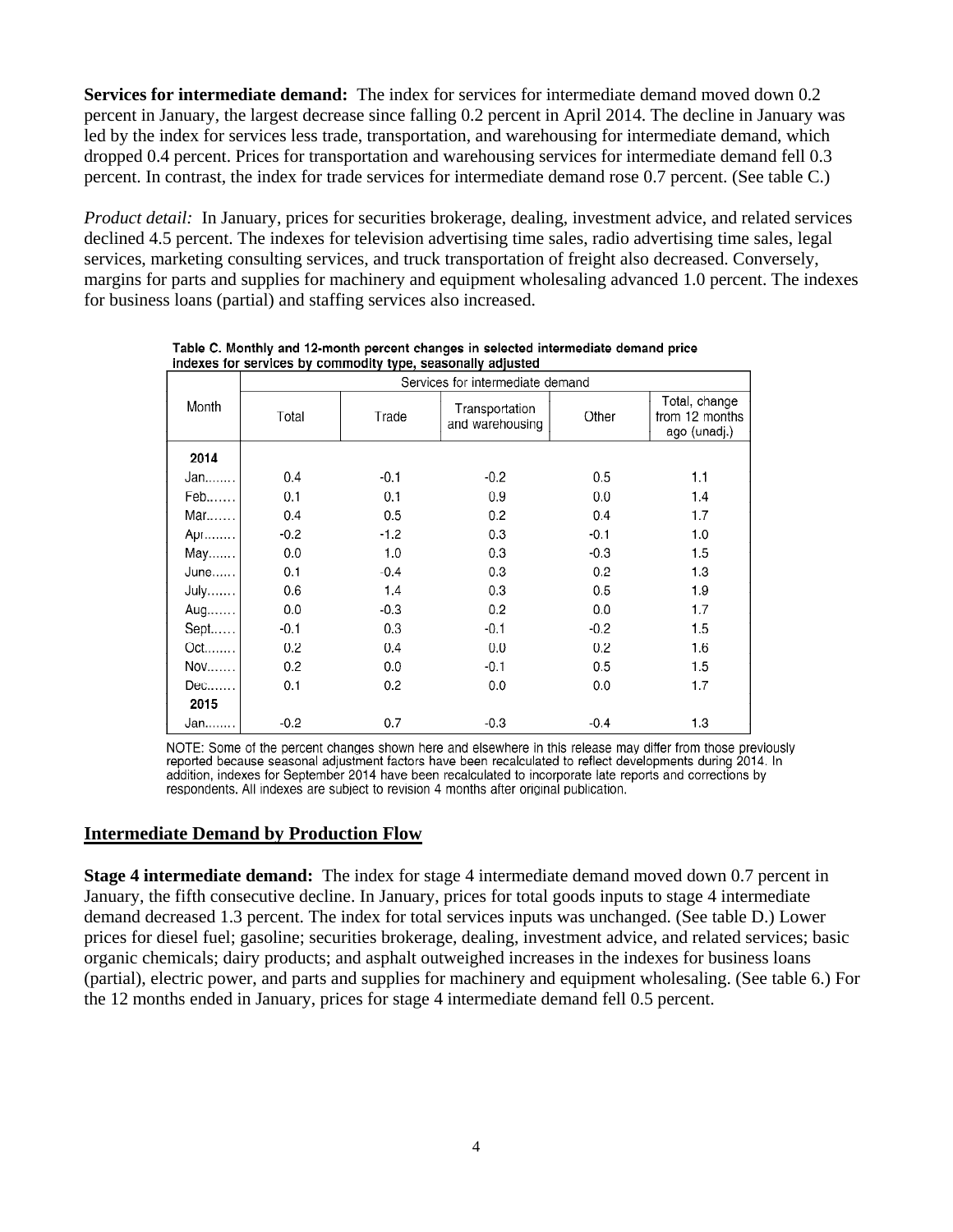**Stage 3 intermediate demand:** Prices for stage 3 intermediate demand fell 2.4 percent in January, the fourth straight decrease. In January, the index for total goods inputs to stage 3 intermediate demand dropped 4.2 percent, and prices for total services inputs edged down 0.1 percent. Falling prices for gasoline; jet fuel; basic organic chemicals; slaughter hogs; diesel fuel; and securities brokerage, dealing, investment advice, and related services outweighed increases in the indexes for slaughter poultry, business loans (partial), and unprocessed finfish. For the 12 months ended in January, the index for stage 3 intermediate demand fell 3.3 percent.

**Stage 2 intermediate demand:** The index for stage 2 intermediate demand dropped 5.0 percent in January, the eleventh consecutive decline. In January, prices for total goods inputs to stage 2 intermediate demand fell 9.8 percent, and the index for total services inputs moved down 0.5 percent. Lower prices for crude petroleum; gas fuels; plastic resins and materials; securities brokerage, dealing, investment advice, and related services; basic organic chemicals; and lubricating oil base stocks outweighed increases in the indexes for staffing services, formula feeds, and basic inorganic chemicals. For the 12 months ended in January, prices for stage 2 intermediate demand dropped 11.0 percent.

**Stage 1 intermediate demand:** The index for stage 1 intermediate demand declined 3.3 percent in January, the fifth straight decrease. In January, prices for total goods inputs to stage 1 intermediate demand dropped 5.7 percent. The index for total services inputs was unchanged. Lower prices for basic organic chemicals; diesel fuel; gasoline; crude petroleum; gas fuels; and securities brokerage, dealing, investment advice, and related services outweighed advances in the indexes for business loans (partial), electric power, and chemicals and allied products wholesaling. For the 12 months ended in January, the index for stage 1 intermediate demand decreased 6.3 percent.

|                  | production now, seasonary adjusted |                 |                                |        |                                |                         |        |                                |                         |        |                 |                         |
|------------------|------------------------------------|-----------------|--------------------------------|--------|--------------------------------|-------------------------|--------|--------------------------------|-------------------------|--------|-----------------|-------------------------|
|                  | Stage 4 intermediate<br>demand     |                 | Stage 3 intermediate<br>demand |        | Stage 2 intermediate<br>demand |                         |        | Stage 1 intermediate<br>demand |                         |        |                 |                         |
| Month            | Total                              | Goods<br>inputs | Ser-<br>vices<br>inputs        | Total  | Goods<br>inputs                | Ser-<br>vices<br>inputs | Total  | Goods<br>inputs                | Ser-<br>vices<br>inputs | Total  | Goods<br>inputs | Ser-<br>vices<br>inputs |
| 2014             |                                    |                 |                                |        |                                |                         |        |                                |                         |        |                 |                         |
| Jan.             | 0.4                                | 0.4             | 0.2                            | 1.1    | 1.6                            | 0.6                     | 0.8    | 1.0                            | 0.6                     | 1.3    | 2.3             | 0.1                     |
| Feb              | 0.0                                | 0.0             | 0.1                            | 0.3    | 0.3                            | 0.2                     | 3.5    | 5.9                            | 0.3                     | 0.0    | $-0.3$          | 0.3                     |
| Mar              | 0.5                                | 0.4             | 0.6                            | 0.9    | 1.5                            | 0.3                     | $-1.2$ | $-2.1$                         | 0.0                     | $-0.3$ | $-0.8$          | 0.5                     |
| Apr              | $-0.1$                             | 0.0             | $-0.2$                         | 0.2    | 0.4                            | 0.0                     | $-0.1$ | 0.1                            | $-0.3$                  | $-0.2$ | $-0.1$          | $-0.4$                  |
| May              | 0.1                                | 0.2             | $-0.1$                         | $-0.2$ | $-0.5$                         | 0.0                     | $-0.3$ | $-0.4$                         | 0.0                     | $-0.2$ | $-0.2$          | $-0.2$                  |
| June             | 0.1                                | 0.1             | 0.2                            | $-0.1$ | $-0.1$                         | 0.1                     | $-0.2$ | $-0.3$                         | 0.1                     | 0.1    | 0.1             | 0.3                     |
| July             | 0.3                                | 0.0             | 0.6                            | 0.5    | 0.5                            | 0.4                     | $-0.9$ | $-1.9$                         | 0.6                     | 0.9    | 0.7             | 0.9                     |
| Aug              | 0.0                                | $-0.1$          | 0.0                            | $-0.3$ | $-0.7$                         | 0.2                     | $-1.6$ | $-2.7$                         | $-0.1$                  | 0.0    | 0.1             | 0.0                     |
| $Sept. \ldots$ . | $-0.1$                             | $-0.1$          | 0.0                            | 0.3    | 0.7                            | $-0.2$                  | $-0.6$ | $-1.0$                         | $-0.1$                  | $-0.4$ | $-0.8$          | 0.1                     |
| $Oct.\dots$      | $-0.2$                             | $-0.5$          | 0.1                            | $-0.3$ | $-0.6$                         | 0.2                     | $-2.2$ | $-4.3$                         | 0.5                     | $-0.4$ | $-0.9$          | 0.3                     |
| Nov              | $-0.2$                             | $-0.5$          | 0.1                            | $-0.3$ | $-0.9$                         | 0.3                     | $-1.2$ | $-2.4$                         | 0.4                     | $-1.4$ | $-2.4$          | $-0.1$                  |
| Dec              | $-0.3$                             | $-0.9$          | 0.4                            | $-1.9$ | $-3.2$                         | $-0.2$                  | $-2.0$ | $-3.4$                         | $-0.4$                  | $-1.5$ | $-3.1$          | 0.8                     |
| 2015             |                                    |                 |                                |        |                                |                         |        |                                |                         |        |                 |                         |
| Jan.             | $-0.7$                             | $-1.3$          | 0.0                            | $-2.4$ | $-4.2$                         | -0.1                    | $-5.0$ | $-9.8$                         | $-0.5$                  | $-3.3$ | $-5.7$          | 0.0                     |

Table D. Monthly percent changes in selected intermediate demand price indexes by production flow, conconcily adjusted

NOTE: Some of the percent changes shown here and elsewhere in this release may differ from those previously reported because seasonal adjustment factors have been recalculated to reflect developments during 2014. In addition, indexes for September 2014 have been recalculated to incorporate late reports and corrections by respondents. All indexes are subject to revision 4 months after original publication.

**The Producer Price Index for February 2015 is scheduled to be released on Friday, March 13, 2015 at 8:30 a.m. (EDT).** 

\_\_\_\_\_\_\_\_\_\_\_\_\_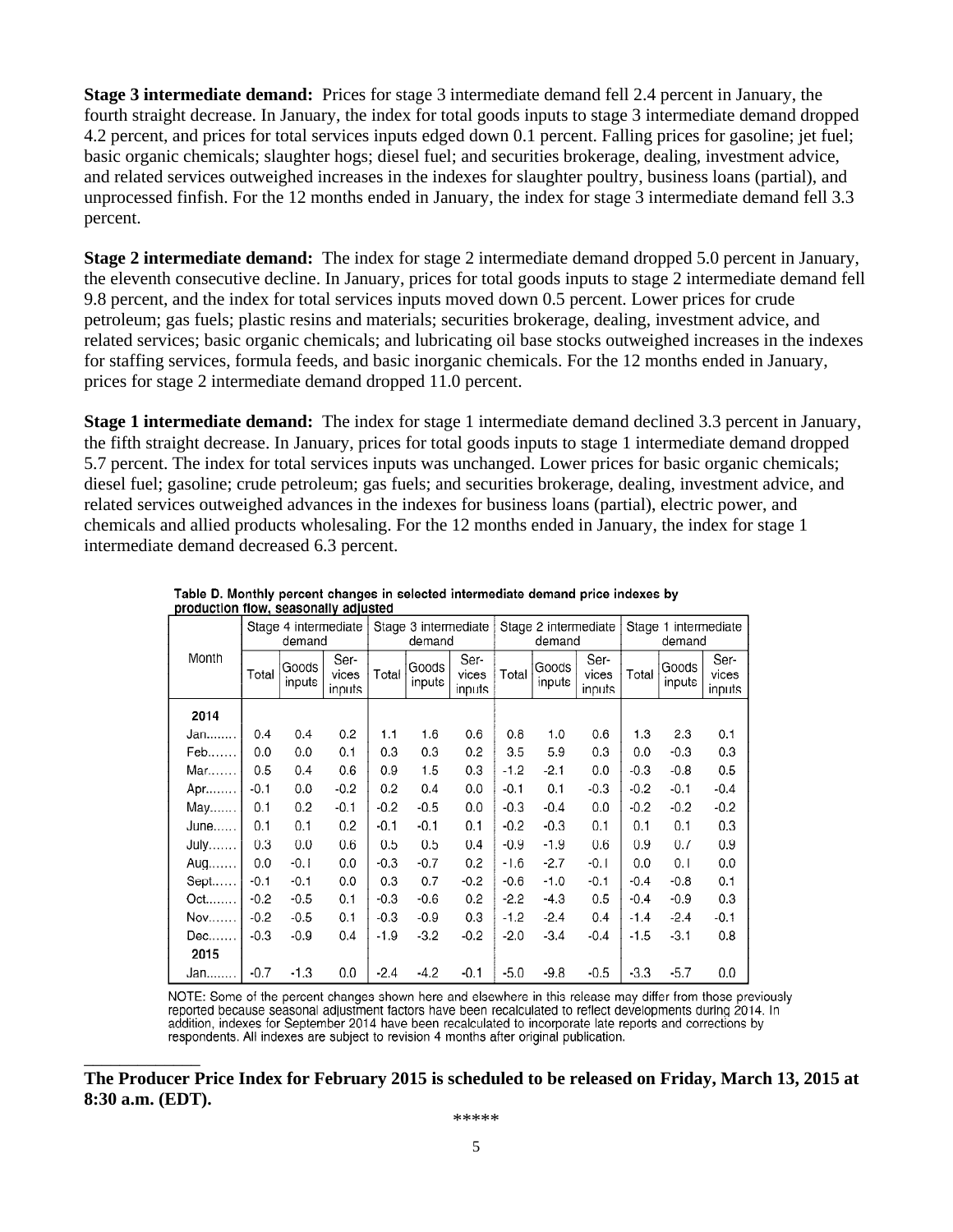### **PPI Updates Commodity Weight Allocations for the Final Demand–Intermediate Demand Aggregation Structure**

Effective with this release, the Bureau of Labor Statistics has updated the weight allocations used to calculate the Producer Price Index (PPI) Final Demand-Intermediate Demand (FD-ID) indexes to more accurately reflect recent sales patterns. While PPI commodity index weights continue to be based on shipment values from the 2007 economic census, the proportions of these weights allocated to the various FD-ID categories have changed. The new allocations are based primarily on data from the 2007 Input-Output Accounts produced by the Bureau of Economic Analysis.

It is important to note that this allocation update did not change the PPI commodity classification system, reference base, the FD-ID aggregation structure, or historical index data. It has, however, resulted in some significant shifts in the relative importance figures of commodity components that make up the FD-ID indexes.

Relative importance figures as of December 2014, which detail this shift from 2002 to 2007 input-output relationships, are available on the PPI website at www.bls.gov/ppi. A detailed analysis of the PPI weight allocation update also is being posted the PPI homepage. This information also may be requested from the Division of Industrial Prices and Price Indexes, Section of Index Analysis and Public Information through email to ppi-info@bls.gov or by calling (202) 691-7705. For further information on this update, contact Jonathan Weinhagen at weinhagen.jonathan@bls.gov or (202) 691-7709.

\*\*\*\*\*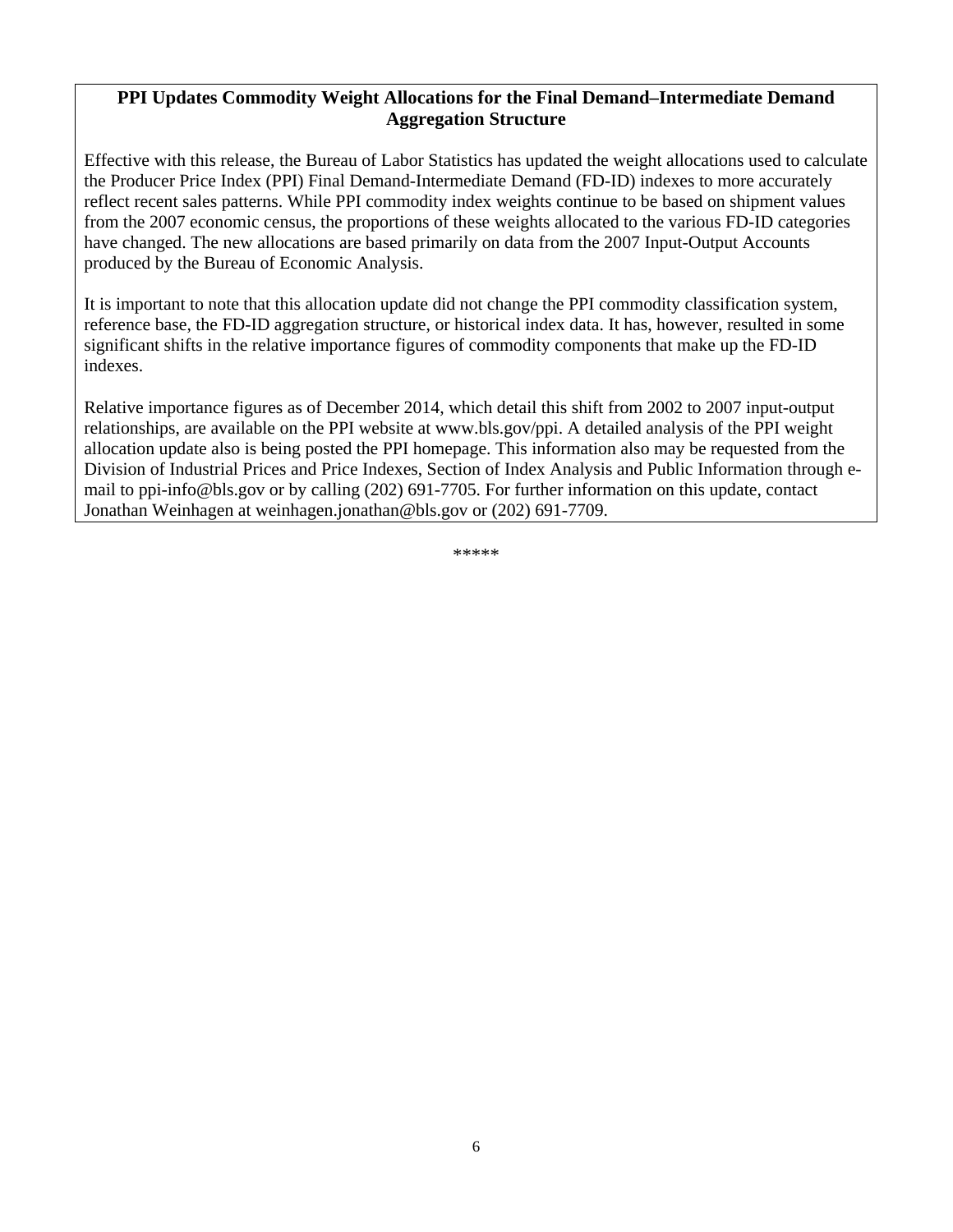### **Resampling of Industries**

Effective with this release, the Producer Price Index (PPI) includes data for 28 resampled industries classified according to the 2012 North American Industry Classification System (NAICS). The Bureau of Labor Statistics periodically updates the sample of producers providing data for the PPI to reflect current conditions more accurately when the structure, membership, technology, or product mix of an industry shifts. The first results of this systematic process were published in July 1986. Subsequent efforts have been completed at 6-month intervals.

For information on specific index additions, deletions, and recodes effective this month, see the January 2015 issue of the *PPI Detailed Report* online at **www.bls.gov/ppi/ppidr201501.pdf**, or contact the PPI's Section of Index Analysis and Public Information at *ppi-info@bls.gov* or (202) 691-7705.

*NAICS* 

| Code   | Industry                                              |
|--------|-------------------------------------------------------|
| 113310 | Logging                                               |
| 212312 | Crushed and broken limestone mining                   |
| 212313 | Crushed and broken granite mining                     |
| 313320 | Fabric coating mills                                  |
| 315990 | Apparel accessories and other apparel manufacturing   |
| 322121 | Paper, except newsprint, mills                        |
| 322130 | Paperboard mills                                      |
| 325311 | Nitrogenous fertilizer manufacturing                  |
| 325312 | Phosphatic fertilizer manufacturing                   |
| 325314 | Fertilizer, mixing only, manufacturing                |
| 325413 | In-vitro diagnostic substance manufacturing           |
| 327992 | Ground or treated minerals and earths manufacturing   |
| 333316 | Photographic and photocopying equipment manufacturing |
| 333995 | Fluid power cylinder and actuator manufacturing       |
| 333996 | Fluid power pump and motor manufacturing              |
| 335312 | Motor and generator manufacturing                     |
| 336213 | Motor home manufacturing                              |
| 339940 | Office supplies (except paper) manufacturing          |
| 429930 | Material recyclers                                    |
| 446191 | Food (health) supplement stores                       |
| 447190 | Other gasoline stations                               |
| 448320 | Luggage and leather goods stores                      |
| 451130 | Sewing, needlework, and piece goods stores            |
| 481112 | Scheduled freight air transportation                  |
| 511120 | Periodical publishers                                 |
| 515210 | Cable and other subscription programming              |
| 541110 | Offices of lawyers                                    |
| 621111 | Offices of physicians, except mental health           |

\*\*\*\*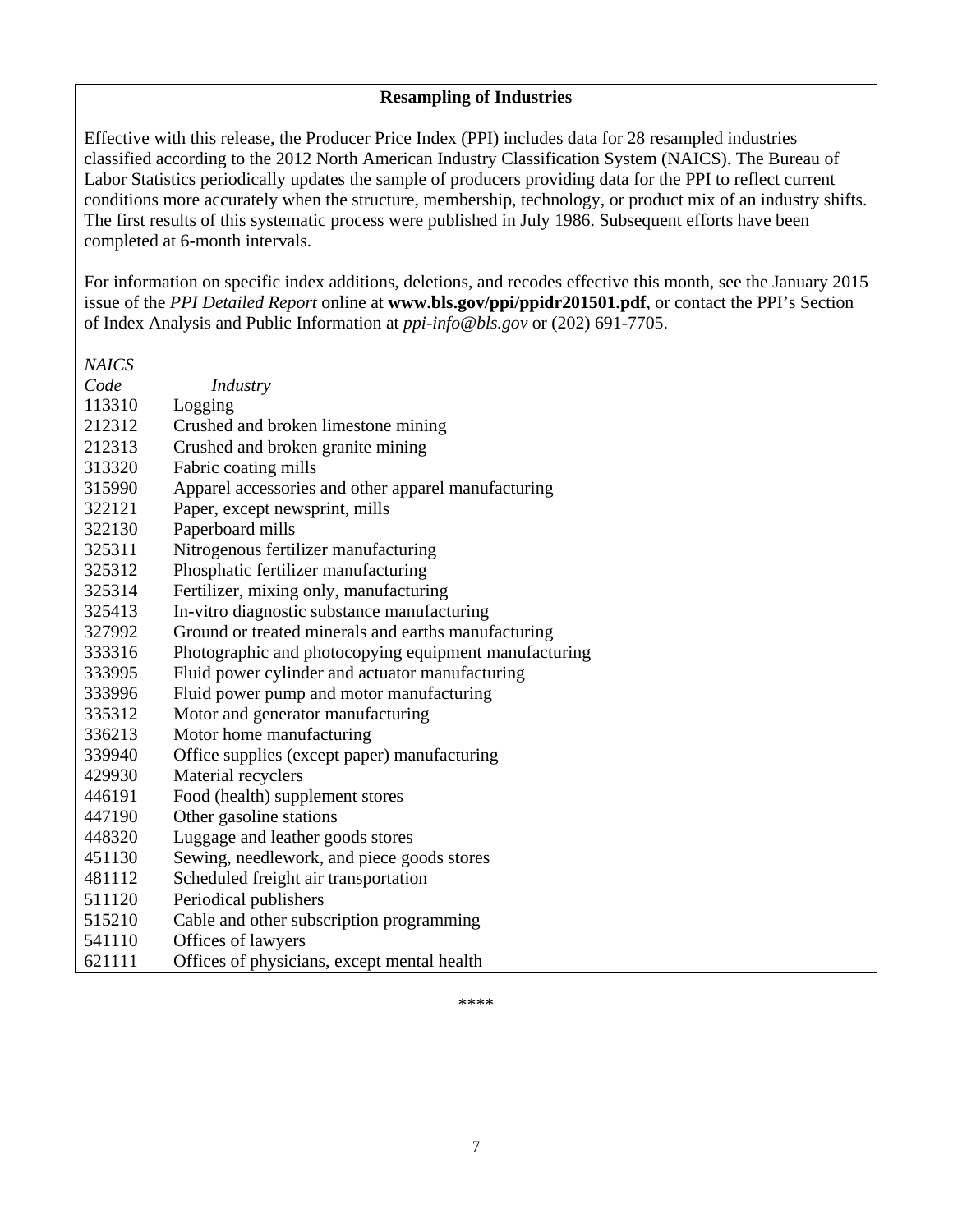### **Recalculation of Seasonal Adjustment Factors**

Effective with this release, seasonal adjustment factors have been recalculated to reflect price-movement patterns during 2014 for the Final Demand-Intermediate Demand (FD-ID) System and commodity-grouping indexes. This routine annual recalculation may affect previously published seasonally adjusted indexes and percent changes for January 2010 through December 2014.

Revised seasonally adjusted data for this period, as well as seasonal adjustment factors for directly adjusted commodity indexes to be used through December 2015, were released February 13, 2015. To obtain this information, contact the Division of Industrial Prices and Price Indexes, Section of Index Analysis and Public Information at *ppi-info@bls.gov* or (202) 691-7705, or visit the Producer Price Index homepage at **www.bls.gov/ppi**.

Tables E and F below provide monthly seasonally adjusted percent changes for major FD-ID system indexes in 2014, based on former and recalculated seasonal factors. These percent changes include final price data through August 2014 and may differ from values shown in tables A through D of this release, which include final price data through September 2014.

| Table E. Over-the-month percent changes in major final demand indexes, seasonally adjusted, using |  |
|---------------------------------------------------------------------------------------------------|--|
| former and recalculated seasonal factors for 2014                                                 |  |

|              |                               | <b>Final demand</b> |               | <b>Final demand goods</b> | <b>Final demand services</b> |                     |  |
|--------------|-------------------------------|---------------------|---------------|---------------------------|------------------------------|---------------------|--|
| <b>Month</b> | <b>Recalculated</b><br>Former |                     | <b>Former</b> | <b>Recalculated</b>       | Former                       | <b>Recalculated</b> |  |
| January      | 0.3                           | 0.3                 | 0.5           | 0.5                       | 0.1                          | 0.2                 |  |
| February     | .2                            |                     |               |                           |                              |                     |  |
| March        | $\cdot$ 3                     |                     |               |                           | .4                           |                     |  |
| April        |                               |                     | .4            |                           | .0                           |                     |  |
| May          | .2                            | $\cdot$ 3           | .0            |                           | .3                           | .4                  |  |
| June         |                               |                     |               |                           | .0                           | -. 1                |  |
| July         |                               |                     | $-$ .         | $-.1$                     | .6                           | .6                  |  |
| August       | $-.2$                         | $-.1$               | $-.3$         | $-.3$                     | .0                           | $-.1$               |  |
| September    | $-.2$                         | $-.2$               | $-.3$         | -. 1                      | $-.2$                        | $-.2$               |  |
| October      | $\cdot$                       | $\cdot$             | $-.4$         | $-.4$                     |                              |                     |  |
| November     | $-.2$                         | $-.2$               | $-.7$         | -.7                       |                              |                     |  |
| December     | $-.3$                         | -.2                 | $-1.2$        | -1.                       |                              |                     |  |

| Table F. Over-the-month percent changes in major intermediate demand indexes, seasonally adjusted, |  |
|----------------------------------------------------------------------------------------------------|--|
| using former and recalculated seasonal factors for 2014                                            |  |

|              |           | Processed goods for        |        | <b>Unprocessed goods for</b> | <b>Services for intermediate</b> |                     |  |
|--------------|-----------|----------------------------|--------|------------------------------|----------------------------------|---------------------|--|
|              |           | <b>Intermediate demand</b> |        | intermediate demand          | demand                           |                     |  |
| <b>Month</b> | Former    | <b>Recalculated</b>        | Former | <b>Recalculated</b>          | Former                           | <b>Recalculated</b> |  |
| January      | 0.7       | 0.7                        | 0.9    | 1.9                          | 0.3                              | 0.4                 |  |
| February     |           | 0.2                        | 5.1    | 4.6                          |                                  |                     |  |
| March        | .0        | .0                         | $-.2$  | .4                           | .4                               | .4                  |  |
| April        | $\cdot 0$ | .0                         | .8     | 1.1                          | $-.2$                            | $-.2$               |  |
| May          | .0        |                            | $-.3$  | $-1.1$                       | $-.1$                            | $\Omega$            |  |
| June         |           |                            | $-0.9$ | $-1.1$                       | .2                               |                     |  |
| July         |           |                            | $-2.4$ | $-1.7$                       | .6                               | .6                  |  |
| August       | $-.1$     | $-.1$                      | $-3.1$ | $-3.0$                       |                                  | .0                  |  |
| September    | .0        | $-.1$                      |        |                              | $-.1$                            | $-.1$               |  |
| October      | -.9       | $-.8$                      | $-2.4$ | $-3.2$                       |                                  |                     |  |
| November     | $-1.0$    | $-1.0$                     | $-1.3$ | $-1.4$                       | .3                               | $\cdot$             |  |
| December     | $-1.7$    | $-1.6$                     | $-5.0$ | $-4.6$                       |                                  |                     |  |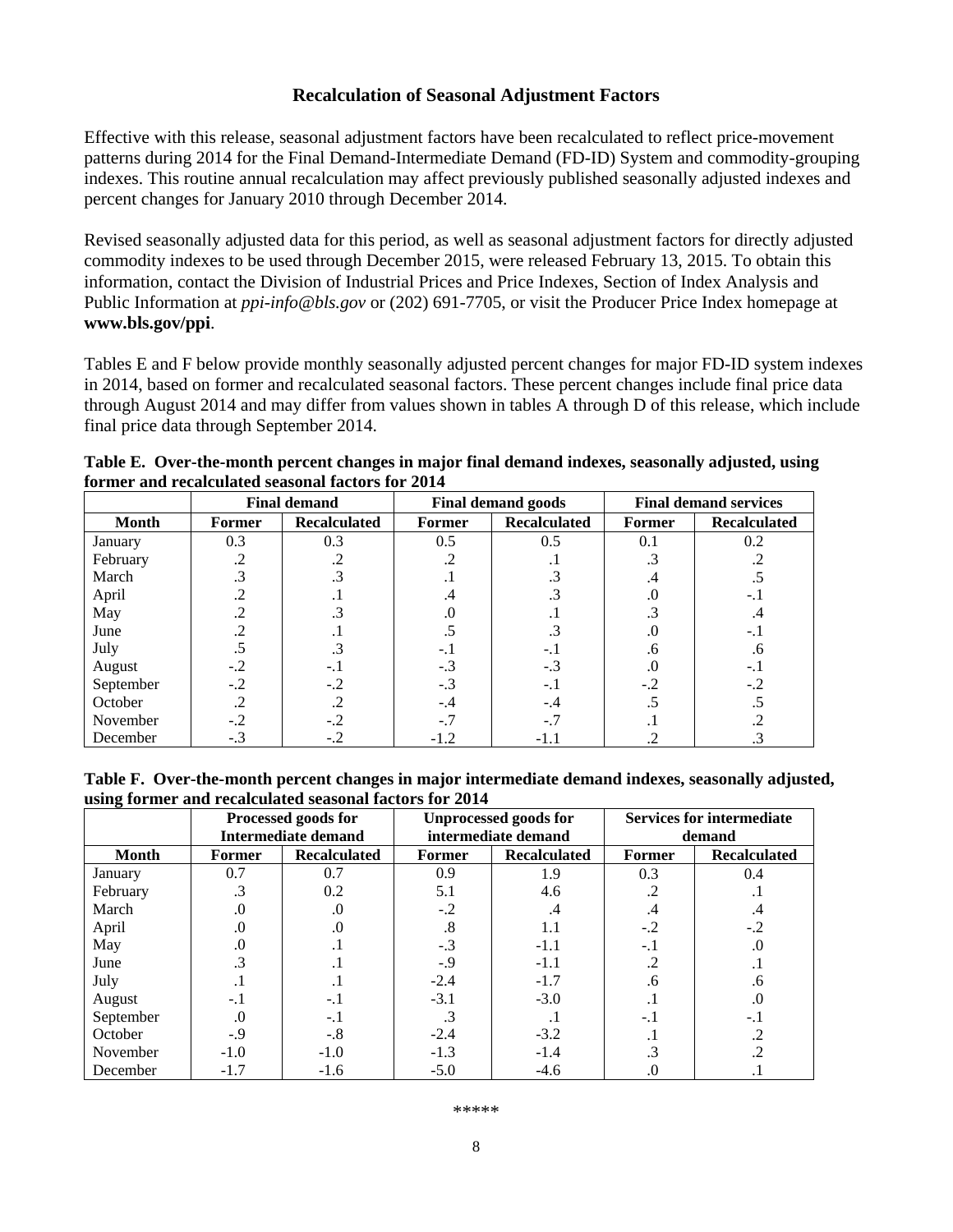# **Technical Note**

### **Brief Explanation of Producer Price Indexes**

The Producer Price Index (PPI) of the Bureau of Labor Statistics (BLS) is a family of indexes that measures the average change over time in prices received (price changes) by producers for domestically produced goods, services, and construction. PPIs measure price change from the perspective of the seller. This contrasts with other measures, such as the Consumer Price Index (CPI). CPIs measure price change from the purchaser's perspective.

 More than 10,000 PPIs for individual products and groups of products are released each month. PPIs are available for the products of virtually every industry in the mining and manufacturing sectors. Over time, new PPIs have been introduced for products of industries in the services and construction sectors of the U.S. economy. As of January 2013, the PPI covered about 70 percent of services as measured by 2007 Census revenue, and 34 percent of construction.

More than 100,000 price quotations per month are organized into three sets of PPIs: (1) Final demand-Intermediate demand (FD-ID) indexes, (2) commodity indexes, and (3) indexes for the net output of industries and their products. The FD-ID structure organizes products by class of buyer and degree of fabrication as well as by stage of production. The commodity structure organizes products by similarity of end use or product type. The entire output of various industries is sampled to derive price indexes for the net output of industries and their products.

### **Final Demand–Intermediate Demand Indexes**

 The PPI FD-ID structure measures price change for goods, services, and construction sold to final demand and to intermediate demand. The FD-ID system replaced the PPI stage-of-processing (SOP) system as PPI's primary aggregation model with the release of data for January 2014. The FD-ID model expands coverage beyond that of the SOP system through the addition of services, construction, exports, and government purchases.

 Compared with finished goods under the SOP system, the PPI for final demand goods includes nearly a 50 percent expansion of coverage. This increase can be traced to the addition of government purchases and exports. For overall final demand, expansion to include final demand services represents an even larger increase in coverage. In December 2012, final demand goods were about 34.5 percent of overall final demand, final demand services were roughly 63.5 percent, and final demand construction was about 2.0 percent of final demand. Within intermediate demand, coverage of services for intermediate demand resulted in about a 45 percent increase in coverage of the intermediate demand portion of the economy.

FD-ID indexes are constructed from commodity-based producer output price indexes. Commodities are allocated to aggregate indexes primarily based on the type of buyer. The main source of data used to determine the type of buyer is the "Use of commodities by industries, before redefinition," table

from the Benchmark Input-Output Accounts of the U.S. In many cases, the same commodity is purchased by different types of buyers. As a result, commodities are often included in several FD-ID indexes. For example, regular gasoline is purchased for personal consumption, export, government use, and business use. The PPI program publishes only one commodity index for regular gasoline (wpu057104), reflecting sales to all types of buyers, and this index is used in all aggregations regardless of whether the gasoline is sold for personal consumption, as an export, to government, or to businesses. Proportions based on BEA "Use of Commodities" data are used to allocate the correct portion of the total weight of gasoline to each use category. In cases when buyer type is an important price determining characteristic, indexes are created based on specific buyer type. For example, within the PPI category for loan services, separate indexes for consumer loans and business loans were constructed. For more information relating to the FD-ID structure, see "A new, experimental system of indexes from the PPI program" in the February 2011 *Monthly Labor Review*.

*Final Demand:* The final demand portion of the FD-ID structure measures price change for commodities sold for personal consumption, capital investment, government, and export. The system is composed of six main price indexes: final demand goods; final demand trade services; final demand transportation and warehousing services; final demand services less trade, transportation, and warehousing; final demand construction; and overall final demand.

 The final demand goods index measures price change for both unprocessed and processed goods sold to final demand. Fresh fruits sold to consumers and computers sold for capital investment are examples of transactions included in the final demand goods price index. The final demand trade services index measures price change for the retailing and wholesaling of merchandise sold to final demand, generally without transformation. (Trade indexes measure changes in margins received by wholesalers and retailers.) The final demand transportation and warehousing services index tracks price change for transportation of passengers, as well as, transportation of cargo sold to final demand, and also includes prices for warehousing and storage of goods sold to final demand. The final demand services less trade, transportation, and warehousing index measures price change for all services other than trade and transportation sold to final demand. Publishing, banking, lodging, and health care are examples of these services. The final demand construction index tracks price change for new construction, as well as maintenance and repair construction sold to final demand. Construction of office buildings is an example of a commodity that would be included in the final demand construction index. Lastly, the overall final demand index tracks price change for all types of commodities sold to final demand by combining the five final demand component indexes described above.

*Intermediate Demand:* The intermediate demand portion of the FD-ID system tracks price change for goods, services, and construction products sold to businesses as inputs to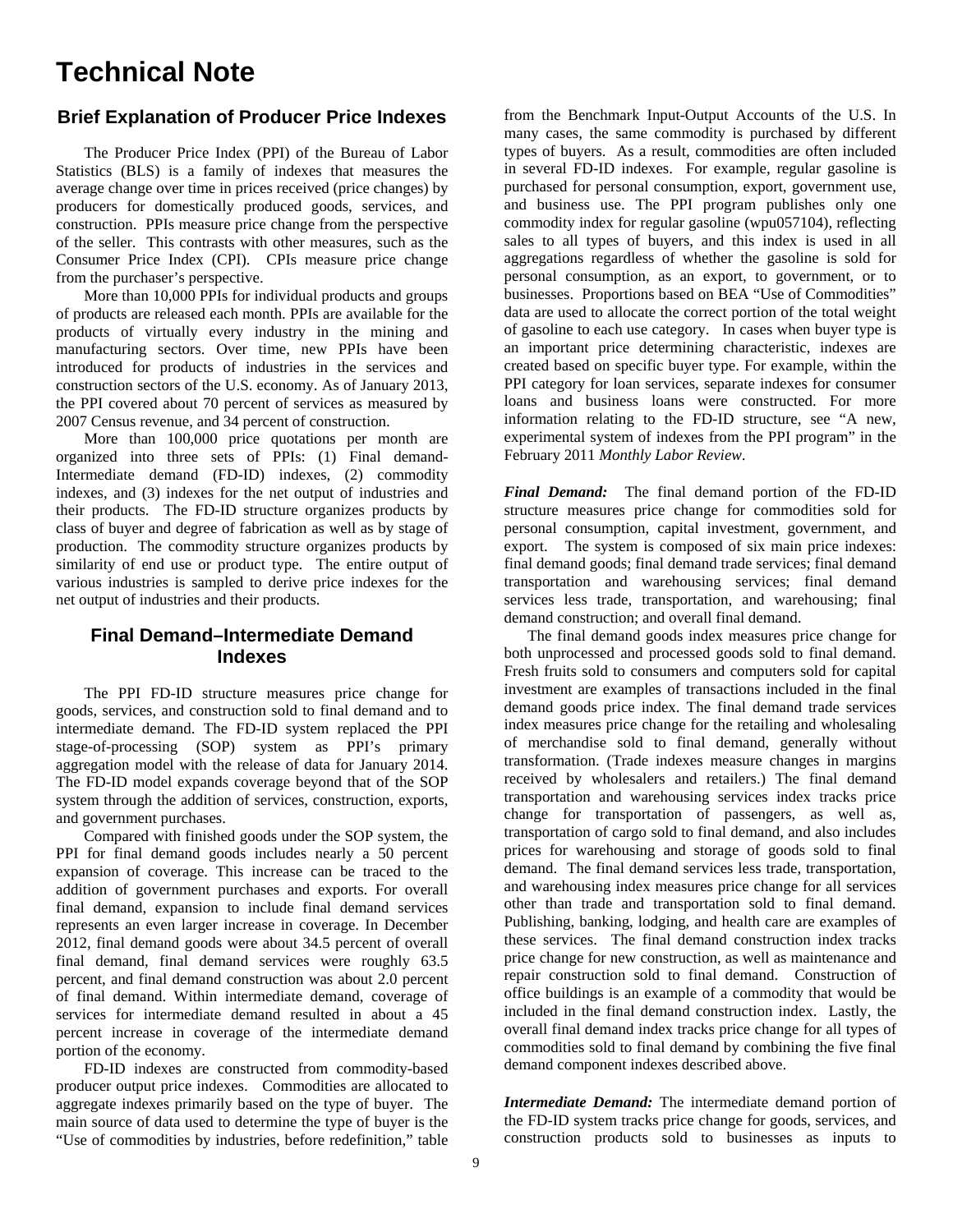production, excluding capital investment. The system includes two parallel treatments of intermediate demand. The first treatment organizes intermediate demand commodities by type. The second organizes intermediate demand commodities into production stages, with the explicit goal of developing a forward-flow model of production and price change.

 The intermediate demand by commodity type portion of the system organizes commodities by similarity of product. The system is composed of six main price indexes: unprocessed goods for intermediate demand; processed goods for intermediate demand; intermediate demand trade services; intermediate demand transportation and warehousing services; intermediate demand services less trade, transportation, and warehousing; and intermediate demand construction.

 The unprocessed goods for intermediate demand price index measures price change for goods sold to businesses as inputs to production that have undergone no fabrication. Crude petroleum sold to refineries is an example of an unprocessed good sold to intermediate demand. The processed goods for intermediate demand index tracks price change for fabricated goods sold as business inputs. Examples include car parts sold to car manufacturers and gasoline sold to trucking companies. The index for trade services for intermediate demand measures price change for the services of retailing and wholesaling goods purchased by businesses as inputs to production. The intermediate demand transportation and warehousing services index measures price change for business travel, as well as, transportation and warehousing of cargo sold to intermediate demand. The intermediate demand services less trade, transportation, and warehousing index measures price change for services other than trade, transportation, and warehousing sold as inputs to production. Legal and accounting services purchased by businesses are examples of intermediate demand services excluding trade, transportation, and warehousing. Finally, the construction for intermediate demand index measures price change for construction purchased by firms as inputs to production. The index for construction for intermediate demand tracks price change for maintenance and repair construction purchased by firms.

The production flow treatment of intermediate demand is a stage-based system of price indexes. These indexes can be used to study price transmission across stages of production and final demand. This system is constructed in a manner that maximizes forward flow of production between stages, while minimizing back-flow of production. The production flow treatment contains four main indexes: intermediate demand stage 1, intermediate demand stage 2, intermediate demand stage 3, and intermediate demand stage 4.

Indexes for the four stages were developed by first assigning each industry in the economy to one of four stages of production, where industries assigned to the fourth stage primarily produce output consumed as final demand, industries in the third stage primarily produce output consumed by stage 4 industries, industries assigned to the second stage primarily produce output consumed by stage 3 industries, and industries assigned to the first stage produce output primarily consumed by stage 2 industries. The four indexes then track prices for the net inputs consumed by

industries in each of the four stages of production. The stage 4 intermediate demand index, for example, tracks price change for inputs consumed, but not produced, by industries included in the fourth stage of production. Hence, the index tracks price change in inputs to industries that primarily produce final demand commodities (stage 4 producers primarily produce commodities sold to final demand).

 Examples of heavily weighted goods-producing industries in stage 4 include the manufacture of light trucks and utility vehicles, automobiles, and pharmaceuticals. Retail trade, food service and drinking places, and hospitals are examples of heavily weighted service industries included in stage 4. Stage 4 also includes all new construction industries. Examples of goods consumed by stage 4 industries include motor vehicle parts, commercial electric power, plastic construction products, biological products, and beef and veal. Engineering services, machinery and equipment wholesaling, long distance motor carrying, and legal services constitute examples of services consumed by stage 4 industries.

 Examples of highly weighted goods-producing industries included in stage 3 are motor vehicle parts manufacturing, animal (except poultry) slaughtering and processing, and semiconductor manufacturing. Services industries classified in stage 3 include wholesale trade; insurance carriers; architecture, engineering, and related services; and hotels and motels. Examples of goods consumed by stage 3 industries include slaughter steers and heifers, industrial electric power, and hot rolled steel bars, plates, and structural shapes. Services commonly consumed by stage 3 industries include commissions from sales of property and casualty insurance, business loans, temporary help services, and administrative and general management consulting services.

 Petroleum refineries; electricity generation, transmission, and distribution; natural gas distribution; cattle ranching and farming; and plastic materials and resin manufacturing are among the goods-based industries assigned to stage 2. Services industries that are heavily weighted in stage 2 include management of companies and enterprises; non-depository credit intermediation; insurance agencies and brokerages; and services to buildings and dwellings. Goods commonly purchased by stage 2 industries include crude oil, natural gas, formula feeds, and primary basic organic chemicals. Services that are heavily weighted in the intermediate demand stage 2 index are legal services, business loans, and cellular phone and other wireless telecommunication.

 Goods producing industries in stage 1 include oil and gas extraction, paper mills, and grain farming. Real estate, legal services, and advertising services are examples of highly weighted services industries included in stage 1. Examples of goods consumed by stage 1 industries are commercial and industrial electric power and gasoline. Services commonly consumed by stage 1 industries include solid waste collection, chemicals and allied products wholesaling, and guestroom or unit rental. It should be noted that all inputs purchased by stage 1 industries are by definition produced either within stage 1 or by latter stages of processing, leaving stage 1 less useful for price transmission analysis. For additional information on industry stage assignments, see **http://www.bls.gov/ppi/industryflowstage.htm.**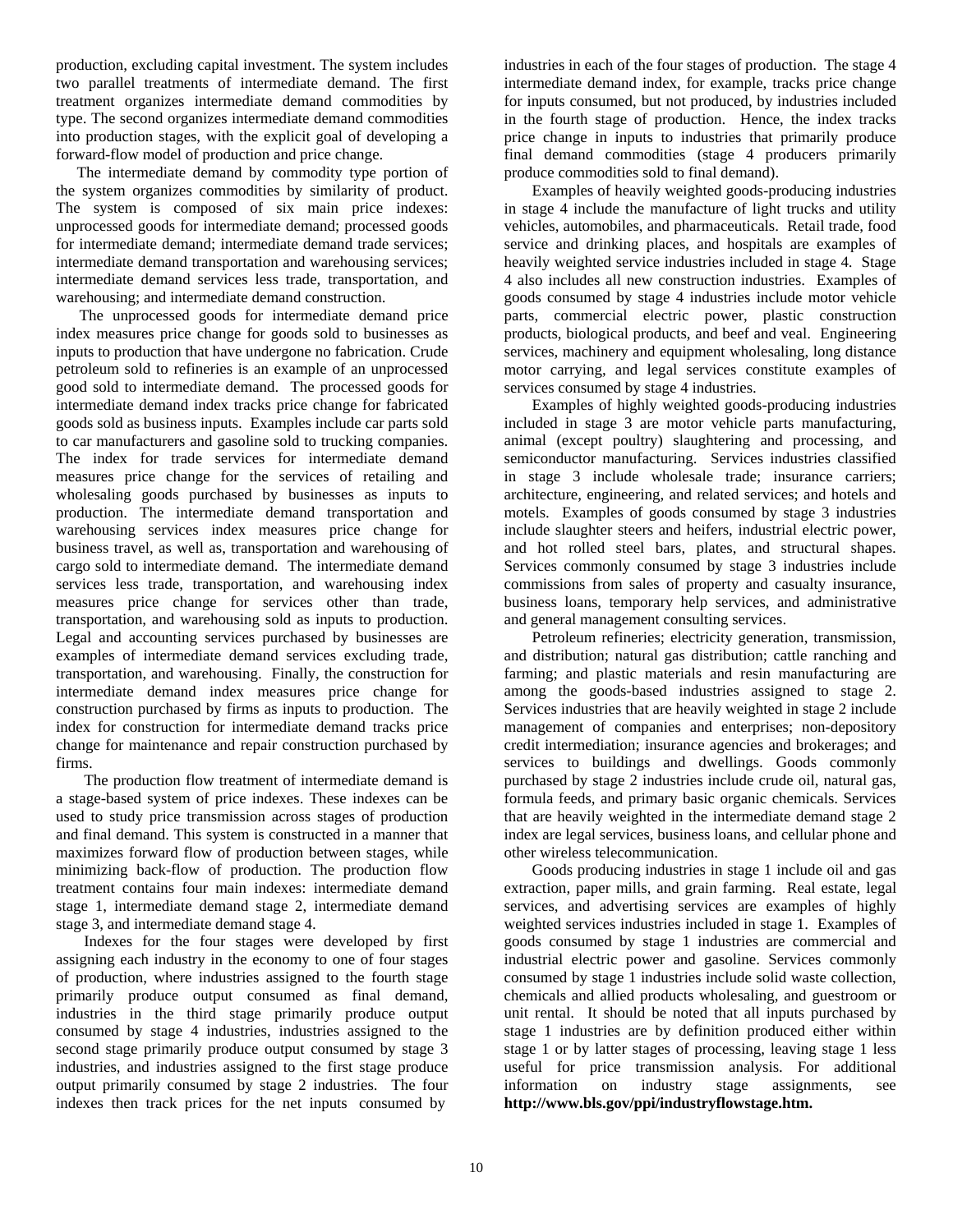### **Comparing the PPI with CPI**

 Although some data users utilize the PPI as a potential indicator of the Consumer Price Index (CPI), there are many reasons why the PPI and the CPI may diverge. The scope of the personal consumption portion of the PPI includes all marketable output sold by domestic producers for households. The scope of the CPI includes goods and services provided by business or government, where explicit user charges are paid by consumers. For example, the most heavily weighted item in the CPI, owners' equivalent rent, is excluded from the PPI. The scope of the CPI includes imports. The PPI excludes imports. The CPI only includes components of personal consumption directly paid for by the consumers, while the PPI includes components of personal consumption that may not be paid for by consumers. For example, the PPI includes medical services paid for by third parties. In contrast to CPI, PPI does not completely cover services. PPIs exclude taxes, since they do not represent producer revenue. Conversely, sales and other taxes paid by consumers are part of household expenditure and are included in the CPI. Additional technical differences between PPI and CPI also exist. For more information see "Comparing new final demand producer price indexes with other Government price indexes," *Monthly Labor Review*, January 2014, at **http://www.bls.gov/opub/mlr/**.

### **Commodity Indexes**

The commodity classification of the PPI organizes goods, services, and construction by similarity of product or end use, disregarding industry of origin. With the release of data for July 2009, PPI expanded its commodity structure to include indexes for services and construction products. Prior to this date, the PPI commodity structure only included products from goods producing sectors. Table 9 of the *PPI Detailed Report* includes data for commodity indexes, organized in a hierarchal structure, including major groupings, subgroups, product classes, sub-product classes, and individual items.

### **Industry Net-Output Price Indexes**

PPIs for the net output of industries and their products are grouped according to the North American Industry Classification System (NAICS). Prior to the release of January 2004, industry-based PPIs were published according to the Standard Industrial Classification (SIC) system. Industry price indexes are compatible with other economic time series organized by industry, such as data on employment, wages, and productivity. Table 11 of the *PPI Detailed Report* includes data for NAICS industries and industry groups (3-, 4-, 5-, and 6-digit codes), Census product classes (7- and 8-digit codes), products (9-digit codes), more detailed sub-products (11-digit codes), and, for some industries, indexes for other sources of revenue.

 Indexes may represent one of three kinds of product categories. Every industry has primary product indexes that show changes in prices received by establishments classified in the industry for products made primarily, but not necessarily exclusively, by that industry. The industry classification of an establishment is determined by which products make up a plurality of its total shipment value. In

addition, most industries have secondary product indexes that show changes in prices received by establishments for products chiefly made in some other industry. Some industries have miscellaneous receipts indexes that track price changes for other sources of revenue received by establishments within the industry that are not derived from sales of their products; for example, resales of purchased materials, or revenues from parking lots owned by a manufacturing plant.

### **Data Collection**

PPIs are constructed using selling prices reported by establishments of all sizes, selected by probability sampling, with the probability of selection proportionate to size. Individual items and transaction terms also are chosen by probability proportionate to size. BLS strongly encourages cooperating companies to supply actual transaction prices at the time of shipment to minimize the use of list prices. Prices submitted by survey respondents are effective on the Tuesday of the week containing the 13th day of the month. The survey is conducted via Internet, mail, and fax.

 Price data are provided on a voluntary and confidential basis; only sworn BLS employees are allowed access to individual company price reports. BLS publishes price indexes instead of actual prices. All PPIs are subject to revision 4 months after original publication to reflect the availability of late reports and corrections by respondents.

 BLS periodically updates the PPI sample of survey respondents to better reflect current conditions when the structure, membership, technology, or product mix of an industry shifts significantly and to spread reporting burden among smaller firms. Results of these resampling efforts are incorporated into the PPI with the release of data for January and July.

 As part of an ongoing effort to expand coverage to sectors of the economy other than mining and manufacturing, an increasing number of service and construction sector industries have been introduced into the PPI. The following list of industries introduced since the mid-1990s includes the month and year in which an article describing the industry's content appeared in the *PPI Detailed Report*.

**Service and construction sector industries introduced into the Producer Price Index, by SIC or NAICS code and the** *PPI Detailed Report* **that announces their introduction** 

| Title                                                       | Code         | <b>PPI Detailed</b><br>Report Issue  |
|-------------------------------------------------------------|--------------|--------------------------------------|
|                                                             | <b>SIC</b>   |                                      |
| Wireless telecommunications                                 | 4812         | <b>July 1999</b>                     |
| Telephone communications, except<br>Television broadcasting | 4813<br>4833 | <b>July 1995</b><br><b>July 2002</b> |
|                                                             | 5411         | <b>July 2000</b>                     |
| Meat and fish (seafood) markets                             | 5421         | <b>July 2000</b>                     |
| Fruit and vegetable markets                                 | 5431         | <b>July 2000</b>                     |
| Candy, nut, and confectionery stores                        | 5441         | <b>July 2000</b>                     |
|                                                             | 5461         | <b>July 2000</b>                     |
| Miscellaneous food stores                                   | 5499         | <b>July 2000</b>                     |
| New car dealers                                             | 5511         | <b>July 2000</b>                     |
| Gasoline service stations                                   | 5541         | January 2002                         |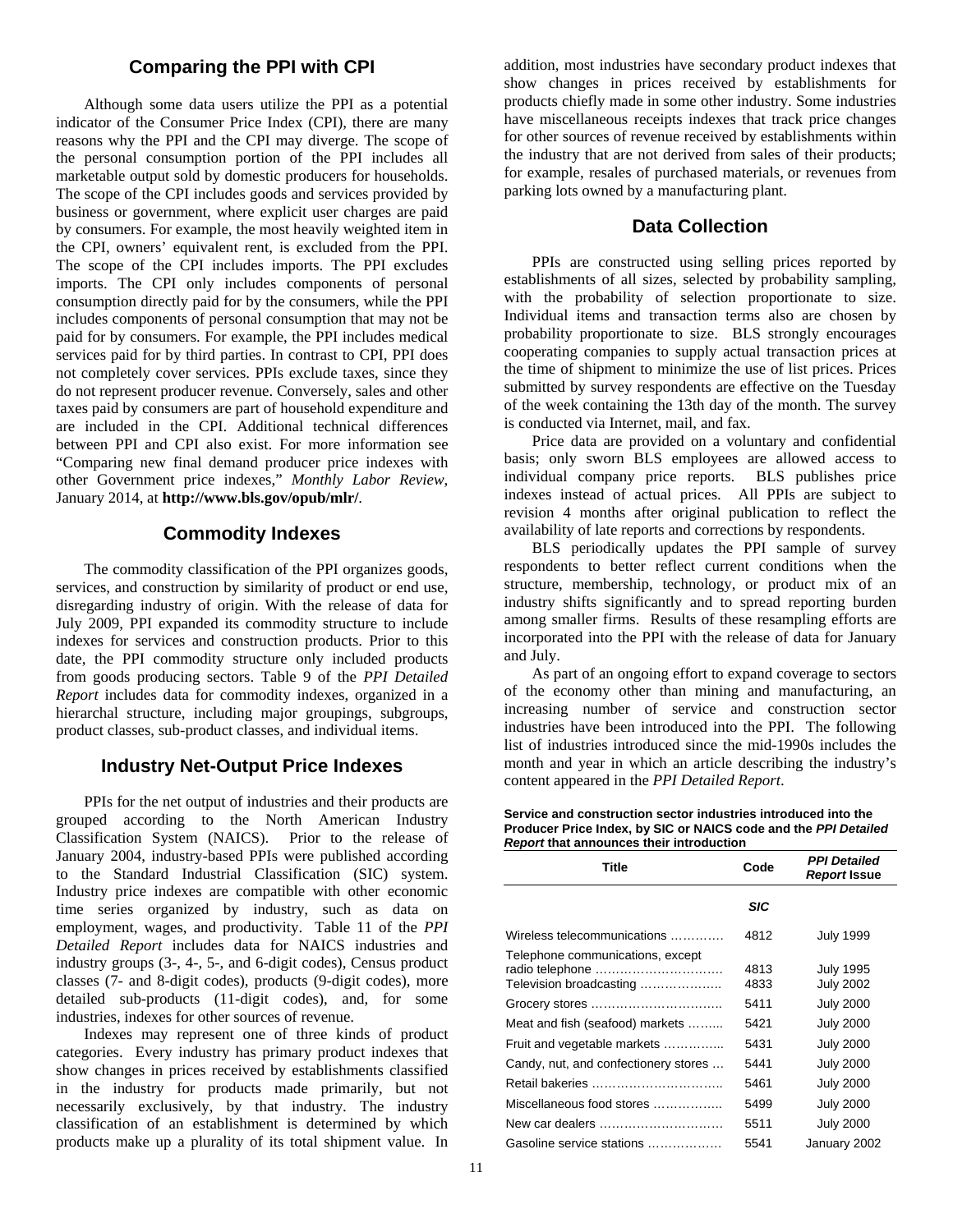| Title                                                                                           | Code             | <b>PPI Detailed</b><br><b>Report Issue</b> |
|-------------------------------------------------------------------------------------------------|------------------|--------------------------------------------|
|                                                                                                 | SIC              |                                            |
|                                                                                                 | 5551             | January 2002                               |
| Recreational vehicle dealers                                                                    | 5561             | January 2002                               |
| Miscellaneous retail                                                                            | 59               | January 2001                               |
| Security brokers, dealers, and<br>investment bankers<br>Investment advice                       | 6211<br>6282     | January 2001<br>January 2003               |
| Life insurance carriers                                                                         | 6311             | January 1999                               |
| Property and casualty insurance                                                                 | 6331             | <b>July 1998</b>                           |
| Insurance agencies and brokerages                                                               | 6412             | January 2003                               |
| Operators and lessors of nonresidential                                                         | 6512             | January 1996                               |
| Real estate agents and managers                                                                 | 6531             | January 1996                               |
| Prepackaged software                                                                            | 7372             | January 1998                               |
| Data processing services                                                                        | 7374             | January 2002                               |
| Home health care services                                                                       | 8082             | January 1997                               |
|                                                                                                 | 8111             | January 1997                               |
| Engineering design, analysis, and<br>consulting services<br>Architectural design, analysis, and | 8711             | January 1997                               |
| Premiums for property and casualty                                                              | 8712             | January 1997                               |
|                                                                                                 | 9331             | <b>July 1998</b>                           |
|                                                                                                 | <b>NAICS</b>     |                                            |
| New Industrial building construction                                                            | 236211           | January 2008                               |
| New warehouse building construction                                                             | 236221           | <b>July 2005</b>                           |
| New school construction                                                                         | 236222           | <b>July 2006</b>                           |
| New office construction                                                                         | 236223           | January 2007                               |
| New health care building construction                                                           | 236224           | January 2013                               |
| Concrete contractors, nonresidential<br>Roofing contractors, nonresidential                     | 23811X           | July 2008                                  |
| Electrical contractors, nonresidential                                                          | 23816X           | July 2008                                  |
| Plumbing / HVAC contractors,                                                                    | 23821X           | <b>July 2008</b>                           |
| nonresidential building work<br>Merchant wholesalers, durable goods                             | 23822X<br>423    | <b>July 2008</b><br><b>July 2005</b>       |
| Merchant wholesalers, nondurable<br>Wholesale trade agents and brokers                          | 424<br>425120    | <b>July 2005</b><br><b>July 2005</b>       |
| Electronics and appliance stores                                                                | 443              | January 2004                               |
| Building material and garden equipment<br>and supplies dealers                                  | 444              | January 2004                               |
| Sporting goods, hobby, book, and<br>General merchandise stores                                  | 451<br>452       | January 2004<br>January 2004               |
| Miscellaneous store retailers                                                                   | 453              | January 2004                               |
| Internet service providers                                                                      | 518111           | July 2005                                  |
| Internet publishing and web search                                                              |                  |                                            |
|                                                                                                 | 519130           | January 2010                               |
| Commercial banking                                                                              | 522110           | January 2005                               |
| Savings institutions<br>Direct health and medical insurance                                     | 522120           | January 2005                               |
| Construction, mining, and forestry                                                              | 524114           | July 2004                                  |
| machinery and equipment rental and                                                              |                  |                                            |
| Management consulting services                                                                  | 532412<br>541610 | January 2005<br>January 2007               |

| <b>Title</b>                             | Code         | <b>PPI Detailed</b><br><b>Report Issue</b> |  |  |  |  |
|------------------------------------------|--------------|--------------------------------------------|--|--|--|--|
|                                          | <b>NAICS</b> |                                            |  |  |  |  |
| Security guards and patrol services      | 561612       | <b>July 2005</b>                           |  |  |  |  |
| Computer training                        | 611420       | <b>July 2007</b>                           |  |  |  |  |
|                                          | 621210       | January 2011                               |  |  |  |  |
| Blood and organ banks                    | 621991       | January 2007                               |  |  |  |  |
| Amusement and theme parks                | 713110       | <b>July 2006</b>                           |  |  |  |  |
| Golf courses and country clubs           | 713910       | <b>July 2006</b>                           |  |  |  |  |
| Fitness and recreational sports centers. | 713940       | <b>July 2005</b>                           |  |  |  |  |
| Commercial machinery repair and          | 811310       | <b>July 2007</b>                           |  |  |  |  |

### **Weights**

Weights for most commodity groupings of the PPI, as well as, weights for commodity-based aggregate indexes calculated from commodity groupings, such as FD-ID indexes, currently reflect 2007 values of shipments as reported in the *Census of Manufactures* and other sources. From January 2007 to December 2011, PPI weights were derived from 2002 shipment values. Industry indexes now are calculated under the 2012 NAICS structure utilizing 2007 value of shipment weights and 2002 net output ratios. The periodic update of the value weights used to calculate the PPI is done to more accurately reflect changes in production and marketing patterns in the economy.

Net output values of shipments are used as weights for industry indexes. Net output values refer to the value of shipments from establishments within the industry to buyers outside the industry. However, weights for commodity indexes are based on gross shipment values, including values of shipments between establishments within the same industry. As a result, broad commodity grouping indexes, such as the PPI for All Commodities (which is composed of major commodity groupings 01 through 15), are affected by the multiple counting of price change at successive stages of processing, which can lead to exaggerated or misleading signals about inflation. The intermediate demand by commodity type FD-ID indexes partially correct for this defect, but industry indexes, final demand FD-ID indexes, and intermediate demand by production flow FD-ID indexes consistently correct for this at all levels of aggregation. Therefore, industry and FD-ID indexes are more appropriate than broad commodity groupings for analysis of general price trends.

### **Price Index Reference Base**

Effective with publication of January 1988 data, many important PPI series (including most commodity groups and individual items) were placed on a new reference base,  $1982 =$ 100. From 1971 through 1987, the standard reference base for most PPI series was  $1967 = 100$ . Except for rounding differences, the shift to the new reference base did not alter any previously published percent changes for affected PPI series. (See "Calculating Index Changes," below.) The 1982 reference base is not used for commodity indexes with a base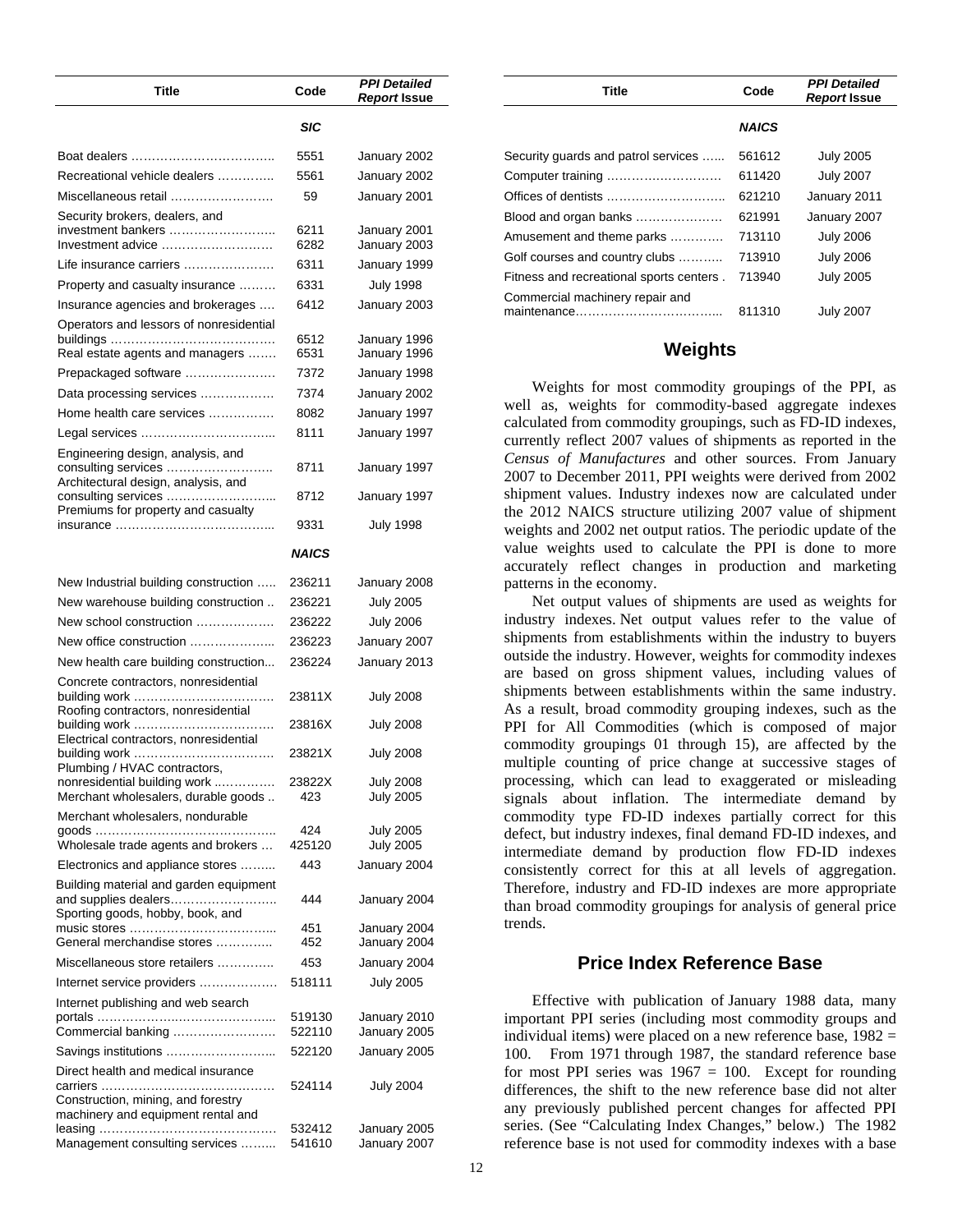later than December 1981 or for industry net output indexes and their products. The FD-ID indexes typically have a reference base of November 2009 = 100.

 For further information on the underlying concepts and methodology of the Producer Price Index, see chapter 14, "Producer Prices," in the *BLS Handbook of Methods*. This chapter can be downloaded from the BLS Web site at **www.bls.gov/opub/hom/homch14.htm**.

### **Calculating Index Changes**

Each PPI measures price changes from a reference period that equals 100.0. An increase of 5.5 percent from the reference period in the Final Demand Goods Price Index, for example, is shown as 105.5. This change also can be expressed in dollars, as follows: prices received by domestic producers of a sample of final demand goods have risen from \$100 in November 2009 to \$105.50. Likewise, a current index of 90.0 would indicate that prices received by producers of final demand goods are 10 percent lower than they were in November 2009.

 Movements of price indexes from one month to another are usually expressed as percent changes, rather than as changes in index points. Index point changes are affected by the level of the index in relation to its base period, whereas percent changes are not. The following example shows the computation of index point and percent changes.

#### *Index point change*

| Final Demand Goods Price Index 107.5 |       |
|--------------------------------------|-------|
| Less previous index                  | 104.0 |
| Equals index point change            | 3.5   |

#### *Index percent change*

| Index point change            | 3.5                |
|-------------------------------|--------------------|
| Divided by the previous index | 104.0              |
| Equals                        | 0.034              |
| Result multiplied by 100      | $0.034 \times 100$ |
| Equals percent change         | 3.4                |

### **Seasonally Adjusted and Unadjusted Data**

Because price data are used for different purposes by different groups, BLS publishes seasonally adjusted and unadjusted changes each month. Seasonally adjusted data are preferred for analyzing general price trends in the economy because these data eliminate the effect of changes that normally occur at about the same time, and in about the same magnitude, every year—such as price movements resulting from normal weather patterns, regular production and marketing cycles, model changeovers, seasonal discounts, and holidays. For these reasons, seasonally adjusted data more clearly reveal underlying trends. Unadjusted data are of primary interest to users who need information that can be related to actual dollar values of transactions. Individuals requiring this information include marketing specialists, purchasing agents, budget and cost analysts, contract specialists, and commodity traders. It is the unadjusted data that are generally cited when escalating long-term contracts

such as purchasing agreements or real estate leases.For more information, see *Escalation Guide for Contracting Parties*, on the Web at **www.bls.gov/ppi/ppiescalation.htm**.

In 1998, the PPI implemented the X-12-ARIMA Seasonal Adjustment Method; prior to that year, PPI employed the X-11 method. Each year, the seasonal status of most commodity indexes is reevaluated to reflect more recent price behavior. Industry net output indexes are not seasonally adjusted. For time series that exhibit seasonal pricing patterns, new seasonal factors are estimated and applied to the unadjusted data from the prior 5 years. Updated seasonally adjusted indexes replace the most recent 5 years of seasonal data.

 Seasonal factors may be applied to series using either a direct or an aggregative method. Generally, commodity indexes are seasonally adjusted using direct seasonal adjustment, which produces a more complete elimination of seasonal movements than does the aggregative method. However, the direct seasonal adjustment process may not yield figures that possess additive consistency. Thus, a seasonally adjusted index for a broad category that is directly adjusted may not be logically consistent with all seasonally adjusted indexes for its components. Seasonal movements for FD-ID indexes are derived indirectly through an aggregative method that combines movements of a wide variety of subproduct class (six-digit) series.

Seasonally adjusted indexes can become problematic when previously stable and predictable price patterns abruptly change. If the new pattern persists, the seasonal adjustment method will eventually reflect it; if the pattern keeps shifting, however, seasonally adjusted data will become chronically troublesome. This problem occurs relatively infrequently for farm and food-related products, but has more often affected manufactured products such as automobiles and steel.

Since January 1988, the PPI has used Intervention Analysis Seasonal Adjustment methods to enhance the calculation of seasonal factors. With this technique, outlier values that may distort the seasonal pattern are removed from the data prior to applying the standard seasonal factor estimation procedure. For example, a possible economic cause for large price movements for petroleum-based products might have been the Persian Gulf War. In this case, intervention techniques allowed for better estimates of seasonally adjusted data. On the whole, very few series have required intervention. Out of almost 300 seasonally adjusted series, only 31 were subject to intervention in 2013.

For more information relating to seasonal adjustment methods, see "Summary of Changes to the PPI's Seasonal Adjustment Methodology" in the January 1995 issue of *Producer Price Indexes*, and "PPI and CPI Seasonal Adjustment: an Update" in the July 2010 *Monthly Labor Review*.

## **Producer Price Index Data on the Internet**

In 1995, the BLS began posting PPI series, news releases, and technical information to both a World Wide Web (WWW) site and a file transfer protocol (FTP) site. During the years following the introduction of PPI Internet services, use of these sites eclipsed more traditional methods of data dissemination, such as subscriptions to the *PPI Detailed Report*. There were more than 5 million instances of PPI data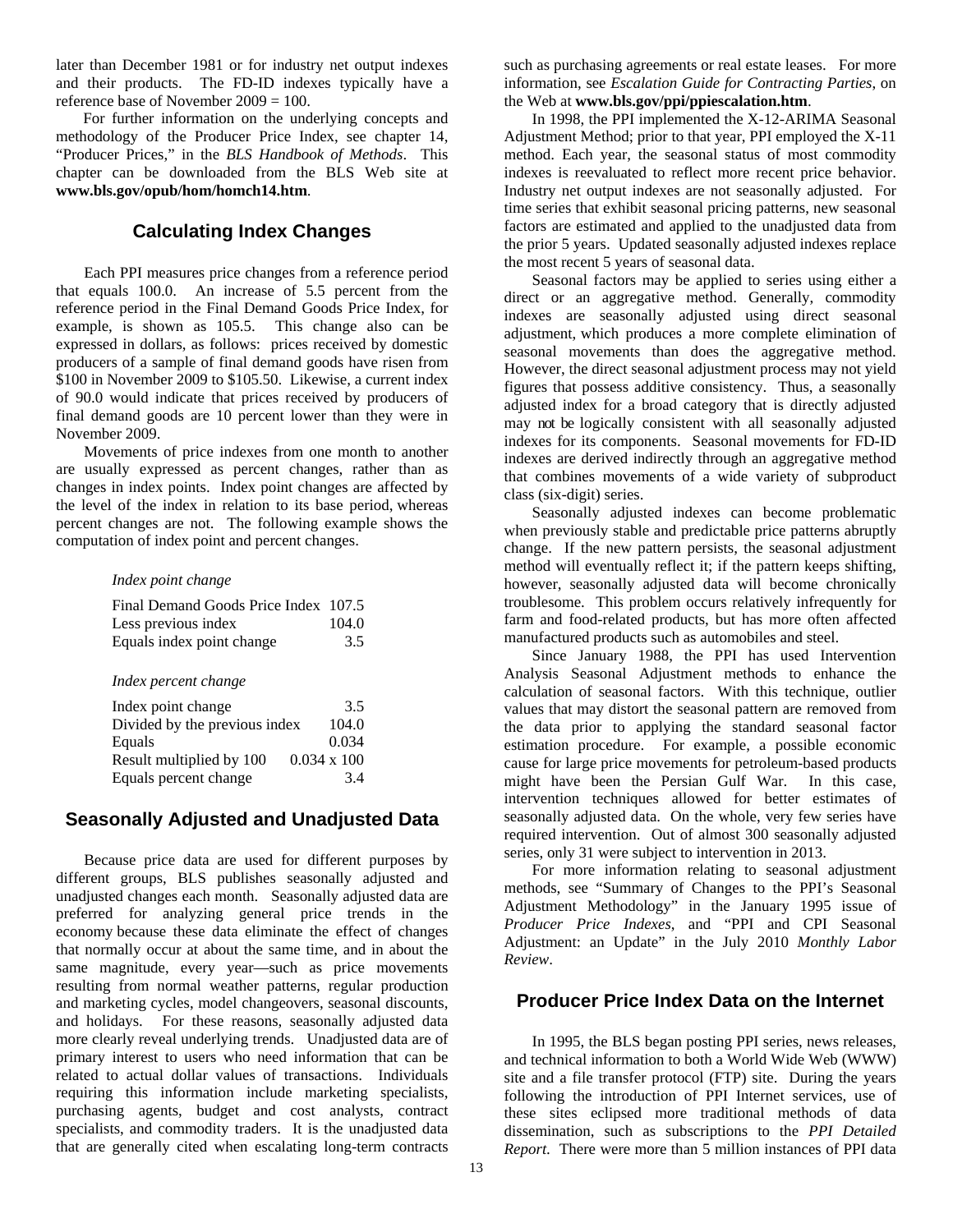and tables being downloaded from the Internet during the 12 months ended December 31, 2012.

### **Retrieving PPI data from the PPI Web site**

PPI data can be obtained from the WWW address (**www.bls.gov/ppi**). On this page, under the tab labeled "Featured PPI databases" links provide the following methods of data retrieval:

- *Top Picks* is a form-based application for both Industry Data and Commodity Data that allows the user to quickly obtain PPI time series data by selecting the high-level aggregate and other commonly requested time series, including the All Commodities Index and the FD-ID indexes (for example, Final Demand). Within each list, any one—or all—of the time series shown can be selected. A user can modify the date range and output options after executing the query, using the reformat button above the data output table.
- *One-Screen Data Search and Multi-Screen Data Search*  are form-based query applications for both Industry Data and Commodity Data designed for users unfamiliar with the PPI coding structure. These applications guide a user through the PPI classification by listing index titles and do not require knowledge of commodity or industry codes. Data retrieved are based on a query formulated by selecting data characteristics from lists provided. Two options are available to create customized tables, depending on a user's browser capability. The one-screen option is a JavaScript application that uses a single screen to guide a user through the available time series data. The second option is a multiple-screen, non-Java-based application. Both methods allow a user to browse the PPI coding structure and select multiple series. Users can modify the date range and output options after executing the query using the reformat button above the data output table.
	- *Series Report* is a form-based application that allows users to input multiple, formatted PPI time series identifiers (commodity or industry codes) as inputs in extracting data according to a specified set of date ranges and output options. This application provides the most efficient path for users who are familiar with the format of PPI time series identifiers. There are five alphabetic prefixes used to create unique PPI time series identifiers: WP, WD, PC, PD, and ND. Each provides the user access to a different PPI database. Adding either a "u" (not seasonally adjusted) or an "s" (seasonally adjusted) to the end of these prefixes further specifies the type of data needed.

### **EXAMPLES**

**For commodity and FD-ID indexes**, series identifiers combine a "wpu" prefix (not seasonally adjusted) or a "wps" prefix (seasonally adjusted) with a commodity code.

| Commodity code      | <i>Provides data for:</i>           |
|---------------------|-------------------------------------|
| wps141101           | Passenger cars, seasonally adjusted |
| wpu141101           | Passenger cars, not seasonally      |
|                     | adjusted                            |
| wpufd4              | Final demand, not seasonally        |
|                     | adjusted                            |
| wpsid <sub>63</sub> | Services for intermediate demand,   |
|                     | seasonally adjusted                 |

**For discontinued commodity indexes**, series identifiers combine a "wdu" prefix (not seasonally adjusted) or a "wds" prefix (seasonally adjusted) with a commodity code.

| Commodity code | <i>Provides data for:</i>             |
|----------------|---------------------------------------|
| wds019         | Other farm products, seasonally       |
|                | adjusted                              |
| wdu0635        | Preparations, ethical (prescription), |
|                | not seasonally adjusted               |
| wdusi138011    | Stainless steel mill products, not    |
|                | seasonally adjusted                   |

 **Current price indexes grouped by industry according to NAICS** have series identifiers that begin with the prefix "pcu." After the prefix, there are 12 digits (the 6 digit industry code is listed twice) followed by up to 7 alphanumeric characters identifying product detail. Dashes are used as placeholders for higher-level industry group codes.

| Industry-product code, |                                 |
|------------------------|---------------------------------|
| current NAICS series   | <i>Provides data for:</i>       |
| pcu325---325---        | Chemical manufacturing          |
| pcu336110336110        | Automobile and light duty       |
|                        | motor vehicle manufacturing     |
| pcu621111621111411     | Offices of physicians, one- and |
|                        | two-physician practices and     |
|                        | single-specialty group          |
|                        | practices, general/family       |
|                        | practice                        |
|                        |                                 |

**Discontinued industry-product codes based on SIC** combine a "pdu" prefix and "#" between the fourth and fifth characters of the product code. Series identifiers for the discontinued dataset use underscores as placeholders to complete a reference to an SIC industry group code of fewer than four digits. (All PPI industry-based indexes organized by SIC were discontinued with the introduction of NAICS in 2004.)

| Industry-product code,  |                                 |
|-------------------------|---------------------------------|
| discontinued SIC series | <i>Provides data for:</i>       |
| $pdu28$ #               | Chemicals and allied products   |
| pdu331_#                | Blast furnaces, steel works,    |
|                         | and rolling and finishing mills |
| pdu3711#111             | Passenger cars                  |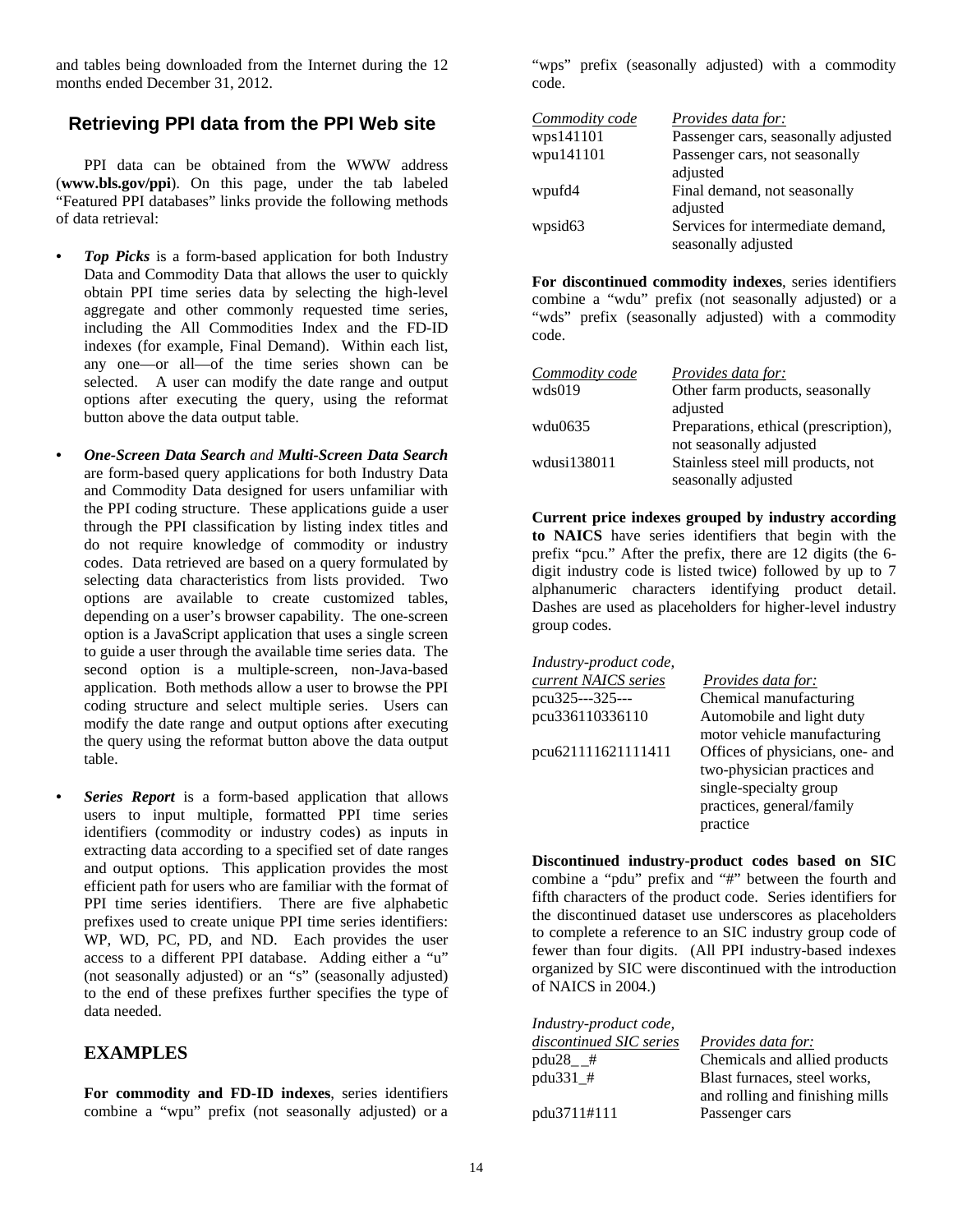**Price indexes for discontinued series grouped by industry according to NAICS** have identifiers that begin with the prefix "ndu." After the prefix, there are 12 numeric digits (the 6-digit industry code is listed twice), and up to 7 additional alphanumeric characters that identify product detail. Dashes are used as placeholders for higher-level group codes.

#### *Industry-product code,*

| discontinued NAICS series | <i>Provides data for</i> |
|---------------------------|--------------------------|
| ndu212231212231           | Lead and zinc ore mining |
| ndu2122312122312          | Lead, zinc concentrates  |
| ndu212231212231214        | Lead concentrates        |

*• Text Files* are best suited for users requiring access to either a large volume of time series data or other PPIrelated documentation, such as seasonal factor tables and relative importance tables. The text files can be accessed at **http://download.bls.gov/** or directly from links on the "PPI Databases" page or the PPI homepage. Data and documentation available for download include the following:

Industry Data **/pub/time.series/pc**  Industry Data - Discontinued (NAICS basis) **/pub/time.series/nd**  (SIC basis) **/pub/time.series/pd**  Commodity Data (incl. FD-ID) **/pub/time.series/wp**  Commodity Data – Discontinued Special requests **/pub/special.requests/ppi**

*Directory*:

### **Additional information**

The PPI homepage (**www.bls.gov/ppi**) contains additional information regarding PPI data and methodology. The top section of the homepage provides PPI news releases, both current and archived, as well as general PPI information. The "PPI Tables" section found beneath the statistics section provides relative importance and seasonal factor tables. The remaining sections offer special notices and publications pertaining to PPI methodology and applications.

For questions or comments regarding PPI data classification, methodology, or data availability on the Internet, call or e-mail the Section of Index Analysis and Public Information at (202) 691-7705 or *ppi-info@bls.gov*.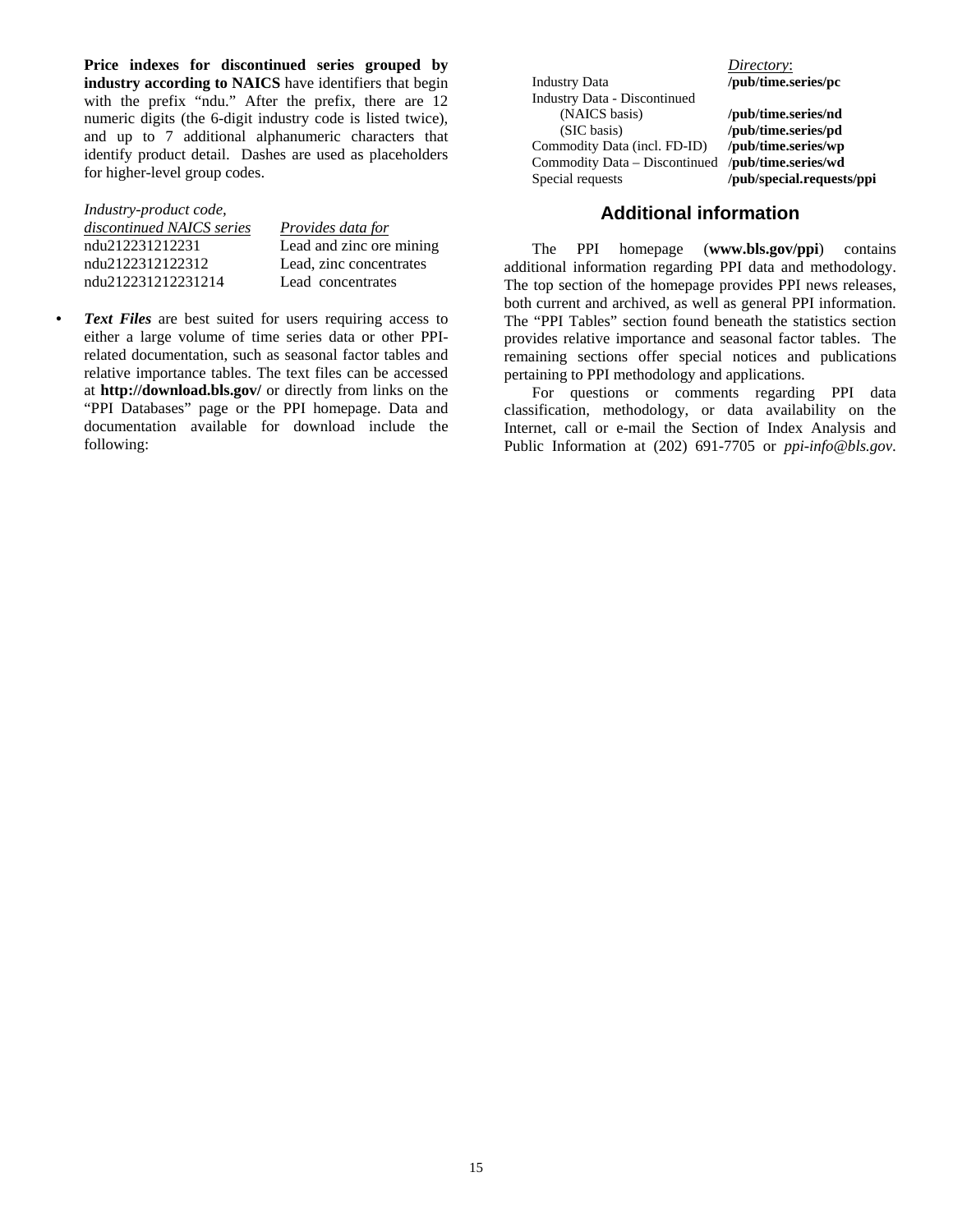### **Table 1. Producer price indexes and percent changes for final demand<sup>1</sup>**

[Nov 2009=100, unless otherwise indicated]

| Grouping                                                                                                                                        |                | Relative<br>Impor-<br>tance |                   | Unadjusted index |                  |              | Unadjusted percent<br>change to Jan. 2015<br>from: | Seasonally adjusted<br>percent change from: |                  |                  |
|-------------------------------------------------------------------------------------------------------------------------------------------------|----------------|-----------------------------|-------------------|------------------|------------------|--------------|----------------------------------------------------|---------------------------------------------|------------------|------------------|
|                                                                                                                                                 | base           | Dec.<br>$2014^2$            | Sept.<br>$2014^3$ | Dec.<br>$2014^3$ | Jan.<br>$2015^3$ | Jan.<br>2014 | Dec.<br>2014                                       | Oct. to<br>Nov.                             | Nov. to<br>Dec.  | Dec. to<br>Jan.  |
|                                                                                                                                                 |                | 100.000                     | 111.1             | 110.5            | 109.7            | 0.0          | $-0.7$                                             | $-0.2$                                      | $-0.2$           | -0.8             |
|                                                                                                                                                 |                | 34.693                      | 114.6             | 111.1            | 108.9            | $-3.7$       | $-2.0$                                             | $-0.7$                                      | $-1.1$           | $-2.1$           |
|                                                                                                                                                 |                | 5.794                       | 122.2             | 122.1            | 120.5            | 2.5          | $-1.3$                                             | 0.0                                         | $-0.1$           | $-1.1$           |
|                                                                                                                                                 | 00/82          | 4.634                       | 214.7             | 215.3            | 212.8            | 3.9          | $-1.2$                                             | $-0.3$                                      | $-0.1$           | $-0.9$           |
|                                                                                                                                                 | 00/82          | 0.409                       | 185.1             | 220.7            | 214.2            | 12.9         | $-2.9$                                             | 2.5                                         | 4.1              | 1.1<br>$-1.0$    |
|                                                                                                                                                 | 00/82          | 4.225<br>0.372              | 217.5<br>131.1    | 215.1<br>127.4   | 212.9<br>124.6   | 3.1<br>2.3   | $-1.0$<br>$-2.2$                                   | $-0.5$<br>$-1.4$                            | $-0.5$<br>$-1.2$ | $-1.8$           |
|                                                                                                                                                 |                | 0.788                       | 123.8             | 122.3            | 120.2            | $-5.4$       | $-1.7$                                             | 2.8                                         | 0.2              | $-2.2$           |
|                                                                                                                                                 |                | 6.320                       | 127.0             | 106.0            | 95.8             | $-22.2$      | $-9.6$                                             | $-3.8$                                      | $-6.2$           | $-10.3$          |
|                                                                                                                                                 |                | 4.954                       | 196.0             | 165.6            | 150.8            | $-20.1$      | $-8.9$                                             | $-3.6$                                      | $-5.7$           | $-9.6$           |
|                                                                                                                                                 |                | 1.025                       | 138.2             | 112.3            | 100.1            | $-26.8$      | $-10.9$                                            | $-4.5$                                      | $-7.3$           | $-11.5$          |
|                                                                                                                                                 |                | 0.341                       | 138.3             | 103.3            | 87.0             | $-38.6$      | $-15.8$                                            | $-5.6$                                      | $-11.6$          | $-17.0$          |
|                                                                                                                                                 |                | 22.579                      | 109.5             | 110.0<br>190.2   | 110.0            | 0.6          | 0.0<br>0.4                                         | 0.0<br>0.1                                  | 0.1              | $-0.2$<br>0.2    |
| Finished consumer goods less foods and energy                                                                                                   | 00/82<br>00/82 | 13.472<br>7.630             | 188.4<br>205.4    | 207.5            | 191.0<br>208.8   | 1.5<br>2.0   | 0.6                                                | 0.1                                         | 0.3<br>0.3       | 0.2              |
| Nondurable consumer goods less foods and energy                                                                                                 | 00/82          | 4.432                       | 254.6             | 256.5            | 259.1            | 3.1          | 1.0                                                | 0.3                                         | 0.5              | 0.4              |
|                                                                                                                                                 | 00/82          | 3.198                       | 152.7             | 155.0            | 155.0            | 0.4          | 0.0                                                | 0.0                                         | 0.1              | $-0.1$           |
|                                                                                                                                                 | 00/82          | 5.842                       | 166.1             | 167.5            | 167.7            | 0.9          | 0.1                                                | 0.0                                         | 0.2              | 0.1              |
| Private capital equipment for manufacturing industries                                                                                          | 00/82          | 1.384                       | 168.8             | 169.5            | 169.8            | 1.1          | 0.2                                                | 0.0                                         | 0.1              | 0.1              |
| Private capital equipment for nonmanufacturing industries                                                                                       | 00/82          | 4.458                       | 165.0             | 166.7            | 166.9            | 0.9          | 0.1                                                | 0.0                                         | 0.2              | 0.1              |
| Government purchased goods, excluding foods and energy<br>Government purchased goods excluding foods, energy, and capital                       |                | 2.260                       | 109.0             | 109.0            | 109.0            | 0.6          | 0.0                                                | 0.0                                         | 0.0              | $-0.1$           |
|                                                                                                                                                 |                | 1.417                       | 110.7             | 110.6            | 110.4            | 0.5          | $-0.2$                                             | $-0.1$                                      | 0.0              | $-0.4$           |
|                                                                                                                                                 |                | 0.843                       | 105.2             | 105.6            | 106.0            | 1.0          | 0.4                                                | 0.0                                         | 0.2              | 0.3              |
|                                                                                                                                                 |                | 6.847                       | 110.8             | 109.9            | 109.2            | $-1.1$       | $-0.6$                                             | $-0.4$                                      | $-0.2$           | $-0.9$           |
|                                                                                                                                                 |                | 63.288                      | 109.1             | 109.9            | 109.8            | 2.0          | $-0.1$                                             | 0.2                                         | 0.3              | $-0.2$           |
|                                                                                                                                                 |                | 20.028                      | 109.8             | 112.1            | 112.1            | 4.4          | 0.0                                                | 0.2                                         | 0.5              | 0.5              |
|                                                                                                                                                 |                | 17.578<br>14.129            | 109.7<br>110.0    | 112.2<br>112.5   | 112.1            | 4.7<br>5.0   | $-0.1$<br>$-0.3$                                   | 0.2<br>0.1                                  | 0.5<br>0.7       | 0.5<br>0.4       |
|                                                                                                                                                 |                | 3.449                       | 107.7             | 110.0            | 112.2<br>110.8   | 3.0          | 0.7                                                | 0.7                                         | $-0.2$           | 0.7              |
|                                                                                                                                                 |                | 0.672                       | 110.1             | 111.3            | 112.1            | 3.3          | 0.7                                                | 0.3                                         | 0.4              | 0.7              |
| Trade of government purchased goods, excluding capital                                                                                          |                |                             |                   |                  |                  |              |                                                    |                                             |                  |                  |
|                                                                                                                                                 |                | 0.372                       | 110.6             | 111.2            | 111.7            | 3.4          | 0.4                                                | 0.0                                         | 0.6              | 0.4              |
| Trade of government purchased capital equipment                                                                                                 |                | 0.300                       | 109.3             | 111.7            | 112.5            | 2.9          | 0.7                                                | 0.7                                         | 0.0              | 0.7              |
| Final demand transportation and warehousing services                                                                                            |                | 1.778<br>5.108              | 110.5<br>117.4    | 111.9<br>117.2   | 112.7<br>116.8   | 3.0<br>0.6   | 0.7<br>$-0.3$                                      | 0.2<br>$-0.3$                               | 0.4<br>$-0.2$    | 0.7<br>$-0.8$    |
|                                                                                                                                                 |                | 1.261                       | 116.4             | 117.8            | 117.5            | 0.3          | $-0.3$                                             | $-0.7$                                      | 0.0              | $-1.0$           |
|                                                                                                                                                 |                | 0.861                       | 116.4             | 117.9            | 117.5            | 0.3          | $-0.3$                                             | $-0.7$                                      | 0.0              | $-1.0$           |
|                                                                                                                                                 |                | 0.130                       | 116.4             | 117.8            | 117.4            | 0.2          | $-0.3$                                             | $-0.7$                                      | 0.1              | $-1.1$           |
|                                                                                                                                                 |                | 0.270                       | 116.5             | 117.9            | 117.5            | 0.3          | $-0.3$                                             | $-0.7$                                      | 0.0              | $-1.0$           |
| Transportation and warehousing of goods for final demand                                                                                        |                | 3.847                       | 117.7             | 116.9            | 116.5            | 0.8          | $-0.3$                                             | $-0.3$                                      | $-0.2$           | $-0.6$           |
| Transportation and warehousing of finished goods <sup>4</sup><br>Transportation and warehousing of personal consumption                         |                | 2.733                       | 117.0             | 116.2            | 115.5            | 0.4          | $-0.6$                                             | $-0.1$                                      | $-0.1$           | $-0.7$           |
|                                                                                                                                                 |                | 2.144                       | 117.2             | 116.4            | 115.8            | 0.5          | $-0.5$                                             | $-0.2$                                      | $-0.1$           | $-0.7$           |
| Transportation and warehousing of private capital equipment.                                                                                    |                | 0.589                       | 116.1             | 115.4            | 114.5            | 0.1          | $-0.8$                                             | 0.0                                         | $-0.1$           | $-0.8$           |
| Transportation and warehousing of government purchased goods                                                                                    |                | 0.278                       | 116.7             | 116.0            | 115.5            | 1.2          | -0.4                                               | -0.3                                        | $-0.2$           | $-0.6$           |
| Transportation and warehousing of exports                                                                                                       |                | 0.836                       | 119.8             | 119.0            | 119.7            | 1.4          | 0.6                                                | $-0.4$                                      | $-0.4$           | $-0.3$           |
| Final demand services less trade, transportation, and warehousing<br>Finished services less trade, transportation, and warehousing <sup>4</sup> |                | 38.152<br>34.074            | 107.8<br>108.2    | 107.9<br>108.3   | 107.8<br>108.3   | 0.8<br>1.0   | $-0.1$<br>0.0                                      | 0.3<br>0.2                                  | 0.1<br>0.1       | $-0.4$<br>$-0.4$ |
| Finished consumer services less trade, transportation, and                                                                                      |                |                             |                   |                  |                  |              |                                                    |                                             |                  |                  |
|                                                                                                                                                 |                | 31.149                      | 108.2             | 108.3            | 108.3            | 1.0          | 0.0                                                | 0.2                                         | 0.2              | $-0.3$           |
| Private capital investment services less trade, transportation, and                                                                             |                | 2.925                       | 108.9             | 109.2            | 108.5            | 0.1          | $-0.6$                                             | 0.2                                         | $-0.2$           | $-0.7$           |
| Government purchased services less trade, transportation, and                                                                                   |                |                             |                   |                  |                  |              |                                                    |                                             |                  |                  |
| Gov. purchased services less trade, transportation, and                                                                                         |                | 2.594                       | 104.7             | 104.9            | 104.6            | 1.0          | $-0.3$                                             | 0.2                                         | 0.1              | $-0.6$           |
|                                                                                                                                                 |                | 2.503                       | 104.9             | 105.2            | 104.9            | 1.1          | $-0.3$                                             | 0.2                                         | 0.1              | $-0.6$           |
| Government purchased capital investment services less trade,                                                                                    |                | 0.091                       | 96.9              | 96.9             | 96.8             | 0.1          | $-0.1$                                             | $-0.2$                                      | $-0.3$           | $-0.1$           |
| Services for export less trade, transportation, and warehousing                                                                                 |                | 1.484                       | 104.4             | 104.3            | 103.9            | $-0.8$       | $-0.4$                                             | 0.8                                         | $-0.1$           | $-0.6$           |
|                                                                                                                                                 |                | 2.020                       | 110.9             | 111.5            | 111.9            | 1.9          | 0.4                                                | 0.0                                         | 0.0              | 0.4              |
|                                                                                                                                                 |                | 1.362                       | 110.7             | 111.3            | 111.8            | 1.9          | 0.4                                                | 0.0                                         | 0.0              | 0.4              |
|                                                                                                                                                 |                | 0.658                       | 111.1             | 111.8            | 112.1            | 1.8          | 0.3                                                | 0.1                                         | 0.0              | 0.1              |
| <b>Special groupings</b>                                                                                                                        |                |                             |                   |                  |                  |              |                                                    |                                             |                  |                  |
|                                                                                                                                                 | 04/10          | 87.656                      | 109.4             | 108.8            | 108.1            | 0.3          | $-0.6$                                             | $-0.2$                                      | $-0.2$           | $-0.8$           |
| Final demand less foods, food and nonalcoholic beverages for immediate                                                                          | 04/10          | 92.011                      | 109.4             | 108.9            | 108.2            | 0.3          | $-0.6$                                             | $-0.1$                                      | $-0.2$           | $-0.7$           |
|                                                                                                                                                 | 04/10          | 87.329                      | 108.2             | 108.9            | 108.8            | 1.7          | $-0.1$                                             | 0.1                                         | 0.3              | $-0.2$           |
|                                                                                                                                                 | 04/10          | 87.886                      | 108.1             | 108.8            | 108.7            | 1.6          | $-0.1$                                             | 0.1                                         | 0.3              | $-0.1$           |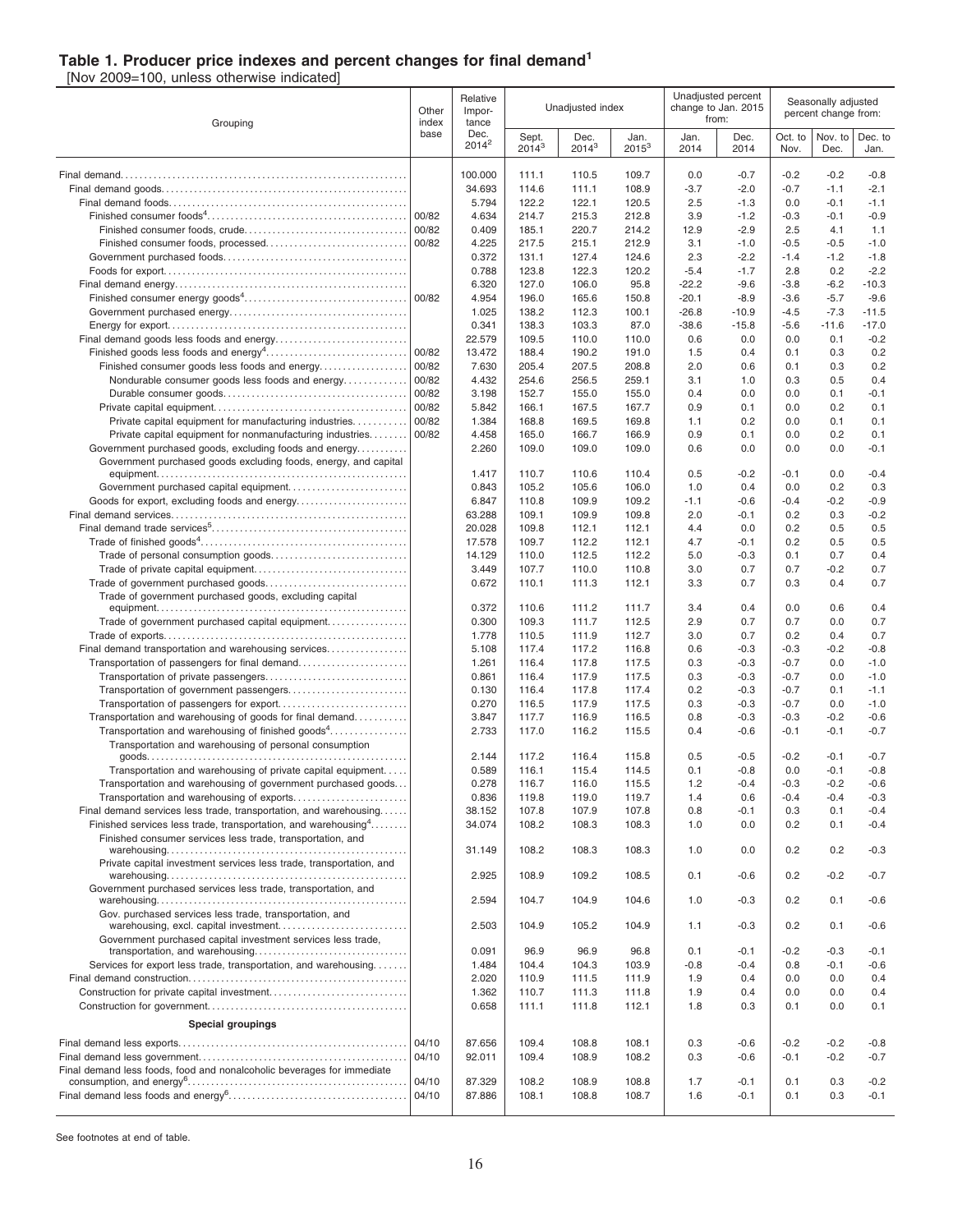### **Table 1. Producer price indexes and percent changes for final demand<sup>1</sup> — Continued**

[Nov 2009=100, unless otherwise indicated]

| Grouping                                                                 | Relative<br>Other<br>Impor-<br>index<br>tance |                  | Unadjusted index  |                    |                  | Unadjusted percent<br>change to Jan. 2015<br>from: |                  | Seasonally adjusted<br>percent change from: |                  |                  |
|--------------------------------------------------------------------------|-----------------------------------------------|------------------|-------------------|--------------------|------------------|----------------------------------------------------|------------------|---------------------------------------------|------------------|------------------|
|                                                                          | base                                          | Dec.<br>$2014^2$ | Sept.<br>$2014^3$ | Dec.<br>$2014^{3}$ | Jan.<br>$2015^3$ | Jan.<br>2014                                       | Dec.<br>2014     | Oct. to<br>Nov.                             | Nov. to<br>Dec.  | Dec. to<br>Jan.  |
| Final demand less foods and food and nonalcoholic beverages for          |                                               |                  |                   |                    |                  |                                                    |                  |                                             |                  |                  |
|                                                                          | 04/10<br>04/10                                | 93.649<br>94.206 | 109.0             | 108.3              | 107.5            | $-0.2$                                             | $-0.7$<br>$-0.6$ | $-0.2$                                      | $-0.3$<br>$-0.3$ | $-0.8$           |
|                                                                          | 04/10                                         | 93.680           | 108.9<br>108.7    | 108.2<br>109.3     | 107.5<br>109.2   | $-0.1$<br>1.8                                      | $-0.1$           | $-0.2$<br>0.1                               | 0.2              | $-0.7$<br>$-0.2$ |
|                                                                          | 01/10                                         | 79.972           |                   | 108.9              | 107.9            | $-1.0$                                             | $-0.9$           | $-0.3$                                      | $-0.5$           | $-1.1$           |
|                                                                          | 01/10                                         | 76.125           | 110.3<br>110.0    | 108.6              | 107.6            | $-1.1$                                             | $-0.9$           | $-0.3$                                      | $-0.5$           | $-1.1$           |
|                                                                          | 01/10                                         | 28.373           | 110.9             | 111.3              | 111.0            | 1.0                                                | $-0.3$           | 0.0                                         | 0.0              | $-0.4$           |
|                                                                          | 04/10                                         | 28.899           | 110.6             | 106.5              | 104.3            | $-4.8$                                             | $-2.1$           | $-0.9$                                      | $-1.3$           | $-2.4$           |
|                                                                          | 04/10                                         | 43.260           | 108.0             | 108.1              | 107.9            | 0.8                                                | $-0.2$           | 0.2                                         | 0.1              | $-0.5$           |
|                                                                          | 04/10                                         | 23.875           | 108.9             | 110.7              | 110.6            | 3.8                                                | $-0.1$           | 0.1                                         | 0.5              | 0.4              |
| Final demand goods plus final demand distributive services <sup>7</sup>  | 04/10                                         | 58.568           | 110.7             | 109.4              | 108.1            | $-0.6$                                             | $-1.2$           | $-0.5$                                      | $-0.5$           | $-1.1$           |
| Final demand less foods, energy, and trade services <sup>6</sup>         | 08/13                                         | 67.858           | 101.6             | 101.8              | 101.8            | 0.9                                                | 0.0              | 0.1                                         | 0.1              | $-0.3$           |
| Private and government purchased capital equipment                       | 08/13                                         | 6.685            | 101.3             | 102.2              | 102.3            | 0.9                                                | 0.1              | 0.0                                         | 0.2              | 0.1              |
| Private and government purchased capital investment services             | 08/13                                         | 7.354            | 100.0             | 101.2              | 101.3            | 1.7                                                | 0.1              | 0.5                                         | $-0.2$           | 0.1              |
| Total private and government purchased capital investment                | 08/13                                         | 14.039           | 101.1             | 102.0              | 102.1            | 1.3                                                | 0.1              | 0.2                                         | 0.0              | 0.1              |
|                                                                          | 01/10                                         | 79.668           | 109.9             | 109.6              | 108.9            | 0.6                                                | $-0.6$           | $-0.2$                                      | $-0.1$           | $-0.7$           |
| Total finished less foods, food and nonalcoholic beverages for immediate |                                               |                  |                   |                    |                  |                                                    |                  |                                             |                  |                  |
|                                                                          | 12/10                                         | 69.536           | 107.7             | 108.6              | 108.6            | 2.0                                                | 0.0              | 0.2                                         | 0.3              | $-0.1$           |
|                                                                          | 01/10                                         | 70.080           | 108.5             | 109.4              | 109.4            | 2.0                                                | 0.0              | 0.1                                         | 0.3              | 0.0              |
| Total finished less foods and food and nonalcoholic beverages for        |                                               |                  |                   |                    |                  |                                                    |                  |                                             |                  |                  |
|                                                                          | 12/10                                         | 74.490           | 108.1             | 107.7              | 107.0            | 0.3                                                | $-0.6$           | $-0.1$                                      | $-0.2$           | $-0.6$           |
|                                                                          | 01/10                                         | 75.034           | 109.4             | 109.0              | 108.3            | 0.3                                                | $-0.6$           | $-0.2$                                      | $-0.1$           | $-0.6$           |
|                                                                          | 01/10                                         | 74.714           | 109.2             | 110.0              | 109.9            | 2.0                                                | $-0.1$           | 0.1                                         | 0.3              | $-0.1$           |
|                                                                          | 00/82                                         | 23.060           | 201.7             | 195.7              | 191.9            | $-3.1$                                             | $-1.9$           | $-0.8$                                      | $-1.1$           | $-2.1$           |
|                                                                          | 00/82                                         | 18.106           | 194.4             | 195.9              | 195.9            | 2.1                                                | 0.0              | 0.0                                         | 0.2              | $-0.1$           |
|                                                                          | 00/82                                         | 18.426           | 197.9             | 190.4              | 186.3            | $-4.8$                                             | $-2.2$           | $-1.0$                                      | $-1.3$           | $-2.4$           |
|                                                                          | 01/10                                         | 55.246           | 108.3             | 109.2              | 109.0            | 2.1                                                | $-0.2$           | 0.1                                         | 0.3              | $-0.1$           |
|                                                                          | 04/10                                         | 6.963            | 107.6             | 108.8              | 108.9            | 1.6                                                | 0.1              | 0.4                                         | $-0.1$           | 0.0              |
|                                                                          | 04/10                                         | 20.311           | 108.4             | 110.4              | 110.2            | 4.1                                                | $-0.2$           | 0.1                                         | 0.5              | 0.4              |
|                                                                          | 04/10                                         | 37.668           | 108.1             | 108.2              | 108.1            | 0.9                                                | $-0.1$           | 0.2                                         | 0.1              | $-0.4$           |
| Finished services less distributive services <sup>4, 7</sup>             | 04/10                                         | 34.935           | 107.7             | 107.9              | 107.8            | 0.9                                                | $-0.1$           | 0.2                                         | 0.2              | $-0.4$           |
| Total private capital investment (goods, services, and construction)     | 04/10                                         | 14.167           | 106.8             | 107.8              | 108.0            | 1.4                                                | 0.2              | 0.2                                         | 0.0              | 0.1              |
| Finished goods plus finished distributive services <sup>4</sup>          | 04/10                                         | 43.371           | 110.7             | 109.8              | 108.6            | 0.2                                                | $-1.1$           | $-0.4$                                      | $-0.4$           | $-1.0$           |
|                                                                          | 04/10<br>00/82                                | 12.344           | 109.3             | 108.0              | 107.1            | $-1.8$                                             | $-0.8$           | $-0.2$                                      | $-0.4$           | $-1.1$           |
|                                                                          |                                               | 7.976            | 189.9             | 185.8              | 183.2            | $-3.6$                                             | $-1.4$           | $-0.3$                                      | $-0.7$           | $-1.7$           |
|                                                                          | 04/10<br>04/10                                | 4.368<br>7.989   | 109.2<br>109.4    | 109.6<br>107.0     | 109.9<br>105.4   | 1.3<br>$-2.5$                                      | 0.3<br>$-1.5$    | 0.3<br>$-0.5$                               | 0.0<br>$-0.8$    | 0.1<br>$-1.7$    |
|                                                                          | 00/82                                         | 3.657            | 193.5             | 182.9              | 176.9            | $-7.6$                                             | $-3.3$           | $-1.4$                                      | $-2.0$           | $-3.4$           |
|                                                                          | 04/10                                         | 3.674            | 106.4             | 106.8              | 106.7            | 1.4                                                | $-0.1$           | 0.1                                         | 0.1              | $-0.3$           |
| Total government purchased capital investment (goods, services,          |                                               |                  |                   |                    |                  |                                                    |                  |                                             |                  |                  |
|                                                                          | 08/13                                         | 1.892            | 101.3             | 102.1              | 102.4            | 1.5                                                | 0.3              | 0.1                                         | 0.1              | 0.3              |
|                                                                          | 01/10                                         | 65.501           | 110.5             | 109.9              | 109.0            | 0.4                                                | $-0.8$           | $-0.2$                                      | $-0.2$           | $-0.9$           |
| Personal consumption goods (finished consumer goods)                     | 00/82                                         | 17.218           | 216.7             | 207.4              | 202.0            | $-4.4$                                             | $-2.6$           | $-1.1$                                      | $-1.6$           | $-2.9$           |
|                                                                          | 00/82                                         | 12.264           | 208.5             | 210.1              | 210.0            | 2.7                                                | 0.0              | 0.0                                         | 0.1              | $-0.1$           |
|                                                                          | 00/82                                         | 12.584           | 216.2             | 203.4              | 197.0            | $-7.3$                                             | $-3.1$           | $-1.4$                                      | $-2.1$           | $-3.6$           |
| Personal consumption nondurable goods less foods                         | 00/82                                         | 9.386            | 244.6             | 224.7              | 215.2            | $-9.7$                                             | $-4.2$           | $-1.8$                                      | $-2.8$           | $-4.8$           |
|                                                                          | 04/10                                         | 48.283           | 108.0             | 108.8              | 108.6            | 2.1                                                | $-0.2$           | 0.2                                         | 0.3              | $-0.1$           |
|                                                                          | 04/10                                         | 51.372           | 110.4             | 108.9              | 107.9            | $-0.8$                                             | $-0.9$           | $-0.3$                                      | $-0.4$           | $-1.3$           |
| Personal consumption less distributive services <sup>7</sup>             | 04/10                                         | 49.228           | 110.3             | 108.7              | 107.7            | $-0.9$                                             | $-0.9$           | $-0.2$                                      | $-0.5$           | $-1.3$           |
|                                                                          | 04/14                                         | 55.913           | 100.5             | 101.3              | 101.2            | $\qquad \qquad -$                                  | $-0.1$           | 0.1                                         | 0.3              | 0.0              |
| Personal consumption less foods, energy, and trade services <sup>5</sup> | 04/14                                         | 41.784           | 100.4             | 100.7              | 100.7            |                                                    | 0.0              | 0.1                                         | 0.2              | $-0.2$           |
| Personal consumption less foods, energy, and distributive services'      | 04/14                                         | 39.640           | 100.4             | 100.7              | 100.8            | $\overline{\phantom{0}}$                           | 0.1              | 0.2                                         | 0.2              | $-0.3$           |
| Personal consumption goods plus personal consumption distributive        |                                               |                  |                   |                    |                  |                                                    |                  |                                             |                  |                  |
|                                                                          | 08/13                                         | 33.491           | 102.0             | 100.7              | 99.1             | $-0.3$                                             | $-1.6$           | $-0.5$                                      | $-0.5$           | $-1.4$           |

<sup>1</sup> Further information about the Final Demand-Intermediate Demand Aggregation system is available online at http://www.bls.gov/ppi/fdidaggregation.htm.

<sup>2</sup> Comprehensive relative importance figures are initially computed after the publication of December indexes and are recalculated after final December indexes are available. Individual items and subtotals may not add exactly to totals because of rounding differences.

<sup>3</sup> The indexes for September 2014 have been recalculated to incorporate late reports and corrections by respondents. All indexes are subject to revision 4 months after original <sup>3</sup> The indexes for September 2014 have been

publication. <sup>4</sup> PPI defines Total finished as including only the personal consumption and private capital investment portions of final demand.

<sup>5</sup> Trade indexes measure changes in margins received by wholesalers and retailers.

<sup>6</sup> The PPI definition of foods does not include food and beverages for immediate consumption. PPI defines food and beverages for immediate consumption as the service of preparing<br>meals, snacks, and beverages to customer o

<sup>7</sup> Distributive services include transportation, warehousing, and trade of goods.

″-″ Data not available.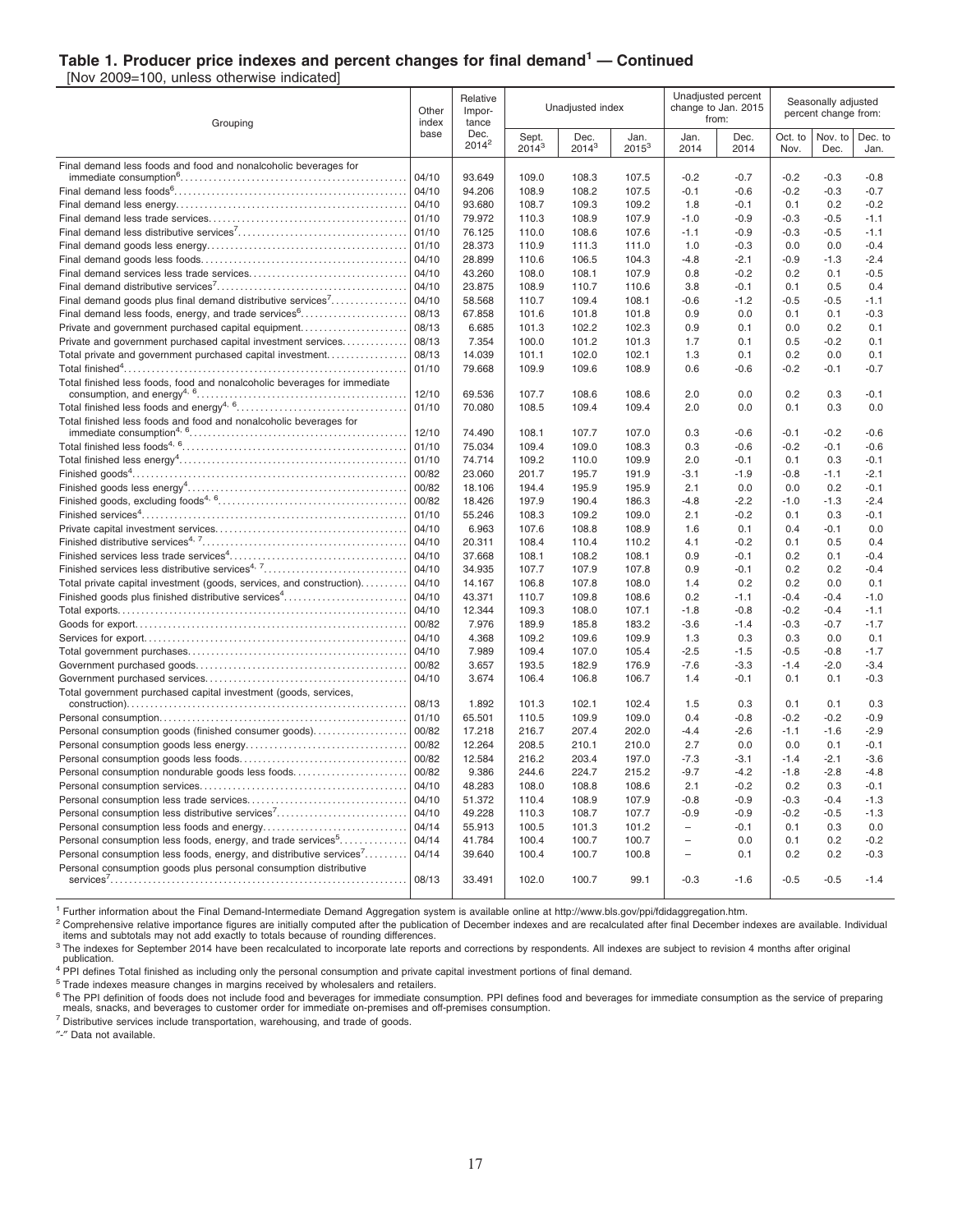### **Table 2. Producer price indexes and percent changes for intermediate demand by commodity type<sup>1</sup>**

[Nov. 2009=100, unless otherwise indicated]

| Grouping                                                                                                                               | Other<br>index | Relative<br>Impor-<br>tance |                   | Unadjusted index |                  |                    | Unadjusted percent<br>change to Jan.<br>2015 from: |                  | Seasonally adjusted<br>percent change from: |                  |
|----------------------------------------------------------------------------------------------------------------------------------------|----------------|-----------------------------|-------------------|------------------|------------------|--------------------|----------------------------------------------------|------------------|---------------------------------------------|------------------|
|                                                                                                                                        | base           | Dec.<br>$2014^2$            | Sept.<br>$2014^3$ | Dec.<br>$2014^3$ | Jan.<br>$2015^3$ | Jan.<br>2014       | Dec.<br>2014                                       | Oct. to<br>Nov.  | Nov. to<br>Dec.                             | Dec. to<br>Jan.  |
| <b>Processed goods</b>                                                                                                                 |                |                             |                   |                  |                  |                    |                                                    |                  |                                             |                  |
|                                                                                                                                        | 00/82          | 100.000                     | 203.8             | 194.9            | 189.8            | -5.5               | $-2.6$                                             | $-1.0$           | $-1.6$                                      | $-2.8$           |
|                                                                                                                                        | 00/82          | 44.854                      | 189.9             | 184.7            | 180.6            | $-3.8$             | $-2.2$                                             | $-1.0$           | $-1.3$                                      | $-2.3$           |
|                                                                                                                                        |                | 28.089                      | 119.2             | 114.0            | 109.9            | $-6.4$             | $-3.6$                                             | $-1.5$           | $-2.1$                                      | $-3.7$           |
|                                                                                                                                        | 00/82          | 3.730                       | 215.5             | 209.6            | 203.1            | 1.8                | $-3.1$                                             | $-1.3$           | $-0.7$                                      | $-2.6$           |
|                                                                                                                                        | 00/82<br>00/82 | 14.409<br>9.950             | 240.5<br>199.1    | 225.0            | 212.6<br>194.2   | -11.7<br>$-0.5$    | $-5.5$<br>$-1.1$                                   | $-2.2$<br>$-0.4$ | $-3.6$<br>$-0.5$                            | $-5.5$<br>$-1.1$ |
|                                                                                                                                        | 00/82          | 16.765                      | 150.2             | 196.3<br>150.4   | 150.6            | 0.7                | 0.1                                                | -0.1             | 0.1                                         | 0.1              |
|                                                                                                                                        |                | 0.753                       | 111.0             | 111.5            | 111.2            | 1.0                | $-0.3$                                             | $-0.2$           | 0.0                                         | $-0.3$           |
|                                                                                                                                        |                | 16.012                      | 106.3             | 106.4            | 106.6            | 0.7                | 0.2                                                | 0.0              | 0.1                                         | 0.0              |
|                                                                                                                                        | 00/82          | 10.087                      | 228.5             | 228.3            | 228.8            | 1.8                | 0.2                                                | 0.1              | $-0.1$                                      | 0.1              |
|                                                                                                                                        |                | 4.772                       | 114.7             | 114.5            | 114.9            | 2.3                | 0.3                                                | 0.1              | $-0.1$                                      | 0.1              |
|                                                                                                                                        |                | 5.315                       | 111.5             | 111.4            | 111.6            | 1.2                | 0.2                                                | 0.2              | $-0.3$                                      | 0.1              |
| Processed fuels and lubricants for intermediate demand                                                                                 | 00/82          | 18.486                      | 212.7             | 181.8            | 167.2            | $-19.7$            | $-8.0$                                             | $-3.5$           | $-5.1$                                      | $-8.4$           |
| Processed fuels and lubricants to manufacturing industries<br>Processed fuels and lubricants to nonmanufacturing industries            | 00/82<br>00/82 | 4.811<br>13.675             | 212.1<br>213.4    | 186.2<br>180.7   | 178.9<br>163.7   | $-13.4$<br>$-21.8$ | $-3.9$<br>$-9.4$                                   | $-2.5$<br>$-3.9$ | $-4.0$<br>$-5.5$                            | $-4.6$<br>$-9.7$ |
|                                                                                                                                        | 00/82          | 2.820                       | 219.5             | 220.7            | 220.5            | 1.3                | $-0.1$                                             | 0.6              | 0.0                                         | $-0.1$           |
|                                                                                                                                        | 00/82          | 23.752                      | 195.6             | 193.7            | 192.7            | 0.1                | $-0.5$                                             | 0.1              | 0.0                                         | $-0.6$           |
|                                                                                                                                        | 00/82          | 2.665                       | 188.7             | 188.8            | 188.5            | 1.0                | $-0.2$                                             | 0.2              | 0.1                                         | $-0.2$           |
|                                                                                                                                        | 00/82          | 21.087                      | 195.1             | 192.9            | 191.8            | $-0.1$             | $-0.6$                                             | 0.1              | 0.0                                         | $-0.7$           |
| Supplies to nonmanufacturing industries, feeds                                                                                         | 00/82          | 1.791                       | 226.9             | 208.3            | 202.1            | $-9.5$             | $-3.0$                                             | 5.2              | 1.5                                         | $-3.2$           |
| Supplies to nonmanufacturing industries, other than feeds                                                                              | 00/82          | 19.296                      | 194.2             | 193.4            | 192.7            | 0.9                | $-0.4$                                             | $-0.3$           | $-0.2$                                      | $-0.4$           |
| <b>Unprocessed goods</b>                                                                                                               |                |                             |                   |                  |                  |                    |                                                    |                  |                                             |                  |
|                                                                                                                                        | 00/82          | 100.000                     | 245.6             | 221.1            | 200.7            | $-18.4$            | $-9.2$                                             | $-1.4$           | $-4.6$                                      | $-9.4$           |
|                                                                                                                                        | 00/82          | 41.438                      | 209.9             | 196.8            | 193.4            | $-2.5$             | $-1.7$                                             | 1.6              | $-5.7$                                      | $-1.8$           |
|                                                                                                                                        | 00/82          | 58.562                      | 259.5             | 227.2            | 194.2            | $-27.9$            | $-14.5$                                            | $-3.6$           | $-3.7$                                      | $-14.9$          |
|                                                                                                                                        | 00/82          | 40.344                      | 311.1             | 252.9            | 220.9            | $-30.4$            | $-12.7$                                            | $-3.0$           | $-9.2$                                      | $-12.9$          |
| Unprocessed nonfood materials except fuel to manufacturing industries<br>Unprocessed nonfood materials except fuel to nonmanufacturing | 00/82          | 38.391                      | 293.1             | 235.6            | 204.2            | $-31.8$            | $-13.3$                                            | $-3.2$           | $-9.7$                                      | $-13.6$          |
|                                                                                                                                        | 00/82          | 1.953                       | 226.0             | 227.3            | 229.3            | 3.3                | 0.9                                                | 0.4              | 0.2                                         | 0.2              |
|                                                                                                                                        | 00/82          | 18.218                      | 169.5             | 180.6            | 147.1            | $-20.7$            | $-18.5$                                            | $-5.0$           | 11.9                                        | $-19.3$          |
|                                                                                                                                        | 00/82          | 0.631                       | 191.9             | 198.1            | 181.3            | $-12.6$            | $-8.5$                                             | $-2.6$           | 5.5                                         | $-10.0$          |
| Unprocessed fuel to nonmanufacturing industries                                                                                        | 00/82          | 17.587                      | 172.1             | 183.6            | 148.9            | $-21.0$            | $-18.9$                                            | $-5.1$           | 12.1                                        | $-19.6$          |
| <b>Services</b>                                                                                                                        |                |                             |                   |                  |                  |                    |                                                    |                  |                                             |                  |
|                                                                                                                                        |                | 100.000                     | 109.0             | 109.3            | 109.4            | 1.3                | 0.1                                                | 0.2              | 0.1                                         | $-0.2$           |
|                                                                                                                                        |                | 17.660                      | 110.9             | 111.3            | 112.1            | 2.6                | 0.7                                                | 0.0              | 0.2                                         | 0.7              |
|                                                                                                                                        |                | 8.411                       | 99.3              | 99.7             | 100.4            | 2.4                | 0.7                                                | $-0.4$           | 0.5                                         | 0.7<br>0.7       |
| Trade services for nonmanufacturing industries<br>Transportation and warehousing services for intermediate demand                      | 12/12          | 9.249<br>13.544             | 100.5<br>119.5    | 100.9<br>119.0   | 101.7<br>120.0   | 2.8<br>2.0         | 0.8<br>0.8                                         | 0.3<br>$-0.1$    | 0.0<br>0.0                                  | $-0.3$           |
| Transportation of passengers for intermediate demand                                                                                   |                | 1.170                       | 116.4             | 117.8            | 117.4            | 0.2                | $-0.3$                                             | $-0.7$           | 0.0                                         | $-1.0$           |
| Transportation of passengers for manufacturing industries                                                                              |                | 0.195                       | 116.5             | 117.9            | 117.5            | 0.3                | $-0.3$                                             | $-0.7$           | 0.0                                         | $-1.0$           |
| Transportation of passengers for nonmanufacturing industries                                                                           |                | 0.975                       | 116.4             | 117.8            | 117.4            | 0.3                | $-0.3$                                             | $-0.7$           | 0.0                                         | $-1.0$           |
| Transportation and warehousing of goods for intermediate demand                                                                        |                | 12.374                      | 119.8             | 119.2            | 120.3            | 2.1                | 0.9                                                | $-0.1$           | $-0.1$                                      | $-0.2$           |
| Transportation and warehousing of goods for manufacturing industries                                                                   | 12/12          | 1.858                       | 102.4             | 101.8            | 101.4            | 0.5                | $-0.4$                                             | 0.0              | 0.0                                         | $-0.6$           |
| Transportation and warehousing of goods for nonmanufacturing                                                                           | 12/12          | 10.516                      | 106.5             | 105.9            | 107.1            | 2.4                | 1.1                                                | $-0.2$           | 0.0                                         | $-0.3$           |
| Services less trade, transportation, and warehousing for intermediate                                                                  |                |                             |                   |                  |                  |                    |                                                    |                  |                                             |                  |
|                                                                                                                                        |                | 68.796                      | 106.5             | 107.0            | 106.8            | 0.8                | $-0.2$                                             | 0.5              | 0.0                                         | $-0.4$           |
| Services less trade, transportation, and warehousing for manufacturing                                                                 |                | 2.204                       | 103.0             | 102.7            | 102.9            | 1.0                | 0.2                                                | $-0.1$           | $-0.1$                                      | $-0.3$           |
| Services less trade, transportation, and warehousing for nonmanufacturing                                                              |                |                             |                   |                  |                  |                    |                                                    |                  |                                             |                  |
|                                                                                                                                        |                | 66.592                      | 106.6             | 107.1            | 106.9            | 0.8                | $-0.2$                                             | 0.5              | 0.0                                         | $-0.4$           |
| Construction                                                                                                                           |                |                             |                   |                  |                  |                    |                                                    |                  |                                             |                  |
|                                                                                                                                        |                | 100.000                     | 108.4             | 108.9            | 109.1            | 2.0                | 0.2                                                | 0.4              | 0.0                                         | $-0.5$           |
| <b>Special groupings</b>                                                                                                               |                |                             |                   |                  |                  |                    |                                                    |                  |                                             |                  |
|                                                                                                                                        | 00/82<br>00/82 | 91.717<br>8.283             | 203.0<br>215.3    | 193.9<br>207.4   | 188.9<br>201.7   | $-6.0$<br>$-0.6$   | $-2.6$<br>$-2.7$                                   | $-1.1$<br>0.1    | $-1.7$<br>$-0.3$                            | $-2.8$<br>$-2.5$ |
|                                                                                                                                        | 00/82          | 18.486                      | 215.9             | 182.6            | 168.0            | $-20.9$            | $-8.0$                                             | $-3.6$           | $-5.6$                                      | $-8.3$           |
|                                                                                                                                        | 00/82          | 81.514                      | 198.2             | 195.6            | 192.9            | $-1.3$             | $-1.4$                                             | $-0.4$           | $-0.6$                                      | $-1.4$           |
|                                                                                                                                        | 00/82          | 73.231                      | 196.2             | 194.1            | 191.7            | $-1.4$             | $-1.2$                                             | $-0.5$           | $-0.6$                                      | $-1.3$           |
|                                                                                                                                        | 04/10          | 30.034                      | 112.0             | 112.1            | 113.0            | 2.4                | 0.8                                                | $-0.1$           | 0.2                                         | 0.3              |
| Processed goods plus intermediate distributive services                                                                                | 04/10          |                             | 111.6             | 107.9            | 106.0            | $-3.5$             | $-1.8$                                             | $-0.8$           | $-1.2$                                      | $-1.9$           |
| Unprocessed materials less agricultural products                                                                                       | 00/82          | 55.832                      | 264.6             | 230.9            | 196.0            | $-28.4$            | $-15.1$                                            | $-3.8$           | $-3.8$                                      | $-15.5$          |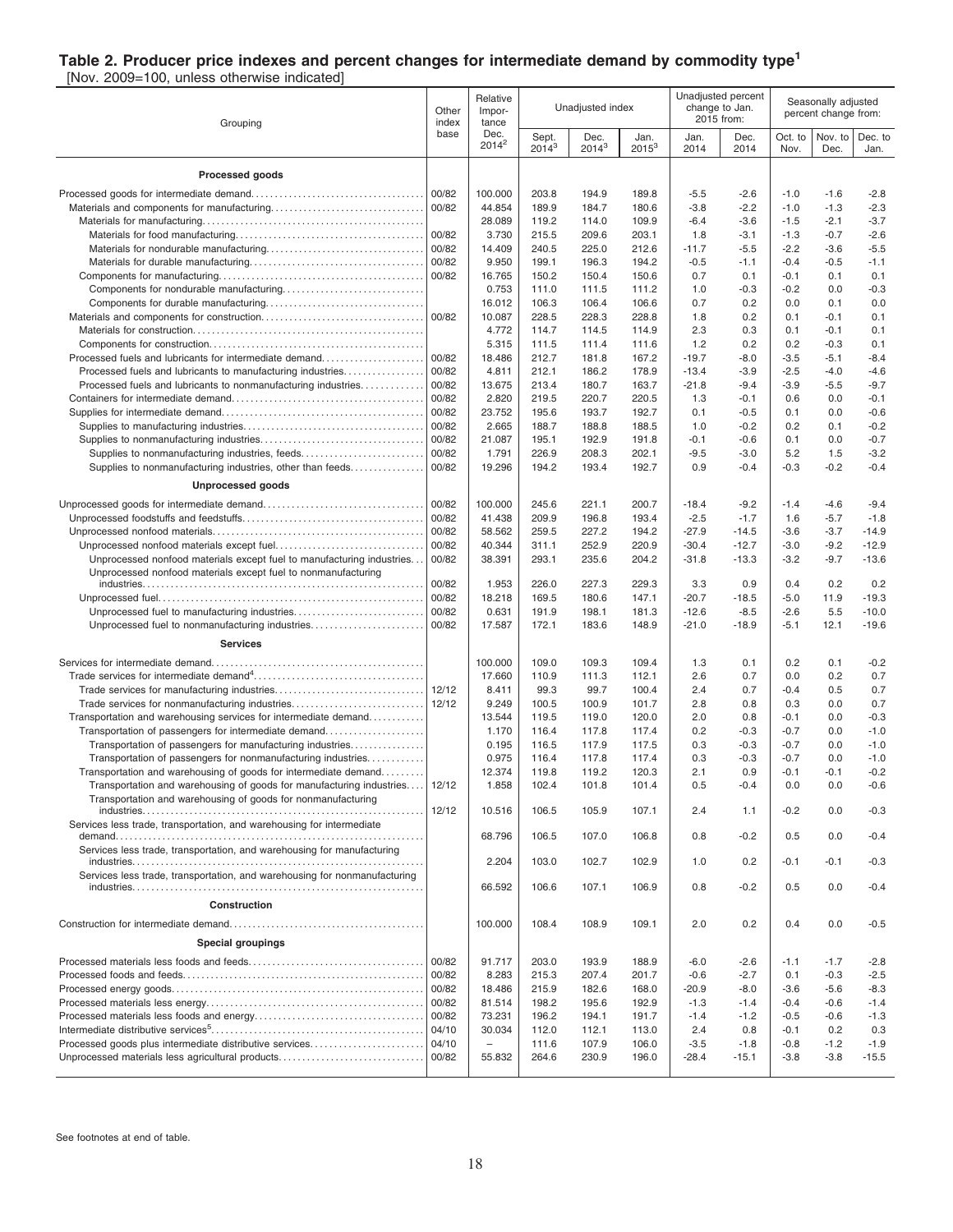### **Table 2. Producer price indexes and percent changes for intermediate demand by commodity type<sup>1</sup> — Continued**

[Nov. 2009=100, unless otherwise indicated]

| Grouping | Other<br>index | Relative<br>Impor-<br>tance | Unadiusted index  |                  |                  |              | Unadjusted percent<br>change to Jan.<br>2015 from: | Seasonally adjusted<br>percent change from: |                                     |         |  |
|----------|----------------|-----------------------------|-------------------|------------------|------------------|--------------|----------------------------------------------------|---------------------------------------------|-------------------------------------|---------|--|
|          | base           | Dec.<br>$2014^2$            | Sept.<br>$2014^3$ | Dec.<br>$2014^3$ | Jan.<br>$2015^3$ | Jan.<br>2014 | Dec.<br>2014                                       | Nov.                                        | Oct. to   Nov. to   Dec. to<br>Dec. | Jan.    |  |
|          | 00/82          | 35.851                      | 224.2             | 188.4            | 145.0            | $-38.3$      | $-23.0$                                            | $-4.7$                                      | $-5.1$                              | $-23.6$ |  |
|          | 00/82          | 64.149                      | 245.3             | 231.2            | 228.1            | $-4.5$       | $-1.3$                                             | 0.5                                         | $-3.9$                              | $-1.4$  |  |
|          | 00/82          | 22.711                      | 345.4             | 328.6            | 327.0            | $-7.7$       | $-0.5$                                             | $-1.7$                                      | $-0.4$                              | $-0.7$  |  |

<sup>1</sup> Further information about the Final Demand-Intermediate Demand Aggregation system is available online at http://www.bls.gov/ppi/fdidaggregation.htm

<sup>2</sup> Comprehensive relative importance figures are initially computed after the publication of December indexes and are recalculated after final December indexes are available. Individual<br>items and subtotals may not add exa

<sup>3</sup> The indexes for September 2014 have been recalculated to incorporate late reports and corrections by respondents. All indexes are subject to revision 4 months after original

publication. <sup>4</sup> Trade indexes measure changes in margins received by wholesalers and retailers.

<sup>5</sup> Includes intermediate trade, transportation, and warehousing services.

<sup>6</sup> Includes crude petroleum.

<sup>7</sup> Excludes crude petroleum.

″-″ Data not available.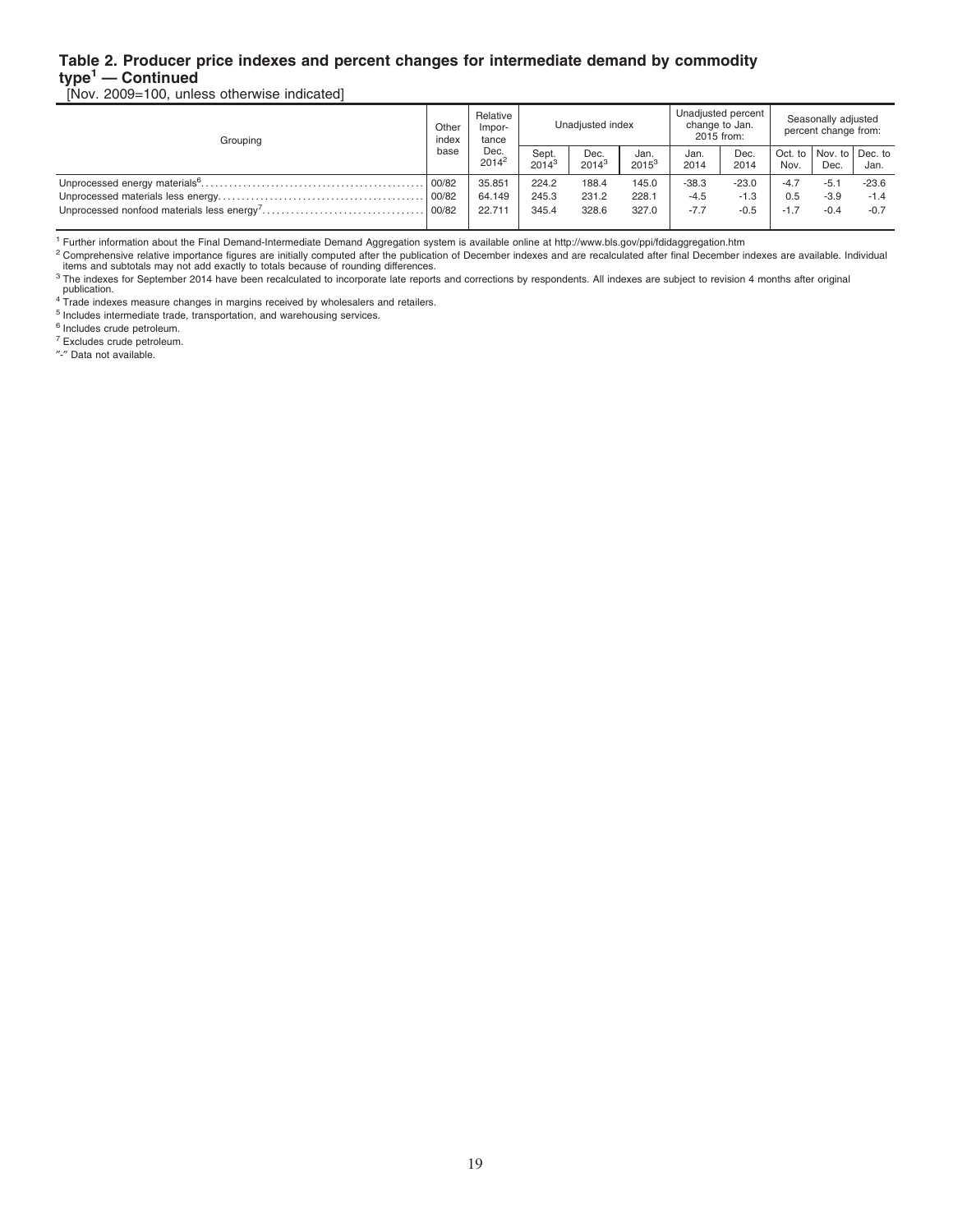### **Table 3. Producer price indexes and percent changes for intermediate demand by production flow<sup>1</sup>**

[Nov. 2009=100, unless otherwise indicated]

| Grouping                                             | Other<br>index | Relative<br>Impor-<br>tance |                   | Unadjusted index |                  |                   | Unadjusted percent<br>change to Jan. 2015<br>from: |                  | Seasonally adjusted<br>percent change from: |                   |
|------------------------------------------------------|----------------|-----------------------------|-------------------|------------------|------------------|-------------------|----------------------------------------------------|------------------|---------------------------------------------|-------------------|
|                                                      | base           | Dec.<br>$2014^2$            | Sept.<br>$2014^3$ | Dec.<br>$2014^3$ | Jan.<br>$2015^3$ | Jan.<br>2014      | Dec.<br>2014                                       | Oct. to<br>Nov.  | Nov. to<br>Dec.                             | Dec. to<br>Jan.   |
| Stage 4                                              |                |                             |                   |                  |                  |                   |                                                    |                  |                                             |                   |
|                                                      |                | 100.000                     | 111.8             | 110.3            | 109.7            | $-0.5$            | $-0.5$                                             | $-0.2$           | $-0.3$                                      | $-0.7$            |
|                                                      |                | 30.317                      | 110.0             | 109.8            | 109.5            | 0.4               | $-0.3$                                             | $-0.1$           | 0.3                                         | $-0.3$            |
|                                                      |                | 23.880<br>2.722             | 110.2<br>119.3    | 109.7<br>120.5   | 109.2<br>117.1   | $-0.3$<br>$-1.5$  | $-0.5$<br>$-2.8$                                   | 0.1<br>0.9       | 0.0<br>0.9                                  | $-0.5$<br>$-2.9$  |
|                                                      |                | 1.613                       | 130.1             | 104.6            | 105.6            | $-17.6$           | 1.0                                                | $-4.7$           | $-8.2$                                      | $-0.6$            |
|                                                      |                | 19.545                      | 109.0             | 108.7            | 108.3            | 0.0               | $-0.4$                                             | 0.0              | 0.1                                         | $-0.5$            |
|                                                      |                | 6.437                       | 109.0             | 109.6            | 110.2            | 2.6               | 0.5                                                | $-0.2$           | 0.7                                         | 0.5               |
|                                                      |                | 5.060                       | 110.7             | 111.5            | 112.3            | 3.2               | 0.7                                                | $-0.2$           | 1.0                                         | 0.7               |
|                                                      |                | 0.249<br>0.081              | 116.9             | 116.6<br>117.9   | 115.8            | 0.1<br>0.3        | $-0.7$<br>$-0.3$                                   | $-0.3$<br>$-0.7$ | 0.0<br>0.0                                  | $-0.9$<br>$-1.0$  |
|                                                      |                | 0.168                       | 116.5<br>116.8    | 116.0            | 117.5<br>115.0   | -0.1              | $-0.9$                                             | 0.0              | $-0.1$                                      | $-1.0$            |
| Services less trade, transportation, and warehousing |                | 1.128                       | 102.5             | 102.5            | 102.8            | 1.2               | 0.3                                                | 0.0              | $-0.2$                                      | $-0.1$            |
|                                                      |                | 47.965                      | 112.2             | 110.7            | 110.4            | -0.1              | $-0.3$                                             | $-0.3$           | $-0.2$                                      | $-0.5$            |
|                                                      |                | 14.521                      | 118.1             | 112.0            | 111.1            | $-3.6$            | $-0.8$                                             | $-1.1$           | -1.4                                        | $-1.3$            |
|                                                      |                | 3.086                       | 131.2             | 127.2            | 125.2            | 2.3               | $-1.6$                                             | $-1.0$           | $-1.4$                                      | $-1.5$            |
|                                                      |                | 2.683<br>8.752              | 122.6<br>111.5    | 105.9<br>111.3   | 102.5<br>111.6   | $-14.3$<br>1.0    | $-3.2$<br>0.3                                      | $-2.8$<br>0.1    | $-3.8$<br>0.1                               | $-3.8$<br>0.1     |
|                                                      |                | 33.313                      | 109.2             | 109.7            | 109.8            | 1.8               | 0.1                                                | 0.2              | 0.4                                         | $-0.1$            |
|                                                      |                | 3.597                       | 110.3             | 110.8            | 110.9            | 3.8               | 0.1                                                | $-0.5$           | 1.3                                         | 0.1               |
|                                                      |                | 2.408                       | 116.2             | 115.8            | 116.0            | 1.8               | 0.2                                                | $-0.2$           | 0.0                                         | $-0.4$            |
|                                                      |                | 0.345                       | 116.3             | 117.8            | 117.4            | 0.3               | $-0.3$                                             | $-0.7$           | 0.0                                         | $-0.9$            |
|                                                      |                | 2.063                       | 116.2             | 115.8            | 116.0            | 1.8               | 0.2                                                | $-0.2$           | 0.0                                         | $-0.4$            |
| Services less trade, transportation, and warehousing |                | 27.308<br>0.131             | 108.0<br>108.4    | 108.8<br>108.9   | 108.8<br>109.1   | 1.5<br>2.0        | 0.0<br>0.2                                         | 0.3<br>0.4       | 0.4<br>0.0                                  | $-0.1$<br>$-0.5$  |
|                                                      |                | 21.718                      | 112.8             | 109.9            | 108.2            | $-2.7$            | $-1.5$                                             | $-0.4$           | -1.3                                        | $-1.6$            |
|                                                      |                | 15.551                      | 115.5             | 111.1            | 108.6            | $-4.3$            | $-2.3$                                             | -0.6             | $-1.7$                                      | $-2.5$            |
|                                                      |                | 1.915                       | 135.5             | 101.4            | 81.7             | -38.1             | $-19.4$                                            | $-5.2$           | -11.6                                       | $-19.9$           |
|                                                      |                | 13.636                      | 113.2             | 113.2            | 113.4            | 1.8               | 0.2                                                | 0.2              | $-0.2$                                      | 0.0               |
|                                                      |                | 6.167<br>3.245              | 106.9<br>106.7    | 106.7<br>105.9   | 107.1<br>106.8   | 1.0<br>0.3        | 0.4<br>0.8                                         | 0.1<br>$-0.8$    | $-0.2$<br>$-0.5$                            | 0.3<br>0.9        |
|                                                      |                | 0.940                       | 115.9             | 115.2            | 114.3            | 0.1               | $-0.8$                                             | $-0.1$           | 0.0                                         | $-0.9$            |
|                                                      |                | 0.038                       | 115.9             | 117.3            | 117.0            | 0.3               | $-0.3$                                             | $-0.5$           | 0.0                                         | $-0.8$            |
|                                                      |                | 0.902                       | 115.9             | 115.1            | 114.2            | 0.1               | $-0.8$                                             | 0.0              | 0.0                                         | $-0.9$            |
| Services less trade, transportation, and warehousing |                | 1.982                       | 104.9             | 105.0            | 104.8            | 0.7               | $-0.2$                                             | 0.3              | $-0.1$                                      | $-0.3$            |
| Stage 3                                              |                |                             |                   |                  |                  |                   |                                                    |                  |                                             |                   |
|                                                      |                | 100.000                     | 117.8             | 114.0            | 111.3            | -3.3              | $-2.4$                                             | -0.3             | -1.9                                        | $-2.4$            |
|                                                      |                | 50.350<br>42.109            | 126.8<br>127.6    | 121.4<br>121.9   | 119.0<br>119.0   | $-2.3$<br>$-2.8$  | $-2.0$<br>$-2.4$                                   | $-0.6$<br>$-0.6$ | $-2.7$<br>$-2.8$                            | $-1.9$<br>$-2.1$  |
|                                                      |                | 14.547                      | 168.0             | 151.4            | 147.3            | $-1.9$            | $-2.7$                                             | 0.1              | -8.2                                        | $-2.3$            |
|                                                      |                | 2.529                       | 115.9             | 105.5            | 98.3             | $-15.0$           | $-6.8$                                             | $-3.4$           | $-1.6$                                      | $-6.2$            |
|                                                      |                | 25.033                      | 114.4             | 113.4            | 111.5            | $-1.2$            | $-1.7$                                             | $-0.4$           | -0.3                                        | $-1.7$            |
|                                                      |                | 8.187                       | 109.9             | 110.1            | 110.9            | 1.6               | 0.7                                                | $-0.1$           | $-0.4$                                      | 0.4               |
| Transportation and warehousing services              |                | 6.647<br>0.541              | 106.7<br>117.8    | 108.0<br>117.6   | 109.7<br>117.5   | 2.2<br>0.4        | 1.6<br>$-0.1$                                      | $-0.2$<br>$-0.3$ | $-0.9$<br>$-0.2$                            | 1.6<br>$-0.6$     |
|                                                      |                | 0.028                       | 116.5             | 117.9            | 117.5            | 0.3               | $-0.3$                                             | $-0.7$           | 0.0                                         | -1.1              |
|                                                      |                | 0.513                       | 118.2             | 117.5            | 117.4            | 0.4               | $-0.1$                                             | $-0.3$           | $-0.3$                                      | $-0.3$            |
| Services less trade, transportation, and warehousing |                | 0.999                       | 106.9             | 106.5            | 106.8            | 1.6               | 0.3                                                | 0.0              | 0.0                                         | $-0.1$            |
|                                                      |                | 0.054                       | 108.4             | 108.9            | 109.1            | 2.0               | 0.2                                                | 0.4              | 0.0                                         | $-0.5$            |
|                                                      |                | 47.529<br>12.017            | 110.3<br>116.3    | 107.9<br>103.4   | 105.2<br>92.0    | $-3.9$<br>$-19.4$ | $-2.5$<br>$-11.0$                                  | $-0.2$<br>$-2.2$ | $-1.1$<br>$-4.5$                            | $-2.6$<br>$-10.2$ |
|                                                      |                | 0.002                       | 150.2             | 139.4            | 132.6            | $-4.5$            | $-4.9$                                             | $-6.3$           | $-4.5$                                      | $-5.4$            |
|                                                      |                | 8.562                       | 126.8             | 101.3            | 85.5             | $-30.5$           | $-15.6$                                            | $-4.0$           | $-8.6$                                      | $-15.4$           |
|                                                      |                | 3.453                       | 107.3             | 107.2            | 107.2            | 0.6               | 0.0                                                | 0.0              | 0.0                                         | 0.0               |
|                                                      |                | 34.621                      | 108.6             | 108.8            | 109.2            | 1.0               | 0.4                                                | 0.3              | -0.2                                        | -0.1              |
|                                                      |                | 2.412                       | 111.3             | 128.3            | 126.7            | 16.5              | $-1.2$                                             | $-2.7$           | 9.2                                         | $-1.3$            |
|                                                      |                | 8.276<br>0.031              | 122.8<br>116.2    | 122.2<br>117.6   | 124.3<br>117.3   | 2.7<br>0.3        | 1.7<br>$-0.3$                                      | $-0.1$<br>$-0.7$ | $-0.1$<br>0.1                               | $-0.2$<br>$-1.0$  |
|                                                      |                | 8.245                       | 123.2             | 122.5            | 124.5            | 2.7               | 1.6                                                | 0.0              | $-0.2$                                      | $-0.2$            |
| Services less trade, transportation, and warehousing |                | 23.933                      | 104.7             | 104.9            | 105.0            | 0.4               | 0.1                                                | 0.4              | $-0.3$                                      | $-0.1$            |
|                                                      |                | 0.891                       | 108.4             | 108.9            | 109.1            | 2.0               | 0.2                                                | 0.4              | 0.0                                         | $-0.5$            |
|                                                      |                | 2.123                       | 121.7             | 107.2            | 97.2             | -18.0             | $-9.3$                                             | $-2.1$           | $-5.2$                                      | $-10.3$           |
|                                                      |                | 1.721                       | 128.4             | 102.0            | 89.7             | $-27.3$           | $-12.1$                                            | $-4.9$           | $-8.5$                                      | $-14.5$           |
|                                                      |                | 1.008<br>0.713              | 137.5<br>115.8    | 93.4<br>115.7    | 74.0<br>116.0    | $-43.1$<br>1.7    | $-20.8$<br>0.3                                     | $-7.8$<br>0.1    | $-13.8$<br>$-0.4$                           | $-24.5$<br>0.1    |
|                                                      |                | 0.402                       | 113.0             | 112.7            | 114.6            | 2.0               | 1.7                                                | 1.5              | -1.2                                        | 1.0               |
|                                                      |                | 0.364                       | 113.9             | 113.5            | 115.6            | 2.0               | 1.9                                                | 1.7              | -1.5                                        | 1.1               |
|                                                      |                | 0.001                       | 116.5             | 117.9            | 117.5            | 0.3               | $-0.3$                                             | $-0.7$           | 0.0                                         | $-1.0$            |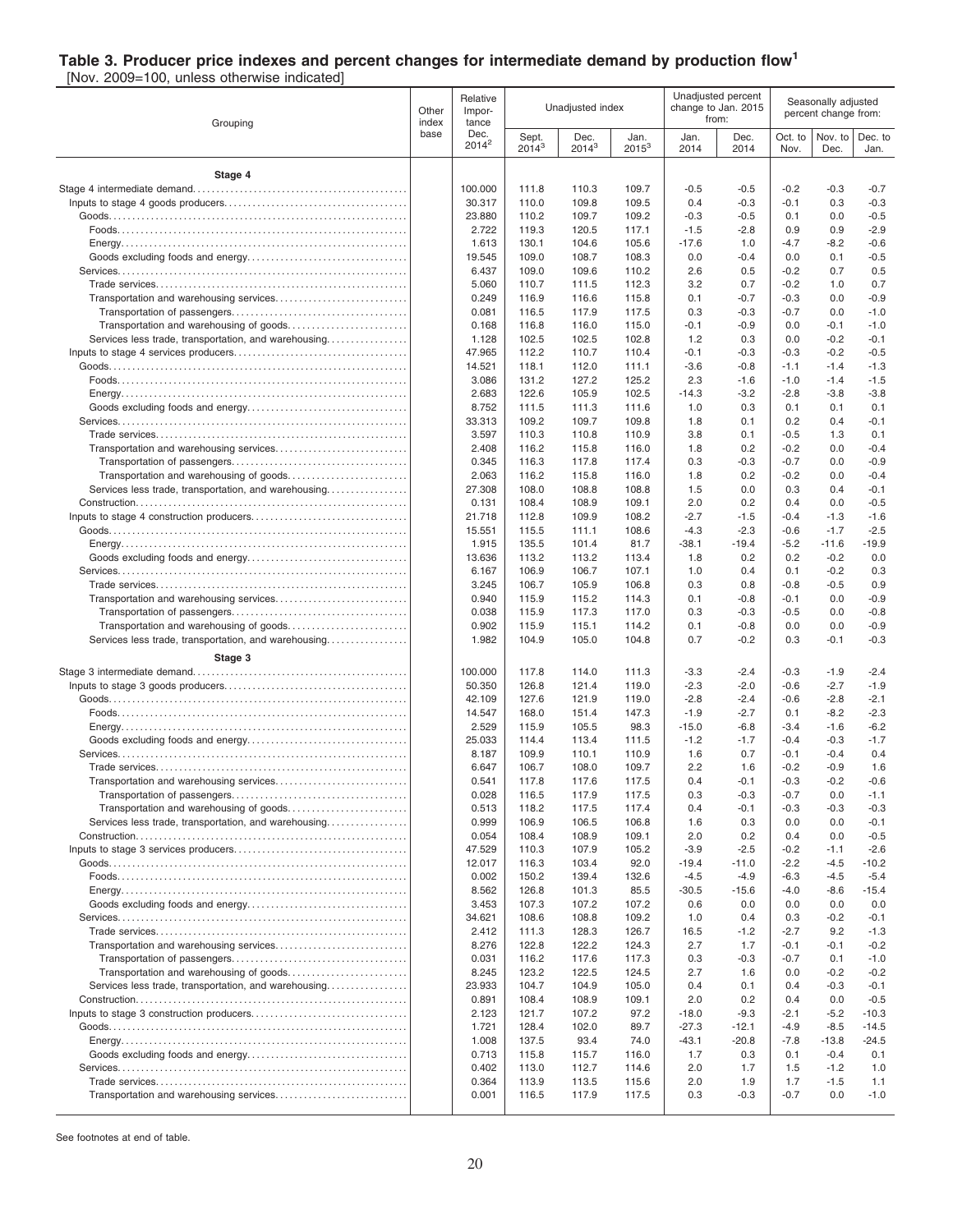# **Table 3. Producer price indexes and percent changes for intermediate demand by production**

**flow<sup>1</sup> — Continued** [Nov. 2009=100, unless otherwise indicated]

| Grouping                                                                                        | Other<br>index | Relative<br>Impor-<br>tance |                          | Unadjusted index         |                  |                          | Unadjusted percent<br>change to Jan. 2015<br>from: |                          | Seasonally adjusted<br>percent change from: |                          |  |
|-------------------------------------------------------------------------------------------------|----------------|-----------------------------|--------------------------|--------------------------|------------------|--------------------------|----------------------------------------------------|--------------------------|---------------------------------------------|--------------------------|--|
|                                                                                                 | base           | Dec.<br>$2014^2$            | Sept.<br>$2014^3$        | Dec.<br>$2014^3$         | Jan.<br>$2015^3$ | Jan.<br>2014             | Dec.<br>2014                                       | Oct. to<br>Nov.          | Nov. to<br>Dec.                             | Dec. to<br>Jan.          |  |
|                                                                                                 |                | 0.001                       | 116.5                    | 117.9                    | 117.5            | 0.3                      | $-0.3$                                             | $-0.7$                   | 0.0                                         | $-1.0$                   |  |
| Services less trade, transportation, and warehousing                                            |                | 0.037                       | 104.6                    | 105.2                    | 105.0            | 2.7                      | $-0.2$                                             | 0.0                      | 0.4                                         | $-0.3$                   |  |
| Stage 2                                                                                         |                |                             |                          |                          |                  |                          |                                                    |                          |                                             |                          |  |
|                                                                                                 |                | 100.000                     | 111.3                    | 105.0                    | 100.0            | $-11.0$                  | $-4.8$                                             | $-1.2$                   | $-2.0$                                      | $-5.0$                   |  |
|                                                                                                 |                | 47.381<br>41.398            | 113.6<br>113.5           | 104.0<br>101.6           | 94.2<br>90.6     | $-18.4$<br>$-22.0$       | $-9.4$                                             | $-2.0$<br>$-2.6$         | $-2.8$<br>$-3.4$                            | $-9.4$<br>$-10.9$        |  |
|                                                                                                 |                | 4.094                       | 120.7                    | 123.8                    | 122.4            | $-6.8$                   | $-10.8$<br>$-1.1$                                  | 2.6                      | 2.5                                         | $-1.4$                   |  |
|                                                                                                 |                | 15.934                      | 107.6                    | 85.6                     | 64.3             | $-43.1$                  | $-24.9$                                            | $-5.6$                   | $-7.8$                                      | $-25.1$                  |  |
|                                                                                                 |                | 21.370                      | 118.2                    | 114.4                    | 112.2            | $-4.4$                   | $-1.9$                                             | $-0.7$                   | $-0.7$                                      | $-2.3$                   |  |
|                                                                                                 |                | 5.587                       | 111.4                    | 111.3                    | 111.2            | 0.9                      | $-0.1$                                             | 0.0                      | $-0.3$                                      | $-0.1$                   |  |
|                                                                                                 |                | 0.395                       | 112.2                    | 112.4                    | 112.1            | 1.2                      | $-0.3$                                             | $-0.3$                   | $-0.1$                                      | $-0.3$                   |  |
|                                                                                                 |                | 3.166                       | 133.5                    | 133.8                    | 133.8            | 3.8                      | 0.0                                                | 0.0                      | 0.4                                         | 0.1                      |  |
|                                                                                                 |                | 0.249                       | 116.5                    | 117.9                    | 117.5            | 0.3                      | $-0.3$                                             | $-0.7$                   | 0.0                                         | $-1.0$                   |  |
|                                                                                                 |                | 2.917                       | 133.5                    | 133.8                    | 133.8            | 3.8                      | 0.0                                                | 0.0                      | 0.4                                         | 0.0                      |  |
| Services less trade, transportation, and warehousing                                            |                | 2.026                       | 98.0                     | 96.8                     | 96.9             | $-2.2$                   | 0.1                                                | 1.2                      | $-1.4$                                      | $-0.5$                   |  |
|                                                                                                 |                | 0.396<br>52.619             | 108.4<br>106.6           | 108.9<br>106.4           | 109.1<br>106.0   | 2.0<br>0.0               | 0.2<br>$-0.4$                                      | 0.4<br>0.5               | 0.0<br>$-0.6$                               | $-0.5$<br>$-0.7$         |  |
|                                                                                                 |                | 5.288                       | 112.1                    | 106.8                    | 105.5            | $-5.4$                   | $-1.2$                                             | $-0.8$                   | $-1.9$                                      | $-1.8$                   |  |
|                                                                                                 |                | 0.068                       | $\overline{\phantom{a}}$ | $\overline{\phantom{m}}$ | 97.0             | $\overline{\phantom{a}}$ | $\overline{\phantom{0}}$                           | $\overline{\phantom{0}}$ | $\overline{\phantom{0}}$                    | $\overline{\phantom{a}}$ |  |
|                                                                                                 |                | 0.448                       | 136.8                    | 110.8                    | 97.6             | $-28.6$                  | $-11.9$                                            | $-3.3$                   | $-8.3$                                      | $-12.6$                  |  |
|                                                                                                 |                | 4.772                       | 106.5                    | 106.3                    | 106.2            | 0.5                      | $-0.1$                                             | $-0.1$                   | 0.0                                         | $-0.1$                   |  |
|                                                                                                 |                | 46.071                      | 105.8                    | 106.3                    | 105.9            | 0.6                      | $-0.4$                                             | 0.6                      | $-0.4$                                      | $-0.6$                   |  |
|                                                                                                 |                | 1.145                       | 110.2                    | 112.6                    | 114.4            | 6.1                      | 1.6                                                | 0.1                      | 1.2                                         | 1.9                      |  |
|                                                                                                 |                | 6.738                       | 114.0                    | 113.9                    | 115.6            | 5.3                      | 1.5                                                | $-0.1$                   | 0.0                                         | 0.8                      |  |
|                                                                                                 |                | 0.915                       | 116.5                    | 117.9                    | 117.5            | 0.3                      | $-0.3$                                             | $-0.7$                   | 0.0                                         | $-1.0$                   |  |
|                                                                                                 |                | 5.823                       | 114.0                    | 113.8                    | 115.9            | 5.6                      | 1.8                                                | 0.0                      | $-0.1$                                      | 1.0                      |  |
| Services less trade, transportation, and warehousing                                            |                | 38.188<br>1.260             | 105.1<br>108.4           | 105.5<br>108.9           | 104.8<br>109.1   | 0.0<br>2.0               | $-0.7$<br>0.2                                      | 0.6<br>0.4               | $-0.4$<br>0.0                               | $-0.9$<br>$-0.5$         |  |
|                                                                                                 |                |                             |                          |                          |                  |                          |                                                    |                          |                                             |                          |  |
| Stage 1                                                                                         |                |                             |                          |                          |                  |                          |                                                    |                          |                                             |                          |  |
|                                                                                                 |                | 100.000<br>47.843           | 117.4<br>120.7           | 112.1<br>112.2           | 108.8<br>107.2   | $-6.3$<br>$-11.6$        | $-2.9$<br>$-4.5$                                   | $-1.4$<br>$-2.3$         | $-1.5$<br>$-3.0$                            | $-3.3$<br>$-4.7$         |  |
|                                                                                                 |                | 38.986                      | 122.3                    | 111.5                    | 105.3            | $-14.6$                  | $-5.6$                                             | $-2.9$                   | $-3.9$                                      | $-5.9$                   |  |
|                                                                                                 |                | 2.286                       | 130.7                    | 124.5                    | 119.2            | $-6.4$                   | $-4.3$                                             | 2.8                      | $-4.6$                                      | $-5.5$                   |  |
|                                                                                                 |                | 6.393                       | 118.9                    | 106.7                    | 95.7             | $-17.9$                  | $-10.3$                                            | $-2.7$                   | $-2.9$                                      | $-10.8$                  |  |
|                                                                                                 |                | 30.307                      | 124.1                    | 113.9                    | 108.4            | $-14.6$                  | $-4.8$                                             | $-3.2$                   | $-4.4$                                      | $-4.9$                   |  |
|                                                                                                 |                | 8.852                       | 112.3                    | 112.4                    | 112.7            | 1.6                      | 0.3                                                | $-0.4$                   | 0.3                                         | 0.2                      |  |
|                                                                                                 |                | 6.664                       | 112.6                    | 113.1                    | 114.0            | 2.7                      | 0.8                                                | $-0.5$                   | 0.4                                         | 0.8                      |  |
|                                                                                                 |                | 1.328                       | 121.1                    | 120.2                    | 119.0            | $-0.7$                   | $-1.0$                                             | $-0.2$                   | $-0.1$                                      | $-1.4$                   |  |
|                                                                                                 |                | 0.205                       | 116.4                    | 117.9                    | 117.5            | 0.3                      | $-0.3$                                             | $-0.7$                   | 0.0                                         | $-1.0$                   |  |
| Transportation and warehousing of goods<br>Services less trade, transportation, and warehousing |                | 1.123<br>0.860              | 121.3<br>102.8           | 120.2<br>102.6           | 118.9<br>101.4   | $-0.8$<br>$-0.4$         | $-1.1$<br>$-1.2$                                   | $-0.2$<br>0.1            | $-0.1$<br>$-0.2$                            | $-1.6$<br>$-1.5$         |  |
|                                                                                                 |                | 0.005                       | 108.4                    | 108.9                    | 109.1            | 2.0                      | 0.2                                                | 0.4                      | 0.0                                         | $-0.5$                   |  |
|                                                                                                 |                | 44.536                      | 114.7                    | 112.2                    | 110.3            | $-1.1$                   | $-1.7$                                             | $-0.5$                   | 0.2                                         | $-2.2$                   |  |
|                                                                                                 |                | 14.550                      | 117.7                    | 108.2                    | 102.2            | $-9.1$                   | $-5.5$                                             | $-1.4$                   | $-1.7$                                      | $-6.4$                   |  |
|                                                                                                 |                | 0.112                       | 121.6                    | 122.8                    | 105.8            | $-6.9$                   | $-13.8$                                            | $-0.9$                   | 3.9                                         | $-7.8$                   |  |
|                                                                                                 |                | 6.839                       | 119.4                    | 107.2                    | 95.3             | -15.7                    | $-11.1$                                            | $-1.8$                   | $-2.2$                                      | -11.1                    |  |
|                                                                                                 |                | 7.599                       | 111.8                    | 111.4                    | 111.3            | 0.8                      | $-0.1$                                             | $-0.2$                   | $-0.1$                                      | $-0.3$                   |  |
|                                                                                                 |                | 29.982                      | 113.1                    | 114.0                    | 114.1            | 2.9                      | 0.1                                                | $-0.1$                   | 1.1                                         | $-0.2$                   |  |
|                                                                                                 |                | 3.816<br>2.307              | 110.9<br>126.6           | 111.8<br>126.1           | 112.3<br>125.9   | 3.0<br>$-0.4$            | 0.4<br>$-0.2$                                      | 0.3<br>$-0.2$            | 0.4<br>$-0.1$                               | 0.4<br>$-1.3$            |  |
|                                                                                                 |                | 1.457                       | 116.4                    | 117.8                    | 117.4            | 0.3                      | $-0.3$                                             | $-0.7$                   | 0.0                                         | $-1.0$                   |  |
| Transportation and warehousing of goods                                                         |                | 0.850                       | 129.4                    | 128.4                    | 128.4            | -0.4                     | 0.0                                                | $-0.1$                   | $-0.1$                                      | $-1.8$                   |  |
| Services less trade, transportation, and warehousing                                            |                | 23.859                      | 112.3                    | 113.2                    | 113.4            | 3.2                      | 0.2                                                | $-0.1$                   | 1.2                                         | $-0.1$                   |  |
|                                                                                                 |                | 0.004                       | 108.4                    | 108.9                    | 109.1            | 2.0                      | 0.2                                                | 0.4                      | 0.0                                         | $-0.5$                   |  |
|                                                                                                 |                | 7.620                       | 114.7                    | 110.8                    | 109.8            | $-2.9$                   | $-0.9$                                             | $-0.4$                   | $-1.7$                                      | $-1.3$                   |  |
|                                                                                                 |                | 5.408                       | 116.5                    | 110.9                    | 108.8            | $-5.1$                   | $-1.9$                                             | $-0.9$                   | $-2.2$                                      | $-2.3$                   |  |
|                                                                                                 |                | 0.639                       | 136.0                    | 104.0                    | 85.7             | $-35.5$                  | $-17.6$                                            | $-4.6$                   | $-10.9$                                     | $-17.4$                  |  |
|                                                                                                 |                | 4.769                       | 113.4                    | 113.2                    | 113.4            | 1.4                      | 0.2                                                | 0.0                      | $-0.3$                                      | 0.0                      |  |
|                                                                                                 |                | 2.212                       | 110.3                    | 110.0                    | 111.5            | 2.0                      | 1.4                                                | 0.4                      | -0.6                                        | $1.2$                    |  |
|                                                                                                 |                | 1.617<br>0.091              | 110.0<br>115.3           | 109.4<br>114.6           | 111.5<br>113.7   | 1.5<br>0.1               | 1.9<br>$-0.8$                                      | 0.7<br>$-0.1$            | $-1.4$<br>0.0                               | 1.6<br>$-1.2$            |  |
|                                                                                                 |                | 0.021                       | 116.5                    | 117.9                    | 117.5            | 0.3                      | $-0.3$                                             | $-0.7$                   | 0.0                                         | $-1.0$                   |  |
|                                                                                                 |                | 0.070                       | 115.2                    | 114.5                    | 113.2            | $-0.2$                   | $-1.1$                                             | 0.0                      | $-0.1$                                      | $-1.7$                   |  |
| Services less trade, transportation, and warehousing                                            |                | 0.504                       | 107.5                    | 107.8                    | 108.4            | 2.4                      | 0.6                                                | 0.0                      | 0.1                                         | 0.6                      |  |
| <b>Special groupings</b>                                                                        |                |                             |                          |                          |                  |                          |                                                    |                          |                                             |                          |  |
|                                                                                                 |                | 53.952                      | 111.3                    | 108.0                    | 106.8            | $-2.6$                   | $-1.1$                                             | $-0.5$                   | $-0.9$                                      | $-1.3$                   |  |
|                                                                                                 |                |                             |                          |                          |                  |                          |                                                    |                          |                                             |                          |  |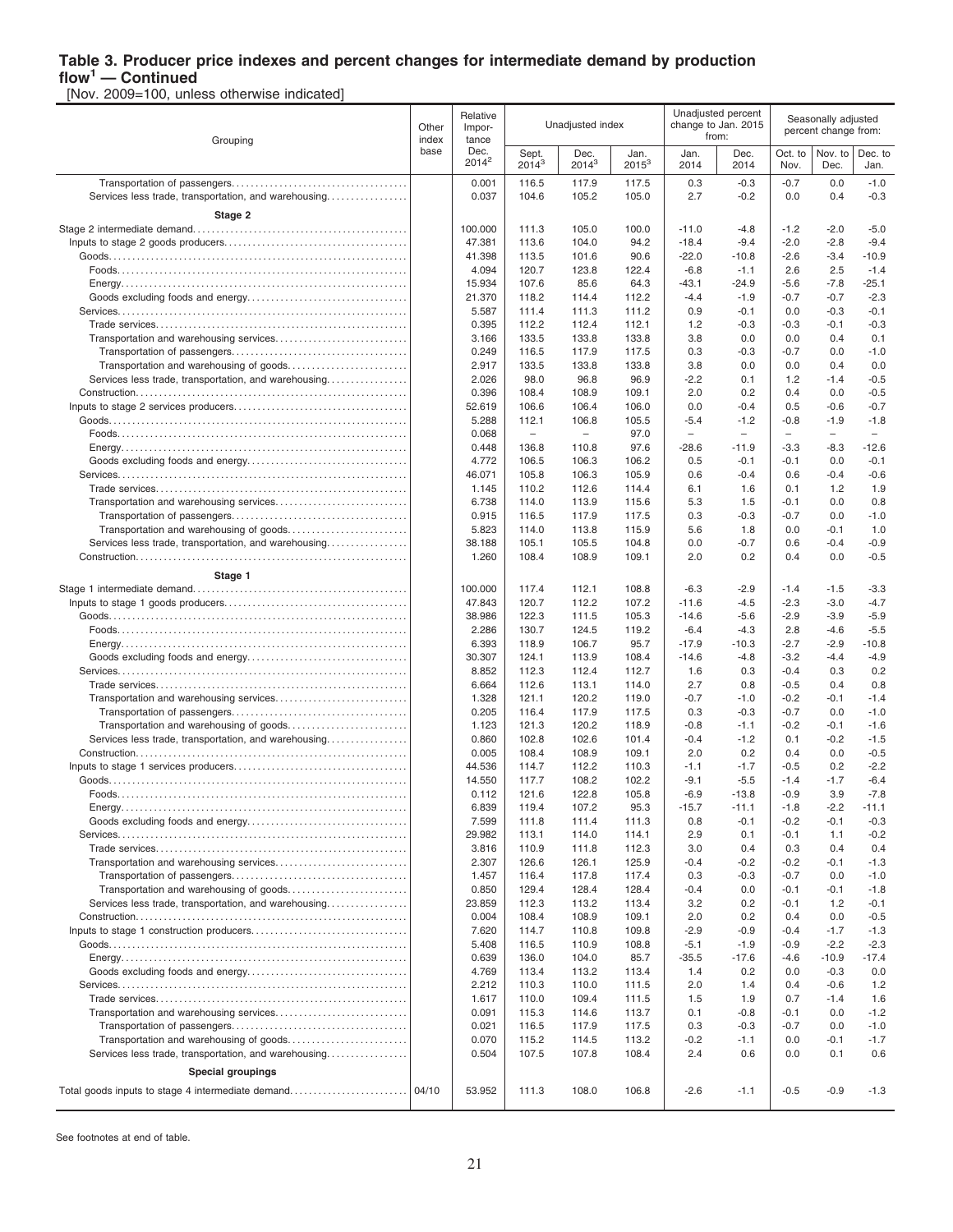### **Table 3. Producer price indexes and percent changes for intermediate demand by production flow<sup>1</sup> — Continued**

[Nov. 2009=100, unless otherwise indicated]

| Grouping                                                                | Other<br>index | Relative<br>Impor-<br>tance |                   | Unadjusted index |                  |              | Unadjusted percent<br>change to Jan. 2015<br>from: |                 | Seasonally adjusted<br>percent change from: |                 |  |
|-------------------------------------------------------------------------|----------------|-----------------------------|-------------------|------------------|------------------|--------------|----------------------------------------------------|-----------------|---------------------------------------------|-----------------|--|
|                                                                         | base           | Dec.<br>$2014^2$            | Sept.<br>$2014^3$ | Dec.<br>$2014^3$ | Jan.<br>$2015^3$ | Jan.<br>2014 | Dec.<br>2014                                       | Oct. to<br>Nov. | Nov. to<br>Dec.                             | Dec. to<br>Jan. |  |
| Total services inputs to stage 4 intermediate demand                    | 04/10          | 45.917                      | 108.3             | 108.8            | 109.0            | 1.8          | 0.2                                                | 0.1             | 0.4                                         | 0.0             |  |
| Total construction inputs to stage 4 intermediate demand                | 04/10          | 0.131                       | 107.5             | 108.0            | 108.1            | 1.9          | 0.1                                                | 0.3             | 0.1                                         | $-0.5$          |  |
| Total foods inputs to stage 4 intermediate demand                       | 04/10          | 5.808                       | 122.6             | 120.6            | 118.0            | 0.8          | $-2.2$                                             | $-0.3$          | $-0.7$                                      | $-2.1$          |  |
| Total energy goods inputs to stage 4 intermediate demand                | 04/10          | 6.211                       | 117.0             | 97.6             | 90.6             | $-20.7$      | $-7.2$                                             | $-3.4$          | $-5.8$                                      | $-7.8$          |  |
| Total goods less foods and energy inputs to stage 4 intermediate demand | 04/10          | 41.933                      | 108.9             | 108.7            | 108.7            | 0.8          | 0.0                                                | 0.0             | 0.1                                         | $-0.2$          |  |
| Total goods inputs to stage 3 intermediate demand                       | 04/10          | 55.847                      | 117.8             | 110.8            | 105.8            | $-6.8$       | $-4.5$                                             | $-0.9$          | $-3.2$                                      | $-4.2$          |  |
| Total services inputs to stage 3 intermediate demand                    | 04/10          | 43.210                      | 107.6             | 107.8            | 108.2            | 1.0          | 0.4                                                | 0.3             | $-0.2$                                      | $-0.1$          |  |
| Total construction inputs to stage 3 intermediate demand                | 04/10          | 0.945                       | 107.5             | 108.0            | 108.1            | 1.9          | 0.1                                                | 0.3             | 0.1                                         | $-0.5$          |  |
| Total foods inputs to stage 3 intermediate demand                       | 04/10          | 14.549                      | 149.6             | 134.9            | 131.2            | $-1.9$       | $-2.7$                                             | 0.1             | $-8.1$                                      | $-2.3$          |  |
| Total energy goods inputs to stage 3 intermediate demand                | 04/10          | 12.099                      | 115.4             | 97.3             | 83.5             | $-26.3$      | $-14.2$                                            | $-3.8$          | $-5.7$                                      | $-13.4$         |  |
| Total goods less foods and energy inputs to stage 3 intermediate demand | 04/10          | 29.199                      | 108.4             | 107.7            | 106.1            | $-0.9$       | $-1.5$                                             | $-0.3$          | $-0.2$                                      | $-1.5$          |  |
| Total goods inputs to stage 2 intermediate demand                       | 04/10          | 46.686                      | 108.3             | 97.3             | 87.8             | $-20.6$      | $-9.8$                                             | $-2.4$          | $-3.4$                                      | $-9.8$          |  |
| Total services inputs to stage 2 intermediate demand                    | 04/10          | 51.658                      | 106.9             | 107.2            | 107.0            | 0.8          | $-0.2$                                             | 0.4             | $-0.4$                                      | $-0.5$          |  |
| Total construction inputs to stage 2 intermediate demand                | 04/10          | 1.656                       | 107.5             | 108.0            | 108.1            | 1.9          | 0.1                                                | 0.3             | 0.1                                         | $-0.5$          |  |
| Total foods inputs to stage 2 intermediate demand                       | 04/10          | 4.162                       | 121.2             | 124.3            | 122.8            | $-6.9$       | $-1.2$                                             | 2.5             | 2.6                                         | $-1.6$          |  |
| Total energy goods inputs to stage 2 intermediate demand                | 04/10          | 16.382                      | 105.3             | 83.8             | 63.3             | $-42.7$      | $-24.5$                                            | $-5.5$          | $-7.8$                                      | $-24.8$         |  |
| Total goods less foods and energy inputs to stage 2 intermediate demand | 04/10          | 26.142                      | 109.7             | 106.5            | 104.7            | $-3.9$       | $-1.7$                                             | $-0.6$          | $-0.6$                                      | $-2.0$          |  |
| Total goods inputs to stage 1 intermediate demand                       | 04/10          | 58.944                      | 108.2             | 99.3             | 94.1             | $-12.4$      | $-5.2$                                             | $-2.4$          | $-3.1$                                      | $-5.7$          |  |
| Total services inputs to stage 1 intermediate demand                    | 04/10          | 41.046                      | 111.8             | 112.4            | 112.7            | 2.5          | 0.3                                                | $-0.1$          | 0.8                                         | 0.0             |  |
| Total construction inputs to stage 1 intermediate demand                | 04/10          | 0.009                       | 107.5             | 108.0            | 108.1            | 1.9          | 0.1                                                | 0.3             | 0.1                                         | $-0.5$          |  |
| Total foods inputs to stage 1 intermediate demand                       | 04/10          | 2.398                       | 122.4             | 117.2            | 111.6            | $-6.0$       | $-4.8$                                             | 2.5             | $-3.9$                                      | $-5.5$          |  |
| Total energy goods inputs to stage 1 intermediate demand                | 04/10          | 13.871                      | 114.9             | 102.5            | 91.2             | $-17.8$      | $-11.0$                                            | $-2.3$          | $-2.9$                                      | $-11.2$         |  |
| Total goods less foods and energy inputs to stage 1 intermediate demand | 04/10          | 42.675                      | 102.6             | 96.0             | 92.6             | $-11.0$      | $-3.5$                                             | $-2.4$          | $-3.4$                                      | $-3.5$          |  |
|                                                                         |                |                             |                   |                  |                  |              |                                                    |                 |                                             |                 |  |

<sup>1</sup> Further information about the Final Demand-Intermediate Demand Aggregation system is available online at http://www.bls.gov/ppi/fdidaggregation.htm

<sup>2</sup> Comprehensive relative importance figures are initially computed after the publication of December indexes and are recalculated after final December indexes are available. Individual<br>items and subtotals may not add exa

<sup>3</sup> The indexes for September 2014 have been recalculated to incorporate late reports and corrections by respondents. All indexes are subject to revision 4 months after original

publication. ″-″ Data not available.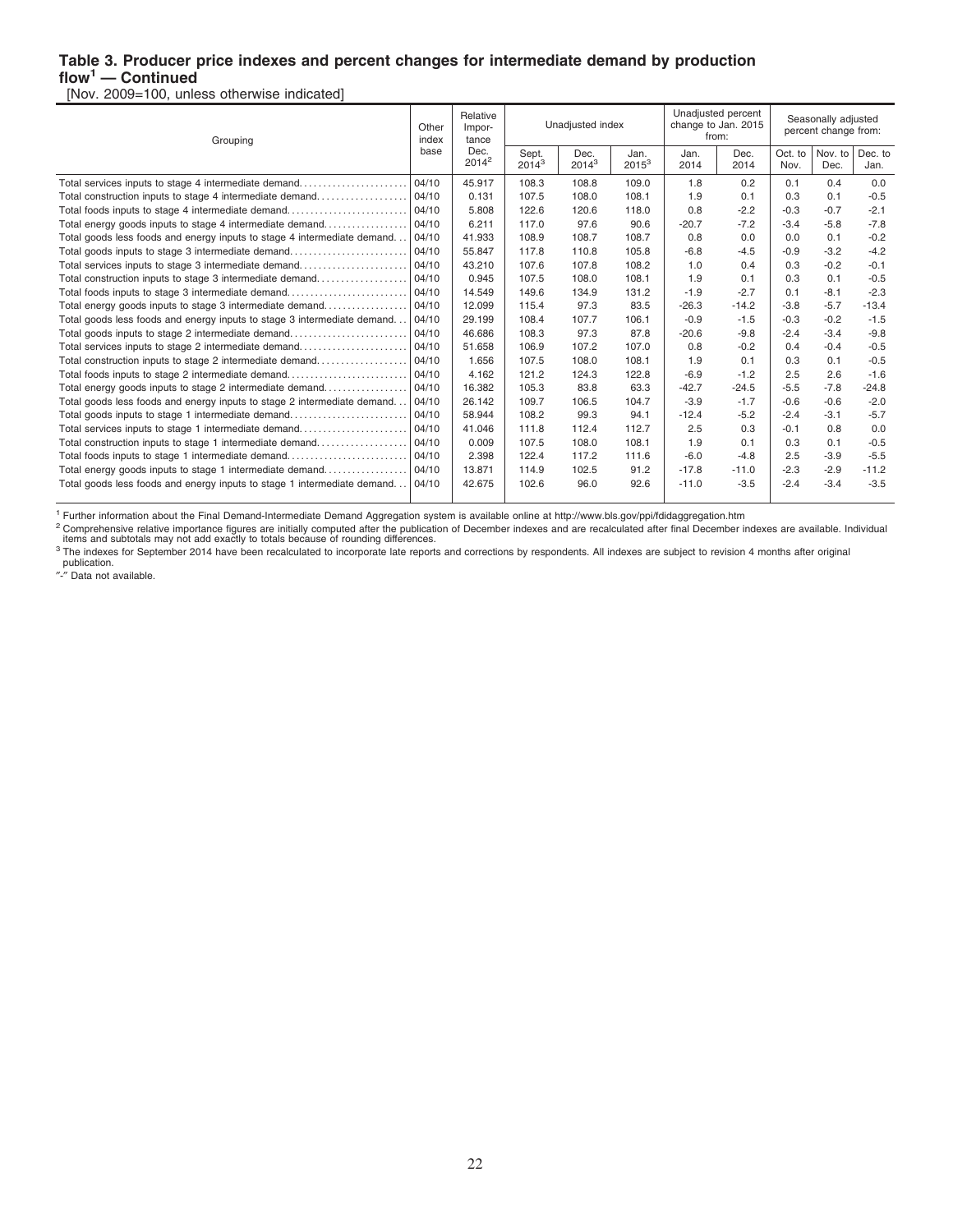# **Table 4. Producer price indexes and percent changes for selected commodity groupings by final demand**

**category<sup>1</sup>** [1982=100, unless otherwise indicated]

| Grouping                                                              | Commodity<br>code          | Other<br>index |                   | Unadjusted index |                  |                   | Unadjusted percent<br>change to Jan. 2015<br>from: |                  |                 | Seasonally adjusted<br>percent change from: |  |
|-----------------------------------------------------------------------|----------------------------|----------------|-------------------|------------------|------------------|-------------------|----------------------------------------------------|------------------|-----------------|---------------------------------------------|--|
|                                                                       |                            | base           | Sept.<br>$2014^2$ | Dec.<br>$2014^2$ | Jan.<br>$2015^2$ | Jan.<br>2014      | Dec.<br>2014                                       | Oct. to<br>Nov.  | Nov. to<br>Dec. | Dec. to<br>Jan.                             |  |
|                                                                       |                            | 11/09          | 111.1             | 110.5            | 109.7            | 0.0               | $-0.7$                                             | $-0.2$           | $-0.2$          | $-0.8$                                      |  |
|                                                                       |                            | 11/09          | 114.6             | 111.1            | 108.9            | $-3.7$            | $-2.0$                                             | $-0.7$           | $-1.1$          | $-2.1$                                      |  |
|                                                                       |                            | 11/09          | 122.2             | 122.1            | 120.5            | 2.5               | $-1.3$                                             | 0.0              | -0.1            | $-1.1$                                      |  |
|                                                                       |                            |                | 126.8             | 133.3            | 126.8            | 2.0               | $-4.9$                                             | $-7.5$           | 6.6             | $-4.9$                                      |  |
|                                                                       | $ 01-13$                   |                | 179.3             | 205.3            | 222.0            | 15.5              | 8.1                                                | 11.0             | $-5.0$          | 8.1                                         |  |
|                                                                       | $ 01-2 $                   |                | 148.7             | 161.5            | 157.2            | $-11.3$           | $-2.7$                                             | 5.1              | 6.5             | $-2.7$                                      |  |
|                                                                       | 01-71-07                   | 12/91          | 151.5             | 253.4            | 164.0            | 10.4              | $-35.3$                                            | $-6.0$           | 36.9            | $-21.7$                                     |  |
|                                                                       | 01-83-01                   |                | 195.3             | 192.7            | 186.0            | $-23.3$           | $-3.5$                                             | 9.4              | 1.0             | $-4.0$                                      |  |
|                                                                       | $02 - 11$                  |                | 271.9             | 273.6            | 274.4            | 0.8               | 0.3                                                | 0.0              | 0.1             | 0.0                                         |  |
|                                                                       | $02 - 13$                  |                | 213.7             | 211.5            | 206.2            | $-2.9$            | $-2.5$                                             | $-1.0$           | 0.5             | $-2.5$                                      |  |
|                                                                       | 02-14-02                   | 06/85          | 198.1             | 205.5            | 210.3            | 4.5               | 2.3                                                | 1.4              | 0.8             | 1.9                                         |  |
|                                                                       | 02-21-01                   |                | 248.4             | 254.1            | 255.2            | 23.6              | 0.4                                                | 1.1              | -0.6            | 1.0                                         |  |
|                                                                       | $02 - 21 - 04$<br>02-22-03 |                | 192.0<br>183.8    | 175.6<br>180.3   | 159.4<br>182.5   | $-1.3$<br>11.7    | $-9.2$<br>1.2                                      | $-7.3$<br>$-0.1$ | $-2.0$<br>0.5   | $-7.6$<br>$-0.2$                            |  |
|                                                                       | 02-22-06                   |                | 176.2             | 174.4            | 168.0            | 6.2               | $-3.7$                                             | $-0.6$           | $-0.9$          | $-0.1$                                      |  |
|                                                                       | 02-23                      |                | 329.8             | 312.0            | 357.9            | 4.3               | 14.7                                               | $-2.8$           | 0.6             | 10.1                                        |  |
|                                                                       | $02-3$                     |                | 229.3             | 211.1            | 197.0            | $-7.2$            | $-6.7$                                             | $-3.3$           | $-3.0$          | $-5.7$                                      |  |
|                                                                       | $02 - 4$                   |                | 195.2             | 195.5            | 196.2            | 2.3               | 0.4                                                | 0.5              | $-0.1$          | 0.4                                         |  |
|                                                                       | 02-55                      |                | 277.2             | 279.6            | 280.9            | 3.4               | 0.5                                                | $-0.2$           | 0.1             | 0.5                                         |  |
|                                                                       | $02 - 62$                  |                | 193.7             | 195.2            | 196.5            | 1.8               | 0.7                                                | 0.7              | $-0.1$          | 0.7                                         |  |
|                                                                       | 02-63-01                   |                | 203.3             | 204.0            | 210.5            | 9.7               | 3.2                                                | 0.9              | $-1.1$          | 3.2                                         |  |
|                                                                       | 02-78                      |                | 255.5             | 250.8            | 243.3            | $-6.5$            | $-3.0$                                             | $-0.4$           | 0.5             | $-3.3$                                      |  |
|                                                                       | $02 - 85$                  |                | 190.4             | 191.5            | 191.7            | 2.5               | 0.1                                                | 0.1              | 0.4             | 0.1                                         |  |
|                                                                       |                            | 11/09          | 127.0             | 106.0            | 95.8             | $-22.2$           | $-9.6$                                             | $-3.8$           | $-6.2$          | $-10.3$                                     |  |
|                                                                       | 05-32                      |                | 258.7             | 159.7            | 142.2            | $-55.7$           | $-11.0$                                            | $-6.5$           | $-26.8$         | $-11.0$                                     |  |
|                                                                       | 05-41                      | 12/90          | 174.3             | 168.8            | 171.6            | 4.1               | 1.7                                                | $-0.1$           | 0.2             | 1.2                                         |  |
|                                                                       | 05-51<br>$05 - 71$         | 12/90          | 204.5<br>285.3    | 207.8<br>195.0   | 197.5<br>150.8   | $-2.7$<br>$-44.4$ | $-5.0$<br>$-22.7$                                  | $-2.3$<br>$-8.1$ | 2.6<br>$-13.5$  | $-4.2$<br>$-24.0$                           |  |
|                                                                       | 05-73-02                   |                | 265.9             | 187.9            | 148.0            | $-46.0$           | $-21.2$                                            | $-5.8$           | $-10.6$         | $-19.6$                                     |  |
|                                                                       | 05-73-03                   |                | 302.3             | 232.5            | 183.9            | $-40.4$           | $-20.9$                                            | $-2.7$           | $-15.4$         | $-19.2$                                     |  |
|                                                                       |                            | 11/09          | 109.5             | 110.0            | 110.0            | 0.6               | 0.0                                                | 0.0              | 0.1             | $-0.2$                                      |  |
|                                                                       | $02 - 61$                  |                | 191.7             | 191.8            | 191.7            | 0.1               | $-0.1$                                             | 0.2              | 0.4             | $-0.1$                                      |  |
|                                                                       | 02-94-02                   |                | 253.5             | 252.8            | 252.6            | 1.0               | -0.1                                               | 0.3              | 0.1             | $-0.1$                                      |  |
|                                                                       | 03-81-06                   | 12/03          | 104.8             | 104.6            | 104.8            | 0.2               | 0.2                                                | $-0.1$           | $-0.1$          | 0.2                                         |  |
|                                                                       | 03-81-07                   | 12/03          | 114.7             | 114.5            | 115.0            | 0.8               | 0.4                                                | $-0.2$           | 0.0             | 0.4                                         |  |
|                                                                       | 03-82                      |                | 160.2             | 161.2            | 162.2            | 1.8               | 0.6                                                | 0.2              | 0.1             | 0.6                                         |  |
|                                                                       | $04-3$<br>$06-1$           |                | 192.4<br>293.1    | 192.2<br>271.0   | 192.8<br>246.4   | 2.7<br>$-16.7$    | 0.3<br>$-9.1$                                      | 0.3<br>$-3.3$    | -0.1<br>$-4.4$  | 0.3<br>$-9.1$                               |  |
|                                                                       | 06-38                      | 06/01          | 197.6             | 200.7            | 206.8            | 7.3               | 3.0                                                | 1.1              | 0.5             | 1.0                                         |  |
|                                                                       | 06-71                      |                | 175.0             | 175.3            | 175.3            | 0.7               | 0.0                                                | 0.0              | 0.4             | 0.0                                         |  |
|                                                                       | 06-72                      | 06/83          | 174.5             | 175.1            | 175.5            | 1.6               | 0.2                                                | 0.0              | 0.3             | 0.2                                         |  |
|                                                                       | 06-75                      |                | 161.4             | 161.0            | 161.2            | 0.5               | 0.1                                                | $-0.9$           | $-0.1$          | 0.1                                         |  |
|                                                                       | 07-12-01                   |                | 149.3             | 147.6            | 147.7            | $-2.5$            | 0.1                                                | 0.0              | 0.1             | 0.1                                         |  |
| Consumer, institutional, and commercial products, n.e.c. <sup>3</sup> | $07 - 2B$                  | 12/06          | 129.8             | 129.6            | 131.7            | 3.3               | 1.6                                                | 0.0              | 0.1             | 1.6                                         |  |
|                                                                       | 09-15-01                   |                | 182.9             | 182.1            | 182.3            | $-1.4$            | 0.1                                                | 0.1              | $-0.4$          | 0.1                                         |  |
|                                                                       |                            |                | 220.7             | 221.1            | 221.8            | 1.1               | 0.3                                                | 0.1              | 0.0             | 0.3                                         |  |
|                                                                       | 11-37                      |                | 214.4<br>196.4    | 215.3<br>196.5   | 216.6<br>197.1   | 1.7<br>1.0        | 0.6<br>0.3                                         | 0.1<br>0.0       | 0.0<br>0.0      | 0.2<br>0.3                                  |  |
|                                                                       | 11-38                      |                | 219.0             | 219.8            | 221.4            | 2.2               | 0.7                                                | $-0.6$           | $-0.4$          | 0.7                                         |  |
| Tools, dies, jigs, fixtures, and industrial molds <sup>3</sup>        | 11-39                      |                | 150.8             | 150.8            | 150.5            | 0.1               | $-0.2$                                             | 0.3              | -0.2            | $-0.2$                                      |  |
|                                                                       | $11 - 41$                  |                | 241.7             | 242.7            | 244.0            | 2.1               | 0.5                                                | 0.2              | 0.5             | $-0.3$                                      |  |
|                                                                       | $11-44$                    |                | 203.3             | 203.6            | 204.2            | 1.9               | 0.3                                                | 0.1              | 0.1             | 0.3                                         |  |
| Electronic computers and computer equipment <sup>3</sup>              | $ 11-5 $                   | 12/98          | 30.2              | 29.9             | 29.9             | $-2.3$            | 0.0                                                | 0.0              | -0.7            | 0.0                                         |  |
|                                                                       |                            |                | 175.8             | 176.3            | 176.3            | 1.3               | 0.0                                                | 0.3              | 0.0             | 0.0                                         |  |
|                                                                       | $11 - 64$                  | 06/82          | 214.0             | 216.0            | 216.2            | 2.6               | 0.1                                                | 0.5              | 0.0             | 0.1                                         |  |
|                                                                       |                            |                | 160.3             | 160.3            | 161.7            | 1.4               | 0.9                                                | 0.0              | 0.0             | 0.9                                         |  |
|                                                                       |                            |                | 224.9             | 221.7            | 219.3            | $-1.7$            | $-1.1$                                             | $-0.5$<br>0.1    | $-0.4$          | $-1.1$                                      |  |
| Electronic components and accessories <sup>3</sup>                    | $11-78$                    | 12/85          | 107.9<br>68.6     | 108.2<br>68.5    | 108.8<br>68.6    | 1.1<br>$-0.1$     | 0.6                                                | $-0.1$           | 0.4<br>0.0      | 0.6<br>0.1                                  |  |
|                                                                       |                            |                | 86.9              | 86.8             | 87.0             | $-1.2$            | 0.1<br>0.2                                         | 0.0              | -0.1            | 0.2                                         |  |
|                                                                       | $11-91$                    |                | 216.9             | 216.9            | 217.0            | 0.8               | 0.0                                                | 0.0              | 0.0             | 0.0                                         |  |
|                                                                       | 11-92                      |                | 256.5             | 257.1            | 257.4            | 0.7               | 0.1                                                | $-0.7$           | 0.1             | $-0.2$                                      |  |
|                                                                       | $11 - 93$                  |                | 118.5             | 118.6            | 118.4            | 0.1               | $-0.2$                                             | 0.1              | 0.0             | $-0.2$                                      |  |
|                                                                       | $12 - 1$                   |                | 201.7             | 202.0            | 202.3            | 1.5               | 0.1                                                | 0.0              | 0.1             | 0.3                                         |  |
|                                                                       |                            |                | 212.5             | 212.1            | 211.5            | 2.2               | $-0.3$                                             | $-0.1$           | 0.1             | $-0.3$                                      |  |
|                                                                       | $12-3$                     |                | 185.1             | 184.0            | 184.5            | 0.3               | 0.3                                                | $-0.1$           | -0.5            | 0.3                                         |  |
|                                                                       |                            |                | 117.4             | 116.9            | 117.0            | $-0.3$            | 0.1                                                | $-0.3$           | 0.3             | 0.1                                         |  |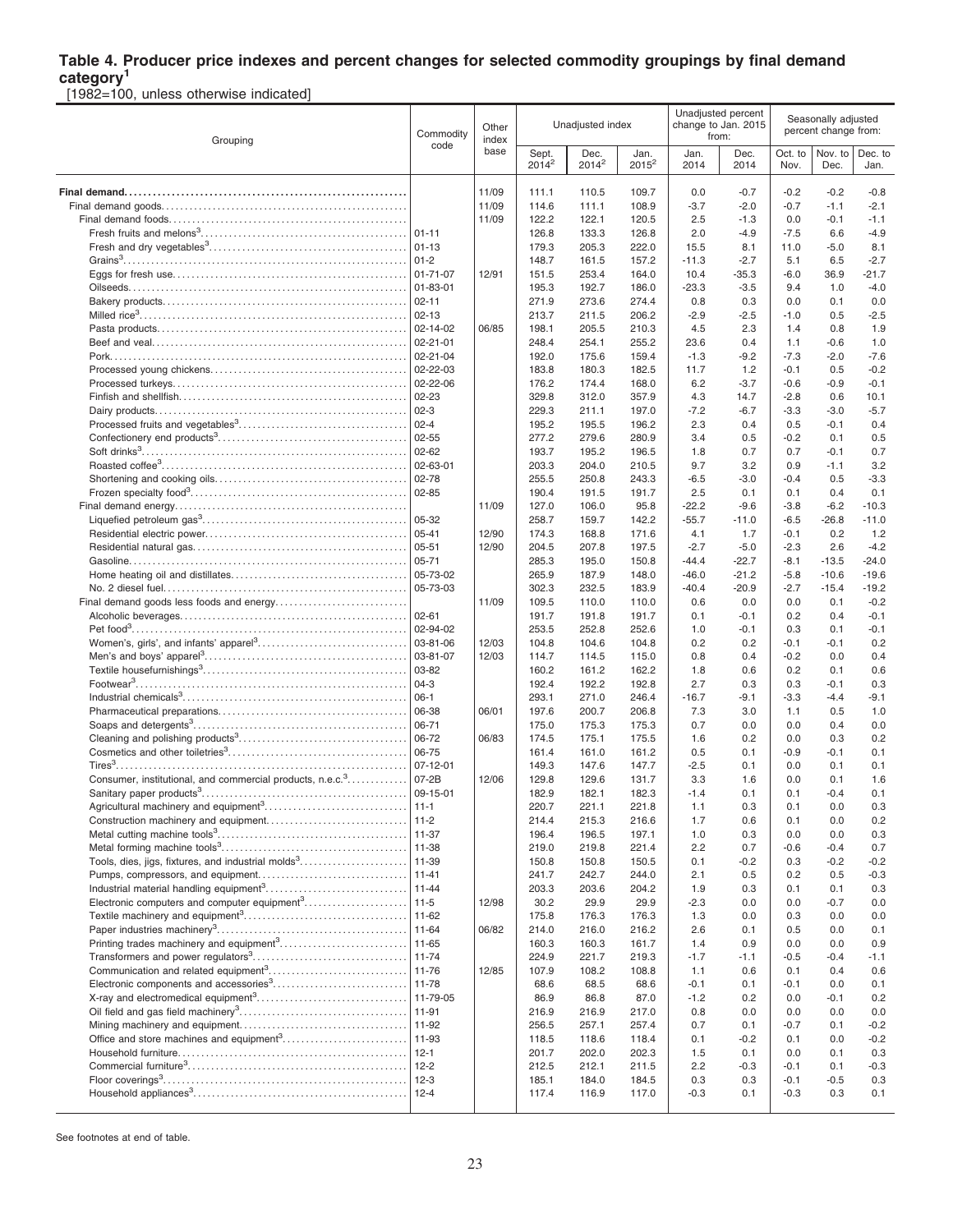### **Table 4. Producer price indexes and percent changes for selected commodity groupings by final demand category<sup>1</sup> — Continued**

[1982=100, unless otherwise indicated]

| Grouping                                                                                                                                      | Commodity              | Other<br>index |                   | Unadjusted index |                  |                | Unadjusted percent<br>change to Jan. 2015<br>from: |                  | Seasonally adjusted<br>percent change from: |                   |
|-----------------------------------------------------------------------------------------------------------------------------------------------|------------------------|----------------|-------------------|------------------|------------------|----------------|----------------------------------------------------|------------------|---------------------------------------------|-------------------|
|                                                                                                                                               | code<br>$12 - 5$       | base           | Sept.<br>$2014^2$ | Dec.<br>$2014^2$ | Jan.<br>$2015^2$ | Jan.<br>2014   | Dec.<br>2014                                       | Oct. to<br>Nov.  | Nov. to<br>Dec.                             | Dec. to<br>Jan.   |
|                                                                                                                                               |                        |                | 51.2              | 51.3             | 51.3             | 0.6            | 0.0                                                | 0.0              | 0.2                                         | 0.0               |
|                                                                                                                                               | $12-6A$                | 12/11          | 98.1              | 98.0             | 98.0             | $-1.1$         | 0.0                                                | $-0.2$           | 0.1                                         | 0.0               |
| Lawn and garden equipment excl. garden tractors <sup>3</sup>                                                                                  | 12-66                  |                | 143.4             | 143.3            | 143.6            | 0.1            | 0.2                                                | 0.1              | $-0.1$                                      | 0.2               |
|                                                                                                                                               | 14-11-01               |                | 129.3             | 132.8            | 133.0            | 1.0            | 0.2                                                | 0.1              | 0.1                                         | 0.3               |
|                                                                                                                                               | 14-11-05               |                | 163.3             | 170.0            | 169.1            | $-0.1$         | $-0.5$                                             | $-0.3$           | 0.4                                         | $-0.7$            |
|                                                                                                                                               | 14-11-06<br>$14-12$    |                | 213.7<br>125.7    | 214.1<br>125.7   | 216.0            | 1.6<br>0.0     | 0.9<br>0.1                                         | 0.0<br>$-0.1$    | 0.1<br>$-0.1$                               | 0.9<br>0.1        |
|                                                                                                                                               | $14 - 14$              |                | 197.5             | 198.5            | 125.8<br>199.0   | 1.7            | 0.3                                                | $-0.1$           | 0.2                                         | 0.3               |
|                                                                                                                                               | 14-16                  | 06/84          | 188.7             | 189.8            | 190.4            | 3.1            | 0.3                                                | $-0.1$           | 0.1                                         | 0.3               |
|                                                                                                                                               | $14 - 21$              |                | 288.8             | 289.4            | 290.8            | 1.7            | 0.5                                                | 0.2              | 0.1                                         | 0.4               |
|                                                                                                                                               | 14-31                  | 12/85          | 223.4             | 224.1            | 223.5            | 0.0            | $-0.3$                                             | $-0.1$           | 0.2                                         | $-0.3$            |
|                                                                                                                                               | $14 - 4$               |                | 198.3             | 201.4            | 199.7            | 1.9            | $-0.8$                                             | 0.1              | 2.3                                         | $-0.8$            |
|                                                                                                                                               | $15 - 11$              |                | 152.0             | 154.1            | 154.3            | 2.5            | 0.1                                                | 0.0              | 1.4                                         | 0.1               |
|                                                                                                                                               | $15 - 12$              |                | 135.9             | 136.1            | 136.5            | 0.4            | 0.3                                                | 0.4              | $-0.2$                                      | 0.3               |
|                                                                                                                                               | $15 - 21$              |                | 846.2             | 869.0            | 869.0            | 4.8            | 0.0                                                | 0.2              | 2.5                                         | 0.0               |
|                                                                                                                                               | $15 - 5$               |                | 264.7             | 267.1            | 267.7            | 2.9            | 0.2                                                | 0.0              | 1.0                                         | 0.2               |
|                                                                                                                                               | $15 - 6$               |                | 174.6             | 174.5            | 175.2            | 0.3            | 0.4                                                | $-0.1$           | $-0.2$                                      | 0.3               |
|                                                                                                                                               | 15-94-02               |                | 217.7             | 218.1            | 217.3            | $-8.7$         | $-0.4$                                             | 2.6              | $-0.3$                                      | $-0.4$            |
|                                                                                                                                               | 15-94-04               |                | 173.6             | 173.6            | 176.1            | 3.0            | 1.4                                                | 0.0              | 0.0                                         | 1.4               |
|                                                                                                                                               |                        | 11/09<br>11/09 | 109.1             | 109.9<br>112.1   | 109.8            | 2.0            | $-0.1$<br>0.0                                      | 0.2              | 0.3<br>0.5                                  | $-0.2$<br>0.5     |
|                                                                                                                                               | 57-11-01               | 03/09          | 109.8<br>110.8    | 113.4            | 112.1<br>114.4   | 4.4<br>3.0     | 0.9                                                | 0.2<br>0.9       | $-0.4$                                      | 0.9               |
|                                                                                                                                               | $57 - 2$               | 03/09          | 90.9              | 92.1             | 90.4             | $-0.3$         | $-1.8$                                             | 0.1              | 1.3                                         | $-1.8$            |
|                                                                                                                                               | $57-5$                 | 03/09          | 113.1             | 111.7            | 113.3            | 2.0            | 1.4                                                | $-0.3$           | $-0.1$                                      | 1.4               |
| Paper and plastics products wholesaling <sup>3</sup>                                                                                          | $57-6$                 | 03/09          | 115.0             | 114.9            | 115.0            | 3.7            | 0.1                                                | 0.3              | 0.0                                         | 0.1               |
|                                                                                                                                               | $57 - 7$               | 03/09          | 118.4             | 116.2            | 118.8            | 2.8            | 2.2                                                | $-2.3$           | $-0.7$                                      | 2.2               |
|                                                                                                                                               | $57 - 8$               | 06/09          | 101.8             | 103.4            | 103.8            | 8.4            | 0.4                                                | 2.3              | $-1.6$                                      | 0.4               |
|                                                                                                                                               | $58-1$                 | 03/09          | 120.2             | 123.9            | 125.2            | 8.8            | 1.0                                                | 1.1              | 1.1                                         | 0.2               |
|                                                                                                                                               | 58-2                   | 03/09          | 120.2             | 119.8            | 121.2            | 0.6            | 1.2                                                | 0.6              | $-1.2$                                      | 1.2               |
| Apparel, jewelry, footwear, and accessories retailing                                                                                         | 58-3                   | 06/09          | 112.9             | 111.6            | 107.8            | 4.8            | $-3.4$                                             | $-0.4$           | 0.6                                         | 3.6               |
| Computer hardware, software, and supplies retailing <sup>3</sup><br>TV, video, and photographic equipment and supplies retailing <sup>3</sup> | 58-4<br>58-5           | 03/09<br>03/09 | 87.6<br>75.9      | 92.6<br>74.5     | 90.4<br>51.3     | 5.0<br>$-32.3$ | $-2.4$<br>$-31.1$                                  | $-0.3$<br>$-3.0$ | $-0.1$<br>$-3.7$                            | $-2.4$<br>$-31.1$ |
|                                                                                                                                               | 58-6                   | 06/09          | 102.7             | 101.7            | 102.7            | $-0.1$         | 1.0                                                | $-1.6$           | $-0.3$                                      | 1.0               |
|                                                                                                                                               | 58-7                   | 03/09          | 101.7             | 103.9            | 100.6            | $-0.5$         | $-3.2$                                             | 0.2              | 3.3                                         | $-3.2$            |
|                                                                                                                                               | 58-8                   | 03/09          | 116.5             | 112.8            | 115.6            | $-7.5$         | 2.5                                                | 0.4              | $-0.3$                                      | 2.5               |
| Sporting goods, including boats, retailing <sup>3</sup>                                                                                       | 58-9                   | 03/09          | 107.4             | 108.3            | 107.3            | $-4.5$         | $-0.9$                                             | $-0.8$           | $-1.3$                                      | $-0.9$            |
| Lawn, garden, and farm equipment and supplies retailing $3, 2, 3, 4, 5, 6$                                                                    | 58-A                   | 03/09          | 102.8             | 102.6            | 103.1            | 4.5            | 0.5                                                | $-0.9$           | 0.4                                         | 0.5               |
|                                                                                                                                               | 58-B                   | 03/09          | 98.4              | 103.1            | 101.5            | 0.5            | $-1.6$                                             | 1.7              | $-1.2$                                      | $-1.6$            |
|                                                                                                                                               | 58-C                   | 03/09          | 96.1              | 98.3             | 107.4            | 10.3           | 9.3                                                | 5.6              | 0.6                                         | 9.3               |
| Hardware, building materials, and supplies retailing                                                                                          | 58-D<br>58-E           | 03/09<br>03/09 | 112.7<br>78.0     | 110.6<br>74.4    | 111.5<br>77.1    | 0.0<br>$-5.5$  | 0.8<br>3.6                                         | 1.7<br>$-3.6$    | $-1.5$<br>4.2                               | $-0.1$<br>3.6     |
|                                                                                                                                               | 58-F                   | 06/09          | 119.3             | 173.6            | 157.4            | 41.0           | $-9.3$                                             | $-7.7$           | 24.7                                        | $-9.3$            |
| Cleaning supplies and paper products retailing <sup>3</sup>                                                                                   | 58-G                   | 03/09          | 139.9             | 137.9            | 138.2            | 0.4            | 0.2                                                | 4.2              | 0.3                                         | 0.2               |
|                                                                                                                                               | 58-H                   | 03/09          | 119.1             | 120.9            | 121.9            | $-3.4$         | 0.8                                                | 0.1              | 1.3                                         | 0.8               |
| Final demand transportation and warehousing services                                                                                          |                        | 11/09          | 117.4             | 117.2            | 116.8            | 0.6            | $-0.3$                                             | $-0.3$           | $-0.2$                                      | $-0.8$            |
|                                                                                                                                               | $30 - 11$              | 12/08          | 121.3             | 120.2            | 120.1            | 0.0            | $-0.1$                                             | $-0.2$           | $-0.1$                                      | $-0.7$            |
|                                                                                                                                               | $30 - 12$              | 06/09          | 115.9             | 115.2            | 114.3            | 0.2            | $-0.8$                                             | -0.1             | $-0.2$                                      | -0.7              |
|                                                                                                                                               | $30 - 14$              | 12/08          | 116.0             | 113.3            | 113.2            | $-2.3$         | $-0.1$                                             | $-1.9$           | 0.4                                         | $-0.1$            |
| Courier, messenger, and U.S. postal services                                                                                                  | $30 - 16$              | 06/09          | 128.9             | 128.2            | 131.8            | 4.5            | 2.8                                                | 0.2              | 0.2                                         | 0.0               |
|                                                                                                                                               | $30 - 21$<br>30-22     | 12/08<br>12/08 | 113.1<br>114.5    | 114.7<br>115.9   | 114.7<br>115.5   | 1.1<br>0.3     | 0.0<br>$-0.3$                                      | 0.5<br>$-0.7$    | 0.1<br>0.0                                  | 0.0<br>$-1.0$     |
| Final demand services less trade, transportation, and warehousing                                                                             |                        | 11/09          | 107.8             | 107.9            | 107.8            | 0.8            | $-0.1$                                             | 0.3              | 0.1                                         | $-0.4$            |
|                                                                                                                                               | $33 - 11$              |                | 353.8             | 359.3            | 358.8            | 2.9            | $-0.1$                                             | 1.2              | 0.1                                         | $-0.1$            |
| Sales and subscriptions of periodicals and newspapers <sup>3</sup>                                                                            | $33 - 12$              | 06/09          | 107.5             | 108.2            | 108.7            | $1.2$          | 0.5                                                | 0.6              | $-0.1$                                      | 0.5               |
|                                                                                                                                               | $34 - 2$               | 06/09          | 98.1              | 98.3             | 98.8             | $-0.1$         | 0.5                                                | -0.4             | 0.5                                         | 0.5               |
| Advertising space sales in periodicals, newspapers, directories, and                                                                          |                        |                |                   |                  |                  |                |                                                    |                  |                                             |                   |
|                                                                                                                                               | $36-1$                 | 06/09          | 105.5             | 105.7            | 105.7            | 0.9            | 0.0                                                | 0.0              | 0.2                                         | $-0.8$            |
| Residential wired telecommunication services<br>Cellular phone and other wireless telecommunication services                                  | $37 - 11$<br>$37 - 21$ | 06/09<br>03/09 | 122.3<br>84.1     | 122.8<br>83.8    | 125.1<br>81.9    | 3.6<br>$-5.3$  | 1.9<br>$-2.3$                                      | 0.7<br>$-0.4$    | 0.3<br>$-0.2$                               | 0.2<br>$-2.0$     |
|                                                                                                                                               | $37-3$                 | 12/08          | 111.1             | 111.2            | 111.7            | 0.7            | 0.4                                                | 0.2              | 0.0                                         | 0.1               |
|                                                                                                                                               | $37 - 4$               | 03/09          | 98.1              | 98.1             | 98.1             | 0.5            | 0.0                                                | 0.0              | 0.0                                         | 0.0               |
| Bundled wired telecommunications access services <sup>3</sup>                                                                                 | $37-5$                 | 12/11          | 100.5             | 101.2            | 102.1            | 1.7            | 0.9                                                | 1.9              | $-1.2$                                      | 0.9               |
|                                                                                                                                               | 39-12                  | 06/09          | 116.3             | 112.6            | 113.7            | $-5.2$         | 1.0                                                | 2.1              | $-1.0$                                      | 1.0               |
|                                                                                                                                               | $39-2$                 | 04/09          | 62.4              | 61.1             | 61.8             | 5.1            | 1.1                                                | $-0.3$           | $-1.3$                                      | 1.1               |
| Other credit intermediation, incl. trust services (partial) <sup>3</sup>                                                                      | $39-3$                 | 04/09          | 106.6             | 104.8            | 104.4            | 1.4            | $-0.4$                                             | $-1.4$           | 0.4                                         | $-0.4$            |
| Securities brokerage, dealing, investment advice, and related                                                                                 | $40 - 11$              | 06/09          | 101.9             | 106.2            | 101.4            | 0.2            | $-4.5$                                             | $-2.1$           | 5.0                                         | $-4.5$            |
|                                                                                                                                               | $40 - 2$               | 12/08          | 178.3             | 181.4            | 180.4            | 6.6            | $-0.6$                                             | $1.2$            | 1.5                                         | $-0.6$            |
|                                                                                                                                               |                        |                |                   |                  |                  |                |                                                    |                  |                                             |                   |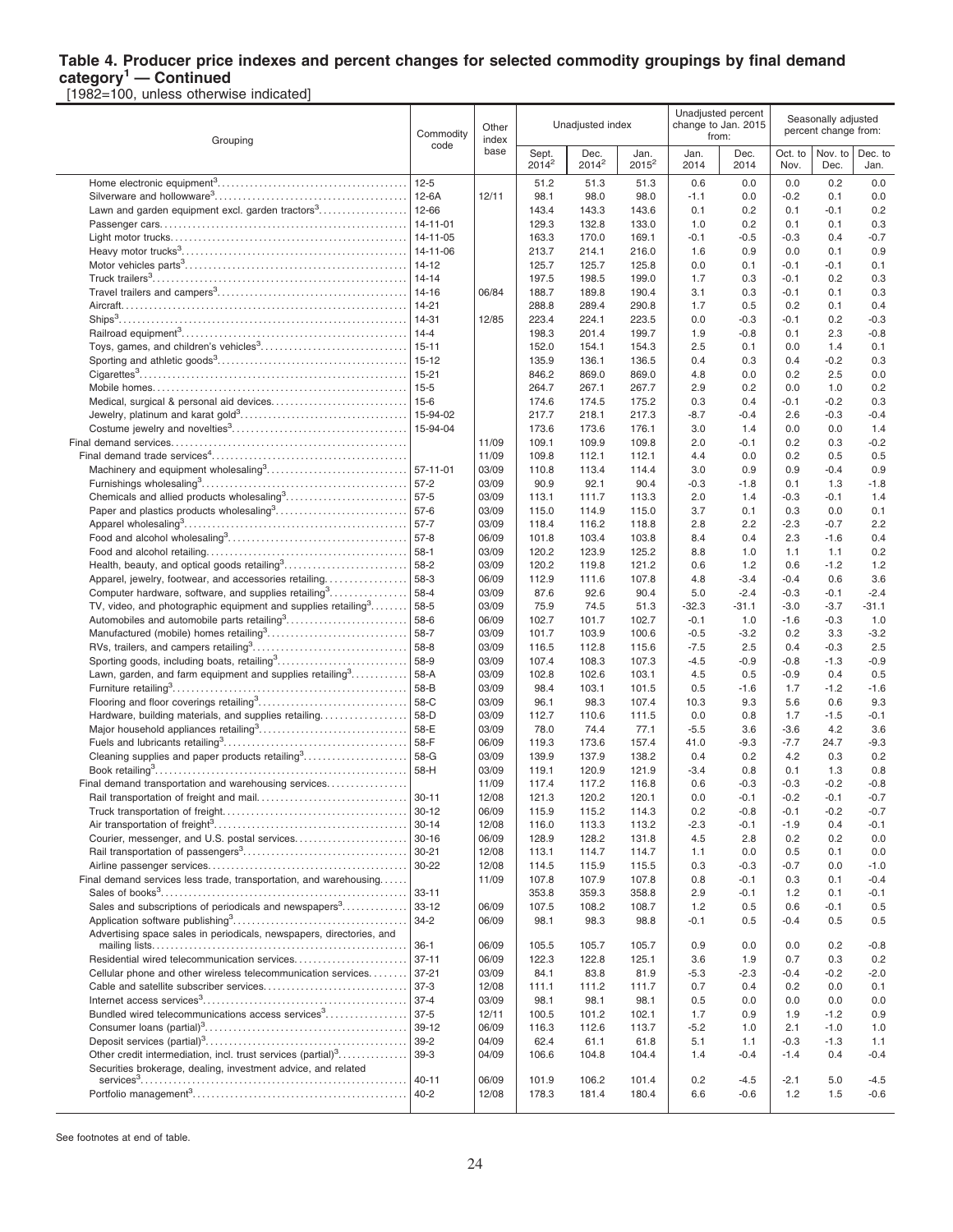### **Table 4. Producer price indexes and percent changes for selected commodity groupings by final demand category<sup>1</sup> — Continued**

[1982=100, unless otherwise indicated]

 $\overline{a}$ 

| Grouping                                                                      | Commodity | Other<br>index |                   | Unadjusted index |                  | from:        | Unadjusted percent<br>change to Jan. 2015 |                 | Seasonally adjusted<br>percent change from: |                 |
|-------------------------------------------------------------------------------|-----------|----------------|-------------------|------------------|------------------|--------------|-------------------------------------------|-----------------|---------------------------------------------|-----------------|
|                                                                               | code      | base           | Sept.<br>$2014^2$ | Dec.<br>$2014^2$ | Jan.<br>$2015^2$ | Jan.<br>2014 | Dec.<br>2014                              | Oct. to<br>Nov. | Nov. to<br>Dec.                             | Dec. to<br>Jan. |
|                                                                               | 41-11-01  | 03/09          | 103.7             | 103.8            | 103.7            | 0.0          | $-0.1$                                    | 0.1             | $-0.5$                                      | $-0.1$          |
|                                                                               |           | 03/09          | 103.8             | 103.8            | 104.0            | 0.1          | 0.2                                       | 0.0             | 0.0                                         | $-0.2$          |
|                                                                               |           | 03/09          | 116.5             | 116.4            | 116.5            | 0.1          | 0.1                                       | 0.2             | 0.1                                         | $-0.9$          |
|                                                                               | 41-11-04  | 03/09          | 110.5             | 110.6            | 110.7            | 0.9          | 0.1                                       | 0.0             | 0.2                                         | 0.1             |
|                                                                               |           | 03/09          | 111.0             | 109.3            | 109.6            | 0.1          | 0.3                                       | 0.5             | $-1.5$                                      | 0.3             |
| Residential property sales and leases, brokerage fees and                     |           |                |                   |                  |                  |              |                                           |                 |                                             |                 |
|                                                                               | 43-21     | 12/08          | 112.7             | 114.4            | 114.9            | 5.0          | 0.4                                       | $-0.3$          | 0.3                                         | 0.3             |
|                                                                               |           | 03/09          | 96.7              | 91.2             | 95.8             | $-0.1$       | 5.0                                       | $-1.3$          | $-1.1$                                      | 5.0             |
|                                                                               |           | 03/09          | 117.1             | 117.1            | 118.3            | 1.9          | 1.0                                       | 0.2             | 0.3                                         | $-0.6$          |
|                                                                               |           | 04/09          | 108.7             | 108.2            | 110.3            | 4.5          | 1.9                                       | $-0.6$          | 0.2                                         | 1.9             |
|                                                                               | $45 - 3$  | 06/09          | 106.1             | 106.3            | 107.0            | 2.1          | 0.7                                       | 0.1             | $-0.1$                                      | 0.7             |
| Management, scientific, and technical consulting services <sup>3</sup>   45-4 |           | 06/09          | 103.1             | 105.0            | 104.0            | 0.5          | $-1.0$                                    | 0.2             | $-0.7$                                      | $-1.0$          |
|                                                                               | 47-1      | 06/09          | 115.5             | 111.1            | 106.9            | $-2.7$       | $-3.8$                                    | 2.7             | $-3.8$                                      | $-3.8$          |
|                                                                               |           | 12/08          | 85.7              | 80.5             | 81.0             | $-0.1$       | 0.6                                       | 9.2             | $-5.0$                                      | 3.0             |
|                                                                               | $47-3$    | 12/08          | 105.2             | 103.2            | 102.1            | $-5.6$       | $-1.1$                                    | $-1.8$          | 0.8                                         | $-1.1$          |
|                                                                               |           | 03/09          | 107.0             | 107.0            | 106.8            | 0.1          | $-0.2$                                    | $-0.1$          | 0.1                                         | $-0.6$          |
|                                                                               |           | 03/09          | 97.6              | 97.8             | 97.2             | $-0.6$       | $-0.6$                                    | 0.0             | 0.1                                         | $-0.6$          |
|                                                                               |           | 12/08          | 103.4             | 104.2            | 103.3            | 1.2          | $-0.9$                                    | 0.1             | 0.5                                         | $-0.9$          |
|                                                                               |           | 12/08          | 120.8             | 121.3            | 120.3            | $-0.1$       | $-0.8$                                    | 0.3             | 0.1                                         | $-1.3$          |
|                                                                               |           | 06/10          | 107.5             | 107.7            | 108.6            | 1.8          | 0.8                                       | 0.0             | 0.2                                         | 0.8             |
|                                                                               |           | 12/08          | 117.1             | 117.5            | 117.1            | 0.3          | $-0.3$                                    | 0.3             | $-0.3$                                      | $-0.6$          |
|                                                                               |           | 12/08          | 110.9             | 111.5            | 112.3            | 2.4          | 0.7                                       | 0.3             | 0.1                                         | 0.5             |
|                                                                               |           | 12/08          | 102.7             | 103.6            | 103.3            | 1.9          | $-0.3$                                    | 0.2             | 0.7                                         | $-0.3$          |
|                                                                               | 53-11     | 06/09          | 110.6             | 102.9            | 105.7            | 4.1          | 2.7                                       | 0.5             | $-0.7$                                      | 0.8             |
| Food and beverages for immediate consumption services (partial). 54-1         |           | 06/09          | 111.9             | 112.5            | 113.1            | 3.1          | 0.5                                       | 0.3             | 0.3                                         | 0.3             |
| Motor vehicle repair and maintenance (partial)                                | $55 - 2$  | 12/08          | 123.2             | 123.4            | 123.5            | 1.9          | 0.1                                       | 0.2             | 0.2                                         | $-1.0$          |
| Membership dues and admissions and recreation facility use fees               | $56-1$    |                |                   |                  |                  |              | 0.0                                       | 0.5             |                                             |                 |
|                                                                               |           | 06/09          | 111.2             | 112.5            | 112.5            | 3.7          |                                           |                 | 0.6                                         | $-0.1$          |
| Recreational activity instruction fees (partial)                              | 56-2      | 12/08          | 114.1             | 117.8            | 118.0            | 4.3          | 0.2                                       | 0.1             | 2.1                                         | 0.7             |
|                                                                               | 56-3      | 12/08          | 107.5             | 106.1            | 106.9            | 0.8          | 0.8                                       | $-2.7$          | $-0.1$                                      | 0.8             |
|                                                                               | 60-1      | 06/85          | 260.9             | 262.4            | 254.1            | $-2.4$       | $-3.2$                                    | 0.6             | $-0.2$                                      | $-3.2$          |
|                                                                               |           | 11/09          | 110.9             | 111.5            | 111.9            | 1.9          | 0.4                                       | 0.0             | 0.0                                         | 0.4             |
|                                                                               | 80-11-01  | 12/04          | 138.2             | 139.5            | 139.8            | 2.3          | 0.2                                       | $-0.1$          | 0.4                                         | 0.2             |
|                                                                               |           | 12/05          | 146.8             | 147.9            | 148.1            | 1.6          | 0.1                                       | 0.1             | 0.1                                         | 0.1             |
|                                                                               | 80-11-03  | 06/06          | 123.3             | 124.0            | 125.0            | 2.4          | 0.8                                       | $-0.2$          | 0.0                                         | 0.8             |
|                                                                               |           | 06/07          | 116.6             | 117.1            | 117.8            | 1.9          | 0.6                                       | 0.2             | $-0.2$                                      | 0.6             |
|                                                                               |           | 06/12          | 104.8             | 104.9            | 104.9            | 1.0          | 0.0                                       | 0.1             | $-0.1$                                      | 0.0             |
|                                                                               |           |                |                   |                  |                  |              |                                           |                 |                                             |                 |

<sup>1</sup> Further information about the Final Demand-Intermediate Demand Aggregation system is available online at http://www.bls.gov/ppi/fdidaggregation.htm

<sup>2</sup> The indexes for September 2014 have been recalculated to incorporate late reports and corrections by respondents. All indexes are subject to revision 4 months after original publication.

<sup>3</sup> Not seasonally adjusted.

4 Trade indexes measure changes in margins received by wholesalers and retailers.

″-″ Data not available.

NOTE: The term ″(partial)″ denotes incomplete coverage of the index category.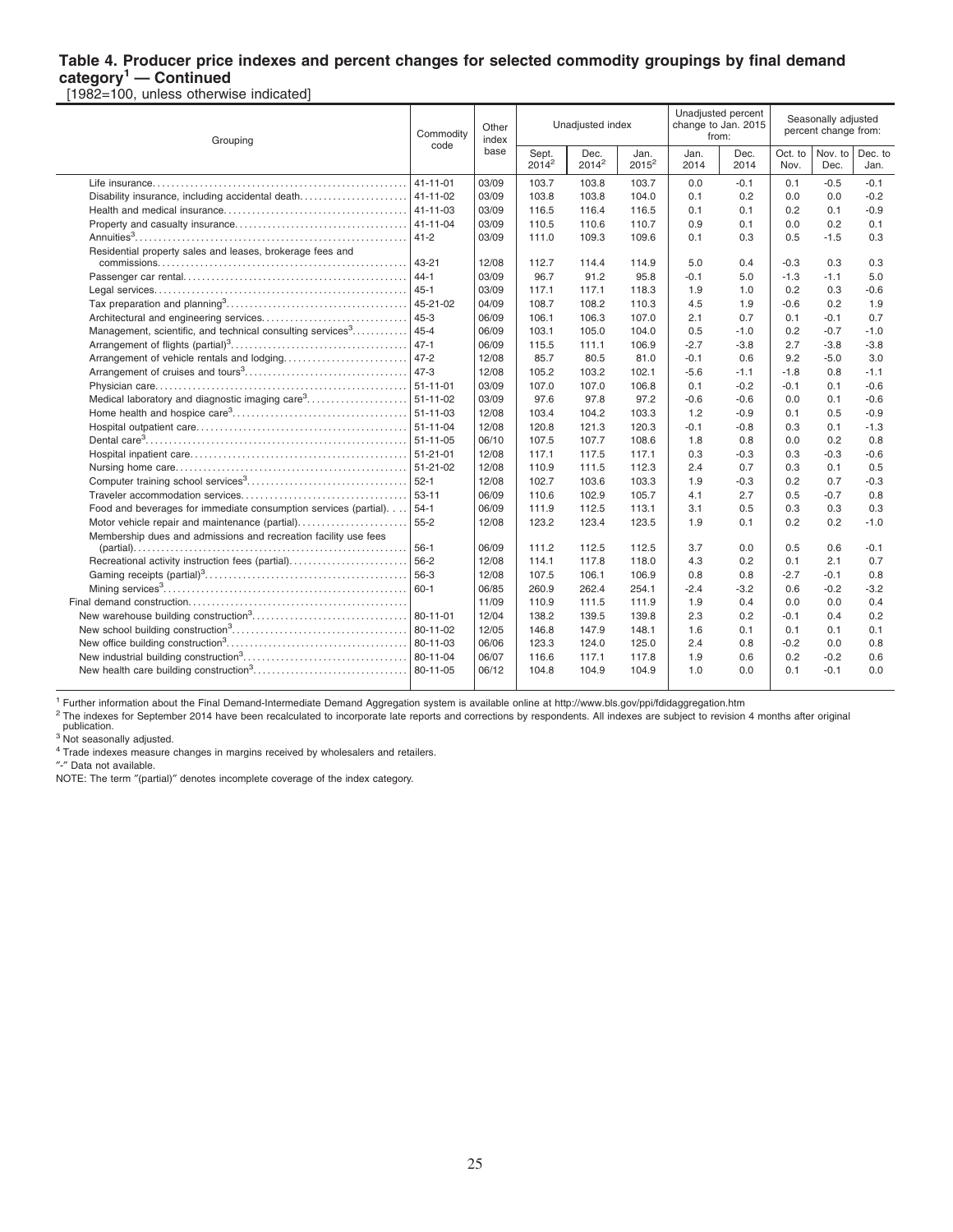### **Table 5. Producer price indexes and percent changes for selected commodity groupings of intermediate demand by commodity type category<sup>1</sup>**

[1982=100, unless otherwise indicated]

| base<br>Oct. to<br>Nov. to<br>Sept.<br>Dec.<br>Jan.<br>Jan.<br>Dec.<br>Dec. to<br>$2014^2$<br>2014 <sup>2</sup><br>$2015^2$<br>2014<br>2014<br>Nov.<br>Dec.<br>Jan.<br>203.8<br>$-5.5$<br>Processed goods for intermediate demand<br>194.9<br>189.8<br>$-2.6$<br>$-1.0$<br>$-1.6$<br>$-2.8$<br>207.4<br>$-2.5$<br>215.3<br>201.7<br>$-0.6$<br>$-2.7$<br>0.1<br>$-0.3$<br>$02 - 21$<br>211.9<br>$-1.7$<br>$-2.5$<br>216.3<br>205.3<br>12.4<br>$-3.1$<br>$-1.5$<br>$02 - 22$<br>174.7<br>172.0<br>173.0<br>9.3<br>0.6<br>0.3<br>$-0.1$<br>0.3<br>229.3<br>211.1<br>197.0<br>$-7.2$<br>$-6.7$<br>$-3.3$<br>$-3.0$<br>$-5.7$<br>2.3<br>195.2<br>195.5<br>196.2<br>0.4<br>0.5<br>$-0.1$<br>0.4<br>168.6<br>2.0<br>170.3<br>171.9<br>4.8<br>2.0<br>0.4<br>$-0.2$<br>$02 - 7$<br>252.4<br>$-0.2$<br>$-0.5$<br>$-2.5$<br>257.2<br>246.1<br>$-6.6$<br>$-2.5$<br>210.8<br>$-3.6$<br>226.0<br>205.4<br>$-7.5$<br>$-2.6$<br>5.1<br>1.2<br>193.9<br>$-6.0$<br>$-2.8$<br>203.0<br>188.9<br>$-2.6$<br>$-1.1$<br>$-1.7$<br>$03-1$<br>125.3<br>123.8<br>122.4<br>$-2.7$<br>$-1.1$<br>$-0.2$<br>$-0.4$<br>$-1.1$<br>$ 03-2 $<br>139.7<br>$-3.1$<br>$-0.7$<br>$-2.2$<br>141.7<br>136.6<br>$-2.2$<br>0.0<br>$03-4$<br>0.0<br>$-0.2$<br>154.8<br>154.6<br>154.3<br>0.5<br>$-0.2$<br>$-0.1$<br>05-32<br>159.7<br>$-6.5$<br>$-26.8$<br>258.7<br>142.2<br>$-55.7$<br>$-11.0$<br>$-11.0$<br>$05 - 42$<br>201.8<br>189.8<br>191.1<br>1.4<br>0.7<br>$-1.4$<br>0.5<br>0.1<br>05-43<br>225.1<br>214.7<br>221.8<br>3.1<br>3.3<br>$-1.5$<br>0.9<br>4.1<br>05-52<br>12/90<br>195.3<br>198.3<br>192.2<br>$-1.4$<br>0.9<br>2.8<br>$-3.1$<br>-3.1<br>05-53<br>$-2.3$<br>$-2.9$<br>12/90<br>177.2<br>183.2<br>181.7<br>$-0.8$<br>$-1.3$<br>0.7<br>05-54<br>12/90<br>172.7<br>176.8<br>$-3.0$<br>$-4.4$<br>$-6.6$<br>4.6<br>$-3.4$<br>169.0<br>285.3<br>195.0<br>$-44.4$<br>$-22.7$<br>$-8.1$<br>$-13.5$<br>$-24.0$<br>150.8<br>05-72-03<br>225.0<br>$-19.6$<br>294.4<br>180.8<br>$-39.3$<br>$-3.9$<br>$-6.3$<br>$-21.7$<br>05-73-03<br>302.3<br>232.5<br>$-20.9$<br>$-2.7$<br>$-19.2$<br>183.9<br>$-40.4$<br>$-15.4$<br>05-74<br>180.0<br>$-12.4$<br>253.4<br>144.9<br>$-47.5$<br>$-19.5$<br>$-14.3$<br>$-19.5$<br>05-76<br>404.4<br>402.0<br>399.6<br>$-0.3$<br>$-0.6$<br>$-0.9$<br>0.6<br>$-0.6$<br>05-78<br>06/09<br>170.4<br>115.8<br>93.7<br>$-48.1$<br>$-19.1$<br>$-6.6$<br>$-17.0$<br>$-19.1$<br>05-81-02<br>06/85<br>293.7<br>261.0<br>211.4<br>$-12.9$<br>$-19.0$<br>3.4<br>$-2.3$<br>$-16.8$<br>06-13<br>2.2<br>272.3<br>269.5<br>279.1<br>3.6<br>$-1.7$<br>0.5<br>3.6<br>$06-14$<br>272.1<br>298.1<br>240.7<br>$-20.1$<br>$-11.5$<br>$-3.7$<br>$-5.3$<br>$-11.5$<br>06-21<br>277.2<br>276.8<br>274.6<br>0.0<br>$-0.8$<br>0.2<br>$-0.1$<br>$-0.8$<br>06-22<br>262.3<br>261.5<br>249.5<br>$-3.6$<br>$-4.6$<br>$-6.0$<br>6.3<br>$-4.6$<br>06-31<br>175.7<br>$-3.6$<br>0.2<br>0.1<br>$-0.6$<br>0.2<br>177.7<br>176.1<br>06-37<br>1.2<br>252.1<br>250.8<br>253.9<br>1.6<br>1.2<br>$-3.1$<br>1.0<br>$06 - 4$<br>225.5<br>223.7<br>$-12.8$<br>$-0.8$<br>5.5<br>$-3.6$<br>$-1.8$<br>231.6<br>06-52-01<br>320.1<br>319.8<br>320.7<br>1.8<br>0.2<br>$-1.4$<br>0.1<br>$-1.0$<br>06-52-02<br>230.9<br>12.9<br>$-0.8$<br>$-2.4$<br>$-2.6$<br>235.4<br>224.8<br>$-2.6$<br>06-53<br>187.5<br>187.7<br>175.3<br>$-6.2$<br>$-6.6$<br>$-0.2$<br>0.4<br>$-6.6$<br>06-6<br>259.0<br>261.7<br>246.8<br>$-1.5$<br>$-4.7$<br>$-0.5$<br>$-1.0$<br>$-4.7$<br>06-79-03<br>215.9<br>216.1<br>216.6<br>0.1<br>0.2<br>0.5<br>0.3<br>0.2<br>06-79-04<br>0.5<br>10/83<br>251.3<br>251.5<br>252.8<br>1.6<br>0.5<br>0.0<br>0.2<br>$07 - 11 - 02$<br>222.8<br>212.1<br>208.0<br>$-7.6$<br>$-1.9$<br>$-2.6$<br>$-1.9$<br>$-1.9$<br>$07 - 12 - 01$<br>$-2.5$<br>149.3<br>147.6<br>147.7<br>0.1<br>0.0<br>0.1<br>0.1<br>$07 - 21$<br>210.4<br>0.7<br>211.1<br>210.2<br>$-0.1$<br>$-0.1$<br>$-1.0$<br>$-0.1$<br>Unsupported plastic film, sheet, other shapes <sup>3</sup><br>07-22<br>$-0.9$<br>218.1<br>219.7<br>217.7<br>0.3<br>$-0.9$<br>$-0.4$<br>0.0<br>$07 - 26$<br>$-0.1$<br>0.2<br>149.4<br>150.0<br>150.3<br>1.6<br>0.2<br>0.1<br>07-2A<br>12/06<br>115.5<br>114.9<br>114.5<br>$-1.0$<br>$-0.3$<br>0.4<br>$-0.1$<br>$-0.3$<br>$08 - 11$<br>$-0.6$<br>$-2.5$<br>$-1.5$<br>Softwood lumber.<br>211.1<br>198.1<br>202.1<br>2.0<br>$-1.5$<br>$08-12$<br>243.3<br>237.9<br>233.2<br>$-0.2$<br>$-2.0$<br>0.0<br>$-1.1$<br>$-2.0$<br>$08-2$<br>233.2<br>234.7<br>235.1<br>2.3<br>0.2<br>0.0<br>0.1<br>0.1<br>210.3<br>7.5<br>$-0.7$<br>$-0.3$<br>210.9<br>209.7<br>$-0.3$<br>0.0<br>192.6<br>0.5<br>192.9<br>192.9<br>1.2<br>0.2<br>$-0.3$<br>0.2<br>$ 09-14$<br>247.7<br>246.9<br>247.4<br>$-0.6$<br>0.2<br>$-0.2$<br>0.0<br>0.2<br>09-15-03<br>246.0<br>248.2<br>248.4<br>1.6<br>0.1<br>1.0<br>0.2<br>0.1<br>$09-2$<br>1.2<br>187.3<br>186.4<br>188.6<br>$-1.6$<br>1.2<br>0.5<br>0.2<br>09-47<br>06/82<br>0.3<br>169.8<br>169.9<br>170.0<br>0.1<br>0.1<br>$-0.1$<br>0.1<br>$10 - 15$<br>210.9<br>0.2<br>210.5<br>211.2<br>1.1<br>0.1<br>$-0.1$<br>0.1<br>$10-17$<br>$-1.2$<br>202.2<br>197.9<br>195.5<br>$-1.5$<br>$-1.2$<br>$-0.3$<br>$-1.3$<br>190.6<br>$-2.7$<br>$-3.3$<br>196.7<br>184.3<br>$-3.3$<br>1.0<br>$-0.4$<br>236.2<br>230.9<br>227.8<br>0.4<br>$-1.3$<br>$-2.8$<br>0.6<br>$-1.3$<br>$-2.2$<br>186.4<br>188.1<br>184.0<br>7.9<br>$-2.2$<br>0.5<br>1.1<br>$-9.3$<br>399.3<br>387.5<br>373.4<br>$-3.6$<br>0.0<br>$-1.3$<br>$-3.6$<br>249.8<br>$-6.4$<br>$-3.3$<br>254.9<br>241.6<br>$-3.3$<br>$-0.7$<br>$-1.6$<br>210.8<br>210.8<br>211.0<br>$-0.6$<br>0.1<br>$-0.9$<br>$-0.3$<br>0.1<br>150.8<br>151.5<br>152.1<br>1.7<br>0.4<br>$-0.1$<br>0.0<br>0.4<br>208.7<br>207.8<br>208.4<br>1.2<br>$-0.1$<br>$-0.1$<br>0.1<br>$-0.1$<br>3.9<br>254.1<br>254.1<br>256.5<br>0.9<br>0.2<br>0.2<br>0.8<br>245.3<br>$-0.2$<br>245.1<br>244.8<br>1.5<br>$-0.2$<br>0.3<br>$-0.2$<br>$10-7$<br>216.2<br>215.9<br>216.2<br>1.2<br>0.1<br>0.1<br>0.0<br>-0.1 | Grouping | Commodity | Other<br>index<br>code |  | Unadjusted index |  |  | Unadjusted percent<br>change to Jan. 2015<br>from: | Seasonally adjusted<br>percent change from: |  |  |
|----------------------------------------------------------------------------------------------------------------------------------------------------------------------------------------------------------------------------------------------------------------------------------------------------------------------------------------------------------------------------------------------------------------------------------------------------------------------------------------------------------------------------------------------------------------------------------------------------------------------------------------------------------------------------------------------------------------------------------------------------------------------------------------------------------------------------------------------------------------------------------------------------------------------------------------------------------------------------------------------------------------------------------------------------------------------------------------------------------------------------------------------------------------------------------------------------------------------------------------------------------------------------------------------------------------------------------------------------------------------------------------------------------------------------------------------------------------------------------------------------------------------------------------------------------------------------------------------------------------------------------------------------------------------------------------------------------------------------------------------------------------------------------------------------------------------------------------------------------------------------------------------------------------------------------------------------------------------------------------------------------------------------------------------------------------------------------------------------------------------------------------------------------------------------------------------------------------------------------------------------------------------------------------------------------------------------------------------------------------------------------------------------------------------------------------------------------------------------------------------------------------------------------------------------------------------------------------------------------------------------------------------------------------------------------------------------------------------------------------------------------------------------------------------------------------------------------------------------------------------------------------------------------------------------------------------------------------------------------------------------------------------------------------------------------------------------------------------------------------------------------------------------------------------------------------------------------------------------------------------------------------------------------------------------------------------------------------------------------------------------------------------------------------------------------------------------------------------------------------------------------------------------------------------------------------------------------------------------------------------------------------------------------------------------------------------------------------------------------------------------------------------------------------------------------------------------------------------------------------------------------------------------------------------------------------------------------------------------------------------------------------------------------------------------------------------------------------------------------------------------------------------------------------------------------------------------------------------------------------------------------------------------------------------------------------------------------------------------------------------------------------------------------------------------------------------------------------------------------------------------------------------------------------------------------------------------------------------------------------------------------------------------------------------------------------------------------------------------------------------------------------------------------------------------------------------------------------------------------------------------------------------------------------------------------------------------------------------------------------------------------------------------------------------------------------------------------------------------------------------------------------------------------------------------------------------------------------------------------------------------------------------------------------------------------------------------------------------------------------------------------------------------------------------------------------------------------------------------------------------------------------------------------------------------------------------------------------------------------------------------------------------------------------------------------------------------------------------------------------------------------------------------------------------------------------------------------------------------------------------------------------------|----------|-----------|------------------------|--|------------------|--|--|----------------------------------------------------|---------------------------------------------|--|--|
|                                                                                                                                                                                                                                                                                                                                                                                                                                                                                                                                                                                                                                                                                                                                                                                                                                                                                                                                                                                                                                                                                                                                                                                                                                                                                                                                                                                                                                                                                                                                                                                                                                                                                                                                                                                                                                                                                                                                                                                                                                                                                                                                                                                                                                                                                                                                                                                                                                                                                                                                                                                                                                                                                                                                                                                                                                                                                                                                                                                                                                                                                                                                                                                                                                                                                                                                                                                                                                                                                                                                                                                                                                                                                                                                                                                                                                                                                                                                                                                                                                                                                                                                                                                                                                                                                                                                                                                                                                                                                                                                                                                                                                                                                                                                                                                                                                                                                                                                                                                                                                                                                                                                                                                                                                                                                                                                                                                                                                                                                                                                                                                                                                                                                                                                                                                                                                                                                              |          |           |                        |  |                  |  |  |                                                    |                                             |  |  |
|                                                                                                                                                                                                                                                                                                                                                                                                                                                                                                                                                                                                                                                                                                                                                                                                                                                                                                                                                                                                                                                                                                                                                                                                                                                                                                                                                                                                                                                                                                                                                                                                                                                                                                                                                                                                                                                                                                                                                                                                                                                                                                                                                                                                                                                                                                                                                                                                                                                                                                                                                                                                                                                                                                                                                                                                                                                                                                                                                                                                                                                                                                                                                                                                                                                                                                                                                                                                                                                                                                                                                                                                                                                                                                                                                                                                                                                                                                                                                                                                                                                                                                                                                                                                                                                                                                                                                                                                                                                                                                                                                                                                                                                                                                                                                                                                                                                                                                                                                                                                                                                                                                                                                                                                                                                                                                                                                                                                                                                                                                                                                                                                                                                                                                                                                                                                                                                                                              |          |           |                        |  |                  |  |  |                                                    |                                             |  |  |
|                                                                                                                                                                                                                                                                                                                                                                                                                                                                                                                                                                                                                                                                                                                                                                                                                                                                                                                                                                                                                                                                                                                                                                                                                                                                                                                                                                                                                                                                                                                                                                                                                                                                                                                                                                                                                                                                                                                                                                                                                                                                                                                                                                                                                                                                                                                                                                                                                                                                                                                                                                                                                                                                                                                                                                                                                                                                                                                                                                                                                                                                                                                                                                                                                                                                                                                                                                                                                                                                                                                                                                                                                                                                                                                                                                                                                                                                                                                                                                                                                                                                                                                                                                                                                                                                                                                                                                                                                                                                                                                                                                                                                                                                                                                                                                                                                                                                                                                                                                                                                                                                                                                                                                                                                                                                                                                                                                                                                                                                                                                                                                                                                                                                                                                                                                                                                                                                                              |          |           |                        |  |                  |  |  |                                                    |                                             |  |  |
|                                                                                                                                                                                                                                                                                                                                                                                                                                                                                                                                                                                                                                                                                                                                                                                                                                                                                                                                                                                                                                                                                                                                                                                                                                                                                                                                                                                                                                                                                                                                                                                                                                                                                                                                                                                                                                                                                                                                                                                                                                                                                                                                                                                                                                                                                                                                                                                                                                                                                                                                                                                                                                                                                                                                                                                                                                                                                                                                                                                                                                                                                                                                                                                                                                                                                                                                                                                                                                                                                                                                                                                                                                                                                                                                                                                                                                                                                                                                                                                                                                                                                                                                                                                                                                                                                                                                                                                                                                                                                                                                                                                                                                                                                                                                                                                                                                                                                                                                                                                                                                                                                                                                                                                                                                                                                                                                                                                                                                                                                                                                                                                                                                                                                                                                                                                                                                                                                              |          |           |                        |  |                  |  |  |                                                    |                                             |  |  |
|                                                                                                                                                                                                                                                                                                                                                                                                                                                                                                                                                                                                                                                                                                                                                                                                                                                                                                                                                                                                                                                                                                                                                                                                                                                                                                                                                                                                                                                                                                                                                                                                                                                                                                                                                                                                                                                                                                                                                                                                                                                                                                                                                                                                                                                                                                                                                                                                                                                                                                                                                                                                                                                                                                                                                                                                                                                                                                                                                                                                                                                                                                                                                                                                                                                                                                                                                                                                                                                                                                                                                                                                                                                                                                                                                                                                                                                                                                                                                                                                                                                                                                                                                                                                                                                                                                                                                                                                                                                                                                                                                                                                                                                                                                                                                                                                                                                                                                                                                                                                                                                                                                                                                                                                                                                                                                                                                                                                                                                                                                                                                                                                                                                                                                                                                                                                                                                                                              |          |           |                        |  |                  |  |  |                                                    |                                             |  |  |
|                                                                                                                                                                                                                                                                                                                                                                                                                                                                                                                                                                                                                                                                                                                                                                                                                                                                                                                                                                                                                                                                                                                                                                                                                                                                                                                                                                                                                                                                                                                                                                                                                                                                                                                                                                                                                                                                                                                                                                                                                                                                                                                                                                                                                                                                                                                                                                                                                                                                                                                                                                                                                                                                                                                                                                                                                                                                                                                                                                                                                                                                                                                                                                                                                                                                                                                                                                                                                                                                                                                                                                                                                                                                                                                                                                                                                                                                                                                                                                                                                                                                                                                                                                                                                                                                                                                                                                                                                                                                                                                                                                                                                                                                                                                                                                                                                                                                                                                                                                                                                                                                                                                                                                                                                                                                                                                                                                                                                                                                                                                                                                                                                                                                                                                                                                                                                                                                                              |          |           |                        |  |                  |  |  |                                                    |                                             |  |  |
|                                                                                                                                                                                                                                                                                                                                                                                                                                                                                                                                                                                                                                                                                                                                                                                                                                                                                                                                                                                                                                                                                                                                                                                                                                                                                                                                                                                                                                                                                                                                                                                                                                                                                                                                                                                                                                                                                                                                                                                                                                                                                                                                                                                                                                                                                                                                                                                                                                                                                                                                                                                                                                                                                                                                                                                                                                                                                                                                                                                                                                                                                                                                                                                                                                                                                                                                                                                                                                                                                                                                                                                                                                                                                                                                                                                                                                                                                                                                                                                                                                                                                                                                                                                                                                                                                                                                                                                                                                                                                                                                                                                                                                                                                                                                                                                                                                                                                                                                                                                                                                                                                                                                                                                                                                                                                                                                                                                                                                                                                                                                                                                                                                                                                                                                                                                                                                                                                              |          |           |                        |  |                  |  |  |                                                    |                                             |  |  |
|                                                                                                                                                                                                                                                                                                                                                                                                                                                                                                                                                                                                                                                                                                                                                                                                                                                                                                                                                                                                                                                                                                                                                                                                                                                                                                                                                                                                                                                                                                                                                                                                                                                                                                                                                                                                                                                                                                                                                                                                                                                                                                                                                                                                                                                                                                                                                                                                                                                                                                                                                                                                                                                                                                                                                                                                                                                                                                                                                                                                                                                                                                                                                                                                                                                                                                                                                                                                                                                                                                                                                                                                                                                                                                                                                                                                                                                                                                                                                                                                                                                                                                                                                                                                                                                                                                                                                                                                                                                                                                                                                                                                                                                                                                                                                                                                                                                                                                                                                                                                                                                                                                                                                                                                                                                                                                                                                                                                                                                                                                                                                                                                                                                                                                                                                                                                                                                                                              |          |           |                        |  |                  |  |  |                                                    |                                             |  |  |
|                                                                                                                                                                                                                                                                                                                                                                                                                                                                                                                                                                                                                                                                                                                                                                                                                                                                                                                                                                                                                                                                                                                                                                                                                                                                                                                                                                                                                                                                                                                                                                                                                                                                                                                                                                                                                                                                                                                                                                                                                                                                                                                                                                                                                                                                                                                                                                                                                                                                                                                                                                                                                                                                                                                                                                                                                                                                                                                                                                                                                                                                                                                                                                                                                                                                                                                                                                                                                                                                                                                                                                                                                                                                                                                                                                                                                                                                                                                                                                                                                                                                                                                                                                                                                                                                                                                                                                                                                                                                                                                                                                                                                                                                                                                                                                                                                                                                                                                                                                                                                                                                                                                                                                                                                                                                                                                                                                                                                                                                                                                                                                                                                                                                                                                                                                                                                                                                                              |          |           |                        |  |                  |  |  |                                                    |                                             |  |  |
|                                                                                                                                                                                                                                                                                                                                                                                                                                                                                                                                                                                                                                                                                                                                                                                                                                                                                                                                                                                                                                                                                                                                                                                                                                                                                                                                                                                                                                                                                                                                                                                                                                                                                                                                                                                                                                                                                                                                                                                                                                                                                                                                                                                                                                                                                                                                                                                                                                                                                                                                                                                                                                                                                                                                                                                                                                                                                                                                                                                                                                                                                                                                                                                                                                                                                                                                                                                                                                                                                                                                                                                                                                                                                                                                                                                                                                                                                                                                                                                                                                                                                                                                                                                                                                                                                                                                                                                                                                                                                                                                                                                                                                                                                                                                                                                                                                                                                                                                                                                                                                                                                                                                                                                                                                                                                                                                                                                                                                                                                                                                                                                                                                                                                                                                                                                                                                                                                              |          |           |                        |  |                  |  |  |                                                    |                                             |  |  |
|                                                                                                                                                                                                                                                                                                                                                                                                                                                                                                                                                                                                                                                                                                                                                                                                                                                                                                                                                                                                                                                                                                                                                                                                                                                                                                                                                                                                                                                                                                                                                                                                                                                                                                                                                                                                                                                                                                                                                                                                                                                                                                                                                                                                                                                                                                                                                                                                                                                                                                                                                                                                                                                                                                                                                                                                                                                                                                                                                                                                                                                                                                                                                                                                                                                                                                                                                                                                                                                                                                                                                                                                                                                                                                                                                                                                                                                                                                                                                                                                                                                                                                                                                                                                                                                                                                                                                                                                                                                                                                                                                                                                                                                                                                                                                                                                                                                                                                                                                                                                                                                                                                                                                                                                                                                                                                                                                                                                                                                                                                                                                                                                                                                                                                                                                                                                                                                                                              |          |           |                        |  |                  |  |  |                                                    |                                             |  |  |
|                                                                                                                                                                                                                                                                                                                                                                                                                                                                                                                                                                                                                                                                                                                                                                                                                                                                                                                                                                                                                                                                                                                                                                                                                                                                                                                                                                                                                                                                                                                                                                                                                                                                                                                                                                                                                                                                                                                                                                                                                                                                                                                                                                                                                                                                                                                                                                                                                                                                                                                                                                                                                                                                                                                                                                                                                                                                                                                                                                                                                                                                                                                                                                                                                                                                                                                                                                                                                                                                                                                                                                                                                                                                                                                                                                                                                                                                                                                                                                                                                                                                                                                                                                                                                                                                                                                                                                                                                                                                                                                                                                                                                                                                                                                                                                                                                                                                                                                                                                                                                                                                                                                                                                                                                                                                                                                                                                                                                                                                                                                                                                                                                                                                                                                                                                                                                                                                                              |          |           |                        |  |                  |  |  |                                                    |                                             |  |  |
|                                                                                                                                                                                                                                                                                                                                                                                                                                                                                                                                                                                                                                                                                                                                                                                                                                                                                                                                                                                                                                                                                                                                                                                                                                                                                                                                                                                                                                                                                                                                                                                                                                                                                                                                                                                                                                                                                                                                                                                                                                                                                                                                                                                                                                                                                                                                                                                                                                                                                                                                                                                                                                                                                                                                                                                                                                                                                                                                                                                                                                                                                                                                                                                                                                                                                                                                                                                                                                                                                                                                                                                                                                                                                                                                                                                                                                                                                                                                                                                                                                                                                                                                                                                                                                                                                                                                                                                                                                                                                                                                                                                                                                                                                                                                                                                                                                                                                                                                                                                                                                                                                                                                                                                                                                                                                                                                                                                                                                                                                                                                                                                                                                                                                                                                                                                                                                                                                              |          |           |                        |  |                  |  |  |                                                    |                                             |  |  |
|                                                                                                                                                                                                                                                                                                                                                                                                                                                                                                                                                                                                                                                                                                                                                                                                                                                                                                                                                                                                                                                                                                                                                                                                                                                                                                                                                                                                                                                                                                                                                                                                                                                                                                                                                                                                                                                                                                                                                                                                                                                                                                                                                                                                                                                                                                                                                                                                                                                                                                                                                                                                                                                                                                                                                                                                                                                                                                                                                                                                                                                                                                                                                                                                                                                                                                                                                                                                                                                                                                                                                                                                                                                                                                                                                                                                                                                                                                                                                                                                                                                                                                                                                                                                                                                                                                                                                                                                                                                                                                                                                                                                                                                                                                                                                                                                                                                                                                                                                                                                                                                                                                                                                                                                                                                                                                                                                                                                                                                                                                                                                                                                                                                                                                                                                                                                                                                                                              |          |           |                        |  |                  |  |  |                                                    |                                             |  |  |
|                                                                                                                                                                                                                                                                                                                                                                                                                                                                                                                                                                                                                                                                                                                                                                                                                                                                                                                                                                                                                                                                                                                                                                                                                                                                                                                                                                                                                                                                                                                                                                                                                                                                                                                                                                                                                                                                                                                                                                                                                                                                                                                                                                                                                                                                                                                                                                                                                                                                                                                                                                                                                                                                                                                                                                                                                                                                                                                                                                                                                                                                                                                                                                                                                                                                                                                                                                                                                                                                                                                                                                                                                                                                                                                                                                                                                                                                                                                                                                                                                                                                                                                                                                                                                                                                                                                                                                                                                                                                                                                                                                                                                                                                                                                                                                                                                                                                                                                                                                                                                                                                                                                                                                                                                                                                                                                                                                                                                                                                                                                                                                                                                                                                                                                                                                                                                                                                                              |          |           |                        |  |                  |  |  |                                                    |                                             |  |  |
|                                                                                                                                                                                                                                                                                                                                                                                                                                                                                                                                                                                                                                                                                                                                                                                                                                                                                                                                                                                                                                                                                                                                                                                                                                                                                                                                                                                                                                                                                                                                                                                                                                                                                                                                                                                                                                                                                                                                                                                                                                                                                                                                                                                                                                                                                                                                                                                                                                                                                                                                                                                                                                                                                                                                                                                                                                                                                                                                                                                                                                                                                                                                                                                                                                                                                                                                                                                                                                                                                                                                                                                                                                                                                                                                                                                                                                                                                                                                                                                                                                                                                                                                                                                                                                                                                                                                                                                                                                                                                                                                                                                                                                                                                                                                                                                                                                                                                                                                                                                                                                                                                                                                                                                                                                                                                                                                                                                                                                                                                                                                                                                                                                                                                                                                                                                                                                                                                              |          |           |                        |  |                  |  |  |                                                    |                                             |  |  |
|                                                                                                                                                                                                                                                                                                                                                                                                                                                                                                                                                                                                                                                                                                                                                                                                                                                                                                                                                                                                                                                                                                                                                                                                                                                                                                                                                                                                                                                                                                                                                                                                                                                                                                                                                                                                                                                                                                                                                                                                                                                                                                                                                                                                                                                                                                                                                                                                                                                                                                                                                                                                                                                                                                                                                                                                                                                                                                                                                                                                                                                                                                                                                                                                                                                                                                                                                                                                                                                                                                                                                                                                                                                                                                                                                                                                                                                                                                                                                                                                                                                                                                                                                                                                                                                                                                                                                                                                                                                                                                                                                                                                                                                                                                                                                                                                                                                                                                                                                                                                                                                                                                                                                                                                                                                                                                                                                                                                                                                                                                                                                                                                                                                                                                                                                                                                                                                                                              |          |           |                        |  |                  |  |  |                                                    |                                             |  |  |
|                                                                                                                                                                                                                                                                                                                                                                                                                                                                                                                                                                                                                                                                                                                                                                                                                                                                                                                                                                                                                                                                                                                                                                                                                                                                                                                                                                                                                                                                                                                                                                                                                                                                                                                                                                                                                                                                                                                                                                                                                                                                                                                                                                                                                                                                                                                                                                                                                                                                                                                                                                                                                                                                                                                                                                                                                                                                                                                                                                                                                                                                                                                                                                                                                                                                                                                                                                                                                                                                                                                                                                                                                                                                                                                                                                                                                                                                                                                                                                                                                                                                                                                                                                                                                                                                                                                                                                                                                                                                                                                                                                                                                                                                                                                                                                                                                                                                                                                                                                                                                                                                                                                                                                                                                                                                                                                                                                                                                                                                                                                                                                                                                                                                                                                                                                                                                                                                                              |          |           |                        |  |                  |  |  |                                                    |                                             |  |  |
|                                                                                                                                                                                                                                                                                                                                                                                                                                                                                                                                                                                                                                                                                                                                                                                                                                                                                                                                                                                                                                                                                                                                                                                                                                                                                                                                                                                                                                                                                                                                                                                                                                                                                                                                                                                                                                                                                                                                                                                                                                                                                                                                                                                                                                                                                                                                                                                                                                                                                                                                                                                                                                                                                                                                                                                                                                                                                                                                                                                                                                                                                                                                                                                                                                                                                                                                                                                                                                                                                                                                                                                                                                                                                                                                                                                                                                                                                                                                                                                                                                                                                                                                                                                                                                                                                                                                                                                                                                                                                                                                                                                                                                                                                                                                                                                                                                                                                                                                                                                                                                                                                                                                                                                                                                                                                                                                                                                                                                                                                                                                                                                                                                                                                                                                                                                                                                                                                              |          |           |                        |  |                  |  |  |                                                    |                                             |  |  |
|                                                                                                                                                                                                                                                                                                                                                                                                                                                                                                                                                                                                                                                                                                                                                                                                                                                                                                                                                                                                                                                                                                                                                                                                                                                                                                                                                                                                                                                                                                                                                                                                                                                                                                                                                                                                                                                                                                                                                                                                                                                                                                                                                                                                                                                                                                                                                                                                                                                                                                                                                                                                                                                                                                                                                                                                                                                                                                                                                                                                                                                                                                                                                                                                                                                                                                                                                                                                                                                                                                                                                                                                                                                                                                                                                                                                                                                                                                                                                                                                                                                                                                                                                                                                                                                                                                                                                                                                                                                                                                                                                                                                                                                                                                                                                                                                                                                                                                                                                                                                                                                                                                                                                                                                                                                                                                                                                                                                                                                                                                                                                                                                                                                                                                                                                                                                                                                                                              |          |           |                        |  |                  |  |  |                                                    |                                             |  |  |
|                                                                                                                                                                                                                                                                                                                                                                                                                                                                                                                                                                                                                                                                                                                                                                                                                                                                                                                                                                                                                                                                                                                                                                                                                                                                                                                                                                                                                                                                                                                                                                                                                                                                                                                                                                                                                                                                                                                                                                                                                                                                                                                                                                                                                                                                                                                                                                                                                                                                                                                                                                                                                                                                                                                                                                                                                                                                                                                                                                                                                                                                                                                                                                                                                                                                                                                                                                                                                                                                                                                                                                                                                                                                                                                                                                                                                                                                                                                                                                                                                                                                                                                                                                                                                                                                                                                                                                                                                                                                                                                                                                                                                                                                                                                                                                                                                                                                                                                                                                                                                                                                                                                                                                                                                                                                                                                                                                                                                                                                                                                                                                                                                                                                                                                                                                                                                                                                                              |          |           |                        |  |                  |  |  |                                                    |                                             |  |  |
|                                                                                                                                                                                                                                                                                                                                                                                                                                                                                                                                                                                                                                                                                                                                                                                                                                                                                                                                                                                                                                                                                                                                                                                                                                                                                                                                                                                                                                                                                                                                                                                                                                                                                                                                                                                                                                                                                                                                                                                                                                                                                                                                                                                                                                                                                                                                                                                                                                                                                                                                                                                                                                                                                                                                                                                                                                                                                                                                                                                                                                                                                                                                                                                                                                                                                                                                                                                                                                                                                                                                                                                                                                                                                                                                                                                                                                                                                                                                                                                                                                                                                                                                                                                                                                                                                                                                                                                                                                                                                                                                                                                                                                                                                                                                                                                                                                                                                                                                                                                                                                                                                                                                                                                                                                                                                                                                                                                                                                                                                                                                                                                                                                                                                                                                                                                                                                                                                              |          |           |                        |  |                  |  |  |                                                    |                                             |  |  |
|                                                                                                                                                                                                                                                                                                                                                                                                                                                                                                                                                                                                                                                                                                                                                                                                                                                                                                                                                                                                                                                                                                                                                                                                                                                                                                                                                                                                                                                                                                                                                                                                                                                                                                                                                                                                                                                                                                                                                                                                                                                                                                                                                                                                                                                                                                                                                                                                                                                                                                                                                                                                                                                                                                                                                                                                                                                                                                                                                                                                                                                                                                                                                                                                                                                                                                                                                                                                                                                                                                                                                                                                                                                                                                                                                                                                                                                                                                                                                                                                                                                                                                                                                                                                                                                                                                                                                                                                                                                                                                                                                                                                                                                                                                                                                                                                                                                                                                                                                                                                                                                                                                                                                                                                                                                                                                                                                                                                                                                                                                                                                                                                                                                                                                                                                                                                                                                                                              |          |           |                        |  |                  |  |  |                                                    |                                             |  |  |
|                                                                                                                                                                                                                                                                                                                                                                                                                                                                                                                                                                                                                                                                                                                                                                                                                                                                                                                                                                                                                                                                                                                                                                                                                                                                                                                                                                                                                                                                                                                                                                                                                                                                                                                                                                                                                                                                                                                                                                                                                                                                                                                                                                                                                                                                                                                                                                                                                                                                                                                                                                                                                                                                                                                                                                                                                                                                                                                                                                                                                                                                                                                                                                                                                                                                                                                                                                                                                                                                                                                                                                                                                                                                                                                                                                                                                                                                                                                                                                                                                                                                                                                                                                                                                                                                                                                                                                                                                                                                                                                                                                                                                                                                                                                                                                                                                                                                                                                                                                                                                                                                                                                                                                                                                                                                                                                                                                                                                                                                                                                                                                                                                                                                                                                                                                                                                                                                                              |          |           |                        |  |                  |  |  |                                                    |                                             |  |  |
|                                                                                                                                                                                                                                                                                                                                                                                                                                                                                                                                                                                                                                                                                                                                                                                                                                                                                                                                                                                                                                                                                                                                                                                                                                                                                                                                                                                                                                                                                                                                                                                                                                                                                                                                                                                                                                                                                                                                                                                                                                                                                                                                                                                                                                                                                                                                                                                                                                                                                                                                                                                                                                                                                                                                                                                                                                                                                                                                                                                                                                                                                                                                                                                                                                                                                                                                                                                                                                                                                                                                                                                                                                                                                                                                                                                                                                                                                                                                                                                                                                                                                                                                                                                                                                                                                                                                                                                                                                                                                                                                                                                                                                                                                                                                                                                                                                                                                                                                                                                                                                                                                                                                                                                                                                                                                                                                                                                                                                                                                                                                                                                                                                                                                                                                                                                                                                                                                              |          |           |                        |  |                  |  |  |                                                    |                                             |  |  |
|                                                                                                                                                                                                                                                                                                                                                                                                                                                                                                                                                                                                                                                                                                                                                                                                                                                                                                                                                                                                                                                                                                                                                                                                                                                                                                                                                                                                                                                                                                                                                                                                                                                                                                                                                                                                                                                                                                                                                                                                                                                                                                                                                                                                                                                                                                                                                                                                                                                                                                                                                                                                                                                                                                                                                                                                                                                                                                                                                                                                                                                                                                                                                                                                                                                                                                                                                                                                                                                                                                                                                                                                                                                                                                                                                                                                                                                                                                                                                                                                                                                                                                                                                                                                                                                                                                                                                                                                                                                                                                                                                                                                                                                                                                                                                                                                                                                                                                                                                                                                                                                                                                                                                                                                                                                                                                                                                                                                                                                                                                                                                                                                                                                                                                                                                                                                                                                                                              |          |           |                        |  |                  |  |  |                                                    |                                             |  |  |
|                                                                                                                                                                                                                                                                                                                                                                                                                                                                                                                                                                                                                                                                                                                                                                                                                                                                                                                                                                                                                                                                                                                                                                                                                                                                                                                                                                                                                                                                                                                                                                                                                                                                                                                                                                                                                                                                                                                                                                                                                                                                                                                                                                                                                                                                                                                                                                                                                                                                                                                                                                                                                                                                                                                                                                                                                                                                                                                                                                                                                                                                                                                                                                                                                                                                                                                                                                                                                                                                                                                                                                                                                                                                                                                                                                                                                                                                                                                                                                                                                                                                                                                                                                                                                                                                                                                                                                                                                                                                                                                                                                                                                                                                                                                                                                                                                                                                                                                                                                                                                                                                                                                                                                                                                                                                                                                                                                                                                                                                                                                                                                                                                                                                                                                                                                                                                                                                                              |          |           |                        |  |                  |  |  |                                                    |                                             |  |  |
|                                                                                                                                                                                                                                                                                                                                                                                                                                                                                                                                                                                                                                                                                                                                                                                                                                                                                                                                                                                                                                                                                                                                                                                                                                                                                                                                                                                                                                                                                                                                                                                                                                                                                                                                                                                                                                                                                                                                                                                                                                                                                                                                                                                                                                                                                                                                                                                                                                                                                                                                                                                                                                                                                                                                                                                                                                                                                                                                                                                                                                                                                                                                                                                                                                                                                                                                                                                                                                                                                                                                                                                                                                                                                                                                                                                                                                                                                                                                                                                                                                                                                                                                                                                                                                                                                                                                                                                                                                                                                                                                                                                                                                                                                                                                                                                                                                                                                                                                                                                                                                                                                                                                                                                                                                                                                                                                                                                                                                                                                                                                                                                                                                                                                                                                                                                                                                                                                              |          |           |                        |  |                  |  |  |                                                    |                                             |  |  |
|                                                                                                                                                                                                                                                                                                                                                                                                                                                                                                                                                                                                                                                                                                                                                                                                                                                                                                                                                                                                                                                                                                                                                                                                                                                                                                                                                                                                                                                                                                                                                                                                                                                                                                                                                                                                                                                                                                                                                                                                                                                                                                                                                                                                                                                                                                                                                                                                                                                                                                                                                                                                                                                                                                                                                                                                                                                                                                                                                                                                                                                                                                                                                                                                                                                                                                                                                                                                                                                                                                                                                                                                                                                                                                                                                                                                                                                                                                                                                                                                                                                                                                                                                                                                                                                                                                                                                                                                                                                                                                                                                                                                                                                                                                                                                                                                                                                                                                                                                                                                                                                                                                                                                                                                                                                                                                                                                                                                                                                                                                                                                                                                                                                                                                                                                                                                                                                                                              |          |           |                        |  |                  |  |  |                                                    |                                             |  |  |
|                                                                                                                                                                                                                                                                                                                                                                                                                                                                                                                                                                                                                                                                                                                                                                                                                                                                                                                                                                                                                                                                                                                                                                                                                                                                                                                                                                                                                                                                                                                                                                                                                                                                                                                                                                                                                                                                                                                                                                                                                                                                                                                                                                                                                                                                                                                                                                                                                                                                                                                                                                                                                                                                                                                                                                                                                                                                                                                                                                                                                                                                                                                                                                                                                                                                                                                                                                                                                                                                                                                                                                                                                                                                                                                                                                                                                                                                                                                                                                                                                                                                                                                                                                                                                                                                                                                                                                                                                                                                                                                                                                                                                                                                                                                                                                                                                                                                                                                                                                                                                                                                                                                                                                                                                                                                                                                                                                                                                                                                                                                                                                                                                                                                                                                                                                                                                                                                                              |          |           |                        |  |                  |  |  |                                                    |                                             |  |  |
|                                                                                                                                                                                                                                                                                                                                                                                                                                                                                                                                                                                                                                                                                                                                                                                                                                                                                                                                                                                                                                                                                                                                                                                                                                                                                                                                                                                                                                                                                                                                                                                                                                                                                                                                                                                                                                                                                                                                                                                                                                                                                                                                                                                                                                                                                                                                                                                                                                                                                                                                                                                                                                                                                                                                                                                                                                                                                                                                                                                                                                                                                                                                                                                                                                                                                                                                                                                                                                                                                                                                                                                                                                                                                                                                                                                                                                                                                                                                                                                                                                                                                                                                                                                                                                                                                                                                                                                                                                                                                                                                                                                                                                                                                                                                                                                                                                                                                                                                                                                                                                                                                                                                                                                                                                                                                                                                                                                                                                                                                                                                                                                                                                                                                                                                                                                                                                                                                              |          |           |                        |  |                  |  |  |                                                    |                                             |  |  |
|                                                                                                                                                                                                                                                                                                                                                                                                                                                                                                                                                                                                                                                                                                                                                                                                                                                                                                                                                                                                                                                                                                                                                                                                                                                                                                                                                                                                                                                                                                                                                                                                                                                                                                                                                                                                                                                                                                                                                                                                                                                                                                                                                                                                                                                                                                                                                                                                                                                                                                                                                                                                                                                                                                                                                                                                                                                                                                                                                                                                                                                                                                                                                                                                                                                                                                                                                                                                                                                                                                                                                                                                                                                                                                                                                                                                                                                                                                                                                                                                                                                                                                                                                                                                                                                                                                                                                                                                                                                                                                                                                                                                                                                                                                                                                                                                                                                                                                                                                                                                                                                                                                                                                                                                                                                                                                                                                                                                                                                                                                                                                                                                                                                                                                                                                                                                                                                                                              |          |           |                        |  |                  |  |  |                                                    |                                             |  |  |
|                                                                                                                                                                                                                                                                                                                                                                                                                                                                                                                                                                                                                                                                                                                                                                                                                                                                                                                                                                                                                                                                                                                                                                                                                                                                                                                                                                                                                                                                                                                                                                                                                                                                                                                                                                                                                                                                                                                                                                                                                                                                                                                                                                                                                                                                                                                                                                                                                                                                                                                                                                                                                                                                                                                                                                                                                                                                                                                                                                                                                                                                                                                                                                                                                                                                                                                                                                                                                                                                                                                                                                                                                                                                                                                                                                                                                                                                                                                                                                                                                                                                                                                                                                                                                                                                                                                                                                                                                                                                                                                                                                                                                                                                                                                                                                                                                                                                                                                                                                                                                                                                                                                                                                                                                                                                                                                                                                                                                                                                                                                                                                                                                                                                                                                                                                                                                                                                                              |          |           |                        |  |                  |  |  |                                                    |                                             |  |  |
|                                                                                                                                                                                                                                                                                                                                                                                                                                                                                                                                                                                                                                                                                                                                                                                                                                                                                                                                                                                                                                                                                                                                                                                                                                                                                                                                                                                                                                                                                                                                                                                                                                                                                                                                                                                                                                                                                                                                                                                                                                                                                                                                                                                                                                                                                                                                                                                                                                                                                                                                                                                                                                                                                                                                                                                                                                                                                                                                                                                                                                                                                                                                                                                                                                                                                                                                                                                                                                                                                                                                                                                                                                                                                                                                                                                                                                                                                                                                                                                                                                                                                                                                                                                                                                                                                                                                                                                                                                                                                                                                                                                                                                                                                                                                                                                                                                                                                                                                                                                                                                                                                                                                                                                                                                                                                                                                                                                                                                                                                                                                                                                                                                                                                                                                                                                                                                                                                              |          |           |                        |  |                  |  |  |                                                    |                                             |  |  |
|                                                                                                                                                                                                                                                                                                                                                                                                                                                                                                                                                                                                                                                                                                                                                                                                                                                                                                                                                                                                                                                                                                                                                                                                                                                                                                                                                                                                                                                                                                                                                                                                                                                                                                                                                                                                                                                                                                                                                                                                                                                                                                                                                                                                                                                                                                                                                                                                                                                                                                                                                                                                                                                                                                                                                                                                                                                                                                                                                                                                                                                                                                                                                                                                                                                                                                                                                                                                                                                                                                                                                                                                                                                                                                                                                                                                                                                                                                                                                                                                                                                                                                                                                                                                                                                                                                                                                                                                                                                                                                                                                                                                                                                                                                                                                                                                                                                                                                                                                                                                                                                                                                                                                                                                                                                                                                                                                                                                                                                                                                                                                                                                                                                                                                                                                                                                                                                                                              |          |           |                        |  |                  |  |  |                                                    |                                             |  |  |
|                                                                                                                                                                                                                                                                                                                                                                                                                                                                                                                                                                                                                                                                                                                                                                                                                                                                                                                                                                                                                                                                                                                                                                                                                                                                                                                                                                                                                                                                                                                                                                                                                                                                                                                                                                                                                                                                                                                                                                                                                                                                                                                                                                                                                                                                                                                                                                                                                                                                                                                                                                                                                                                                                                                                                                                                                                                                                                                                                                                                                                                                                                                                                                                                                                                                                                                                                                                                                                                                                                                                                                                                                                                                                                                                                                                                                                                                                                                                                                                                                                                                                                                                                                                                                                                                                                                                                                                                                                                                                                                                                                                                                                                                                                                                                                                                                                                                                                                                                                                                                                                                                                                                                                                                                                                                                                                                                                                                                                                                                                                                                                                                                                                                                                                                                                                                                                                                                              |          |           |                        |  |                  |  |  |                                                    |                                             |  |  |
|                                                                                                                                                                                                                                                                                                                                                                                                                                                                                                                                                                                                                                                                                                                                                                                                                                                                                                                                                                                                                                                                                                                                                                                                                                                                                                                                                                                                                                                                                                                                                                                                                                                                                                                                                                                                                                                                                                                                                                                                                                                                                                                                                                                                                                                                                                                                                                                                                                                                                                                                                                                                                                                                                                                                                                                                                                                                                                                                                                                                                                                                                                                                                                                                                                                                                                                                                                                                                                                                                                                                                                                                                                                                                                                                                                                                                                                                                                                                                                                                                                                                                                                                                                                                                                                                                                                                                                                                                                                                                                                                                                                                                                                                                                                                                                                                                                                                                                                                                                                                                                                                                                                                                                                                                                                                                                                                                                                                                                                                                                                                                                                                                                                                                                                                                                                                                                                                                              |          |           |                        |  |                  |  |  |                                                    |                                             |  |  |
|                                                                                                                                                                                                                                                                                                                                                                                                                                                                                                                                                                                                                                                                                                                                                                                                                                                                                                                                                                                                                                                                                                                                                                                                                                                                                                                                                                                                                                                                                                                                                                                                                                                                                                                                                                                                                                                                                                                                                                                                                                                                                                                                                                                                                                                                                                                                                                                                                                                                                                                                                                                                                                                                                                                                                                                                                                                                                                                                                                                                                                                                                                                                                                                                                                                                                                                                                                                                                                                                                                                                                                                                                                                                                                                                                                                                                                                                                                                                                                                                                                                                                                                                                                                                                                                                                                                                                                                                                                                                                                                                                                                                                                                                                                                                                                                                                                                                                                                                                                                                                                                                                                                                                                                                                                                                                                                                                                                                                                                                                                                                                                                                                                                                                                                                                                                                                                                                                              |          |           |                        |  |                  |  |  |                                                    |                                             |  |  |
|                                                                                                                                                                                                                                                                                                                                                                                                                                                                                                                                                                                                                                                                                                                                                                                                                                                                                                                                                                                                                                                                                                                                                                                                                                                                                                                                                                                                                                                                                                                                                                                                                                                                                                                                                                                                                                                                                                                                                                                                                                                                                                                                                                                                                                                                                                                                                                                                                                                                                                                                                                                                                                                                                                                                                                                                                                                                                                                                                                                                                                                                                                                                                                                                                                                                                                                                                                                                                                                                                                                                                                                                                                                                                                                                                                                                                                                                                                                                                                                                                                                                                                                                                                                                                                                                                                                                                                                                                                                                                                                                                                                                                                                                                                                                                                                                                                                                                                                                                                                                                                                                                                                                                                                                                                                                                                                                                                                                                                                                                                                                                                                                                                                                                                                                                                                                                                                                                              |          |           |                        |  |                  |  |  |                                                    |                                             |  |  |
|                                                                                                                                                                                                                                                                                                                                                                                                                                                                                                                                                                                                                                                                                                                                                                                                                                                                                                                                                                                                                                                                                                                                                                                                                                                                                                                                                                                                                                                                                                                                                                                                                                                                                                                                                                                                                                                                                                                                                                                                                                                                                                                                                                                                                                                                                                                                                                                                                                                                                                                                                                                                                                                                                                                                                                                                                                                                                                                                                                                                                                                                                                                                                                                                                                                                                                                                                                                                                                                                                                                                                                                                                                                                                                                                                                                                                                                                                                                                                                                                                                                                                                                                                                                                                                                                                                                                                                                                                                                                                                                                                                                                                                                                                                                                                                                                                                                                                                                                                                                                                                                                                                                                                                                                                                                                                                                                                                                                                                                                                                                                                                                                                                                                                                                                                                                                                                                                                              |          |           |                        |  |                  |  |  |                                                    |                                             |  |  |
|                                                                                                                                                                                                                                                                                                                                                                                                                                                                                                                                                                                                                                                                                                                                                                                                                                                                                                                                                                                                                                                                                                                                                                                                                                                                                                                                                                                                                                                                                                                                                                                                                                                                                                                                                                                                                                                                                                                                                                                                                                                                                                                                                                                                                                                                                                                                                                                                                                                                                                                                                                                                                                                                                                                                                                                                                                                                                                                                                                                                                                                                                                                                                                                                                                                                                                                                                                                                                                                                                                                                                                                                                                                                                                                                                                                                                                                                                                                                                                                                                                                                                                                                                                                                                                                                                                                                                                                                                                                                                                                                                                                                                                                                                                                                                                                                                                                                                                                                                                                                                                                                                                                                                                                                                                                                                                                                                                                                                                                                                                                                                                                                                                                                                                                                                                                                                                                                                              |          |           |                        |  |                  |  |  |                                                    |                                             |  |  |
|                                                                                                                                                                                                                                                                                                                                                                                                                                                                                                                                                                                                                                                                                                                                                                                                                                                                                                                                                                                                                                                                                                                                                                                                                                                                                                                                                                                                                                                                                                                                                                                                                                                                                                                                                                                                                                                                                                                                                                                                                                                                                                                                                                                                                                                                                                                                                                                                                                                                                                                                                                                                                                                                                                                                                                                                                                                                                                                                                                                                                                                                                                                                                                                                                                                                                                                                                                                                                                                                                                                                                                                                                                                                                                                                                                                                                                                                                                                                                                                                                                                                                                                                                                                                                                                                                                                                                                                                                                                                                                                                                                                                                                                                                                                                                                                                                                                                                                                                                                                                                                                                                                                                                                                                                                                                                                                                                                                                                                                                                                                                                                                                                                                                                                                                                                                                                                                                                              |          |           |                        |  |                  |  |  |                                                    |                                             |  |  |
|                                                                                                                                                                                                                                                                                                                                                                                                                                                                                                                                                                                                                                                                                                                                                                                                                                                                                                                                                                                                                                                                                                                                                                                                                                                                                                                                                                                                                                                                                                                                                                                                                                                                                                                                                                                                                                                                                                                                                                                                                                                                                                                                                                                                                                                                                                                                                                                                                                                                                                                                                                                                                                                                                                                                                                                                                                                                                                                                                                                                                                                                                                                                                                                                                                                                                                                                                                                                                                                                                                                                                                                                                                                                                                                                                                                                                                                                                                                                                                                                                                                                                                                                                                                                                                                                                                                                                                                                                                                                                                                                                                                                                                                                                                                                                                                                                                                                                                                                                                                                                                                                                                                                                                                                                                                                                                                                                                                                                                                                                                                                                                                                                                                                                                                                                                                                                                                                                              |          |           |                        |  |                  |  |  |                                                    |                                             |  |  |
|                                                                                                                                                                                                                                                                                                                                                                                                                                                                                                                                                                                                                                                                                                                                                                                                                                                                                                                                                                                                                                                                                                                                                                                                                                                                                                                                                                                                                                                                                                                                                                                                                                                                                                                                                                                                                                                                                                                                                                                                                                                                                                                                                                                                                                                                                                                                                                                                                                                                                                                                                                                                                                                                                                                                                                                                                                                                                                                                                                                                                                                                                                                                                                                                                                                                                                                                                                                                                                                                                                                                                                                                                                                                                                                                                                                                                                                                                                                                                                                                                                                                                                                                                                                                                                                                                                                                                                                                                                                                                                                                                                                                                                                                                                                                                                                                                                                                                                                                                                                                                                                                                                                                                                                                                                                                                                                                                                                                                                                                                                                                                                                                                                                                                                                                                                                                                                                                                              |          |           |                        |  |                  |  |  |                                                    |                                             |  |  |
|                                                                                                                                                                                                                                                                                                                                                                                                                                                                                                                                                                                                                                                                                                                                                                                                                                                                                                                                                                                                                                                                                                                                                                                                                                                                                                                                                                                                                                                                                                                                                                                                                                                                                                                                                                                                                                                                                                                                                                                                                                                                                                                                                                                                                                                                                                                                                                                                                                                                                                                                                                                                                                                                                                                                                                                                                                                                                                                                                                                                                                                                                                                                                                                                                                                                                                                                                                                                                                                                                                                                                                                                                                                                                                                                                                                                                                                                                                                                                                                                                                                                                                                                                                                                                                                                                                                                                                                                                                                                                                                                                                                                                                                                                                                                                                                                                                                                                                                                                                                                                                                                                                                                                                                                                                                                                                                                                                                                                                                                                                                                                                                                                                                                                                                                                                                                                                                                                              |          |           |                        |  |                  |  |  |                                                    |                                             |  |  |
|                                                                                                                                                                                                                                                                                                                                                                                                                                                                                                                                                                                                                                                                                                                                                                                                                                                                                                                                                                                                                                                                                                                                                                                                                                                                                                                                                                                                                                                                                                                                                                                                                                                                                                                                                                                                                                                                                                                                                                                                                                                                                                                                                                                                                                                                                                                                                                                                                                                                                                                                                                                                                                                                                                                                                                                                                                                                                                                                                                                                                                                                                                                                                                                                                                                                                                                                                                                                                                                                                                                                                                                                                                                                                                                                                                                                                                                                                                                                                                                                                                                                                                                                                                                                                                                                                                                                                                                                                                                                                                                                                                                                                                                                                                                                                                                                                                                                                                                                                                                                                                                                                                                                                                                                                                                                                                                                                                                                                                                                                                                                                                                                                                                                                                                                                                                                                                                                                              |          |           |                        |  |                  |  |  |                                                    |                                             |  |  |
|                                                                                                                                                                                                                                                                                                                                                                                                                                                                                                                                                                                                                                                                                                                                                                                                                                                                                                                                                                                                                                                                                                                                                                                                                                                                                                                                                                                                                                                                                                                                                                                                                                                                                                                                                                                                                                                                                                                                                                                                                                                                                                                                                                                                                                                                                                                                                                                                                                                                                                                                                                                                                                                                                                                                                                                                                                                                                                                                                                                                                                                                                                                                                                                                                                                                                                                                                                                                                                                                                                                                                                                                                                                                                                                                                                                                                                                                                                                                                                                                                                                                                                                                                                                                                                                                                                                                                                                                                                                                                                                                                                                                                                                                                                                                                                                                                                                                                                                                                                                                                                                                                                                                                                                                                                                                                                                                                                                                                                                                                                                                                                                                                                                                                                                                                                                                                                                                                              |          |           |                        |  |                  |  |  |                                                    |                                             |  |  |
|                                                                                                                                                                                                                                                                                                                                                                                                                                                                                                                                                                                                                                                                                                                                                                                                                                                                                                                                                                                                                                                                                                                                                                                                                                                                                                                                                                                                                                                                                                                                                                                                                                                                                                                                                                                                                                                                                                                                                                                                                                                                                                                                                                                                                                                                                                                                                                                                                                                                                                                                                                                                                                                                                                                                                                                                                                                                                                                                                                                                                                                                                                                                                                                                                                                                                                                                                                                                                                                                                                                                                                                                                                                                                                                                                                                                                                                                                                                                                                                                                                                                                                                                                                                                                                                                                                                                                                                                                                                                                                                                                                                                                                                                                                                                                                                                                                                                                                                                                                                                                                                                                                                                                                                                                                                                                                                                                                                                                                                                                                                                                                                                                                                                                                                                                                                                                                                                                              |          |           |                        |  |                  |  |  |                                                    |                                             |  |  |
|                                                                                                                                                                                                                                                                                                                                                                                                                                                                                                                                                                                                                                                                                                                                                                                                                                                                                                                                                                                                                                                                                                                                                                                                                                                                                                                                                                                                                                                                                                                                                                                                                                                                                                                                                                                                                                                                                                                                                                                                                                                                                                                                                                                                                                                                                                                                                                                                                                                                                                                                                                                                                                                                                                                                                                                                                                                                                                                                                                                                                                                                                                                                                                                                                                                                                                                                                                                                                                                                                                                                                                                                                                                                                                                                                                                                                                                                                                                                                                                                                                                                                                                                                                                                                                                                                                                                                                                                                                                                                                                                                                                                                                                                                                                                                                                                                                                                                                                                                                                                                                                                                                                                                                                                                                                                                                                                                                                                                                                                                                                                                                                                                                                                                                                                                                                                                                                                                              |          |           |                        |  |                  |  |  |                                                    |                                             |  |  |
|                                                                                                                                                                                                                                                                                                                                                                                                                                                                                                                                                                                                                                                                                                                                                                                                                                                                                                                                                                                                                                                                                                                                                                                                                                                                                                                                                                                                                                                                                                                                                                                                                                                                                                                                                                                                                                                                                                                                                                                                                                                                                                                                                                                                                                                                                                                                                                                                                                                                                                                                                                                                                                                                                                                                                                                                                                                                                                                                                                                                                                                                                                                                                                                                                                                                                                                                                                                                                                                                                                                                                                                                                                                                                                                                                                                                                                                                                                                                                                                                                                                                                                                                                                                                                                                                                                                                                                                                                                                                                                                                                                                                                                                                                                                                                                                                                                                                                                                                                                                                                                                                                                                                                                                                                                                                                                                                                                                                                                                                                                                                                                                                                                                                                                                                                                                                                                                                                              |          |           |                        |  |                  |  |  |                                                    |                                             |  |  |
|                                                                                                                                                                                                                                                                                                                                                                                                                                                                                                                                                                                                                                                                                                                                                                                                                                                                                                                                                                                                                                                                                                                                                                                                                                                                                                                                                                                                                                                                                                                                                                                                                                                                                                                                                                                                                                                                                                                                                                                                                                                                                                                                                                                                                                                                                                                                                                                                                                                                                                                                                                                                                                                                                                                                                                                                                                                                                                                                                                                                                                                                                                                                                                                                                                                                                                                                                                                                                                                                                                                                                                                                                                                                                                                                                                                                                                                                                                                                                                                                                                                                                                                                                                                                                                                                                                                                                                                                                                                                                                                                                                                                                                                                                                                                                                                                                                                                                                                                                                                                                                                                                                                                                                                                                                                                                                                                                                                                                                                                                                                                                                                                                                                                                                                                                                                                                                                                                              |          |           |                        |  |                  |  |  |                                                    |                                             |  |  |
|                                                                                                                                                                                                                                                                                                                                                                                                                                                                                                                                                                                                                                                                                                                                                                                                                                                                                                                                                                                                                                                                                                                                                                                                                                                                                                                                                                                                                                                                                                                                                                                                                                                                                                                                                                                                                                                                                                                                                                                                                                                                                                                                                                                                                                                                                                                                                                                                                                                                                                                                                                                                                                                                                                                                                                                                                                                                                                                                                                                                                                                                                                                                                                                                                                                                                                                                                                                                                                                                                                                                                                                                                                                                                                                                                                                                                                                                                                                                                                                                                                                                                                                                                                                                                                                                                                                                                                                                                                                                                                                                                                                                                                                                                                                                                                                                                                                                                                                                                                                                                                                                                                                                                                                                                                                                                                                                                                                                                                                                                                                                                                                                                                                                                                                                                                                                                                                                                              |          |           |                        |  |                  |  |  |                                                    |                                             |  |  |
|                                                                                                                                                                                                                                                                                                                                                                                                                                                                                                                                                                                                                                                                                                                                                                                                                                                                                                                                                                                                                                                                                                                                                                                                                                                                                                                                                                                                                                                                                                                                                                                                                                                                                                                                                                                                                                                                                                                                                                                                                                                                                                                                                                                                                                                                                                                                                                                                                                                                                                                                                                                                                                                                                                                                                                                                                                                                                                                                                                                                                                                                                                                                                                                                                                                                                                                                                                                                                                                                                                                                                                                                                                                                                                                                                                                                                                                                                                                                                                                                                                                                                                                                                                                                                                                                                                                                                                                                                                                                                                                                                                                                                                                                                                                                                                                                                                                                                                                                                                                                                                                                                                                                                                                                                                                                                                                                                                                                                                                                                                                                                                                                                                                                                                                                                                                                                                                                                              |          |           |                        |  |                  |  |  |                                                    |                                             |  |  |
|                                                                                                                                                                                                                                                                                                                                                                                                                                                                                                                                                                                                                                                                                                                                                                                                                                                                                                                                                                                                                                                                                                                                                                                                                                                                                                                                                                                                                                                                                                                                                                                                                                                                                                                                                                                                                                                                                                                                                                                                                                                                                                                                                                                                                                                                                                                                                                                                                                                                                                                                                                                                                                                                                                                                                                                                                                                                                                                                                                                                                                                                                                                                                                                                                                                                                                                                                                                                                                                                                                                                                                                                                                                                                                                                                                                                                                                                                                                                                                                                                                                                                                                                                                                                                                                                                                                                                                                                                                                                                                                                                                                                                                                                                                                                                                                                                                                                                                                                                                                                                                                                                                                                                                                                                                                                                                                                                                                                                                                                                                                                                                                                                                                                                                                                                                                                                                                                                              |          |           |                        |  |                  |  |  |                                                    |                                             |  |  |
|                                                                                                                                                                                                                                                                                                                                                                                                                                                                                                                                                                                                                                                                                                                                                                                                                                                                                                                                                                                                                                                                                                                                                                                                                                                                                                                                                                                                                                                                                                                                                                                                                                                                                                                                                                                                                                                                                                                                                                                                                                                                                                                                                                                                                                                                                                                                                                                                                                                                                                                                                                                                                                                                                                                                                                                                                                                                                                                                                                                                                                                                                                                                                                                                                                                                                                                                                                                                                                                                                                                                                                                                                                                                                                                                                                                                                                                                                                                                                                                                                                                                                                                                                                                                                                                                                                                                                                                                                                                                                                                                                                                                                                                                                                                                                                                                                                                                                                                                                                                                                                                                                                                                                                                                                                                                                                                                                                                                                                                                                                                                                                                                                                                                                                                                                                                                                                                                                              |          |           |                        |  |                  |  |  |                                                    |                                             |  |  |
|                                                                                                                                                                                                                                                                                                                                                                                                                                                                                                                                                                                                                                                                                                                                                                                                                                                                                                                                                                                                                                                                                                                                                                                                                                                                                                                                                                                                                                                                                                                                                                                                                                                                                                                                                                                                                                                                                                                                                                                                                                                                                                                                                                                                                                                                                                                                                                                                                                                                                                                                                                                                                                                                                                                                                                                                                                                                                                                                                                                                                                                                                                                                                                                                                                                                                                                                                                                                                                                                                                                                                                                                                                                                                                                                                                                                                                                                                                                                                                                                                                                                                                                                                                                                                                                                                                                                                                                                                                                                                                                                                                                                                                                                                                                                                                                                                                                                                                                                                                                                                                                                                                                                                                                                                                                                                                                                                                                                                                                                                                                                                                                                                                                                                                                                                                                                                                                                                              |          |           |                        |  |                  |  |  |                                                    |                                             |  |  |
|                                                                                                                                                                                                                                                                                                                                                                                                                                                                                                                                                                                                                                                                                                                                                                                                                                                                                                                                                                                                                                                                                                                                                                                                                                                                                                                                                                                                                                                                                                                                                                                                                                                                                                                                                                                                                                                                                                                                                                                                                                                                                                                                                                                                                                                                                                                                                                                                                                                                                                                                                                                                                                                                                                                                                                                                                                                                                                                                                                                                                                                                                                                                                                                                                                                                                                                                                                                                                                                                                                                                                                                                                                                                                                                                                                                                                                                                                                                                                                                                                                                                                                                                                                                                                                                                                                                                                                                                                                                                                                                                                                                                                                                                                                                                                                                                                                                                                                                                                                                                                                                                                                                                                                                                                                                                                                                                                                                                                                                                                                                                                                                                                                                                                                                                                                                                                                                                                              |          |           |                        |  |                  |  |  |                                                    |                                             |  |  |
|                                                                                                                                                                                                                                                                                                                                                                                                                                                                                                                                                                                                                                                                                                                                                                                                                                                                                                                                                                                                                                                                                                                                                                                                                                                                                                                                                                                                                                                                                                                                                                                                                                                                                                                                                                                                                                                                                                                                                                                                                                                                                                                                                                                                                                                                                                                                                                                                                                                                                                                                                                                                                                                                                                                                                                                                                                                                                                                                                                                                                                                                                                                                                                                                                                                                                                                                                                                                                                                                                                                                                                                                                                                                                                                                                                                                                                                                                                                                                                                                                                                                                                                                                                                                                                                                                                                                                                                                                                                                                                                                                                                                                                                                                                                                                                                                                                                                                                                                                                                                                                                                                                                                                                                                                                                                                                                                                                                                                                                                                                                                                                                                                                                                                                                                                                                                                                                                                              |          |           |                        |  |                  |  |  |                                                    |                                             |  |  |
|                                                                                                                                                                                                                                                                                                                                                                                                                                                                                                                                                                                                                                                                                                                                                                                                                                                                                                                                                                                                                                                                                                                                                                                                                                                                                                                                                                                                                                                                                                                                                                                                                                                                                                                                                                                                                                                                                                                                                                                                                                                                                                                                                                                                                                                                                                                                                                                                                                                                                                                                                                                                                                                                                                                                                                                                                                                                                                                                                                                                                                                                                                                                                                                                                                                                                                                                                                                                                                                                                                                                                                                                                                                                                                                                                                                                                                                                                                                                                                                                                                                                                                                                                                                                                                                                                                                                                                                                                                                                                                                                                                                                                                                                                                                                                                                                                                                                                                                                                                                                                                                                                                                                                                                                                                                                                                                                                                                                                                                                                                                                                                                                                                                                                                                                                                                                                                                                                              |          |           |                        |  |                  |  |  |                                                    |                                             |  |  |
|                                                                                                                                                                                                                                                                                                                                                                                                                                                                                                                                                                                                                                                                                                                                                                                                                                                                                                                                                                                                                                                                                                                                                                                                                                                                                                                                                                                                                                                                                                                                                                                                                                                                                                                                                                                                                                                                                                                                                                                                                                                                                                                                                                                                                                                                                                                                                                                                                                                                                                                                                                                                                                                                                                                                                                                                                                                                                                                                                                                                                                                                                                                                                                                                                                                                                                                                                                                                                                                                                                                                                                                                                                                                                                                                                                                                                                                                                                                                                                                                                                                                                                                                                                                                                                                                                                                                                                                                                                                                                                                                                                                                                                                                                                                                                                                                                                                                                                                                                                                                                                                                                                                                                                                                                                                                                                                                                                                                                                                                                                                                                                                                                                                                                                                                                                                                                                                                                              |          |           |                        |  |                  |  |  |                                                    |                                             |  |  |
|                                                                                                                                                                                                                                                                                                                                                                                                                                                                                                                                                                                                                                                                                                                                                                                                                                                                                                                                                                                                                                                                                                                                                                                                                                                                                                                                                                                                                                                                                                                                                                                                                                                                                                                                                                                                                                                                                                                                                                                                                                                                                                                                                                                                                                                                                                                                                                                                                                                                                                                                                                                                                                                                                                                                                                                                                                                                                                                                                                                                                                                                                                                                                                                                                                                                                                                                                                                                                                                                                                                                                                                                                                                                                                                                                                                                                                                                                                                                                                                                                                                                                                                                                                                                                                                                                                                                                                                                                                                                                                                                                                                                                                                                                                                                                                                                                                                                                                                                                                                                                                                                                                                                                                                                                                                                                                                                                                                                                                                                                                                                                                                                                                                                                                                                                                                                                                                                                              |          |           |                        |  |                  |  |  |                                                    |                                             |  |  |
|                                                                                                                                                                                                                                                                                                                                                                                                                                                                                                                                                                                                                                                                                                                                                                                                                                                                                                                                                                                                                                                                                                                                                                                                                                                                                                                                                                                                                                                                                                                                                                                                                                                                                                                                                                                                                                                                                                                                                                                                                                                                                                                                                                                                                                                                                                                                                                                                                                                                                                                                                                                                                                                                                                                                                                                                                                                                                                                                                                                                                                                                                                                                                                                                                                                                                                                                                                                                                                                                                                                                                                                                                                                                                                                                                                                                                                                                                                                                                                                                                                                                                                                                                                                                                                                                                                                                                                                                                                                                                                                                                                                                                                                                                                                                                                                                                                                                                                                                                                                                                                                                                                                                                                                                                                                                                                                                                                                                                                                                                                                                                                                                                                                                                                                                                                                                                                                                                              |          |           |                        |  |                  |  |  |                                                    |                                             |  |  |
|                                                                                                                                                                                                                                                                                                                                                                                                                                                                                                                                                                                                                                                                                                                                                                                                                                                                                                                                                                                                                                                                                                                                                                                                                                                                                                                                                                                                                                                                                                                                                                                                                                                                                                                                                                                                                                                                                                                                                                                                                                                                                                                                                                                                                                                                                                                                                                                                                                                                                                                                                                                                                                                                                                                                                                                                                                                                                                                                                                                                                                                                                                                                                                                                                                                                                                                                                                                                                                                                                                                                                                                                                                                                                                                                                                                                                                                                                                                                                                                                                                                                                                                                                                                                                                                                                                                                                                                                                                                                                                                                                                                                                                                                                                                                                                                                                                                                                                                                                                                                                                                                                                                                                                                                                                                                                                                                                                                                                                                                                                                                                                                                                                                                                                                                                                                                                                                                                              |          |           |                        |  |                  |  |  |                                                    |                                             |  |  |
|                                                                                                                                                                                                                                                                                                                                                                                                                                                                                                                                                                                                                                                                                                                                                                                                                                                                                                                                                                                                                                                                                                                                                                                                                                                                                                                                                                                                                                                                                                                                                                                                                                                                                                                                                                                                                                                                                                                                                                                                                                                                                                                                                                                                                                                                                                                                                                                                                                                                                                                                                                                                                                                                                                                                                                                                                                                                                                                                                                                                                                                                                                                                                                                                                                                                                                                                                                                                                                                                                                                                                                                                                                                                                                                                                                                                                                                                                                                                                                                                                                                                                                                                                                                                                                                                                                                                                                                                                                                                                                                                                                                                                                                                                                                                                                                                                                                                                                                                                                                                                                                                                                                                                                                                                                                                                                                                                                                                                                                                                                                                                                                                                                                                                                                                                                                                                                                                                              |          |           |                        |  |                  |  |  |                                                    |                                             |  |  |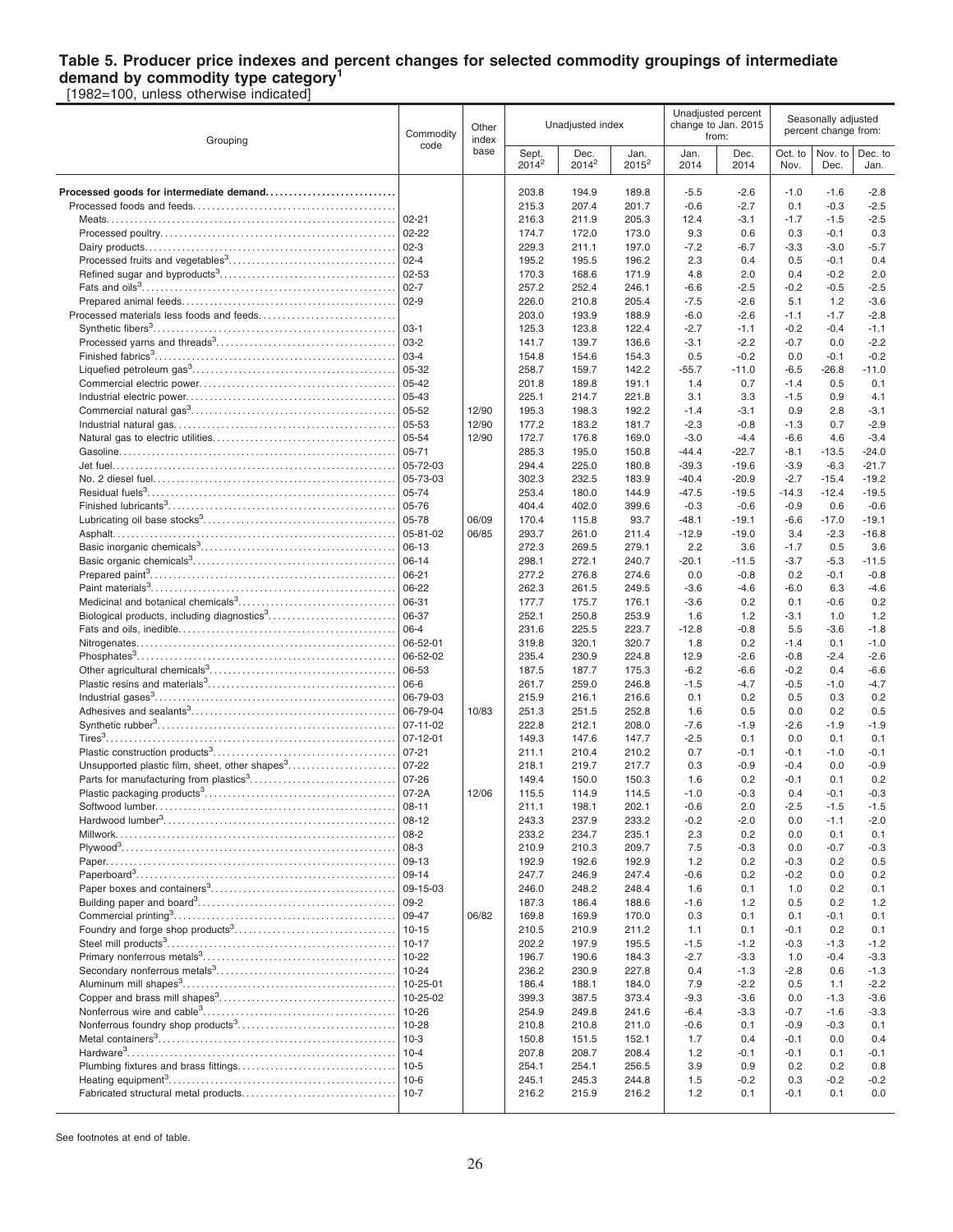#### **Table 5. Producer price indexes and percent changes for selected commodity groupings of intermediate demand by commodity type category<sup>1</sup> — Continued** [1982=100, unless otherwise indicated]

Grouping Commodity code **Other** index base Unadiusted index Unadjusted percent change to Jan. 2015 from: Seasonally adjusted percent change from: **Sept.** 2014<sup>2</sup> Dec. 2014<sup>2</sup> Jan.  $2015^2$ Jan. 2014 Dec. 2014 Oct. to Nov. Nov. to Dec. Dec. to Jan. Bolts, nuts, screws, rivets, and washers $^3$ ……………………………….| 10-81 |00/82 | 187.6 188.3 188.7 | -0.1 0.2 | 0.0 0.4 0.2 Lighting fixtures<sup>3</sup> . . . . . . . . . . . . . . . . . . . . . . . . . . . . . . . . . . . . . . . . . . . . . . . . . . . . 10-83 00/82 165.1 166.3 167.5 1.7 0.7 0.4 0.1 0.7 Fabricated ferrous wire products. . . . . . . . . . . . . . . . . . . . . . . . . . . . . . . . . . . . 10-88 06/82 221.7 224.2 222.4 0.4 -0.8 0.4 0.9 -0.8 Other miscellaneous metal products<sup>3</sup> . . . . . . . . . . . . . . . . . . . . . . . . . . . . . . . . 10-89 161.1 160.7 160.7 0.6 0.0 -0.2 0.2 0.0 Fluid power equipment<sup>3</sup> . . . . . . . . . . . . . . . . . . . . . . . . . . . . . . . . . . . . . . . . . . . . . 11-43 242.1 243.0 243.3 0.9 0.1 0.0 0.2 0.1 Mechanical power transmission equipment<sup>3</sup> . . . . . . . . . . . . . . . . . . . . . . . . . . 11-45 257.9 258.1 258.7 0.9 0.2 0.0 0.0 0.2 Air conditioning and refrigeration equipment<sup>3</sup> . . . . . . . . . . . . . . . . . . . . . . . . . 11-48 178.3 178.6 178.6 1.7 0.0 -0.7 1.0 0.0 Metal valves, except fluid power. . . . . . . . . . . . . . . . . . . . . . . . . . . . . . . . . . . . . 11-49-02 12/82 295.2 297.4 297.4 2.1 0.0 0.3 0.1 -0.4 Ball and roller bearings. . . . . . . . . . . . . . . . . . . . . . . . . . . . . . . . . . . . . . . . . . . . . 11-49-05 255.1 255.6 254.2 1.5 -0.5 0.4 0.2 -0.4 Wiring devices<sup>3</sup> . . . . . . . . . . . . . . . . . . . . . . . . . . . . . . . . . . . . . . . . . . . . . . . . . . . . . 11-71 231.9 230.7 232.7 0.4 0.9 0.2 -0.7 0.9 Motors, generators, motor generator sets<sup>3</sup> . . . . . . . . . . . . . . . . . . . . . . . . . . . 11-73 211.6 212.1 212.2 0.5 0.0 0.0 0.1 0.0 Switchgear, switchboard, and industrial controls equip.<sup>3</sup>. . . . . . . . . . . . . . . 11-75 | 217.6 217.8 218.3 | -0.5 0.2 | 0.0 0.0 0.2 Electronic components and accessories<sup>3</sup> . . . . . . . . . . . . . . . . . . . . . . . . . . . . 11-78 68.6 68.5 68.6 -0.1 0.1 -0.1 0.0 0.1 Internal combustion engines<sup>3</sup> . . . . . . . . . . . . . . . . . . . . . . . . . . . . . . . . . . . . . . . . 11-94 167.3 167.4 168.3 1.0 0.5 0.0 -0.1 0.5 Machine shop products<sup>3</sup> . . . . . . . . . . . . . . . . . . . . . . . . . . . . . . . . . . . . . . . . . . . . 11-95 183.6 183.6 183.7 0.2 0.1 0.1 -0.1 0.1 Flat glass<sup>3</sup>.…………………………………………………………………| 13-11 | 123.2 123.1 | 3.4 -0.1 | 0.5 1.8 -0.1 Cement<sup>3</sup> . . . . . . . . . . . . . . . . . . . . . . . . . . . . . . . . . . . . . . . . . . . . . . . . . . . . . . . . . . . 13-22 211.3 211.8 219.5 8.4 3.6 0.0 -0.2 3.6 Concrete products. . . . . . . . . . . . . . . . . . . . . . . . . . . . . . . . . . . . . . . . . . . . . . . . . . 13-3 232.7 234.4 236.1 4.7 0.7 0.6 0.8 0.5 Asphalt felts and coatings. . . . . . . . . . . . . . . . . . . . . . . . . . . . . . . . . . . . . . . . . . . 13-6 229.5 234.6 236.9 3.4 1.0 2.0 -1.1 1.8 Paving mixtures and blocks<sup>3</sup> . . . . . . . . . . . . . . . . . . . . . . . . . . . . . . . . . . . . . . . . 13-94 325.5 327.4 326.2 1.4 -0.4 0.0 0.2 -0.4 Motor vehicle parts<sup>3</sup> . . . . . . . . . . . . . . . . . . . . . . . . . . . . . . . . . . . . . . . . . . . . . . . . 14-12 125.7 125.7 125.8 0.0 0.1 -0.1 -0.1 0.1 Aircraft engines and engine parts. . . . . . . . . . . . . . . . . . . . . . . . . . . . . . . . . . . . 14-23 12/85 220.4 220.9 222.5 1.5 0.7 0.0 0.2 -0.5 Aircraft parts and auxiliary equipment, n.e.c.<sup>3</sup> . . . . . . . . . . . . . . . . . . . . . . . . 14-25 06/85 181.7 181.7 182.5 1.3 0.4 0.0 0.0 0.4 Medical, surgical, and personal aid devices. . . . . . . . . . . . . . . . . . . . . . . . . . 15-6 174.6 174.5 175.2 0.3 0.4 -0.1 -0.2 0.3 **Unprocessed goods for intermediate demand. . . . . . . . . . . . . . . . . . . . . . . . .** 245.6 221.1 200.7 -18.4 -9.2 -1.4 -4.6 -9.4 Unprocessed foodstuffs and feedstuffs. . . . . . . . . . . . . . . . . . . . . . . . . . . . . . . . . 209.9 196.8 193.4 -2.5 -1.7 1.6 -5.7 -1.8 Wheat<sup>3</sup> . . . . . . . . . . . . . . . . . . . . . . . . . . . . . . . . . . . . . . . . . . . . . . . . . . . . . . . . . . . . . 01-21 183.0 185.3 171.8 -9.4 -7.3 0.5 4.7 -7.3  $Com... \ \, \ldots \ \, \ldots \ \, \ldots \ \, \ldots \ \, \ldots \ \, \ldots \ \, \ldots \ \, \ldots \ \, \ldots \ \, \ldots \ \, \ldots \ \, \ldots \ \, \ldots \ \, \ldots \ \, \ldots \ \, \ldots \ \, \ldots \ \, \ldots \ \, \ldots \ \, \ldots \ \, \ldots \ \, \ldots \ \, \ldots \ \, \ldots \ \, \ldots \ \, \ldots \ \, \ldots \ \, \ldots \ \, \ldots \ \, \ldots \ \, \ldots \$ Slaughter cattle<sup>3</sup> . . . . . . . . . . . . . . . . . . . . . . . . . . . . . . . . . . . . . . . . . . . . . . . . . . . . 01-31 244.2 246.2 246.6 17.7 0.2 3.3 -2.9 0.2 Slaughter hogs. . . . . . . . . . . . . . . . . . . . . . . . . . . . . . . . . . . . . . . . . . . . . . . . . . . . . 01-32 127.4 87.7 74.0 -27.5 -15.6 17.5 -33.0 -18.7 Slaughter chickens. . . . . . . . . . . . . . . . . . . . . . . . . . . . . . . . . . . . . . . . . . . . . . . . . 01-41-02 305.9 270.6 291.2 7.7 7.6 -8.9 -9.2 5.9 Slaughter turkeys. . . . . . . . . . . . . . . . . . . . . . . . . . . . . . . . . . . . . . . . . . . . . . . . . . . 01-42 225.3 205.5 191.5 0.4 -6.8 3.7 -7.2 4.0 Raw milk. . . . . . . . . . . . . . . . . . . . . . . . . . . . . . . . . . . . . . . . . . . . . . . . . . . . . . . . . . . 01-6 192.1 151.8 140.4 -20.1 -7.5 -6.9 -8.1 -6.1 Alfalfa hay. . . . . . . . . . . . . . . . . . . . . . . . . . . . . . . . . . . . . . . . . . . . . . . . . . . . . . . . . . 01-81 363.4 335.7 364.3 6.7 8.5 -3.5 -1.3 11.1 Oilseeds. . . . . . . . . . . . . . . . . . . . . . . . . . . . . . . . . . . . . . . . . . . . . . . . . . . . . . . . . . . 01-83-01 195.3 192.7 186.0 -23.3 -3.5 9.4 1.0 -4.0 Raw cane sugar and byproducts<sup>3</sup> . . . . . . . . . . . . . . . . . . . . . . . . . . . . . . . . . . . 02-52-01 148.4 146.7 150.0 10.8 2.2 -3.1 1.2 2.2 Unprocessed nonfood materials. . . . . . . . . . . . . . . . . . . . . . . . . . . . . . . . . . . . . . . 259.5 227.2 194.2 -27.9 -14.5 -3.6 -3.7 -14.9 Raw cotton<sup>3</sup> . . . . . . . . . . . . . . . . . . . . . . . . . . . . . . . . . . . . . . . . . . . . . . . . . . . . . . . . 01-51 115.8 102.5 101.4 -20.8 -1.1 -4.0 -5.6 -1.1 Hides and skins<sup>3</sup> . . . . . . . . . . . . . . . . . . . . . . . . . . . . . . . . . . . . . . . . . . . . . . . . . . . 04-1 336.2 327.3 315.2 1.4 -3.7 2.0 -2.5 -3.7 Coal. . . . . . . . . . . . . . . . . . . . . . . . . . . . . . . . . . . . . . . . . . . . . . . . . . . . . . . . . . . . . . . 05-1 196.5 195.2 200.4 -3.3 2.7 -0.4 -0.5 0.1 Natural gas<sup>3</sup> . . . . . . . . . . . . . . . . . . . . . . . . . . . . . . . . . . . . . . . . . . . . . . . . . . . . . . . . 05-31 162.8 179.5 127.7 -29.3 -28.9 -7.7 19.7 -28.9 Crude petroleum<sup>3</sup> . . . . . . . . . . . . . . . . . . . . . . . . . . . . . . . . . . . . . . . . . . . . . . . . . . . 05-61 257.2 170.0 118.0 -54.8 -30.6 -4.6 -20.5 -30.6 Logs, bolts, timber, pulpwood, and woodchips<sup>3</sup> . . . . . . . . . . . . . . . . . . . . . . 08-5 243.5 242.0 247.3 2.6 2.2 -0.6 -0.2 2.2 Wastepaper. . . . . . . . . . . . . . . . . . . . . . . . . . . . . . . . . . . . . . . . . . . . . . . . . . . . . . . . 09-12 327.8 325.2 316.6 -9.3 -2.6 2.1 -0.4 -3.1 Iron ore<sup>3</sup> . . . . . . . . . . . . . . . . . . . . . . . . . . . . . . . . . . . . . . . . . . . . . . . . . . . . . . . . . . . 10-11 130.0 130.0 133.2 -0.1 2.5 -1.8 0.9 2.5 Iron and steel scrap<sup>3</sup> . . . . . . . . . . . . . . . . . . . . . . . . . . . . . . . . . . . . . . . . . . . . . . . 10-12 548.7 473.6 475.0 -22.7 0.3 -7.4 -1.3 0.3 Nonferrous metal ores<sup>3</sup> . . . . . . . . . . . . . . . . . . . . . . . . . . . . . . . . . . . . . . . . . . . . . 10-21 12/83 320.3 300.7 296.9 -4.2 -1.3 -2.3 -0.5 -1.3 Copper base scrap<sup>3</sup> . . . . . . . . . . . . . . . . . . . . . . . . . . . . . . . . . . . . . . . . . . . . . . . . 10-23-01 531.3 501.3 483.9 -16.0 -3.5 -0.3 -1.8 -3.5 Aluminum base scrap. . . . . . . . . . . . . . . . . . . . . . . . . . . . . . . . . . . . . . . . . . . . . . . 10-23-02 255.3 257.0 255.4 15.9 -0.6 4.2 -0.7 -0.9 Construction sand, gravel, and crushed stone. . . . . . . . . . . . . . . . . . . . . . . . 13-21 290.3 291.3 294.0 3.1 0.9 0.5 0.2 0.3 **Services for intermediate demand. . . . . . . . . . . . . . . . . . . . . . . . . . . . . . . . . . . . .** 11/09 109.0 109.3 109.4 1.3 0.1 0.2 0.1 -0.2 Trade services for intermediate demand<sup>4</sup>...........................| | 11/09 | 110.9 | 111.3 112.1 | 2.6 0.7 | 0.0 0.2 0.7 Machinery and equipment parts and supplies wholesaling  $3, 3, 3, 4, 6$ . . . . . . . . . . . 57-11-02 03/09 109.1 110.7 111.8 3.9 1.0 -0.5 2.3 1.0 Building materials, paint, and hardware wholesaling<sup>3</sup>................| 57-3  $\begin{array}{|l} \n\end{array}$  03/09 | 89.4 89.4 89.9 | 0.7 1.7 | -1.3 -0.6 1.7 Metals, minerals, and ores wholesaling<sup>3</sup> . . . . . . . . . . . . . . . . . . . . . . . . . . . . . 57-4 03/09 135.2 132.9 133.5 -3.8 0.5 -0.5 -2.6 0.5 Chemicals and allied products wholesaling<sup>3</sup> . . . . . . . . . . . . . . . . . . . . . . . . . . 57-5 03/09 113.1 111.7 113.3 2.0 1.4 -0.3 -0.1 1.4 Paper and plastics products wholesaling<sup>3</sup> . . . . . . . . . . . . . . . . . . . . . . . . . . . . 57-6 03/09 115.0 114.9 115.0 3.7 0.1 0.3 0.0 0.1 Food wholesaling<sup>3</sup> . . . . . . . . . . . . . . . . . . . . . . . . . . . . . . . . . . . . . . . . . . . . . . . . . . 57-81-01 03/09 99.3 101.3 101.5 8.8 0.2 2.8 -1.6 0.2 Automotive parts, including tires, retailing<sup>3</sup>.................................. 58-61-02 | 03/09 | 108.1 106.5 107.4 | 3.7 0.8 | -1.4 -0.5 0.8 Hardware, building material, and supplies retailing. . . . . . . . . . . . . . . . . . . 58-D 03/09 112.7 110.6 111.5 0.0 0.8 1.7 -1.5 -0.1 Transportation and warehousing services for intermediate demand.  $\dots$ .  $\vert$  11/09 | 119.5 119.0 120.0 | 2.0 0.8 | -0.1 0.0 -0.3 Rail transportation of freight and mail. . . . . . . . . . . . . . . . . . . . . . . . . . . . . . . . 30-11 12/08 121.3 120.2 120.1 0.0 -0.1 -0.2 -0.1 -0.7 Truck transportation of freight. . . . . . . . . . . . . . . . . . . . . . . . . . . . . . . . . . . . . . . 30-12 06/09 115.9 115.2 114.3 0.2 -0.8 -0.1 -0.2 -0.7 Water transportation of freight<sup>3</sup> . . . . . . . . . . . . . . . . . . . . . . . . . . . . . . . . . . . . . . 30-13 06/09 124.7 123.7 122.1 2.2 -1.3 -2.0 -2.4 -1.3 Air transportation of freight<sup>3</sup> . . . . . . . . . . . . . . . . . . . . . . . . . . . . . . . . . . . . . . . . . 30-14 12/08 116.0 113.3 113.2 -2.3 -0.1 -1.9 0.4 -0.1 Pipeline transportation of petroleum products<sup>3</sup>................................. 30-15-01 | 06/09 | 146.6 147.4 148.0 | 5.6 0.4 | 0.0 0.8 0.4 U.S. Postal Service<sup>3</sup> . . . . . . . . . . . . . . . . . . . . . . . . . . . . . . . . . . . . . . . . . . . . . . . . 30-16-01 06/89 213.9 213.9 213.9 5.4 0.0 0.0 0.0 0.0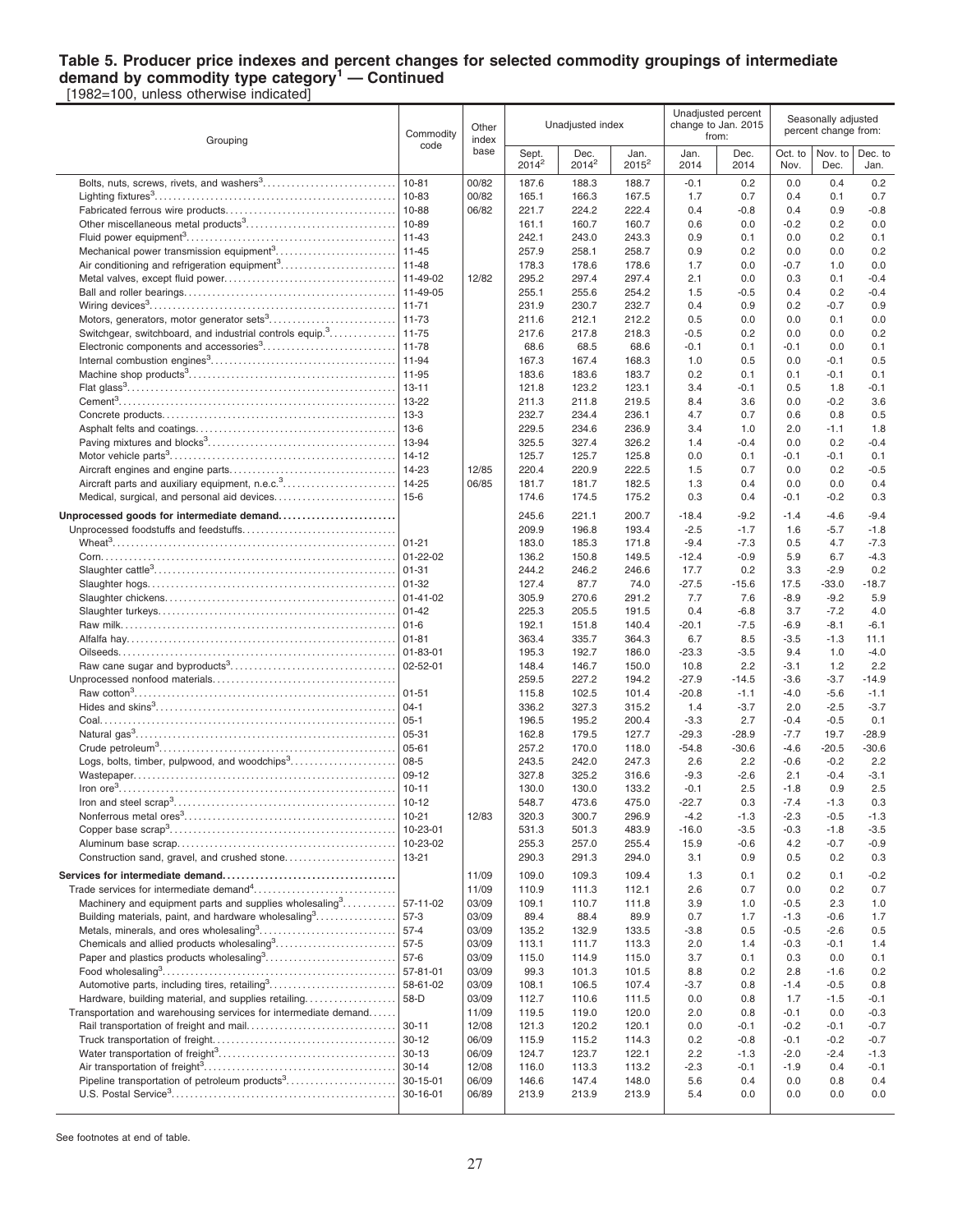#### **Table 5. Producer price indexes and percent changes for selected commodity groupings of intermediate demand by commodity type category<sup>1</sup> — Continued** [1982=100, unless otherwise indicated]

Grouping Commodity code **Other** index base Unadiusted index Unadjusted percent change to Jan. 2015 from: Seasonally adjusted percent change from: **Sept.** 2014<sup>2</sup> Dec. 2014<sup>2</sup> Jan.  $2015^2$ Jan. 2014 Dec. 2014 Oct. to Nov. Nov. to Dec. Dec. to Jan. Courier and messenger services, except air mail. . . . . . . . . . . . . . . . . . . . . 30-16-02 04/09 139.4 138.9 146.9 5.5 5.8 0.3 0.3 0.6 Air mail and package delivery services, excluding by USPS. . . . . . . . . . 30-16-03 04/09 147.0 144.4 149.3 1.5 3.4 0.1 -0.6 -0.3 Transportation of passengers (partial). . . . . . . . . . . . . . . . . . . . . . . . . . . . . . . 30-2 06/09 124.1 125.6 125.2 0.2 -0.3 -0.8 0.2 -1.3 Services related to water transportation<sup>3</sup> . . . . . . . . . . . . . . . . . . . . . . . . . . . . . 31-1 06/09 114.2 113.8 113.8 0.6 0.0 -0.1 0.3 0.0 Arrangement of freight and cargo<sup>3</sup> . . . . . . . . . . . . . . . . . . . . . . . . . . . . . . . . . . . 31-31 12/08 106.7 106.3 106.3 0.2 0.0 -0.4 0.1 0.0 Warehousing, storage, and related services<sup>3</sup> . . . . . . . . . . . . . . . . . . . . . . . . . 32-1 12/08 97.7 97.6 98.1 1.4 0.5 0.0 0.0 0.5 Services less trade, transportation, and warehousing for intermediate demand. . . . . . . . . . . . . . . . . . . . . . . . . . . . . . . . . . . . . . . . . . . . . . . . . . . . . . . . . . . . 11/09 106.5 107.0 106.8 0.8 -0.2 0.5 0.0 -0.4 Network compensation from broadcast TV, cable TV, radio<sup>3</sup>......... . . . . . . . . . 35 | 06/09 | 115.1 115.1 117.7 | 6.8 2.3 | 4.5 0.0 2.3 Advertising space sales in periodicals and newspapers. . . . . . . . . . . . . . . 36-11 06/09 104.9 105.1 105.1 1.2 0.0 0.0 0.2 -1.0 Advertising space sales in directories and mail lists. . . . . . . . . . . . . . . . . . 36-12 12/08 109.2 109.2 109.2 -0.3 0.0 0.0 0.1 -0.1 Television advertising time sales. . . . . . . . . . . . . . . . . . . . . . . . . . . . . . . . . . . . 36-2 06/09 107.7 113.5 107.2 -3.8 -5.6 1.0 -2.7 -3.4 Radio advertising time sales<sup>3</sup> . . . . . . . . . . . . . . . . . . . . . . . . . . . . . . . . . . . . . . . 36-3 03/09 100.7 104.2 93.6 -4.8 -10.2 -0.7 3.5 -10.2 Internet advertising space sales, excluding Internet ads sold by print publishers<sup>3</sup> . . . . . . . . . . . . . . . . . . . . . . . . . . . . . . . . . . . . . . . . . . . . . . . . . . . . . . . 36-5 12/09 84.8 87.1 80.7 -6.3 -7.3 0.6 2.0 -7.3 Business wired telecommunication services<sup>3</sup> . . . . . . . . . . . . . . . . . . . . . . . . . 37-12 06/09 95.8 95.6 95.9 0.0 0.3 0.0 -0.1 0.3 Cellular phone and other wireless telecommunication services........ 37-21  $\vert$  03/09  $\vert$  84.1 83.8 81.9  $\vert$  -5.3 -2.3 -0.4 -0.2 -2.0 Cable and satellite subscriber services. . . . . . . . . . . . . . . . . . . . . . . . . . . . . . 37-3 12/08 111.1 111.2 111.7 0.7 0.4 0.2 0.0 0.1 Bundled wired telecommunication access services<sup>3</sup> . . . . . . . . . . . . . 37-5 |12/11 | 100.5 101.2 102.1 | 1.7 0.9 | 1.9 -1.2 0.9 Data processing and related services<sup>3</sup> . . . . . . . . . . . . . . . . . . . . . . . . . . . . . . . 38-1 06/09 100.7 100.7 100.7 -0.1 0.0 0.1 0.0 0.0 Business loans (partial)<sup>3</sup> . . . . . . . . . . . . . . . . . . . . . . . . . . . . . . . . . . . . . . . . . . . . 39-11 04/09 194.8 187.8 194.4 -9.6 3.5 5.3 -5.6 3.5 Deposit services (partial)<sup>3</sup> . . . . . . . . . . . . . . . . . . . . . . . . . . . . . . . . . . . . . . . . . . . 39-2 04/09 62.4 61.1 61.8 5.1 1.1 -0.3 -1.3 1.1 Other credit intermediation, incl. trust services (partial)<sup>3</sup>..............| 39-3 | 04/09 | 106.6 104.8 104.4 | 1.4 -0.4 | -1.4 0.4 -0.4 Securities brokerage, dealing, investment advice, and related<sup>3</sup>....... ........|40-11 |06/09 | 101.9 106.2 101.4 | 0.2 -4.5 | -2.1 5.0 -4.5 Portfolio management<sup>3</sup> . . . . . . . . . . . . . . . . . . . . . . . . . . . . . . . . . . . . . . . . . . . . . . 40-2 12/08 178.3 181.4 180.4 6.6 -0.6 1.2 1.5 -0.6 Investment banking<sup>3</sup> . . . . . . . . . . . . . . . . . . . . . . . . . . . . . . . . . . . . . . . . . . . . . . . . 40-3 12/08 142.1 144.2 143.2 6.6 -0.7 1.5 0.0 -0.7 Life insurance. . . . . . . . . . . . . . . . . . . . . . . . . . . . . . . . . . . . . . . . . . . . . . . . . . . . . . 41-11-01 03/09 103.7 103.8 103.7 0.0 -0.1 0.1 -0.5 -0.1 Health and medical insurance. . . . . . . . . . . . . . . . . . . . . . . . . . . . . . . . . . . . . . . 41-11-03 03/09 116.5 116.4 116.5 0.1 0.1 0.2 0.1 -0.9 Property and casualty insurance. . . . . . . . . . . . . . . . . . . . . . . . . . . . . . . . . . . . . 41-11-04 03/09 110.5 110.6 110.7 0.9 0.1 0.0 0.2 0.1 Annuities<sup>3</sup> . . . . . . . . . . . . . . . . . . . . . . . . . . . . . . . . . . . . . . . . . . . . . . . . . . . . . . . . . . 41-2 03/09 111.0 109.3 109.6 0.1 0.3 0.5 -1.5 0.3 Commissions from sales of insurance<sup>3</sup> . . . . . . . . . . . . . . . . . . . . . . . . . . . . . . 42-1 06/09 102.6 102.6 102.8 0.7 0.2 -0.1 0.0 0.2 Nonresidential real estate rents. . . . . . . . . . . . . . . . . . . . . . . . . . . . . . . . . . . . . 43-11 06/09 105.4 106.1 106.2 2.5 0.1 0.8 -0.3 0.1 Nonresidential property sales and leases<sup>3</sup> . . . . . . . . . . . . . . . . . . . . . . . . . . . 43-12 12/08 107.3 108.9 109.8 4.6 0.8 2.6 -1.1 0.8 Residential property management fees<sup>3</sup> . . . . . . . . . . . . . . . . . . . . . . . . . . . . . 43-22 12/08 106.2 106.5 106.8 1.2 0.3 0.2 0.0 0.3 Passenger car rental. . . . . . . . . . . . . . . . . . . . . . . . . . . . . . . . . . . . . . . . . . . . . . . . 44-1 03/09 96.7 91.2 95.8 -0.1 5.0 -1.3 -1.1 5.0 Truck, utility trailer, and RV rental and leasing<sup>3</sup>…………………. | 44-2 | 06/09 | 107.0 106.2 106.2 | 1.3 0.0 | 0.0 -0.7 0.0 Metal treatment services<sup>3</sup> . . . . . . . . . . . . . . . . . . . . . . . . . . . . . . . . . . . . . . . . . . . 59-1 12/84 180.4 180.7 180.8 2.0 0.1 0.2 0.1 0.1 Construction, mining, and forestry machinery and equipment rental and leasing<sup>3</sup> . . . . . . . . . . . . . . . . . . . . . . . . . . . . . . . . . . . . . . . . . . . . . . . . . . . . . . 44-3 03/09 101.7 102.8 101.5 3.5 -1.3 -0.1 0.9 -1.3 Legal services. . . . . . . . . . . . . . . . . . . . . . . . . . . . . . . . . . . . . . . . . . . . . . . . . . . . . . 45-1 03/09 117.1 117.1 118.3 1.9 1.0 0.2 0.3 -0.6 Accounting services (partial). . . . . . . . . . . . . . . . . . . . . . . . . . . . . . . . . . . . . . . . 45-2 06/09 103.5 103.7 104.3 2.7 0.6 -0.1 0.1 0.1 Architectural and engineering services. . . . . . . . . . . . . . . . . . . . . . . . . . . . . . . 45-3 06/09 106.1 106.3 107.0 2.1 0.7 0.1 -0.1 0.7 Management, scientific, and technical consulting<sup>3</sup> . . . . . . . . . . . . . . . . . . . . 45-4 06/09 103.1 105.0 104.0 0.5 -1.0 0.2 -0.7 -1.0 Advertising and related services (partial)<sup>3</sup> . . . . . . . . . . . . . . . . . . . . . . . . . . . . 45-5 12/08 104.9 104.9 105.0 0.3 0.1 0.1 0.0 0.1 Permanent placement services<sup>3</sup> . . . . . . . . . . . . . . . . . . . . . . . . . . . . . . . . . . . . . 46-1 03/09 110.7 111.9 111.7 7.1 -0.2 -0.1 0.4 -0.2 Executive search services<sup>3</sup> . . . . . . . . . . . . . . . . . . . . . . . . . . . . . . . . . . . . . . . . . . 46-2 12/08 99.1 99.1 99.1 0.0 0.0 0.0 0.0 0.0 Staffing services<sup>3</sup> . . . . . . . . . . . . . . . . . . . . . . . . . . . . . . . . . . . . . . . . . . . . . . . . . . . 46-3 06/09 106.3 106.7 107.4 2.1 0.7 -0.6 0.5 0.7 Security guard services<sup>3</sup> . . . . . . . . . . . . . . . . . . . . . . . . . . . . . . . . . . . . . . . . . . . . 48-1 03/09 103.9 104.3 104.6 2.4 0.3 0.4 -0.3 0.3 Janitorial services<sup>3</sup> . . . . . . . . . . . . . . . . . . . . . . . . . . . . . . . . . . . . . . . . . . . . . . . . . . 49-1 03/09 107.3 107.2 107.2 1.7 0.0 0.0 0.0 0.0 Waste collection. . . . . . . . . . . . . . . . . . . . . . . . . . . . . . . . . . . . . . . . . . . . . . . . . . . . 50-1 12/08 115.5 115.3 115.6 2.3 0.3 0.0 0.0 0.0 Traveler accommodation services. . . . . . . . . . . . . . . . . . . . . . . . . . . . . . . . . . . 53-11 06/09 110.6 102.9 105.7 4.1 2.7 0.5 -0.7 0.8 Commercial and industrial machinery and equipment repair and maintenance<sup>3</sup> . . . . . . . . . . . . . . . . . . . . . . . . . . . . . . . . . . . . . . . . . . . . . . . . . . . . 55-1 03/09 115.2 115.4 116.6 2.2 1.0 0.0 0.0 1.0 Aircraft repair and maintenance. . . . . . . . . . . . . . . . . . . . . . . . . . . . . . . . . . . . . 55-4 04/09 110.7 110.6 113.5 3.4 2.6 0.3 0.1 2.1 **Construction for intermediate demand. . . . . . . . . . . . . . . . . . . . . . . . . . . . . . . .** 11/09 108.4 108.9 109.1 2.0 0.2 0.4 0.0 -0.5 Maintenance and repair of non-residential buildings (partial)............. 80-2 | 12/10 | 109.6 110.1 110.2 | 1.9 0.1 | 0.3 0.1 -0.5

<sup>1</sup> Further information about the Final Demand-Intermediate Demand Aggregation system is available online at http://www.bls.gov/ppi/fdidaggregation.htm

<sup>2</sup> The indexes for September 2014 have been recalculated to incorporate late reports and corrections by respondents. All indexes are subject to revision 4 months after original publication.

<sup>3</sup> Not seasonally adjusted.

<sup>4</sup> Trade indexes measure changes in margins received by wholesalers and retailers.

″-″ Data not available.

NOTE: The term ″(partial)″ denotes incomplete coverage of the index category.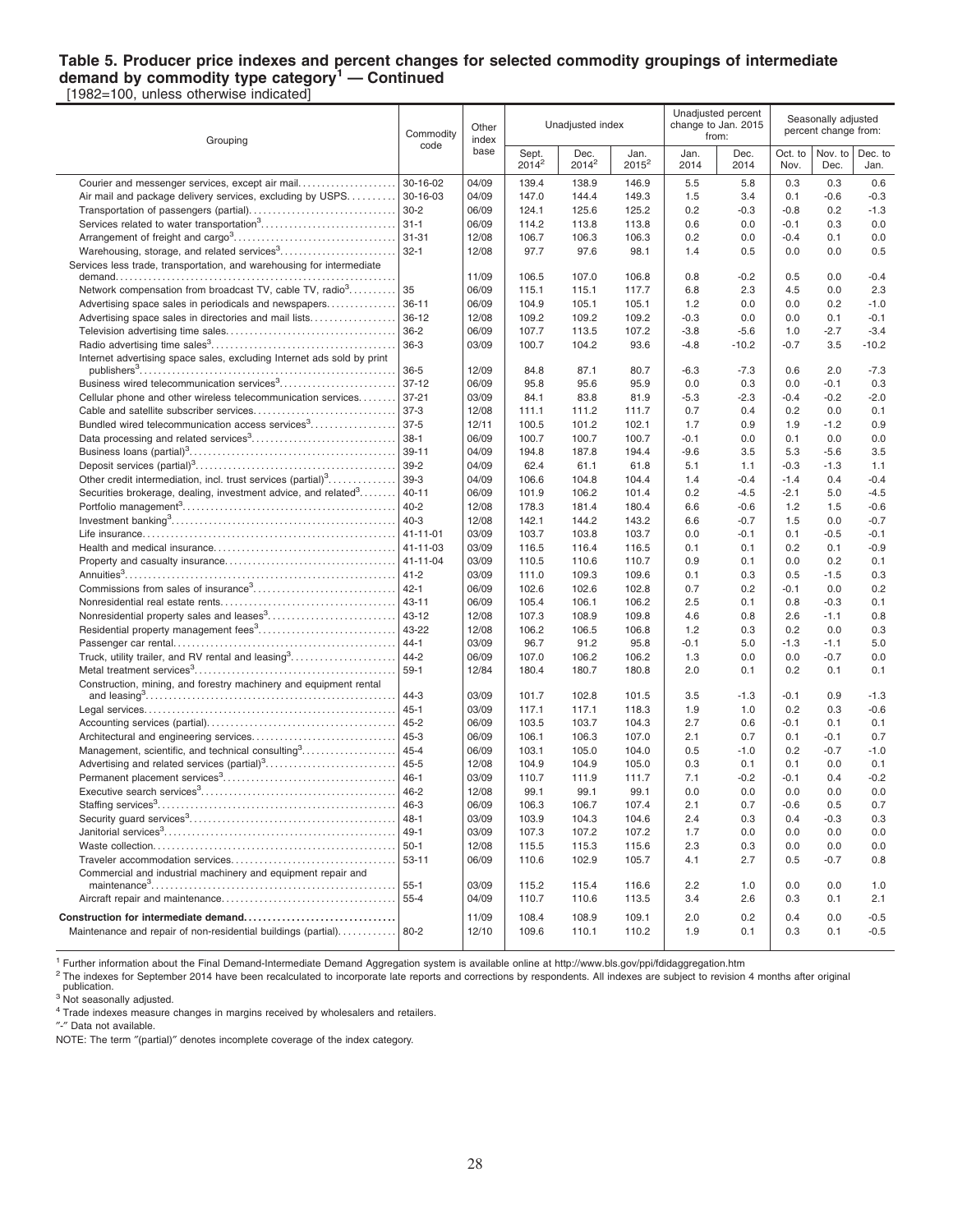### **Table 6. Producer price indexes and percent changes for selected commodity groupings of intermediate demand by production flow category<sup>1</sup>**

[1982=100, unless otherwise indicated]

| Grouping                                                                            | Commodity<br>code     | Other<br>index |                   | Unadjusted index |                  |                    | Unadjusted percent<br>change to Jan.<br>2015 from: |                  | Seasonally adjusted<br>percent change from: |                    |
|-------------------------------------------------------------------------------------|-----------------------|----------------|-------------------|------------------|------------------|--------------------|----------------------------------------------------|------------------|---------------------------------------------|--------------------|
|                                                                                     |                       | base           | Sept.<br>$2014^2$ | Dec.<br>$2014^2$ | Jan.<br>$2015^2$ | Jan.<br>2014       | Dec.<br>2014                                       | Oct. to<br>Nov.  | Nov. to<br>Dec.                             | Dec. to<br>Jan.    |
|                                                                                     |                       | 11/09          | 111.8             | 110.3            | 109.7            | $-0.5$             | $-0.5$                                             | $-0.2$           | $-0.3$                                      | $-0.7$             |
|                                                                                     |                       | 04/10          | 111.3             | 108.0            | 106.8            | $-2.6$             | $-1.1$                                             | $-0.5$           | $-0.9$                                      | $-1.3$             |
|                                                                                     | $ 01-2 $              |                | 148.7             | 161.5            | 157.2            | $-11.3$            | $-2.7$                                             | 5.1              | 6.5                                         | $-2.7$             |
|                                                                                     | $02 - 21$             |                | 216.3             | 211.9            | 205.3            | 12.4               | $-3.1$                                             | $-1.7$           | $-1.5$                                      | $-2.5$             |
|                                                                                     | $02 - 23$             |                | 329.8             | 312.0            | 357.9            | 4.3                | 14.7                                               | $-2.8$           | 0.6                                         | 10.1               |
|                                                                                     | $02-3$                |                | 229.3             | 211.1            | 197.0            | $-7.2$             | $-6.7$                                             | $-3.3$           | $-3.0$                                      | $-5.7$             |
|                                                                                     | 05-42                 |                | 201.8             | 189.8            | 191.1            | 1.4                | 0.7                                                | $-1.4$           | 0.5                                         | 0.1                |
|                                                                                     | $05 - 52$             | 12/90          | 195.3             | 198.3            | 192.2            | $-1.4$             | $-3.1$                                             | 0.9              | 2.8                                         | $-3.1$             |
|                                                                                     | 05-71                 |                | 285.3             | 195.0            | 150.8            | $-44.4$            | $-22.7$                                            | $-8.1$           | $-13.5$                                     | $-24.0$            |
|                                                                                     | 05-72-03              |                | 294.4             | 225.0            | 180.8            | $-39.3$            | $-19.6$                                            | $-3.9$           | $-6.3$                                      | $-21.7$            |
|                                                                                     | 05-73-03<br>$06 - 14$ |                | 302.3<br>298.1    | 232.5<br>272.1   | 183.9<br>240.7   | $-40.4$<br>$-20.1$ | $-20.9$<br>$-11.5$                                 | $-2.7$<br>$-3.7$ | $-15.4$<br>$-5.3$                           | $-19.2$<br>$-11.5$ |
|                                                                                     | $06 - 21$             |                | 277.2             | 276.8            | 274.6            | 0.0                | $-0.8$                                             | 0.2              | $-0.1$                                      | $-0.8$             |
|                                                                                     | 06-31                 |                | 177.7             | 175.7            | 176.1            | $-3.6$             | 0.2                                                | 0.1              | $-0.6$                                      | 0.2                |
|                                                                                     | 06-37-19              | 06/09          | 117.9             | 118.6            | 118.1            | 1.6                | $-0.4$                                             | $-0.2$           | 0.5                                         | $-0.4$             |
|                                                                                     | 06-38                 | 06/01          | 197.6             | 200.7            | 206.8            | 7.3                | 3.0                                                | 1.1              | 0.5                                         | 1.0                |
|                                                                                     | $07 - 21$             | 00/82          | 211.1             | 210.4            | 210.2            | 0.7                | $-0.1$                                             | $-0.1$           | $-1.0$                                      | $-0.1$             |
| Unsupported plastic film, sheet, and other shapes <sup>3</sup>                      | $07 - 22$             |                | 218.1             | 219.7            | 217.7            | 0.3                | $-0.9$                                             | $-0.4$           | 0.0                                         | $-0.9$             |
|                                                                                     | $07 - 26$             |                | 149.4             | 150.0            | 150.3            | 1.6                | 0.2                                                | $-0.1$           | 0.1                                         | 0.2                |
|                                                                                     |                       | 12/06          | 115.5             | 114.9            | 114.5            | $-1.0$             | $-0.3$                                             | 0.4              | $-0.1$                                      | $-0.3$             |
|                                                                                     | $08-1$                | 00/82          | 218.7             | 208.9            | 209.5            | $-0.5$             | 0.3                                                | $-1.3$           | $-1.1$                                      | $-1.4$             |
|                                                                                     | 08-2                  |                | 233.2             | 234.7            | 235.1            | 2.3                | 0.2                                                | 0.0              | 0.1                                         | 0.1                |
|                                                                                     | $ 09-15-01$           |                | 182.9             | 182.1            | 182.3            | $-1.4$             | 0.1                                                | 0.1              | $-0.4$                                      | 0.1                |
|                                                                                     | 09-15-03              |                | 246.0             | 248.2            | 248.4            | 1.6                | 0.1                                                | 1.0              | 0.2                                         | 0.1                |
|                                                                                     | 09-47                 | 06/82          | 169.8             | 169.9            | 170.0            | 0.3                | 0.1                                                | 0.1              | $-0.1$                                      | 0.1                |
|                                                                                     | $10 - 17$             |                | 202.2             | 197.9            | 195.5            | $-1.5$             | $-1.2$                                             | $-0.3$           | $-1.3$                                      | $-1.2$             |
|                                                                                     | $10 - 26$             |                | 254.9             | 249.8            | 241.6            | $-6.4$             | $-3.3$                                             | $-0.7$           | $-1.6$                                      | $-3.3$             |
|                                                                                     | $10-7$                |                | 216.2             | 215.9            | 216.2            | 1.2                | 0.1                                                | $-0.1$           | 0.1                                         | 0.0                |
|                                                                                     | 10-89                 |                | 161.1             | 160.7            | 160.7            | 0.6                | 0.0                                                | $-0.2$           | 0.2                                         | 0.0                |
| Air conditioning and refrigeration equipment <sup>3</sup>                           | $11 - 48$             |                | 178.3             | 178.6            | 178.6            | 1.7                | 0.0                                                | $-0.7$           | 1.0                                         | 0.0                |
|                                                                                     |                       |                | 68.6              | 68.5             | 68.6             | $-0.1$             | 0.1                                                | $-0.1$           | 0.0                                         | 0.1                |
| Miscellaneous electrical machinery and equipment <sup>3</sup>                       | 11-79                 |                | 117.6             | 117.5            | 117.7            | $-0.4$             | 0.2                                                | 0.0              | $-0.1$                                      | 0.2<br>0.5         |
|                                                                                     |                       |                | 167.3<br>183.6    | 167.4<br>183.6   | 168.3<br>183.7   | 1.0<br>0.2         | 0.5<br>0.1                                         | 0.0<br>0.1       | $-0.1$<br>$-0.1$                            | 0.1                |
|                                                                                     |                       |                | 256.3             | 257.2            | 261.4            | 4.5                | 1.6                                                | 0.4              | 0.1                                         | 1.2                |
|                                                                                     |                       |                | 232.7             | 234.4            | 236.1            | 4.7                | 0.7                                                | 0.6              | 0.8                                         | 0.5                |
| Prepared asphalt, tar roofing and siding products  13-61                            |                       |                | 218.7             | 226.7            | 230.6            | 4.2                | 1.7                                                | 2.2              | $-0.6$                                      | 2.7                |
|                                                                                     | 13-94                 |                | 325.5             | 327.4            | 326.2            | 1.4                | $-0.4$                                             | 0.0              | 0.2                                         | $-0.4$             |
|                                                                                     | $14 - 12$             |                | 125.7             | 125.7            | 125.8            | 0.0                | 0.1                                                | $-0.1$           | $-0.1$                                      | 0.1                |
|                                                                                     | 14-23                 | 12/85          | 220.4             | 220.9            | 222.5            | 1.5                | 0.7                                                | 0.0              | 0.2                                         | $-0.5$             |
| Aircraft parts and auxiliary equipment, n.e.c. <sup>3</sup>                         | 14-25                 | 06/85          | 181.7             | 181.7            | 182.5            | 1.3                | 0.4                                                | 0.0              | 0.0                                         | 0.4                |
|                                                                                     | $15-6$                |                | 174.6             | 174.5            | 175.2            | 0.3                | 0.4                                                | $-0.1$           | $-0.2$                                      | 0.3                |
|                                                                                     |                       | 04/10          | 108.3             | 108.8            | 109.0            | 1.8                | 0.2                                                | 0.1              | 0.4                                         | 0.0                |
|                                                                                     | $30 - 12$             | 06/09          | 115.9             | 115.2            | 114.3            | 0.2                | $-0.8$                                             | $-0.1$           | $-0.2$                                      | $-0.7$             |
| Courier, messenger, and U.S. postal services                                        | $30 - 16$             | 06/09          | 128.9             | 128.2            | 131.8            | 4.5                | 2.8                                                | 0.2              | 0.2                                         | 0.0                |
|                                                                                     | $32 - 1$              | 12/08          | 97.7              | 97.6             | 98.1             | 1.4                | 0.5                                                | 0.0              | 0.0                                         | 0.5                |
| Advertising space sales in periodicals and newspapers] 36-11                        |                       | 06/09          | 104.9             | 105.1            | 105.1            | 1.2                | 0.0                                                | 0.0              | 0.2                                         | $-1.0$             |
|                                                                                     |                       | 06/09          | 95.8              | 95.6             | 95.9             | 0.0                | 0.3                                                | 0.0              | $-0.1$                                      | 0.3                |
|                                                                                     |                       | 06/09<br>06/09 | 86.1<br>100.7     | 85.7<br>100.7    | 83.9<br>100.7    | $-5.2$<br>$-0.1$   | $-2.1$<br>0.0                                      | $-0.3$<br>0.1    | $-0.3$<br>0.0                               | -2.0<br>0.0        |
|                                                                                     |                       | 04/09          | 194.8             | 187.8            | 194.4            | $-9.6$             | 3.5                                                | 5.3              | -5.6                                        | 3.5                |
|                                                                                     | $39 - 2$              | 04/09          | 62.4              | 61.1             | 61.8             | 5.1                | 1.1                                                | $-0.3$           | $-1.3$                                      | 1.1                |
| Securities brokerage, dealing, investment advice, and related services <sup>3</sup> | $40 - 11$             | 06/09          | 101.9             | 106.2            | 101.4            | 0.2                | $-4.5$                                             | $-2.1$           | 5.0                                         | -4.5               |
|                                                                                     | $40 - 2$              | 12/08          | 178.3             | 181.4            | 180.4            | 6.6                | $-0.6$                                             | $1.2$            | 1.5                                         | $-0.6$             |
|                                                                                     | $40 - 3$              | 12/08          | 142.1             | 144.2            | 143.2            | 6.6                | $-0.7$                                             | 1.5              | 0.0                                         | -0.7               |
|                                                                                     | $41 - 11$             | 06/09          | 111.0             | 111.1            | 111.2            | 0.5                | 0.1                                                | 0.1              | 0.0                                         | -0.1               |
|                                                                                     | 41-2                  | 03/09          | 111.0             | 109.3            | 109.6            | 0.1                | 0.3                                                | 0.5              | $-1.5$                                      | 0.3                |
|                                                                                     | $43 - 11$             | 06/09          | 105.4             | 106.1            | 106.2            | 2.5                | 0.1                                                | 0.8              | -0.3                                        | 0.1                |
|                                                                                     |                       | 12/08          | 107.3             | 108.9            | 109.8            | 4.6                | 0.8                                                | 2.6              | $-1.1$                                      | 0.8                |
|                                                                                     | 43-13                 | 12/08          | 92.4              | 92.0             | 92.1             | $-2.1$             | 0.1                                                | 0.0              | 0.7                                         | 0.1                |
|                                                                                     | 43-22                 | 12/08          | 106.2             | 106.5            | 106.8            | 1.2                | 0.3                                                | 0.2              | 0.0                                         | 0.3                |
| Construction, mining, and forestry machinery and equipment rental and               |                       |                |                   |                  |                  |                    |                                                    |                  |                                             |                    |
|                                                                                     | $44 - 3$              | 03/09          | 101.7             | 102.8            | 101.5            | 3.5                | -1.3                                               | -0.1             | 0.9                                         | $-1.3$             |
|                                                                                     | $45 - 1$              | 03/09          | 117.1             | 117.1            | 118.3            | 1.9                | 1.0                                                | 0.2              | 0.3                                         | $-0.6$             |
|                                                                                     | $45 - 2$              | 06/09          | 103.5             | 103.7            | 104.3            | 2.7                | 0.6                                                | $-0.1$           | 0.1                                         | 0.1                |
|                                                                                     | $45 - 3$              | 06/09          | 106.1             | 106.3            | 107.0            | 2.1                | 0.7                                                | 0.1              | $-0.1$                                      | 0.7                |
| Management, scientific, and technical consulting <sup>3</sup>                       | $45 - 4$              | 06/09          | 103.1             | 105.0            | 104.0            | 0.5                | $-1.0$                                             | 0.2              | $-0.7$                                      | $-1.0$             |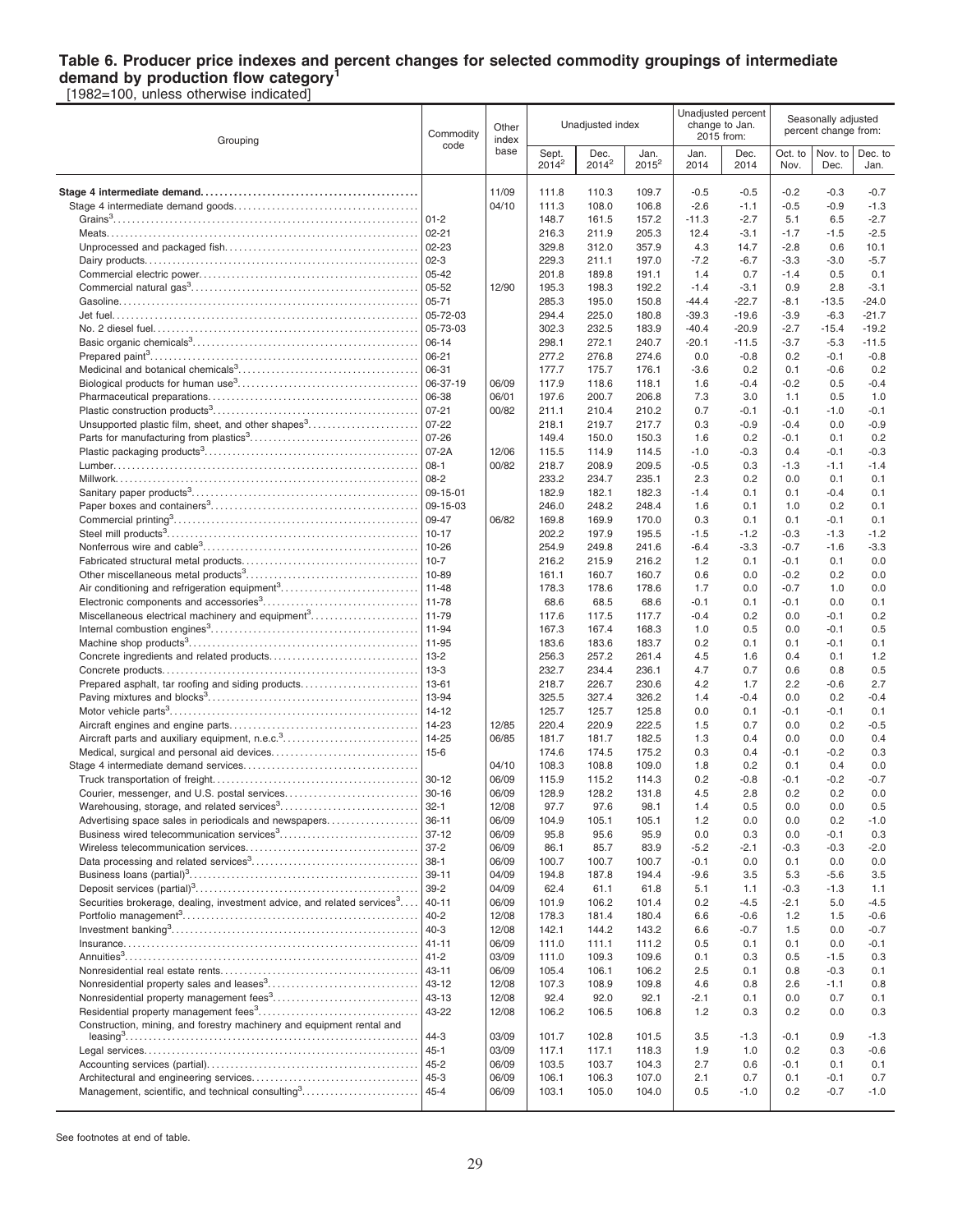#### **Table 6. Producer price indexes and percent changes for selected commodity groupings of intermediate demand by production flow category<sup>1</sup> — Continued** [1982=100, unless otherwise indicated]

Dec. to Jan.

Grouping Commodity code **Other** index base Unadiusted index Unadjusted percent change to Jan. 2015 from: Seasonally adjusted percent change from: **Sept.**  $2014^2$ Dec.  $2014^2$ Jan. 2015<sup>2</sup> Jan. 2014 Dec. 2014 Oct. to Nov. Nov. to Dec. Advertising agency services<sup>3</sup> . . . . . . . . . . . . . . . . . . . . . . . . . . . . . . . . . . . . . . . . . . . . . 45-51 12/08 104.9 104.9 105.0 0.3 0.1 0.1 0.0 0.1 Staffing services<sup>3</sup> . . . . . . . . . . . . . . . . . . . . . . . . . . . . . . . . . . . . . . . . . . . . . . . . . . . . . . . . 46-3 06/09 106.3 106.7 107.4 2.1 0.7 -0.6 0.5 0.7 Janitorial services<sup>3</sup> . . . . . . . . . . . . . . . . . . . . . . . . . . . . . . . . . . . . . . . . . . . . . . . . . . . . . . 49-1 03/09 107.3 107.2 107.2 1.7 0.0 0.0 0.0 0.0 Commercial and industrial machinery and equipment repair and maintenance<sup>3</sup> . . . . . . . . . . . . . . . . . . . . . . . . . . . . . . . . . . . . . . . . . . . . . . . . . . . . . . . . . 55-1 03/09 115.2 115.4 116.6 2.2 1.0 0.0 0.0 1.0 Aircraft repair and maintenance. . . . . . . . . . . . . . . . . . . . . . . . . . . . . . . . . . . . . . . . . . 55-4 04/09 110.7 110.6 113.5 3.4 2.6 0.3 0.1 2.1 Machinery and equipment parts and supplies wholesaling  $3, 3, 3, 4, 5, 6, 6$ . . . . . . . . . . . . . . . 57-11-02 | 03/09 | 109.1 110.7 111.8 | 3.9 1.0 | -0.5 2.3 1.0 Building materials, paint, and hardware wholesaling<sup>3</sup> . . . . . . . . . . . . . . . . . . . . . . 57-3 03/09 89.4 88.4 89.9 0.7 1.7 -1.3 -0.6 1.7 Metals, minerals, and ores wholesaling<sup>3</sup> . . . . . . . . . . . . . . . . . . . . . . . . . . . . . . . . . . 57-4 03/09 135.2 132.9 133.5 -3.8 0.5 -0.5 -2.6 0.5 Chemicals and allied products wholesaling<sup>3</sup> . . . . . . . . . . . . . . . . . . . . . . . . . . . . . . 57-5 03/09 113.1 111.7 113.3 2.0 1.4 -0.3 -0.1 1.4 Paper and plastics products wholesaling<sup>3</sup> . . . . . . . . . . . . . . . . . . . . . . . . . . . . . . . . . 57-6 03/09 115.0 114.9 115.0 3.7 0.1 0.3 0.0 0.1 Food and alcohol wholesaling<sup>3</sup> . . . . . . . . . . . . . . . . . . . . . . . . . . . . . . . . . . . . . . . . . . . 57-8 06/09 101.8 103.4 103.8 8.4 0.4 2.3 -1.6 0.4 Metal treatment services<sup>3</sup> . . . . . . . . . . . . . . . . . . . . . . . . . . . . . . . . . . . . . . . . . . . . . . . . 59-1 12/84 180.4 180.7 180.8 2.0 0.1 0.2 0.1 0.1 **Stage 3 intermediate demand. . . . . . . . . . . . . . . . . . . . . . . . . . . . . . . . . . . . . . . . . . . . . .** 11/09 117.8 114.0 111.3 -3.3 -2.4 -0.3 -1.9 -2.4 Stage 3 intermediate demand goods. . . . . . . . . . . . . . . . . . . . . . . . . . . . . . . . . . . . . . . 04/10 117.8 110.8 105.8 -6.8 -4.5 -0.9 -3.2 -4.2 Corn. . . . . . . . . . . . . . . . . . . . . . . . . . . . . . . . . . . . . . . . . . . . . . . . . . . . . . . . . . . . . . . . . . . . 01-22-02 136.2 150.8 149.5 -12.4 -0.9 5.9 6.7 -4.3 Slaughter cattle<sup>3</sup> . . . . . . . . . . . . . . . . . . . . . . . . . . . . . . . . . . . . . . . . . . . . . . . . . . . . . . . . . 01-31 244.2 246.2 246.6 17.7 0.2 3.3 -2.9 0.2 Slaughter hogs. . . . . . . . . . . . . . . . . . . . . . . . . . . . . . . . . . . . . . . . . . . . . . . . . . . . . . . . . . 01-32 127.4 87.7 74.0 -27.5 -15.6 17.5 -33.0 -18.7 Slaughter poultry. . . . . . . . . . . . . . . . . . . . . . . . . . . . . . . . . . . . . . . . . . . . . . . . . . . . . . . . 01-4 282.6 252.2 265.4 6.4 5.2 -7.0 -8.6 5.5 Raw milk. . . . . . . . . . . . . . . . . . . . . . . . . . . . . . . . . . . . . . . . . . . . . . . . . . . . . . . . . . . . . . . . 01-6 192.1 151.8 140.4 -20.1 -7.5 -6.9 -8.1 -6.1 Bituminous coal and lignite. . . . . . . . . . . . . . . . . . . . . . . . . . . . . . . . . . . . . . . . . . . . . . 05-12 196.4 195.1 200.3 -3.3 2.7 -0.4 -0.5 0.1 Natural gas<sup>3</sup> . . . . . . . . . . . . . . . . . . . . . . . . . . . . . . . . . . . . . . . . . . . . . . . . . . . . . . . . . . . . 05-31 162.8 179.5 127.7 -29.3 -28.9 -7.7 19.7 -28.9 Commercial electric power. . . . . . . . . . . . . . . . . . . . . . . . . . . . . . . . . . . . . . . . . . . . . . . 05-42 201.8 189.8 191.1 1.4 0.7 -1.4 0.5 0.1 Industrial electric power. . . . . . . . . . . . . . . . . . . . . . . . . . . . . . . . . . . . . . . . . . . . . . . . . . 05-43 225.1 214.7 221.8 3.1 3.3 -1.5 0.9 4.1 Commercial natural gas<sup>3</sup> . . . . . . . . . . . . . . . . . . . . . . . . . . . . . . . . . . . . . . . . . . . . . . . . . 05-52 12/90 195.3 198.3 192.2 -1.4 -3.1 0.9 2.8 -3.1 Natural gas to electric utilities. . . . . . . . . . . . . . . . . . . . . . . . . . . . . . . . . . . . . . . . . . . . 05-54 12/90 172.7 176.8 169.0 -3.0 -4.4 -6.6 4.6 -3.4 Gasoline. . . . . . . . . . . . . . . . . . . . . . . . . . . . . . . . . . . . . . . . . . . . . . . . . . . . . . . . . . . . . . . . 05-71 285.3 195.0 150.8 -44.4 -22.7 -8.1 -13.5 -24.0 No. 2 diesel fuel. . . . . . . . . . . . . . . . . . . . . . . . . . . . . . . . . . . . . . . . . . . . . . . . . . . . . . . . . 05-73-03 302.3 232.5 183.9 -40.4 -20.9 -2.7 -15.4 -19.2 Lubricating oil base stocks<sup>3</sup> . . . . . . . . . . . . . . . . . . . . . . . . . . . . . . . . . . . . . . . . . . . . . . 05-78 06/09 170.4 115.8 93.7 -48.1 -19.1 -6.6 -17.0 -19.1 Basic inorganic chemicals<sup>3</sup> . . . . . . . . . . . . . . . . . . . . . . . . . . . . . . . . . . . . . . . . . . . . . . . 06-13 272.3 269.5 279.1 2.2 3.6 -1.7 0.5 3.6 Basic organic chemicals<sup>3</sup> . . . . . . . . . . . . . . . . . . . . . . . . . . . . . . . . . . . . . . . . . . . . . . . . 06-14 298.1 272.1 240.7 -20.1 -11.5 -3.7 -5.3 -11.5 Paints and allied products<sup>3</sup> . . . . . . . . . . . . . . . . . . . . . . . . . . . . . . . . . . . . . . . . . . . . . . . 06-2 277.8 277.2 272.4 -0.9 -1.7 -1.4 1.4 -1.7 Plastic resins and materials<sup>3</sup> . . . . . . . . . . . . . . . . . . . . . . . . . . . . . . . . . . . . . . . . . . . . . 06-6 261.7 259.0 246.8 -1.5 -4.7 -0.5 -1.0 -4.7 Synthetic rubber<sup>3</sup> . . . . . . . . . . . . . . . . . . . . . . . . . . . . . . . . . . . . . . . . . . . . . . . . . . . . . . . . 07-11-02 222.8 212.1 208.0 -7.6 -1.9 -2.6 -1.9 -1.9 Unsupported plastic film, sheet, and other shapes<sup>3</sup> . . . . . . . . . . . . . . . . . . . . . . . 07-22 218.1 219.7 217.7 0.3 -0.9 -0.4 0.0 -0.9 Paper. . . . . . . . . . . . . . . . . . . . . . . . . . . . . . . . . . . . . . . . . . . . . . . . . . . . . . . . . . . . . . . . . . . 09-13 192.9 192.6 192.9 1.2 0.2 -0.3 0.2 0.5 Paperboard<sup>3</sup> . . . . . . . . . . . . . . . . . . . . . . . . . . . . . . . . . . . . . . . . . . . . . . . . . . . . . . . . . . . . 09-14 247.7 246.9 247.4 -0.6 0.2 -0.2 0.0 0.2 Converted paper and paperboard products<sup>3</sup> . . . . . . . . . . . . . . . . . . . . . . . . . . . . . . 09-15 228.8 229.4 228.8 0.4 -0.3 0.5 -0.1 -0.3 Commercial printing<sup>3</sup> . . . . . . . . . . . . . . . . . . . . . . . . . . . . . . . . . . . . . . . . . . . . . . . . . . . . 09-47 06/82 169.8 169.9 170.0 0.3 0.1 0.1 -0.1 0.1 Foundry and forge shop products<sup>3</sup> . . . . . . . . . . . . . . . . . . . . . . . . . . . . . . . . . . . . . . . 10-15 210.5 210.9 211.2 1.1 0.1 -0.1 0.2 0.1 Steel mill products<sup>3</sup> . . . . . . . . . . . . . . . . . . . . . . . . . . . . . . . . . . . . . . . . . . . . . . . . . . . . . . 10-17 202.2 197.9 195.5 -1.5 -1.2 -0.3 -1.3 -1.2 Nonferrous metal ores<sup>3</sup> . . . . . . . . . . . . . . . . . . . . . . . . . . . . . . . . . . . . . . . . . . . . . . . . . . 10-21 12/83 320.3 300.7 296.9 -4.2 -1.3 -2.3 -0.5 -1.3 Nonferrous mill shapes<sup>3</sup> . . . . . . . . . . . . . . . . . . . . . . . . . . . . . . . . . . . . . . . . . . . . . . . . . 10-25 206.0 205.3 200.1 1.5 -2.5 0.4 0.6 -2.5 Nonferrous foundry shop products<sup>3</sup> . . . . . . . . . . . . . . . . . . . . . . . . . . . . . . . . . . . . . . . 10-28 210.8 210.8 211.0 -0.6 0.1 -0.9 -0.3 0.1 Metal containers<sup>3</sup> . . . . . . . . . . . . . . . . . . . . . . . . . . . . . . . . . . . . . . . . . . . . . . . . . . . . . . . . 10-3 150.8 151.5 152.1 1.7 0.4 -0.1 0.0 0.4 Structural, architectural, and pre-engineered metal products<sup>3</sup>............. . . . . . . . . . . . . . . 10-74 210.9 209.7 210.5 0.5 0.4 -0.9 0.1 0.4 Bolts, nuts, screws, rivets, and washers<sup>3</sup> . . . . . . . . . . . . . . . . . . . . . . . . . . . . . . . . . 10-81 187.6 188.3 188.7 -0.1 0.2 0.0 0.4 0.2 Other miscellaneous metal products<sup>3</sup> . . . . . . . . . . . . . . . . . . . . . . . . . . . . . . . . . . . . . 10-89 161.1 160.7 160.7 0.6 0.0 -0.2 0.2 0.0 General purpose machinery and equipment<sup>3</sup>...........................| 11-4 | | 223.5 224.1 224.7 | 1.7 0.3 | -0.1 0.3 0.3 Electrical machinery and equipment<sup>3</sup> . . . . . . . . . . . . . . . . . . . . . . . . . . . . . . . . . . . . . 11-7 113.8 113.8 114.1 0.3 0.3 0.0 0.1 0.3 Construction sand, gravel, and crushed stone. . . . . . . . . . . . . . . . . . . . . . . . . . . . 13-21 290.3 291.3 294.0 3.1 0.9 0.5 0.2 0.3 Cement<sup>3</sup> . . . . . . . . . . . . . . . . . . . . . . . . . . . . . . . . . . . . . . . . . . . . . . . . . . . . . . . . . . . . . . . . 13-22 211.3 211.8 219.5 8.4 3.6 0.0 -0.2 3.6 Motor vehicle parts<sup>3</sup> . . . . . . . . . . . . . . . . . . . . . . . . . . . . . . . . . . . . . . . . . . . . . . . . . . . . . 14-12 125.7 125.7 125.8 0.0 0.1 -0.1 -0.1 0.1 Stage 3 intermediate demand services. . . . . . . . . . . . . . . . . . . . . . . . . . . . . . . . . . . . . 04/10 107.6 107.8 108.2 1.0 0.4 0.3 -0.2 -0.1 Rail transportation of freight and mail. . . . . . . . . . . . . . . . . . . . . . . . . . . . . . . . . . . . . 30-11 12/08 121.3 120.2 120.1 0.0 -0.1 -0.2 -0.1 -0.7 Courier, messenger, and U.S. postal services. . . . . . . . . . . . . . . . . . . . . . . . . . . . 30-16 06/09 128.9 128.2 131.8 4.5 2.8 0.2 0.2 0.0 Airline passenger services. . . . . . . . . . . . . . . . . . . . . . . . . . . . . . . . . . . . . . . . . . . . . . . 30-22 12/08 114.5 115.9 115.5 0.3 -0.3 -0.7 0.0 -1.0 Arrangement of freight and cargo<sup>3</sup> . . . . . . . . . . . . . . . . . . . . . . . . . . . . . . . . . . . . . . . 31-31 12/08 106.7 106.3 106.3 0.2 0.0 -0.4 0.1 0.0 Freight forwarding<sup>3</sup> . . . . . . . . . . . . . . . . . . . . . . . . . . . . . . . . . . . . . . . . . . . . . . . . . . . . . . 31-32-01 12/08 99.2 98.4 98.4 0.5 0.0 0.0 -0.8 0.0 Warehousing, storage, and related services<sup>3</sup> . . . . . . . . . . . . . . . . . . . . . . . . . . . . . 32-1 12/08 97.7 97.6 98.1 1.4 0.5 0.0 0.0 0.5 Advertising space sales in periodicals, newspapers, directories, and mailing lists. . . . . . . . . . . . . . . . . . . . . . . . . . . . . . . . . . . . . . . . . . . . . . . . . . . . . . . . . . . 36-1 06/09 105.5 105.7 105.7 0.9 0.0 0.0 0.2 -0.8 Cable network advertising time sales. . . . . . . . . . . . . . . . . . . . . . . . . . . . . . . . . . . . . 36-21-02 12/08 111.7 117.9 114.4 -1.3 -3.0 -0.5 1.6 -3.5 Data processing and related services<sup>3</sup> . . . . . . . . . . . . . . . . . . . . . . . . . . . . . . . . . . . . 38-1 06/09 100.7 100.7 100.7 -0.1 0.0 0.1 0.0 0.0 Business loans (partial)<sup>3</sup> . . . . . . . . . . . . . . . . . . . . . . . . . . . . . . . . . . . . . . . . . . . . . . . . . 39-11 04/09 194.8 187.8 194.4 -9.6 3.5 5.3 -5.6 3.5

See footnotes at end of table.

Securities brokerage, dealing, investment advice, and related services<sup>3</sup>...

Deposit services (partial)<sup>3</sup> . . . . . . . . . . . . . . . . . . . . . . . . . . . . . . . . . . . . . . . . . . . . . . . . 39-2 04/09 62.4 61.1 61.8 5.1 1.1 -0.3 -1.3 1.1

....|40-11 |06/09 | 101.9 106.2 101.4 | 0.2 -4.5 | -2.1 5.0 -4.5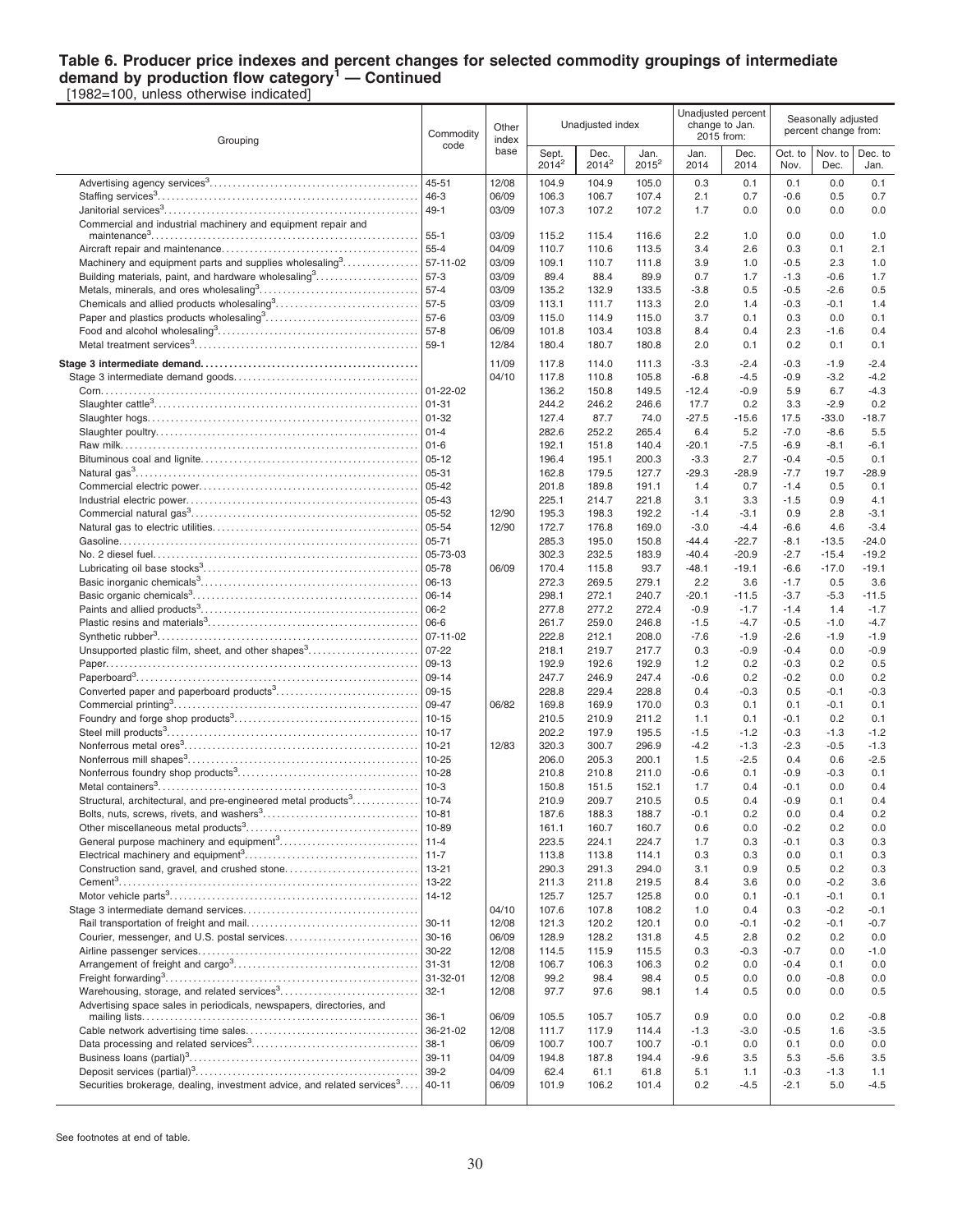### **Table 6. Producer price indexes and percent changes for selected commodity groupings of intermediate demand by production flow category<sup>1</sup> — Continued**

[1982=100, unless otherwise indicated]

| Grouping                                                                            | Commodity<br>code<br>$41 - 11$ |                | Other<br>index    |                  | Unadjusted index |              | change to Jan.   | Unadjusted percent<br>2015 from: |                  | Seasonally adjusted<br>percent change from: |  |
|-------------------------------------------------------------------------------------|--------------------------------|----------------|-------------------|------------------|------------------|--------------|------------------|----------------------------------|------------------|---------------------------------------------|--|
|                                                                                     |                                | base           | Sept.<br>$2014^2$ | Dec.<br>$2014^2$ | Jan.<br>$2015^2$ | Jan.<br>2014 | Dec.<br>2014     | Oct. to<br>Nov.                  | Nov. to<br>Dec.  | Dec. to<br>Jan.                             |  |
|                                                                                     |                                | 06/09          | 111.0             | 111.1            | 111.2            | 0.5          | 0.1              | 0.1                              | 0.0              | $-0.1$                                      |  |
|                                                                                     | $42 - 1$                       | 06/09          | 102.6             | 102.6            | 102.8            | 0.7          | 0.2              | $-0.1$                           | 0.0              | 0.2                                         |  |
|                                                                                     | $43 - 11$                      | 06/09          | 105.4             | 106.1            | 106.2            | 2.5          | 0.1              | 0.8                              | $-0.3$           | 0.1                                         |  |
|                                                                                     | $45 - 1$                       | 03/09          | 117.1             | 117.1            | 118.3            | 1.9          | 1.0              | 0.2                              | 0.3              | $-0.6$                                      |  |
|                                                                                     | $45 - 2$                       | 06/09          | 103.5             | 103.7            | 104.3            | 2.7          | 0.6              | $-0.1$                           | 0.1              | 0.1                                         |  |
| Management, scientific, and technical consulting <sup>3</sup>                       | $45 - 4$                       | 06/09          | 103.1             | 105.0            | 104.0            | 0.5          | $-1.0$           | 0.2                              | $-0.7$           | $-1.0$                                      |  |
|                                                                                     | 45-51                          | 12/08          | 104.9             | 104.9            | 105.0            | 0.3          | 0.1              | 0.1                              | 0.0              | 0.1                                         |  |
|                                                                                     | $46 - 1$                       | 03/09          | 110.7             | 111.9            | 111.7            | 7.1          | $-0.2$           | $-0.1$                           | 0.4              | $-0.2$                                      |  |
|                                                                                     | 46-3                           | 06/09          | 106.3             | 106.7            | 107.4            | 2.1          | 0.7              | $-0.6$                           | 0.5              | 0.7                                         |  |
|                                                                                     | $48 - 1$                       | 03/09          | 103.9             | 104.3            | 104.6            | 2.4          | 0.3              | 0.4                              | $-0.3$           | 0.3                                         |  |
|                                                                                     | 49-1                           | 03/09          | 107.3             | 107.2            | 107.2            | 1.7          | 0.0              | 0.0                              | 0.0              | 0.0                                         |  |
|                                                                                     | $59-1$                         | 12/84          | 180.4             | 180.7            | 180.8            | 2.0          | 0.1              | 0.2                              | 0.1              | 0.1                                         |  |
|                                                                                     |                                |                |                   |                  |                  |              |                  |                                  |                  |                                             |  |
|                                                                                     |                                | 11/09          | 111.3             | 105.0            | 100.0            | $-11.0$      | $-4.8$           | $-1.2$                           | $-2.0$           | $-5.0$                                      |  |
|                                                                                     |                                | 04/10          | 108.3             | 97.3             | 87.8             | $-20.6$      | $-9.8$           | $-2.4$                           | $-3.4$           | $-9.8$                                      |  |
|                                                                                     | $01 - 22 - 02$                 |                | 136.2             | 150.8            | 149.5            | $-12.4$      | $-0.9$           | 5.9                              | 6.7              | $-4.3$                                      |  |
|                                                                                     | $01 - 81$                      |                | 363.4             | 335.7            | 364.3            | 6.7          | 8.5              | $-3.5$                           | $-1.3$           | 11.1                                        |  |
|                                                                                     | $02 - 9$                       |                | 226.0             | 210.8            | 205.4            | $-7.5$       | $-2.6$           | 5.1                              | 1.2              | $-3.6$                                      |  |
|                                                                                     | 05-31                          |                | 162.8             | 179.5            | 127.7            | $-29.3$      | $-28.9$          | $-7.7$                           | 19.7             | $-28.9$                                     |  |
|                                                                                     | 05-32                          |                | 258.7             | 159.7            | 142.2            | $-55.7$      | $-11.0$          | -6.5                             | $-26.8$          | $-11.0$                                     |  |
|                                                                                     | $05 - 61$                      |                | 257.2             | 170.0            | 118.0            | $-54.8$      | $-30.6$          | $-4.6$                           | $-20.5$          | $-30.6$                                     |  |
|                                                                                     | 05-73-03                       |                | 302.3             | 232.5            | 183.9            | $-40.4$      | $-20.9$          | $-2.7$                           | $-15.4$          | $-19.2$                                     |  |
|                                                                                     | $06-1$                         |                | 293.1             | 271.0            | 246.4            | $-16.7$      | $-9.1$           | $-3.3$                           | $-4.4$           | $-9.1$                                      |  |
|                                                                                     | 06-6                           |                | 261.7             | 259.0            | 246.8            | $-1.5$       | $-4.7$           | $-0.5$                           | $-1.0$           | $-4.7$                                      |  |
| Logs, bolts, timber, pulpwood, and wood chips <sup>3</sup>                          | $08 - 5$                       |                | 243.5             | 242.0            | 247.3            | 2.6          | 2.2              | $-0.6$                           | $-0.2$           | 2.2                                         |  |
|                                                                                     | 09-13                          |                | 192.9             | 192.6            | 192.9            | 1.2          | 0.2              | $-0.3$                           | 0.2              | 0.5                                         |  |
| Paperboard, excluding corrugated paperboard <sup>3</sup>                            | 09-14-11                       | 12/82          | 263.1             | 262.2            | 262.7            | $-0.7$       | 0.2              | $-0.2$                           | 0.0              | 0.2                                         |  |
|                                                                                     | $10 - 12$                      |                | 548.7             | 473.6            | 475.0            | $-22.7$      | 0.3              | $-7.4$                           | $-1.3$           | 0.3                                         |  |
|                                                                                     | $10 - 17$                      |                | 202.2             | 197.9            | 195.5            | $-1.5$       | $-1.2$           | $-0.3$                           | $-1.3$           | $-1.2$                                      |  |
|                                                                                     | $10 - 21$                      | 12/83          | 320.3             | 300.7            | 296.9            | $-4.2$       | $-1.3$           | $-2.3$                           | $-0.5$           | $-1.3$                                      |  |
|                                                                                     | $10 - 25$                      |                | 206.0             | 205.3            | 200.1            | 1.5          | $-2.5$           | 0.4                              | 0.6              | $-2.5$                                      |  |
|                                                                                     | $11 - 7$                       |                | 113.8             | 113.8            | 114.1            | 0.3          | 0.3              | 0.0                              | 0.1              | 0.3                                         |  |
|                                                                                     | 11-78                          |                | 68.6              | 68.5             | 68.6             | $-0.1$       | 0.1              | $-0.1$                           | 0.0              | 0.1<br>$-0.5$                               |  |
|                                                                                     | $30 - 12$                      | 04/10<br>06/09 | 106.9<br>115.9    | 107.2<br>115.2   | 107.0<br>114.3   | 0.8<br>0.2   | $-0.2$<br>$-0.8$ | 0.4<br>$-0.1$                    | $-0.4$<br>$-0.2$ | $-0.7$                                      |  |
| Pipeline transportation of petroleum products <sup>3</sup>                          | $30 - 15 - 01$                 | 12/08          | 146.6             | 147.4            | 148.0            | 5.6          | 0.4              | 0.0                              | 0.8              | 0.4                                         |  |
|                                                                                     | 30-16-01                       | 06/89          | 213.9             | 213.9            | 213.9            | 5.4          | 0.0              | 0.0                              | 0.0              | 0.0                                         |  |
|                                                                                     | $36 - 21$                      | 06/09          | 107.7             | 113.5            | 107.2            | $-3.8$       | $-5.6$           | 1.0                              | $-2.7$           | $-3.4$                                      |  |
|                                                                                     | $36-3$                         | 03/09          | 100.7             | 104.2            | 93.6             | $-4.8$       | $-10.2$          | $-0.7$                           | 3.5              | $-10.2$                                     |  |
| Business wired telecommunication services <sup>3</sup>                              | $37 - 12$                      | 06/09          | 95.8              | 95.6             | 95.9             | 0.0          | 0.3              | 0.0                              | $-0.1$           | 0.3                                         |  |
|                                                                                     | $37 - 2$                       | 06/09          | 86.1              | 85.7             | 83.9             | $-5.2$       | $-2.1$           | $-0.3$                           | $-0.3$           | $-2.0$                                      |  |
| Bundled wired telecommunications access services <sup>3</sup>                       | $37-5$                         | 12/11          | 100.5             | 101.2            | 102.1            | 1.7          | 0.9              | 1.9                              | $-1.2$           | 0.9                                         |  |
|                                                                                     | $39-1$                         | 06/09          | 133.4             | 129.4            | 132.8            | $-6.6$       | 2.6              | 4.0                              | $-3.6$           | 2.6                                         |  |
|                                                                                     | $39 - 2$                       | 04/09          | 62.4              | 61.1             | 61.8             | 5.1          | 1.1              | $-0.3$                           | $-1.3$           | 1.1                                         |  |
| Securities brokerage, dealing, investment advice, and related services <sup>3</sup> | $40 - 11$                      | 06/09          | 101.9             | 106.2            | 101.4            | 0.2          | $-4.5$           | $-2.1$                           | 5.0              | $-4.5$                                      |  |
|                                                                                     | $40 - 2$                       | 12/08          | 178.3             | 181.4            | 180.4            | 6.6          | $-0.6$           | 1.2                              | 1.5              | $-0.6$                                      |  |
|                                                                                     | $41 - 11$                      | 06/09          | 111.0             | 111.1            | 111.2            | 0.5          | 0.1              | 0.1                              | 0.0              | $-0.1$                                      |  |
|                                                                                     | $43 - 1$                       | 06/09          | 105.3             | 106.0            | 106.3            | 2.4          | 0.3              | 0.9                              | $-0.5$           | 0.3                                         |  |
|                                                                                     | $45 - 1$                       | 03/09          | 117.1             | 117.1            | 118.3            | 1.9          | 1.0              | 0.2                              | 0.3              | $-0.6$                                      |  |
|                                                                                     | 45-2                           | 06/09          | 103.5             | 103.7            | 104.3            | 2.7          | 0.6              | $-0.1$                           | 0.1              | 0.1                                         |  |
|                                                                                     | 45-3                           | 06/09          | 106.1             | 106.3            | 107.0            | 2.1          | 0.7              | 0.1                              | $-0.1$           | 0.7                                         |  |
| Management, scientific, and technical consulting <sup>3</sup>                       | 45-4                           | 06/09          | 103.1             | 105.0            | 104.0            | 0.5          | $-1.0$           | 0.2                              | $-0.7$           | $-1.0$                                      |  |
|                                                                                     | $46 - 3$                       | 06/09          | 106.3             | 106.7            | 107.4            | 2.1          | 0.7              | -0.6                             | 0.5              | 0.7                                         |  |
|                                                                                     | $53-1$                         | 06/09          | 110.6             | 102.9            | 105.7            | 4.1          | 2.7              | 0.5                              | $-0.7$           | 0.8                                         |  |
| Commercial and industrial machinery and equipment repair and                        |                                |                |                   |                  |                  |              |                  |                                  |                  |                                             |  |
|                                                                                     | $55 - 1$                       | 03/09          | 115.2             | 115.4            | 116.6            | 2.2          | 1.0              | 0.0                              | 0.0              | 1.0                                         |  |
| Machinery and equipment parts and supplies wholesaling <sup>3</sup>                 | 57-11-02                       | 03/09          | 109.1             | 110.7            | 111.8            | 3.9          | 1.0              | $-0.5$                           | 2.3              | 1.0                                         |  |
| Building materials, paint, and hardware wholesaling <sup>3</sup>                    | $57-3$                         | 03/09          | 89.4              | 88.4             | 89.9             | 0.7          | 1.7              | $-1.3$                           | $-0.6$           | 1.7                                         |  |
|                                                                                     | $57 - 4$                       | 03/09          | 135.2             | 132.9            | 133.5            | $-3.8$       | 0.5              | $-0.5$                           | $-2.6$           | 0.5                                         |  |
|                                                                                     | $57-5$                         | 03/09          | 113.1             | 111.7            | 113.3            | 2.0          | 1.4              | $-0.3$                           | $-0.1$           | 1.4                                         |  |
|                                                                                     |                                | 03/09          | 115.0             | 114.9            | 115.0            | 3.7          | 0.1              | 0.3                              | 0.0              | 0.1                                         |  |
|                                                                                     |                                | 06/09          | 101.8             | 103.4            | 103.8            | 8.4          | 0.4              | 2.3                              | $-1.6$           | 0.4                                         |  |
|                                                                                     |                                | 11/09          | 117.4             | 112.1            | 108.8            | $-6.3$       | $-2.9$           | $-1.4$                           | $-1.5$           | $-3.3$                                      |  |
|                                                                                     |                                | 04/10          | 108.2             | 99.3             | 94.1             | $-12.4$      | $-5.2$           | $-2.4$                           | $-3.1$           | $-5.7$                                      |  |
|                                                                                     | $05 - 12$                      |                | 196.4             | 195.1            | 200.3            | $-3.3$       | 2.7              | $-0.4$                           | $-0.5$           | 0.1                                         |  |
|                                                                                     | $05 - 42$                      |                | 201.8             | 189.8            | 191.1            | 1.4          | 0.7              | $-1.4$                           | 0.5              | 0.1                                         |  |
|                                                                                     | 05-43                          |                | 225.1             | 214.7            | 221.8            | 3.1          | 3.3              | $-1.5$                           | 0.9              | 4.1                                         |  |
|                                                                                     | 05-53                          | 12/90          | 177.2             | 183.2            | 181.7            | $-2.3$       | $-0.8$           | $-1.3$                           | 0.7              | $-2.9$                                      |  |
|                                                                                     |                                |                |                   |                  |                  |              |                  |                                  |                  |                                             |  |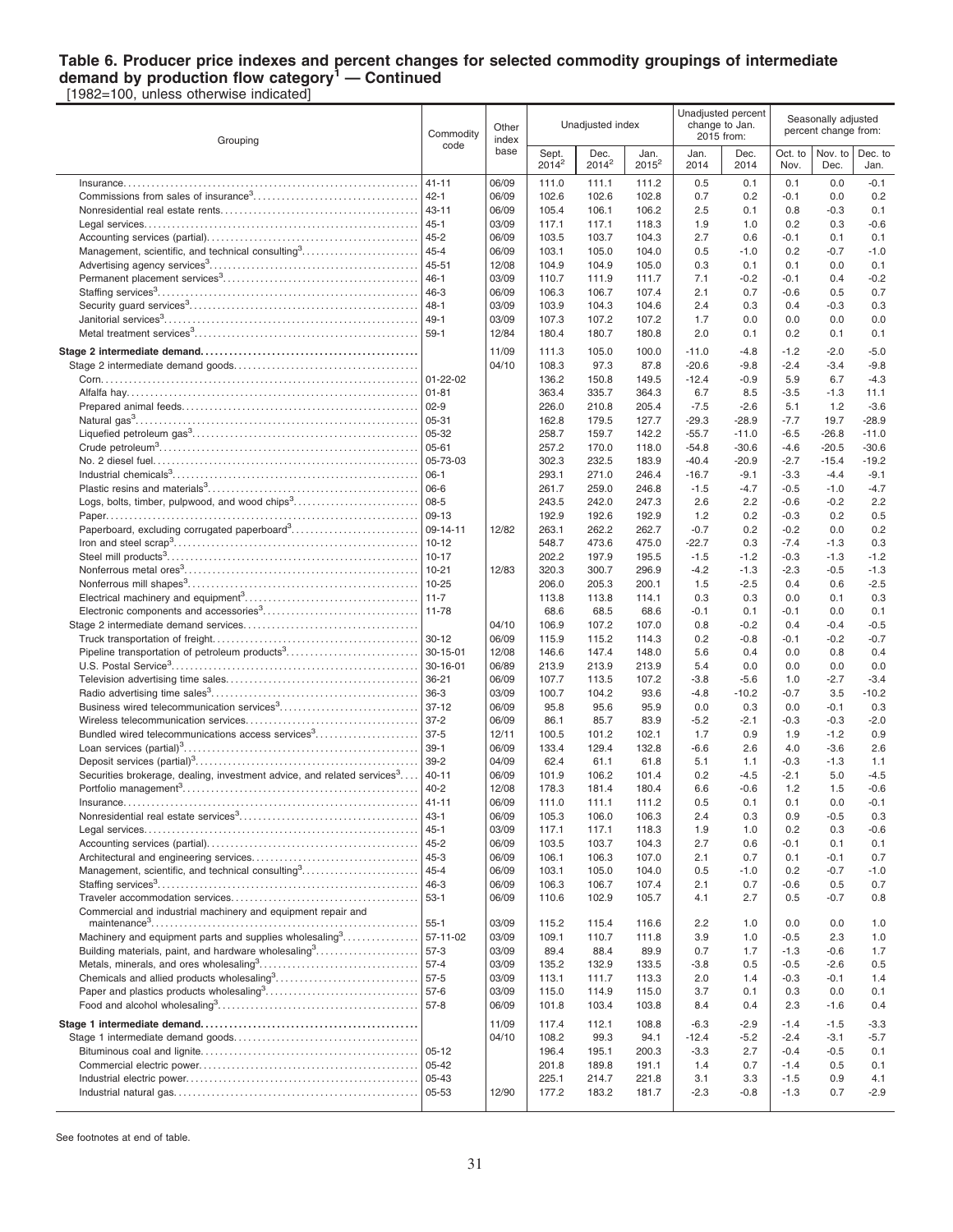### **Table 6. Producer price indexes and percent changes for selected commodity groupings of intermediate demand by production flow category<sup>1</sup> — Continued**

[1982=100, unless otherwise indicated] Grouping Commodity code Other index base Unadjusted index Unadjusted percent change to Jan. 2015 from: Seasonally adjusted percent change from: Sept.  $2014^2$ Dec.  $2014^2$ Jan. 2015<sup>2</sup> Jan. 2014 Dec. 2014 Oct. to Nov. Nov. to Dec. Dec. to Jan. Gasoline. . . . . . . . . . . . . . . . . . . . . . . . . . . . . . . . . . . . . . . . . . . . . . . . . . . . . . . . . . . . . . . . 05-71 285.3 195.0 150.8 -44.4 -22.7 -8.1 -13.5 -24.0 No. 2 diesel fuel. . . . . . . . . . . . . . . . . . . . . . . . . . . . . . . . . . . . . . . . . . . . . . . . . . . . . . . . . 05-73-03 302.3 232.5 183.9 -40.4 -20.9 -2.7 -15.4 -19.2 Lubricating oil base stocks<sup>3</sup> . . . . . . . . . . . . . . . . . . . . . . . . . . . . . . . . . . . . . . . . . . . . . . 05-78 06/09 170.4 115.8 93.7 -48.1 -19.1 -6.6 -17.0 -19.1 Industrial chemicals<sup>3</sup> . . . . . . . . . . . . . . . . . . . . . . . . . . . . . . . . . . . . . . . . . . . . . . . . . . . . . 06-1 293.1 271.0 246.4 -16.7 -9.1 -3.3 -4.4 -9.1 Plastic construction products<sup>3</sup> . . . . . . . . . . . . . . . . . . . . . . . . . . . . . . . . . . . . . . . . . . . . 07-21 211.1 210.4 210.2 0.7 -0.1 -0.1 -1.0 -0.1 Wastepaper. . . . . . . . . . . . . . . . . . . . . . . . . . . . . . . . . . . . . . . . . . . . . . . . . . . . . . . . . . . . . 09-12 327.8 325.2 316.6 -9.3 -2.6 2.1 -0.4 -3.1 Commercial printing<sup>3</sup> . . . . . . . . . . . . . . . . . . . . . . . . . . . . . . . . . . . . . . . . . . . . . . . . . . . . 09-47 06/82 169.8 169.9 170.0 0.3 0.1 0.1 -0.1 0.1 Iron and steel scrap<sup>3</sup> . . . . . . . . . . . . . . . . . . . . . . . . . . . . . . . . . . . . . . . . . . . . . . . . . . . . 10-12 548.7 473.6 475.0 -22.7 0.3 -7.4 -1.3 0.3 Steel mill products<sup>3</sup> . . . . . . . . . . . . . . . . . . . . . . . . . . . . . . . . . . . . . . . . . . . . . . . . . . . . . . 10-17 202.2 197.9 195.5 -1.5 -1.2 -0.3 -1.3 -1.2 Primary nonferrous metals<sup>3</sup> . . . . . . . . . . . . . . . . . . . . . . . . . . . . . . . . . . . . . . . . . . . . . . 10-22 196.7 190.6 184.3 -2.7 -3.3 1.0 -0.4 -3.3 Nonferrous scrap. . . . . . . . . . . . . . . . . . . . . . . . . . . . . . . . . . . . . . . . . . . . . . . . . . . . . . . . 10-23 391.9 380.5 374.7 1.6 -1.5 1.2 -0.9 -1.6 Nonferrous wire and cable<sup>3</sup> . . . . . . . . . . . . . . . . . . . . . . . . . . . . . . . . . . . . . . . . . . . . . . 10-26 254.9 249.8 241.6 -6.4 -3.3 -0.7 -1.6 -3.3 Fabricated structural metal products. . . . . . . . . . . . . . . . . . . . . . . . . . . . . . . . . . . . . . 10-7 216.2 215.9 216.2 1.2 0.1 -0.1 0.1 0.0 General purpose machinery and equipment<sup>3</sup>............................| 11-4 | | 223.5 224.1 224.7 | 1.7 0.3 | -0.1 0.3 0.3 Construction sand, gravel, and crushed stone. . . . . . . . . . . . . . . . . . . . . . . . . . . . 13-21 290.3 291.3 294.0 3.1 0.9 0.5 0.2 0.3 Stage 1 intermediate demand services. . . . . . . . . . . . . . . . . . . . . . . . . . . . . . . . . . . . . 04/10 111.8 112.4 112.7 2.5 0.3 -0.1 0.8 0.0 Rail transportation of freight and mail. . . . . . . . . . . . . . . . . . . . . . . . . . . . . . . . . . . . . 30-11 12/08 121.3 120.2 120.1 0.0 -0.1 -0.2 -0.1 -0.7 Truck transportation of freight. . . . . . . . . . . . . . . . . . . . . . . . . . . . . . . . . . . . . . . . . . . . 30-12 06/09 115.9 115.2 114.3 0.2 -0.8 -0.1 -0.2 -0.7 Courier, messenger, and U.S. postal services. . . . . . . . . . . . . . . . . . . . . . . . . . . . 30-16 06/09 128.9 128.2 131.8 4.5 2.8 0.2 0.2 0.0 Book, periodical, and newspaper publishing sales and subscriptions $3, \ldots$ . ......|33-1 | 06/09 | 111.1 112.3 112.5 | 2.0 0.2 | 0.9 0.0 0.2 Advertising space sales in periodicals, newspapers, directories, and mailing lists. . . . . . . . . . . . . . . . . . . . . . . . . . . . . . . . . . . . . . . . . . . . . . . . . . . . . . . . . . . 36-1 06/09 105.5 105.7 105.7 0.9 0.0 0.0 0.2 -0.8 Business wired telecommunication services<sup>3</sup> . . . . . . . . . . . . . . . . . . . . . . . . . . . . . . 37-12 06/09 95.8 95.6 95.9 0.0 0.3 0.0 -0.1 0.3 Wireless telecommunication services. . . . . . . . . . . . . . . . . . . . . . . . . . . . . . . . . . . . . 37-2 06/09 86.1 85.7 83.9 -5.2 -2.1 -0.3 -0.3 -2.0 Data processing and related services<sup>3</sup> . . . . . . . . . . . . . . . . . . . . . . . . . . . . . . . . . . . . 38-1 06/09 100.7 100.7 100.7 -0.1 0.0 0.1 0.0 0.0 Securities brokerage, dealing, investment advice, and related services $3 \ldots$ ....|40-11 |06/09 | 101.9 106.2 101.4 | 0.2 -4.5 | -2.1 5.0 -4.5 Portfolio management<sup>3</sup> . . . . . . . . . . . . . . . . . . . . . . . . . . . . . . . . . . . . . . . . . . . . . . . . . . 40-2 12/08 178.3 181.4 180.4 6.6 -0.6 1.2 1.5 -0.6 Investment banking<sup>3</sup> . . . . . . . . . . . . . . . . . . . . . . . . . . . . . . . . . . . . . . . . . . . . . . . . . . . . . 40-3 12/08 142.1 144.2 143.2 6.6 -0.7 1.5 0.0 -0.7 Insurance. . . . . . . . . . . . . . . . . . . . . . . . . . . . . . . . . . . . . . . . . . . . . . . . . . . . . . . . . . . . . . . 41-11 06/09 111.0 111.1 111.2 0.5 0.1 0.1 0.0 -0.1 Architectural and engineering services. . . . . . . . . . . . . . . . . . . . . . . . . . . . . . . . . . . . 45-3 06/09 106.1 106.3 107.0 2.1 0.7 0.1 -0.1 0.7 Janitorial services<sup>3</sup> . . . . . . . . . . . . . . . . . . . . . . . . . . . . . . . . . . . . . . . . . . . . . . . . . . . . . . 49-1 03/09 107.3 107.2 107.2 1.7 0.0 0.0 0.0 0.0 Waste collection. . . . . . . . . . . . . . . . . . . . . . . . . . . . . . . . . . . . . . . . . . . . . . . . . . . . . . . . . 50-1 12/08 115.5 115.3 115.6 2.3 0.3 0.0 0.0 0.0 Traveler accommodation services. . . . . . . . . . . . . . . . . . . . . . . . . . . . . . . . . . . . . . . . 53-11 06/09 110.6 102.9 105.7 4.1 2.7 0.5 -0.7 0.8 Commercial and industrial machinery and equipment repair and maintenance<sup>3</sup> . . . . . . . . . . . . . . . . . . . . . . . . . . . . . . . . . . . . . . . . . . . . . . . . . . . . . . . . . 55-1 03/09 115.2 115.4 116.6 2.2 1.0 0.0 0.0 1.0 Machinery and equipment parts and supplies wholesaling<sup>3</sup> . . . . . . . . . . . . . . . . 57-11-02 03/09 109.1 110.7 111.8 3.9 1.0 -0.5 2.3 1.0 Building materials, paint, and hardware wholesaling<sup>3</sup>...................| 57-3  $\qquad$  | 03/09 | 89.4 88.4 89.9 | 0.7 1.7 | -1.3 -0.6 1.7 Metals, minerals, and ores wholesaling<sup>3</sup> . . . . . . . . . . . . . . . . . . . . . . . . . . . . . . . . . . 57-4 03/09 135.2 132.9 133.5 -3.8 0.5 -0.5 -2.6 0.5 Chemicals and allied products wholesaling<sup>3</sup>..............................| 57-5  $\qquad$  | 03/09 | 113.1 111.7 113.3 | 2.0 1.4 | -0.3 -0.1 1.4 Paper and plastics products wholesaling<sup>3</sup> . . . . . . . . . . . . . . . . . . . . . . . . . . . . . . . . . 57-6 03/09 115.0 114.9 115.0 3.7 0.1 0.3 0.0 0.1 Mining services<sup>3</sup> . . . . . . . . . . . . . . . . . . . . . . . . . . . . . . . . . . . . . . . . . . . . . . . . . . . . . . . . . 60-1 06/85 260.9 262.4 254.1 -2.4 -3.2 0.6 -0.2 -3.2

<sup>1</sup> Further information about the Final Demand-Intermediate Demand Aggregation system is available online at http://www.bls.gov/ppi/fdidaggregation.htm

<sup>2</sup> The indexes for September 2014 have been recalculated to incorporate late reports and corrections by respondents. All indexes are subject to revision 4 months after original<br>publication.

<sup>3</sup> Not seasonally adjusted.

″-″ Data not available.

NOTE: The term ″(partial)″ denotes incomplete coverage of the index category.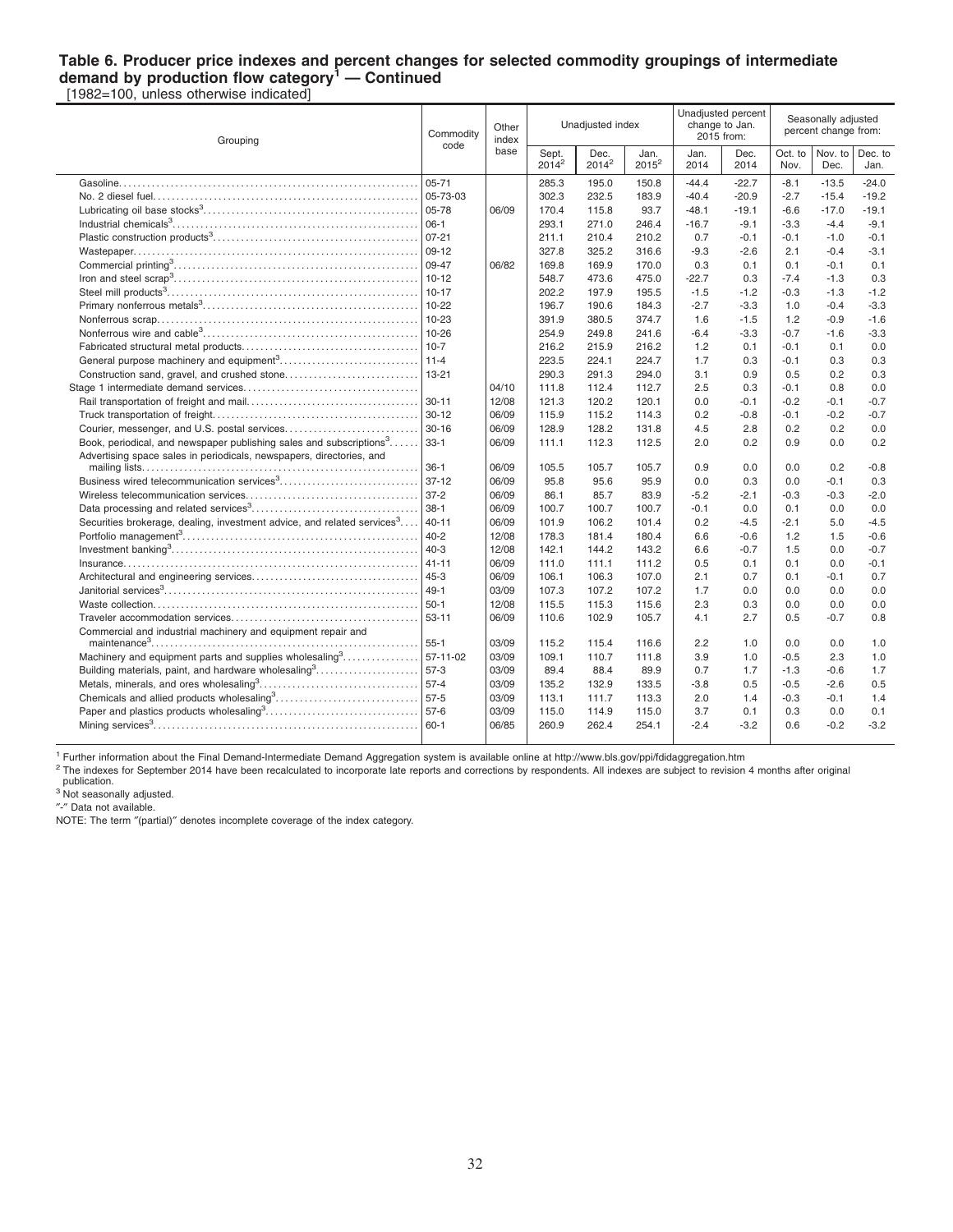### **Table 7. Producer price indexes for selected final demand and intermediate demand categories, seasonally adjusted**

[Nov 2009=100, unless otherwise indicated]

|                                                                              | Other         |                | Index <sup>1</sup> |                |                |                |                |  |  |
|------------------------------------------------------------------------------|---------------|----------------|--------------------|----------------|----------------|----------------|----------------|--|--|
| Grouping                                                                     | index<br>base | Aug. 2014      | Sept. 2014         | Oct. 2014      | Nov. 2014      | Dec. 2014      | Jan. 2015      |  |  |
|                                                                              |               | 111.3          | 111.1              | 111.3          | 111.1          | 110.9          | 110.0          |  |  |
|                                                                              |               | 114.5          | 114.4              | 113.9          | 113.1          | 111.8          | 109.4          |  |  |
|                                                                              |               | 121.9          | 121.8              | 122.7          | 122.7          | 122.6          | 121.3          |  |  |
|                                                                              |               | 125.8          | 124.7              | 121.6          | 117.0          | 109.7          | 98.4           |  |  |
|                                                                              |               | 109.7          | 109.9              | 109.8          | 109.8          | 109.9          | 109.7          |  |  |
|                                                                              |               | 109.4          | 109.1              | 109.7          | 109.9          | 110.2          | 110.0          |  |  |
|                                                                              |               | 110.6          | 109.7              | 111.5          | 111.7          | 112.3          | 112.9          |  |  |
| Final demand transportation and warehousing services                         |               | 118.6          | 118.4              | 118.6          | 118.2          | 118.0          | 117.1          |  |  |
| Final demand services less trade, transportation, and warehousing            |               | 107.9          | 107.9              | 107.8          | 108.1          | 108.2          | 107.8          |  |  |
| Intermediate demand by commodity type                                        |               |                |                    |                |                |                |                |  |  |
|                                                                              | 00/82         | 203.4          | 203.0              | 201.5          | 199.4          | 196.2          | 190.8          |  |  |
|                                                                              | 00/82         | 190.3          | 189.9              | 189.4          | 187.5          | 185.0          | 180.8          |  |  |
|                                                                              | 00/82         | 228.2          | 228.6              | 228.8          | 229.1          | 228.8          | 229.0          |  |  |
| Processed fuels and lubricants for intermediate demand                       | 00/82         | 210.8          | 208.6              | 203.9          | 196.8          | 186.7          | 171.1          |  |  |
|                                                                              | 00/82         | 219.2          | 219.5              | 219.4          | 220.7          | 220.8          | 220.5          |  |  |
|                                                                              | 00/82         | 194.7          | 195.3              | 194.1          | 194.3          | 194.3          | 193.2          |  |  |
|                                                                              | 00/82         | 245.7          | 245.9              | 238.0          | 234.6          | 223.8          | 202.7          |  |  |
|                                                                              | 00/82         | 205.3          | 210.0              | 210.6          | 213.9          | 201.7          | 198.0          |  |  |
|                                                                              | 00/82         | 318.0          | 311.3              | 288.4          | 279.7          | 253.9          | 221.2          |  |  |
|                                                                              | 00/82         | 168.3          | 170.3              | 170.2          | 161.7          | 180.9          | 146.0          |  |  |
|                                                                              |               | 109.2          | 109.1              | 109.3          | 109.5          | 109.6          | 109.4          |  |  |
|                                                                              |               | 110.5          | 110.8              | 111.2          | 111.2          | 111.4          | 112.2          |  |  |
| Transportation and warehousing services for intermediate demand              |               | 120.2          | 120.1              | 120.1          | 120.0          | 120.0          | 119.7          |  |  |
| Services less trade, transportation, and warehousing for intermediate demand |               | 106.7          | 106.5              | 106.7          | 107.2          | 107.2          | 106.8          |  |  |
| Intermediate demand by production flow                                       |               |                |                    |                |                |                |                |  |  |
|                                                                              |               | 111.6          | 111.5              | 111.3          | 111.1          | 110.8          | 110.0          |  |  |
|                                                                              |               | 109.7          | 110.0              | 109.8          | 109.7          | 110.0          | 109.7          |  |  |
|                                                                              |               | 112.0          | 111.9              | 111.7          | 111.4          | 111.2          | 110.6          |  |  |
|                                                                              |               | 112.7          | 112.6              | 112.3          | 111.9          | 110.5          | 108.7          |  |  |
|                                                                              |               | 117.4          | 117.7              | 117.4          | 117.0          | 114.8          | 112.1<br>120.0 |  |  |
|                                                                              |               | 125.4          | 126.6              | 126.4          | 125.7          | 122.3          |                |  |  |
|                                                                              |               | 110.7<br>121.7 | 110.3<br>120.5     | 110.0<br>119.1 | 109.8<br>116.6 | 108.6<br>110.5 | 105.8<br>99.1  |  |  |
|                                                                              |               | 111.9          | 111.2              | 108.8          | 107.5          | 105.4          | 100.1          |  |  |
|                                                                              |               | 114.4          | 113.5              | 109.5          | 107.3          | 104.3          | 94.5           |  |  |
|                                                                              |               | 106.8          | 106.4              | 106.8          | 107.3          | 106.7          | 106.0          |  |  |
|                                                                              |               | 117.3          | 116.8              | 116.3          | 114.7          | 113.0          | 109.3          |  |  |
|                                                                              |               | 121.1          | 120.2              | 119.2          | 116.4          | 112.9          | 107.6          |  |  |
|                                                                              |               | 114.0          | 113.9              | 113.8          | 113.2          | 113.4          | 110.9          |  |  |
|                                                                              |               | 114.6          | 114.3              | 114.1          | 113.6          | 111.7          | 110.3          |  |  |
|                                                                              |               |                |                    |                |                |                |                |  |  |
| Special groupings                                                            | 04/10         |                |                    |                |                |                |                |  |  |
|                                                                              | 04/10         | 108.4<br>109.1 | 108.2<br>108.9     | 108.6<br>109.1 | 108.7<br>108.9 | 109.0<br>108.6 | 108.9<br>107.8 |  |  |
|                                                                              | 04/10         | 108.9          | 108.8              | 109.2          | 109.3          | 109.5          | 109.3          |  |  |
|                                                                              | 01/10         | 110.2          | 109.9              | 110.3          | 110.1          | 110.0          | 109.2          |  |  |
|                                                                              | 04/10         | 109.4          | 109.3              | 109.0          | 108.8          | 108.4          | 107.2          |  |  |
|                                                                              | 04/10         | 109.3          | 109.1              | 109.0          | 108.5          | 107.6          | 105.8          |  |  |
| Total private capital investment (goods, services, and construction).        | 04/10         | 107.3          | 107.0              | 107.5          | 107.7          | 107.7          | 107.8          |  |  |
|                                                                              | 00/82         | 201.5          | 201.4              | 200.8          | 199.2          | 197.0          | 192.8          |  |  |
|                                                                              |               |                |                    |                |                |                |                |  |  |
|                                                                              | 00/82         | 202.9          | 202.2              | 200.9          | 198.6          | 195.2          | 189.8          |  |  |
|                                                                              | 00/82         | 211.9          | 213.5              | 210.1          | 210.3          | 209.6          | 204.3          |  |  |
|                                                                              | 00/82         | 214.3          | 212.0              | 206.1          | 198.6          | 187.4          | 171.8          |  |  |
|                                                                              | 00/82         | 196.4          | 196.3              | 196.3          | 195.4          | 194.3          | 191.8          |  |  |
|                                                                              | 00/82         | 268.4          | 265.1              | 250.0          | 240.6          | 231.4          | 195.6          |  |  |
|                                                                              | 00/82         | 229.1          | 224.7              | 208.7          | 198.9          | 188.8          | 144.3          |  |  |
|                                                                              | 00/82         | 345.5          | 345.8              | 337.6          | 331.7          | 330.5          | 328.1          |  |  |
| Total goods inputs to stage 4 intermediate demand                            | 04/10         | 110.9          | 110.8              | 110.3          | 109.7          | 108.7          | 107.3          |  |  |
| Total services inputs to stage 4 intermediate demand                         | 04/10         | 108.4          | 108.4              | 108.5          | 108.6          | 109.0          | 109.0          |  |  |
|                                                                              | 04/10         | 116.6          | 117.4              | 116.7          | 115.7          | 112.0          | 107.3          |  |  |
| Total services inputs to stage 3 intermediate demand                         | 04/10         | 108.1          | 107.9              | 108.1          | 108.4          | 108.2          | 108.1          |  |  |
| Total goods inputs to stage 2 intermediate demand                            | 04/10         | 109.3          | 108.2              | 103.6          | 101.1          | 97.7           | 88.1           |  |  |
| Total services inputs to stage 2 intermediate demand                         | 04/10         | 107.0          | 106.9              | 107.4          | 107.8          | 107.4          | 106.9          |  |  |
|                                                                              | 04/10         | 108.1          | 107.2              | 106.2          | 103.7          | 100.5          | 94.8           |  |  |
| Total services inputs to stage 1 intermediate demand                         | 04/10         | 111.7          | 111.8              | 112.1          | 112.0          | 112.9          | 112.9          |  |  |
|                                                                              |               |                |                    |                |                |                |                |  |  |

<sup>1</sup> All seasonally adjusted indexes are subject to change up to 5 years after original publication due to the recalculation of seasonal factors each January. The indexes for September<br>2014 have been recalculated to incorpo